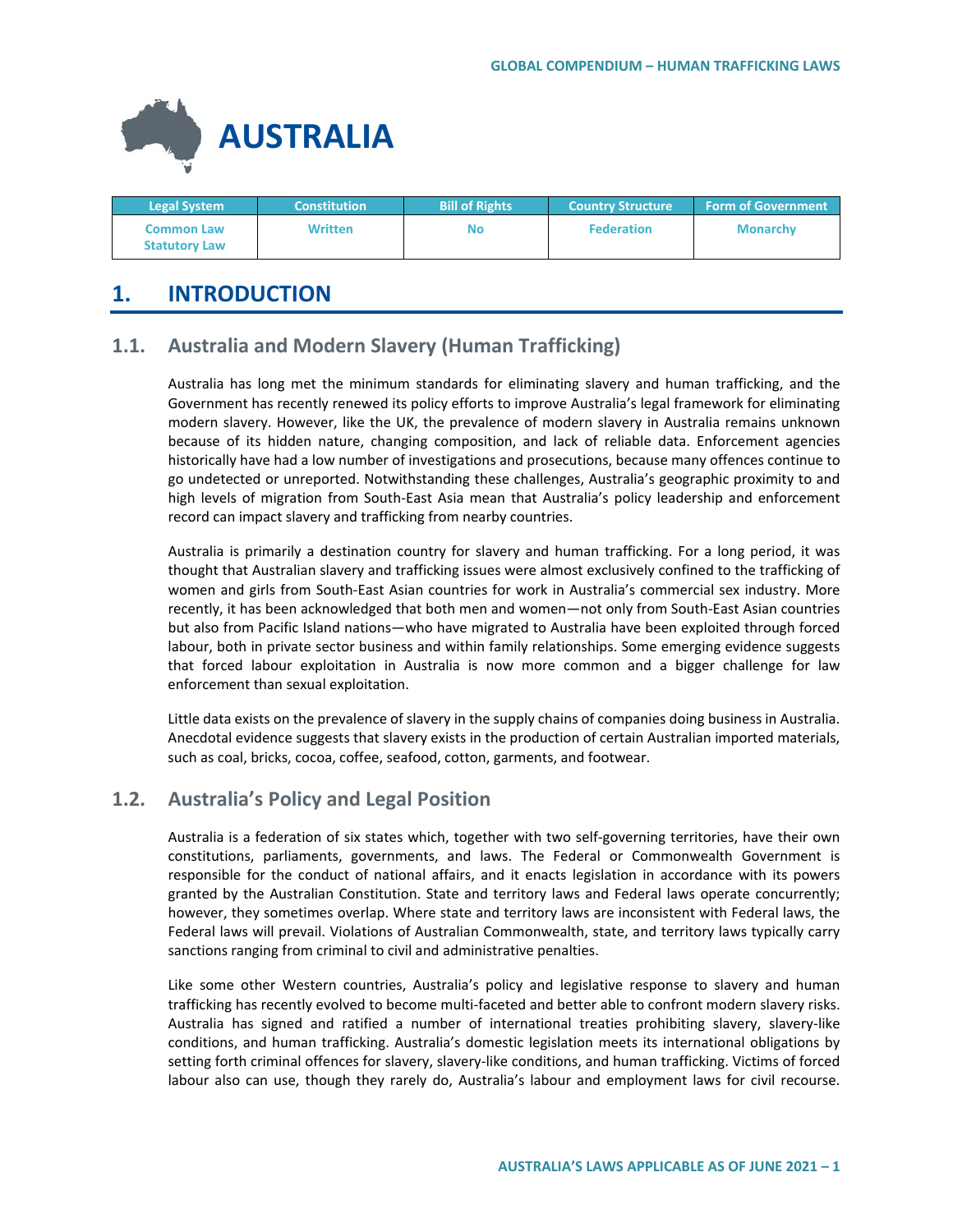Unfortunately, Australia lacks any national, state, or territory compensation programs specifically for victims of slavery, slavery-like conditions, and human trafficking.

In 2018, the Commonwealth Parliament passed federal modern slavery legislation, which is based on the UK Modern Slavery Act*.* It requires large commercial organisations to report annually human rights violations in their supply chains. Some have criticised it for not imposing penalties for non-compliance. Separately from federal efforts, New South Wales, the most populated of Australia's six states and two territories, has attempted to enact its own modern slavery legislation. It is also based on, but extends, some of the UK Modern Slavery Act principles beyond transparency in supply chains, and notably imposes civil fines and penalties for non-compliance. However, due to the lack of harmony between New South Wales' proposed modern slavery legislation and its Commonwealth counterpart, commencement of the New South Wales legislation is yet to occur.

# **2. OVERVIEW OF AUSTRALIA'S LEGAL APPROACH TO COMBATING MODERN SLAVERY AND HUMAN TRAFFICKING**

## **2.1. Australia's Regional and International Law Obligations**

## *2.1.1. Fundamental human rights*

Australia is one of the 48 countries that voted in favour of the Universal Declaration of Human Rights in 1948. Since then, Australia has ratified the International Covenant on Civil and Political Rights (1966), the International Covenant on Economic, Social and Cultural Rights (1966), and the Convention on the Elimination of All Forms of Discrimination against Women ([1](#page-1-0)979). $<sup>1</sup>$ </sup>

## *2.1.2. Slavery and trafficking*

Australia is party to several treaties prohibiting modern slavery. Australia's principal international law obligations derive from the Protocol to Prevent, Suppress and Punish Trafficking in Persons, Especially Women and Children.<sup>[2](#page-1-1)</sup> Various other instruments addressing various forms of modern slavery, including the Worst Forms of Child Labour Convention (1999), supplement this treaty.<sup>[3](#page-1-2)</sup>

Australia also has signed the Bali Declaration on People Smuggling, Trafficking in Persons and Related Transnational Crime (2016).[4](#page-1-3)

#### *2.1.3. Effect under Australia's law*

 $\overline{a}$ 

Australia's obligations under international instruments do not have automatic force of law in Australia; the Commonwealth Parliament or a state or territory parliament must enact legislation giving effect to an

<span id="page-1-0"></span><sup>1</sup> International Covenant on Civil and Political Rights, opened for signature 19 December 1966, 999 UNTS 171 (entered into force 23 March 1976); International Covenant on Economic, Social and Cultural Rights, opened for signature 19 December 1966, 993 UNTS 3 (entered into force 3 January 1976); Convention on the Elimination of All Forms of Discrimination against Women, opened for signature 1 March 1980, 1249 UNTS 13 (entered into force 3 September 1981).

<span id="page-1-1"></span><sup>2</sup> Protocol to Prevent, Suppress and Punish Trafficking in Persons, Especially Women and Children, opened for signature 12 December 2000, 2237 UNTS 319 (entered into force 25 December 2003).

<span id="page-1-2"></span><sup>3</sup> Worst Forms of Child Labour Convention, opened for signature 17 June 1999, 38 ILM 1207 (entered into force 19 November 2000).

<span id="page-1-3"></span><sup>4</sup> *Bali Declaration on People Smuggling, Trafficking in Persons and Related Transnational Crime*, adopted at the Sixth Ministerial Conference of the Bali Process On People Smuggling, Trafficking In Persons And Related Transnational Crime in March 2016.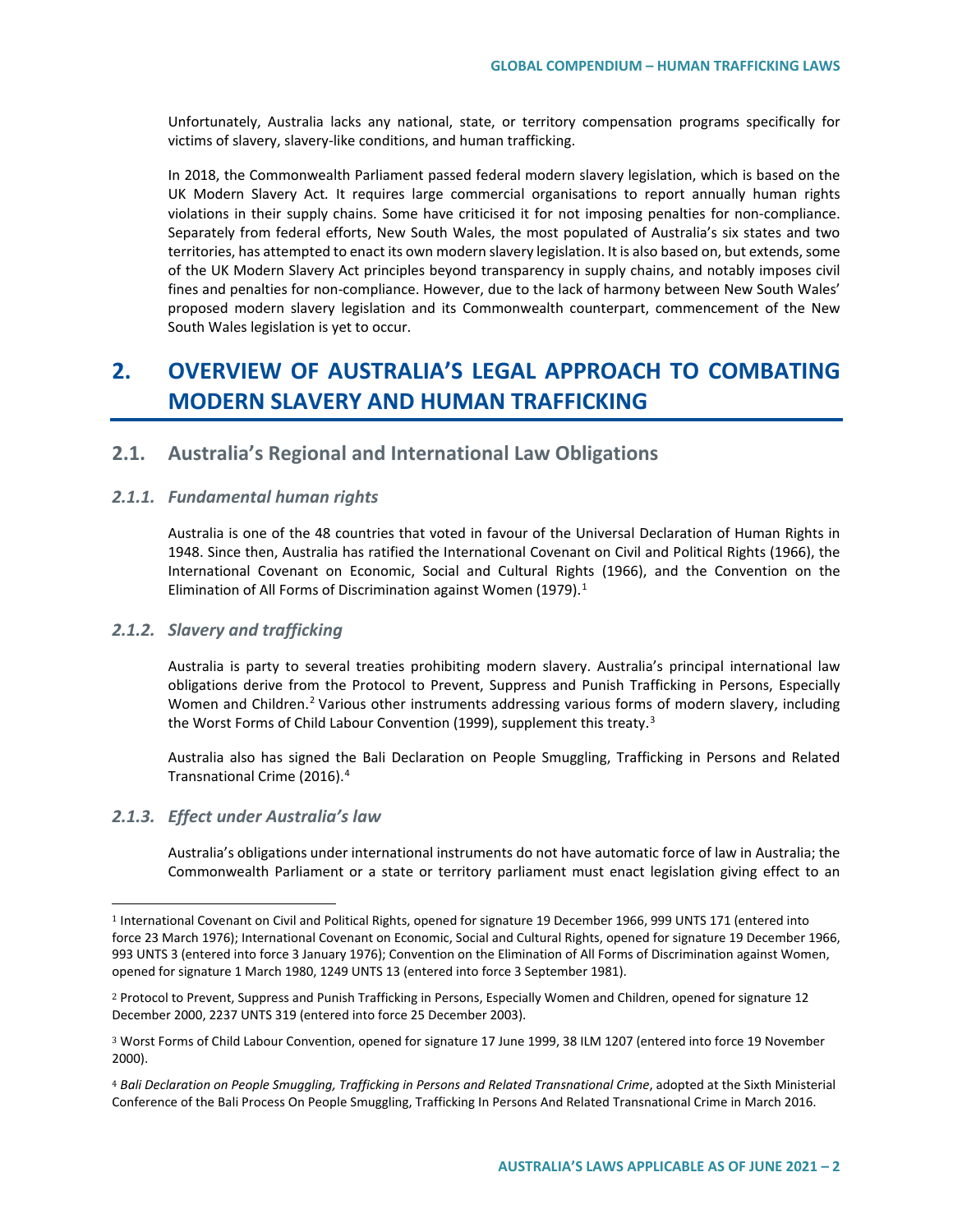international instrument. Accordingly, legislation or the common law sets forth the majority of criminal and civil law that is relevant to combating modern slavery in Australia.

Appendix 1 lists Australia's status in relation to the key international instruments that touch on modern slavery and human trafficking.

#### *2.1.4. Bali Process*

Australia and Indonesia are Co-Chairs of the Bali Process, which is a forum for policy dialogue, information sharing, and practical cooperation to help the Asia Pacific region address the consequences of people smuggling, trafficking in persons, and related transnational crime. The Bali Process' 49 members include the United Nations High Commissioner for Refugees (**UNHCR**), the International Organization for Migration (**IOM**), the United Nations Office of Drugs and Crime (**UNODC**), and the International Labour Organization (**ILO**), as well as a number of observer countries and international agencies.

The responsible ministers in member states, as well as the annual Senior Officials' Meetings and Ministerial Conferences, oversee the Bali Process.<sup>[5](#page-2-0)</sup> In 2019, the Co-Chair Statement outlined discussions to implement the Bali Process Ministerial Declarations and associated strategies. However, due to the COVID-19 pandemic, there have not been any Bali Process forums, or statements published, since 2019.

# **2.2. Human Rights Protections Under Australia's Law**

Australia does not have a Federal "Bill of Rights," and international instruments do not automatically have the force of law. Human rights protections in Australia come from domestic legislation that, in many cases, mirrors or incorporates principles and concepts from the international instruments to which Australia is a party. Examples of such legislation include making all forms of modern slavery a crime (discussed in Sections 3 and 5), the Racial Discrimination Act 1975 (Cth), and the Age Discrimination Act 2004 (Cth).<sup>[6](#page-2-1)</sup> Australia's Constitution guarantees the right to vote and the right to trial by jury, and the courts acknowledge that the Constitution impliedly protects freedom of communication on governmental and political matters. The Constitution does not create a positive obligation to protect religious freedom, but it does limit the Commonwealth's ability to legislatively restrict the exercise of religion (for example, no law can be made to prohibit the free exercise of any religion).

This approach allows the Australian legislature (at the federal, state, and territory levels) to pass laws to protect human rights.

Federal legislation ensures all laws that pass through the Commonwealth Parliament have been vetted against Australia's international human rights obligations. The responsible member of Parliament must present a statement of compatibility with Australia's international human rights obligations.<sup>[7](#page-2-2)</sup> Victoria, Queensland, and the Australian Capital Territory have enacted similar legislation.<sup>[8](#page-2-3)</sup> These laws, however, do not prevent the enactment of legislation that is inconsistent with human rights law.

<span id="page-2-0"></span><sup>5</sup> For information relating to all proceedings arising from the Bali Process from 2018, *see* The Bali Process on People Smuggling, Trafficking in Persons and Related Transnational Crime, "Ministerial Conferences & Senior Officials Meetings," *The Bali* Process, available at: [https://bit.ly/2JO6Okn.](https://bit.ly/2JO6Okn)

<span id="page-2-1"></span><sup>6</sup> Racial Discrimination Act 1975 (Cth); Age Discrimination Act 2004 (Cth).

<span id="page-2-2"></span><sup>7</sup> Human Rights (Parliamentary Scrutiny) Act 2011 (Cth).

<span id="page-2-3"></span><sup>8</sup> Racial Discrimination Act 1975 (Cth); Age Discrimination Act 2004 (Cth); Human Rights (Parliamentary Scrutiny) Act 2011 (Cth).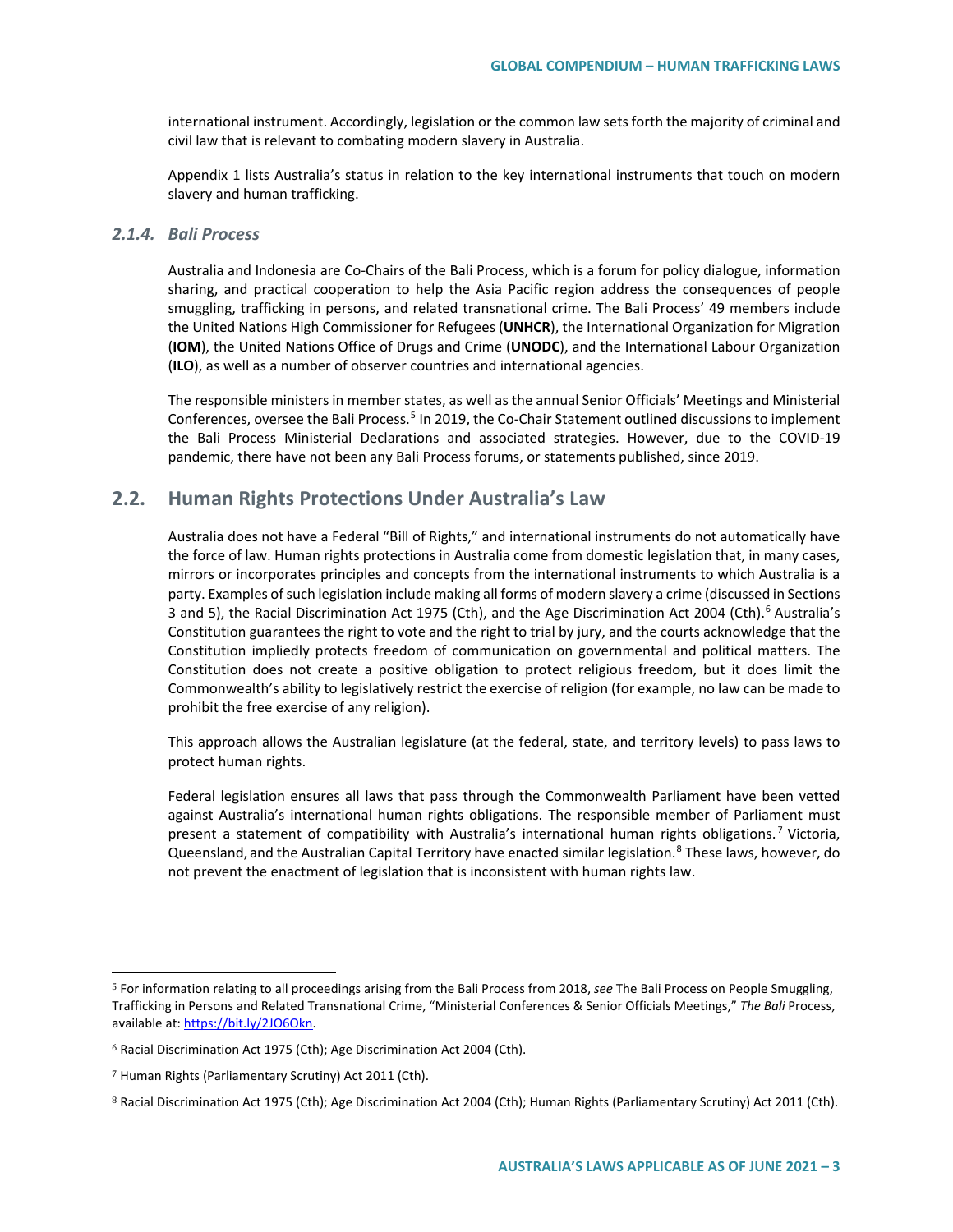## *2.2.1. State and territory human rights regimes*

The Victorian Charter of Human Rights and Responsibilities Act 2006 (VIC), the Queensland Human Rights Act 2019 (QLD), and the Australian Capital Territory Human Rights Act 2004 (ACT) were passed into law in recent years. These acts set out the rights, freedoms, and responsibilities shared by everyone in that state or territory and protected by law. The purpose of the regimes is to build a culture of respect and to promote human rights.

The rights protected are drawn from the International Covenant on Civil and Political Rights (**ICCPR**). The Queensland legislation also includes two economic, social, and cultural rights (the rights to health and education services), and one right from the Universal Declaration of Human Rights (the right to own property). The acts further recognise the distinct cultural rights of Aboriginal and Torres Strait Islander peoples.

The regimes adopt a "dialogue model" of rights, meaning that the legislation aims to foster a continuous conversation about human rights between the public sector, the judiciary, and the community.<sup>[9](#page-3-0)</sup> This feedback loop is essential to the operation of the acts and to shaping a culture of human rights. In each of the states and territories, three mechanisms drive the aims of the act:

- public authorities are obligated to act compatibly with, and to take into account, human rights when making decisions;
- parliament and parliamentary bodies are to scrutinize all proposed laws through a human rights framework; and
- courts must interpret all existing laws, to the extent possible, in a way that is compatible with the human rights regime.

The regimes create independent statutory bodies that oversee the handling of complaints alleging human rights breaches and provide education and awareness of rights issues.

Enforcement of human rights is limited to some extent in Victoria, Queensland, and the Australian Capital Territory. A legal claim that a public authority has breached a human right cannot stand on its own. That claim must be "piggybacked" onto another legal claim. A complainant is not entitled to receive damages; however, other remedies are available. For example, if a certain decision infringes on human rights, the court may set aside that decision or refer it back to the original decision-maker for reconsideration.

## *2.2.2. Impact on Australia's modern slavery landscape*

Lawmakers who drafted the human rights regimes are alive to issues of modern slavery. Legislation in Victoria, Queensland, and the Australian Capital Territory recognises the right to be protected against forced labour. The Commonwealth has passed legislation to punish slavery offences, <sup>[10](#page-3-1)</sup> and to impose reporting requirements on businesses regarding supply chain transparency.<sup>[11](#page-3-2)</sup> Moreover, Australia has signed several international instruments prohibiting forms of modern slavery, including the Convention on the Rights of the Child and the Optional Protocol on the Sale of Children, Child Prostitution and Child Pornography.

<span id="page-3-0"></span><sup>9</sup> Victorian Equal Opportunity and Human Rights Commission, *Submission to Free and Equal: An Australian conversation on human rights,* (Submission to Australian Human Rights Commission consultation, November 2019), available at: [https://www.humanrights.vic.gov.au/static/fbb71349e91b1166bca8e95a8d579885/Submission-Free\\_Equal-Nov\\_2019.pdf.](https://www.humanrights.vic.gov.au/static/fbb71349e91b1166bca8e95a8d579885/Submission-Free_Equal-Nov_2019.pdf) 

<span id="page-3-1"></span><sup>10</sup> *See* the Criminal Code 1995 (Cth), discussed in Section 3.

<span id="page-3-2"></span><sup>11</sup> *See* Modern Slavery Act 2020 (Cth), discussed in Section 4.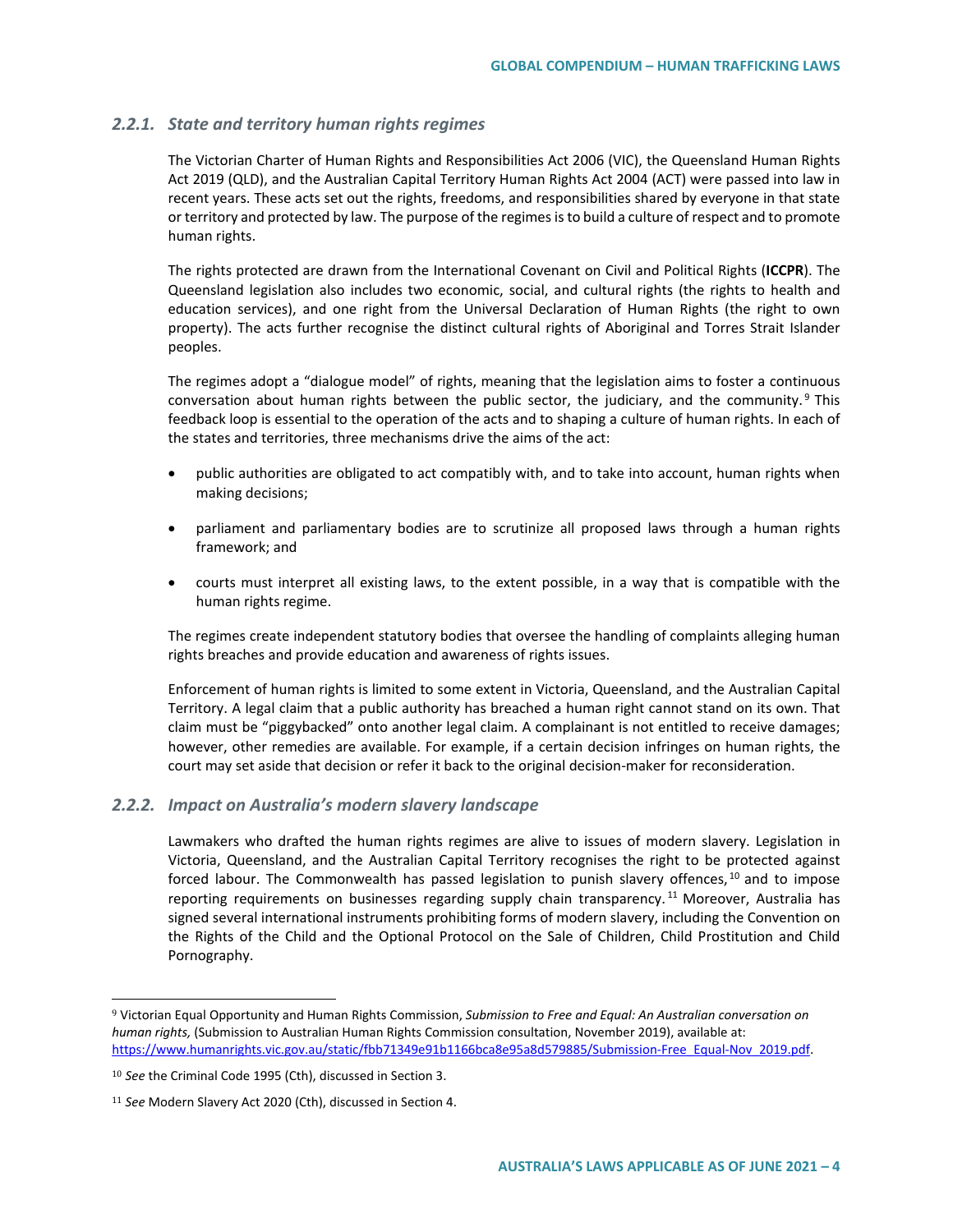It remains to be seen how the interaction between state and territory legislation and modern slavery offences is treated as these regimes mature. No judicial decision has considered the impact of the state and territory human rights regimes on punishing modern slavery.

## **2.3. Criminalization of Modern Slavery**

The Commonwealth Criminal Code Act 1995 (Cth) (**Criminal Code**) sets out the criminal prohibitions against various forms of modern slavery. That said, a raft of criminal laws related to sexual servitude and online child exploitation exist at a state and territory level, along with dedicated slavery offences in New South Wales.

# **2.4. Supply Chain Reporting**

Following the United Kingdom and California, several Australian jurisdictions have attempted to enact supply chain reporting legislation. Only the Commonwealth has succeeded with its enactment of the Modern Slavery Act 2018 (**Federal Modern Slavery Act**). Since receiving Royal Assent on 10 December 2018, the Federal Modern Slavery Act has resulted in 1159 mandatory and 162 voluntary modern slavery statements published (covering 2588 entities).

The New South Wales Parliament passed the Modern Slavery Act 2018 (**NSW Modern Slavery Act**) on 21 June 2018; however, the legislation is yet to commence due to its significant inconsistencies with the Federal Modern Slavery Act concerning the different reporting thresholds and presence of a penalty regime (discussed further in Section 4.3.). Tasmania is the third jurisdiction to propose supply chain reporting legislation. The Supply Chain (Modern Slavery) Bill 2020 (**Tasmanian Modern Slavery Bill**) has been tabled in the Tasmanian House of Assembly, and it is unlikely to progress until New South Wales and the Commonwealth have harmonized their legislation.

## **2.5. Investigation, Prosecution, and Enforcement**

#### *2.5.1. Investigation and prosecution of criminal offenses*

The Australian Federal Police (**AFP**) investigates slavery, slavery-like, and human trafficking offences for the Commonwealth. The Commonwealth Director of Public Prosecutions (**CDPP**) determines whether and how to prosecute any Commonwealth offence.

The relevant state or territory's police force investigates criminal offences under state or territory laws, and the relevant state or territory's Director of Public Prosecutions then handles the prosecution of those offences.

## *2.5.2. Mutual assistance/international cooperation*

The AFP operates the Australian National Central Bureau (**NCB**), which is the contact point for International Criminal Police (**ICPO/INTERPOL**) inquiries. The NCB facilitates cross-border police cooperation to detect and prevent international crime, including human trafficking. ICPO/INTERPOL and its domestic contact points provide investigative support to police departments of member states, including shared police databases, forensics, and analysis.

Australia's mutual assistance laws assist foreign governments in bringing perpetrators of modern slavery to justice. The Mutual Assistance in Criminal Matters Act 1987 (Cth) (**Mutual Assistance Act**) governs this mutual assistance. Over 25 bilateral mutual assistance treaties to which Australia is a party support the process set out in the Mutual Assistance Act.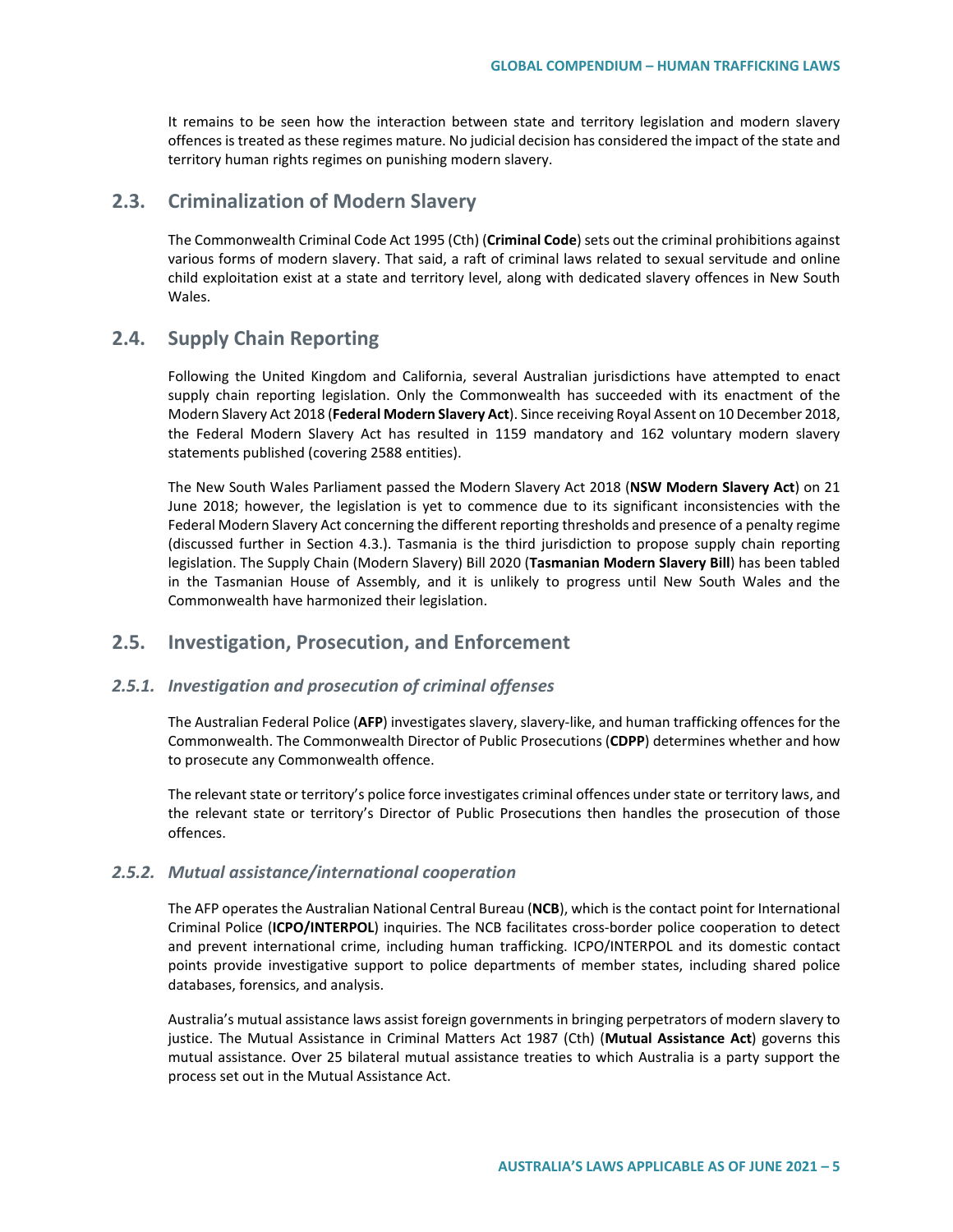The International Crime Cooperation Central Authority within the Attorney General's Department (**ICCCA**) is responsible for:

- implementing the Mutual Assistance Act (including the execution of search warrants, taking evidence from witnesses, arranging for witnesses to travel, and registering and enforcing orders relating to proceeds of crime);
- Australia's obligations under mutual assistance treaties;
- seeking and providing government-to-government casework assistance in criminal matters;
- extradition; and

 $\overline{a}$ 

• international transfer of prisoners.

Australia can make and receive requests to and from any foreign country through both the ICCCA and NCB, and countries assist with the understanding that they will receive assistance in return when needed.

# **3. AUSTRALIA'S FEDERAL CRIMINAL OFFENSES RELATING TO SLAVERY, SLAVERY-LIKE CONDITIONS, AND HUMAN TRAFFICKING**

# **3.1. Overview of Criminal Offenses**

The Criminal Code sets out federal criminal offences. Division 270 of the Criminal Code specifies offences for slavery, slavery-like conditions (such as servitude, forced labour, and debt bondage), and human trafficking. The prosecution must establish both a physical element (such as conduct) and a fault element (such as intention). The offences are punishable by maximum penalties of imprisonment that vary depending upon whether the offence is aggravated.<sup>[12](#page-5-0) [13](#page-5-1)</sup>

<span id="page-5-0"></span><sup>12</sup> An offence under the slavery-like condition provisions of the Criminal Code is an "aggravated offence" if: (a) the victim is under 18 years of age; (b) the offender, in committing the offence, subjects the victim to cruel, inhumane, or degrading treatment; or (c) the offender, in committing the offence, recklessly engages in conduct that gives rise to a danger of death or serious harm to the victim or another person.

<span id="page-5-1"></span><sup>&</sup>lt;sup>13</sup> In contrast, New Zealand's slavery offences do not require proof of the fault element and do not have separate penalties for aggravated offences.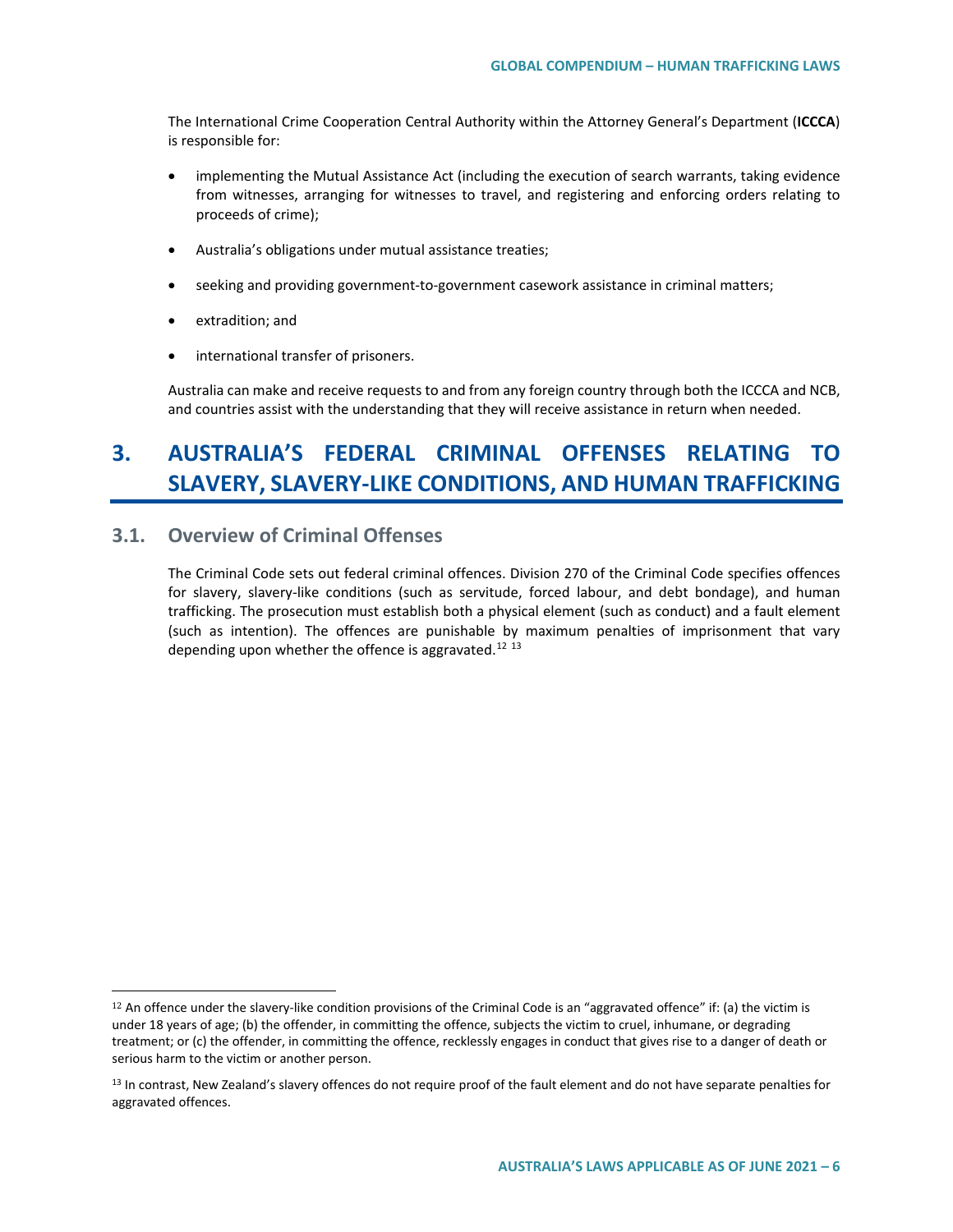

# **3.2. Slavery Offenses Under the Criminal Code**

## *3.2.1. General*

 $\overline{a}$ 

In 1999, the Criminal Code introduced offences for intentionally engaging or recklessly transacting in slavery. These offences followed recommendations made by the Australian Law Reform Commission's Report Number 48.[14](#page-6-0)

The Criminal Code defines "slavery" as: *"the condition of a person over whom any or all of the powers attaching to the right of ownership are exercised, including where such a condition results from a debt or contract made by the person."*[15](#page-6-1)

The Criminal Code makes it an offence (punishable by a maximum penalty of 25 years of imprisonment) for a person inside or outside Australia to intentionally:<sup>[16](#page-6-2)</sup>

- reduce a person to slavery;
- possess or exercise any of the other powers attaching to ownership over a slave;
- enter into any commercial transaction involving a slave, including reducing a person to slavery; or
- exercise control or direction over, or provide finance for, either any act of slave trading or any commercial transaction involving a slave.

<span id="page-6-0"></span><sup>14</sup> Sections 270 and 271 of the Commonwealth Criminal Code Act 1995*.*

<span id="page-6-1"></span><sup>15</sup> This definition is based on, but is not identical, to the definition of "slavery" in the 1926 International Convention to Suppress the Slave Trade and Slavery, opened for signature 25 September 1926, 212 UNTS 17 (entered into force 7 July 1955) art 1.

<span id="page-6-2"></span><sup>16</sup> Persons will satisfy the test of "intention" under the Criminal Code in this context if they mean to engage in the relevant conduct.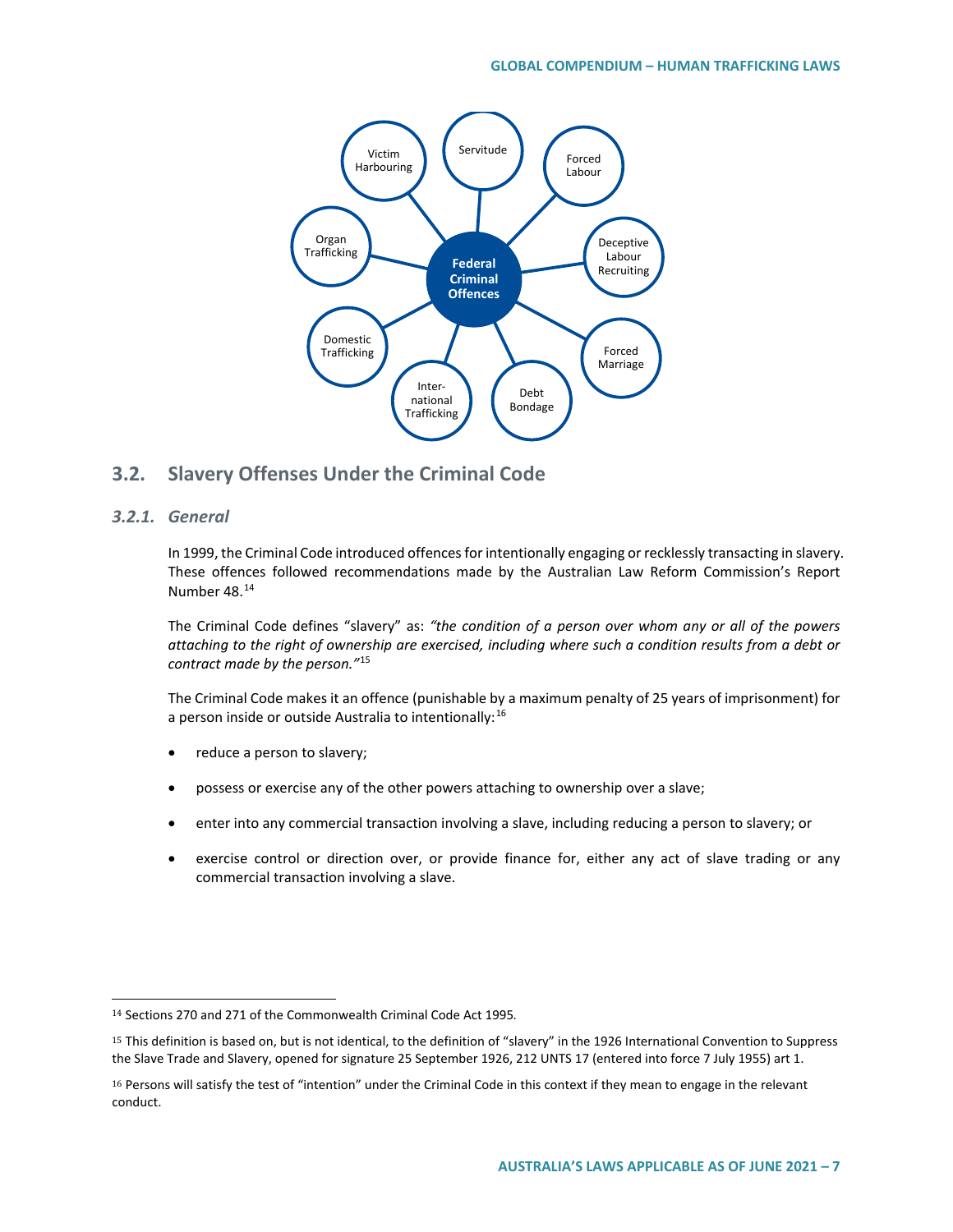

The Criminal Code also makes it an offence (punishable by a maximum penalty of 25 years of imprisonment) for a person inside or outside of Australia, in connection with certain matters relating to slavery, to recklessly:<sup>[17](#page-7-0)</sup>

- enter into any commercial transaction involving a slave;
- exercise control or direction over, or provide finance for, any commercial transaction involving a slave; or
- exercise control or direction over, or provide finance for, any act of slave trading.

The Criminal Code defines "Slave Trading" to include the capture, transport, or disposal of a person with the intention of reducing them to slavery and the purchase or sale of a slave.

There have been 12 reported prosecutions<sup>[18](#page-7-1)</sup> pursuant to these provisions of the Criminal Code for slavery, including one prosecution that gave rise to the leading Australian High Court decision on slavery in 2009 (*see Tang* Case below).[19](#page-7-2) Appendix 2 has a list of reported prosecutions.

## *3.2.2. Extraterritorial application*

The Criminal Code offences relating to slavery and human trafficking operate extraterritorially. They facilitate the prosecution of persons in Australia, regardless of where the conduct constituting an offence occurs.

The Commonwealth Director of Public Prosecutions can prosecute a person under the Criminal Code for slavery offences regardless of whether the offending conduct or a result of that conduct occurred within Australia. If the allegedly unlawful conduct occurred wholly outside of Australia and only the result of the

<span id="page-7-0"></span><sup>&</sup>lt;sup>17</sup> The Criminal Code section 20 provides that a person is reckless with respect to a circumstance or a result if the person is: (a) aware of a substantial risk that the circumstance or result will occur; and (b) the circumstances known to the person make it unjustifiable to take the risk.

<span id="page-7-1"></span><sup>18</sup> For the period from 2004 to 30 June 2017.

<span id="page-7-2"></span><sup>19</sup> *The Queen v. Tang* [2008] HCA 39.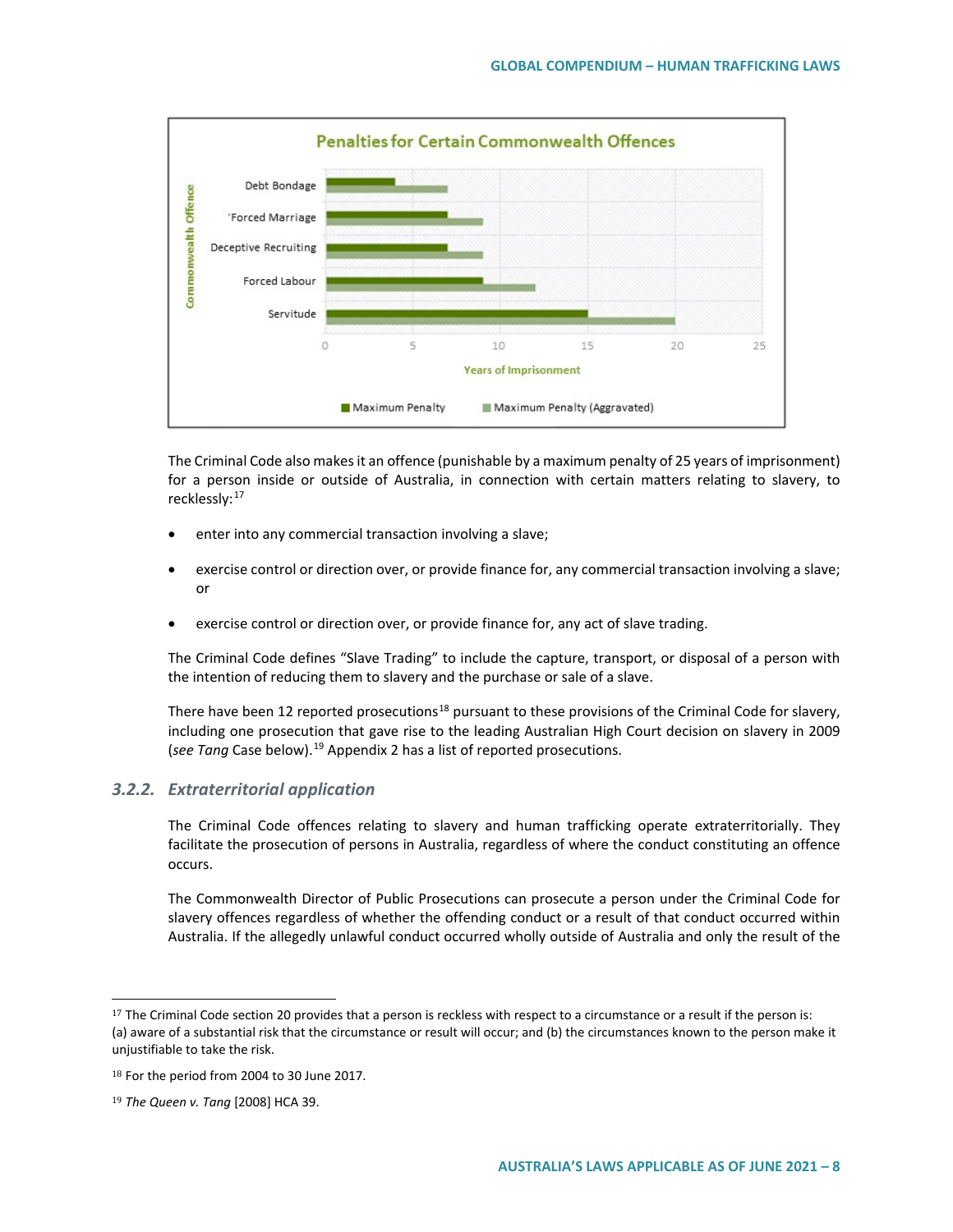conduct occurred within the country, the Commonwealth Director of Public Prosecutions must have the consent of the Commonwealth Attorney General before proceeding with a prosecution.

## *TANG* **CASE – THE FIRST CONVICTION OF SLAVERY OFFENSES**

In a landmark case, the High Court convicted Wei Tang of several slavery offences under the Criminal Code, including intentionally possessing a slave and exercising a right of ownership, "use," over a slave. Tang was the first person convicted in Australia under this regime.

Tang operated a licensed brothel known as Club 417 in Fitzroy, Melbourne. Tang agreed to "purchase" five women who had recently arrived in Australia from Thailand, and to provide them with contract sex work. The women were required to pay off their "debt" to Tang, which accounted for their "purchase price" and living and travel expenses. Tang retained the complainants' passports and return air tickets. The women rarely left the premises as they were required to work long hours and feared detection from immigration authorities. The Court found that the women were financially deprived and vulnerable, spoke little English, and knew no one.

The case has legal significance for two reasons:

- the High Court established that the modern definition of "slavery" encompasses attributes of effective ownership; and
- an accused person need not have appreciated that a complainant was a slave, and it was enough that the accused person knew the facts relevant to determine the condition of slavery.

In this case, Tang had made the complainants objects of purchase, controlled their movements, and used their services without commensurate compensation.

## **3.3. Slavery-Like Offenses in Australia's Legal Order**

## *3.3.1. Servitude*

The Criminal Code includes offences which, while originally limited to sexual servitude, since 2013 have included servitude generally. The Criminal Code defines "servitude" as the condition of a person (or the victim) who:

- provides labour or services; but
- because of the use of coercion, threat, or deception (whether against the victim or another person),

reasonable persons in the victim's position would not consider themselves to be free to cease providing the labour or services or to leave the place or area where the labour or services are provided; or the victims are significantly deprived of personal freedom in other aspects of their lives. A condition of "servitude" can exist irrespective of whether it is practicably possible for the victim to escape or the victim has attempted to escape.

The Criminal Code makes it an offence (punishable by 20 years of imprisonment for an aggravated offence, and 15 years in any other case) for a person to engage in conduct which causes another person to enter into or remain in servitude, or conduct a business that involves the servitude of other people.

There have only been two reported Australian prosecutions for servitude pursuant to these provisions of the Criminal Code.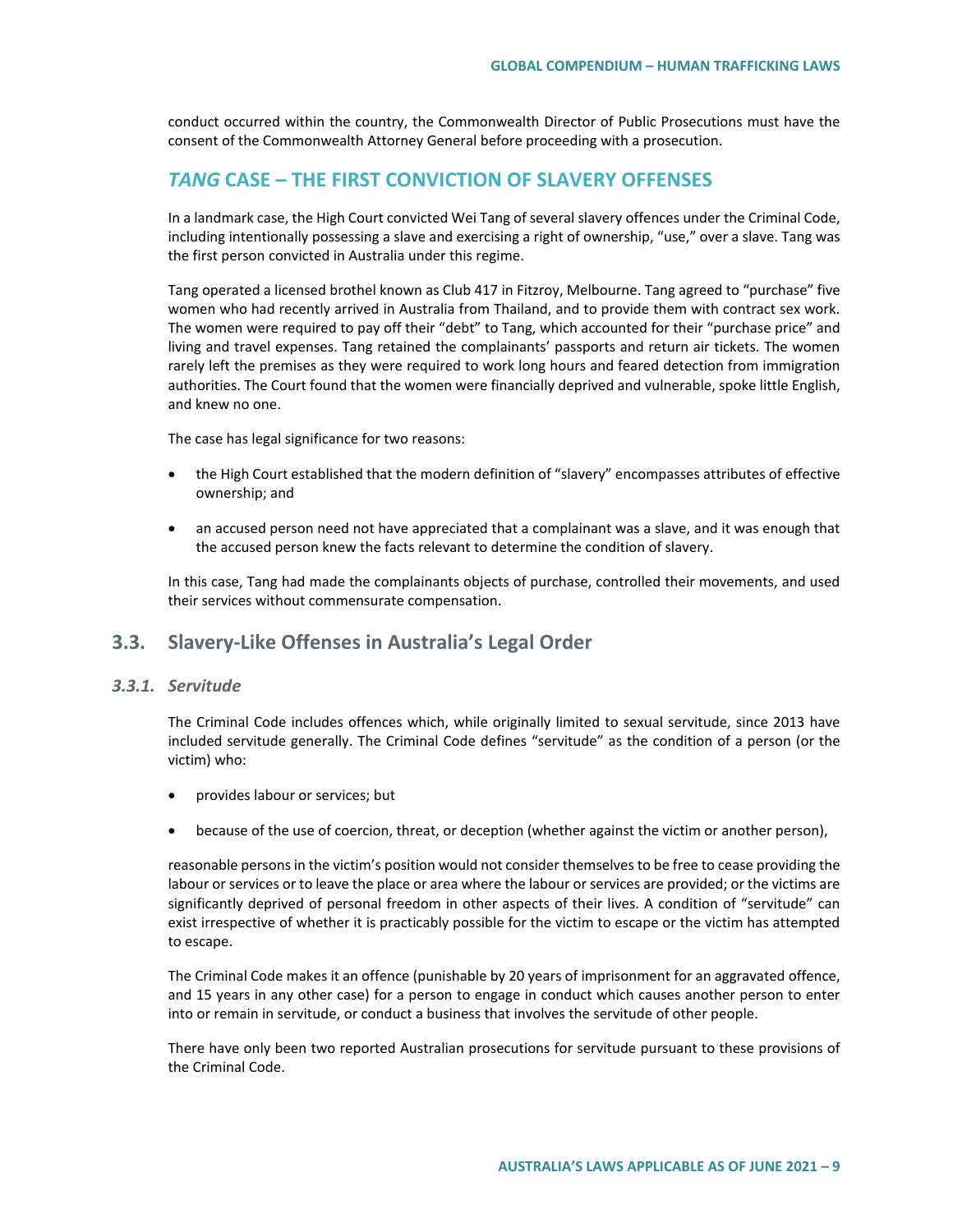#### *3.3.2. Forced labor*

The Criminal Code makes it an offence to engage in conduct<sup>[20](#page-9-0)</sup> that causes another person to enter into or remain in forced labour or, to conduct a business that involves the forced labour of another person (an offence punishable in each case by a maximum penalty of 12 years of imprisonment for an aggravated offence and nine years of imprisonment otherwise). Although the Criminal Code's definition of "forced labour" is effectively the same as the definition for servitude, forced labour offences carry a lesser maximum penalty of imprisonment than is the case for servitude offences. $^{21}$  $^{21}$  $^{21}$ 

There have been no reported prosecutions under the forced labour provisions of the Criminal Code.

#### *3.3.3. Deceptive recruiting for labor or services*

The Criminal Code makes it an offence (punishable by a maximum penalty of nine years of imprisonment for an aggravated offence and seven years of imprisonment otherwise) for a person (the recruiter) to intentionally induce another person (the victim) by means of deception to provide labour or services. Deceptive recruiting extends to certain prescribed matters, such as a victim's freedom of movement, debts, exploitation, confiscation of travel documents, or sexual services.

To date, there have been no reported prosecutions under the deceptive labour recruiting provisions of the Criminal Code.

#### *3.3.4. Early and forced marriage*

 $\overline{a}$ 

The Criminal Code makes it an offence (punishable by nine years of imprisonment for an aggravated offence, and seven years of imprisonment otherwise) to cause a forced marriage. The Criminal Code defines "forced marriage" as a marriage that one party (the victim) has entered without free and full consent because of:

- the use (either against them or another person) of coercion, threat, or deception; or
- the victim was incapable of understanding the nature and effect of the marriage ceremony (which, in the case of a person under 16 years of age, is assumed unless the defendant proves otherwise).

The Criminal Code defines "marriage" broadly to include registered relationships under Australian (and in some cases foreign) law.

The Marriage Act 1961 (Cth) (**Marriage Act**) also makes it an offence to solemnise, or purport to solemnise, a marriage if the person has a reason to believe that either party to the marriage is not of marriageable age, which is 18 years of age or older. The Marriage Act also makes it an offence to go through a form or ceremony of marriage with a person who is not of marriageable age.

<span id="page-9-0"></span><sup>&</sup>lt;sup>20</sup> "Conduct" is defined in the Criminal Code section 13 as an act or omission to perform an act, or a state of affairs, and "engaging in conduct" can mean doing or omitting to do an act.

<span id="page-9-1"></span><sup>&</sup>lt;sup>21</sup> Given the lesser maximum penalties for forced labour, the Criminal Code allows a defendant to be found guilty of forced labour as an alternate to servitude, even if the defendant has originally been prosecuted for engaging in conduct that causes another person to enter into or remain in servitude. The alternate offence of forced labour becomes applicable where the defendant has been prosecuted for engaging in this form of servitude conduct, and the trier of fact is not satisfied that the defendant is guilty of that offence, but is nonetheless satisfied that the defendant is guilty of conducting a business that involves the servitude of people. Provided the defendant has been afforded procedural fairness, in such circumstances, the trier of fact can find the defendant guilty of the forced labour offence as an alternative to the servitude offence that was prosecuted.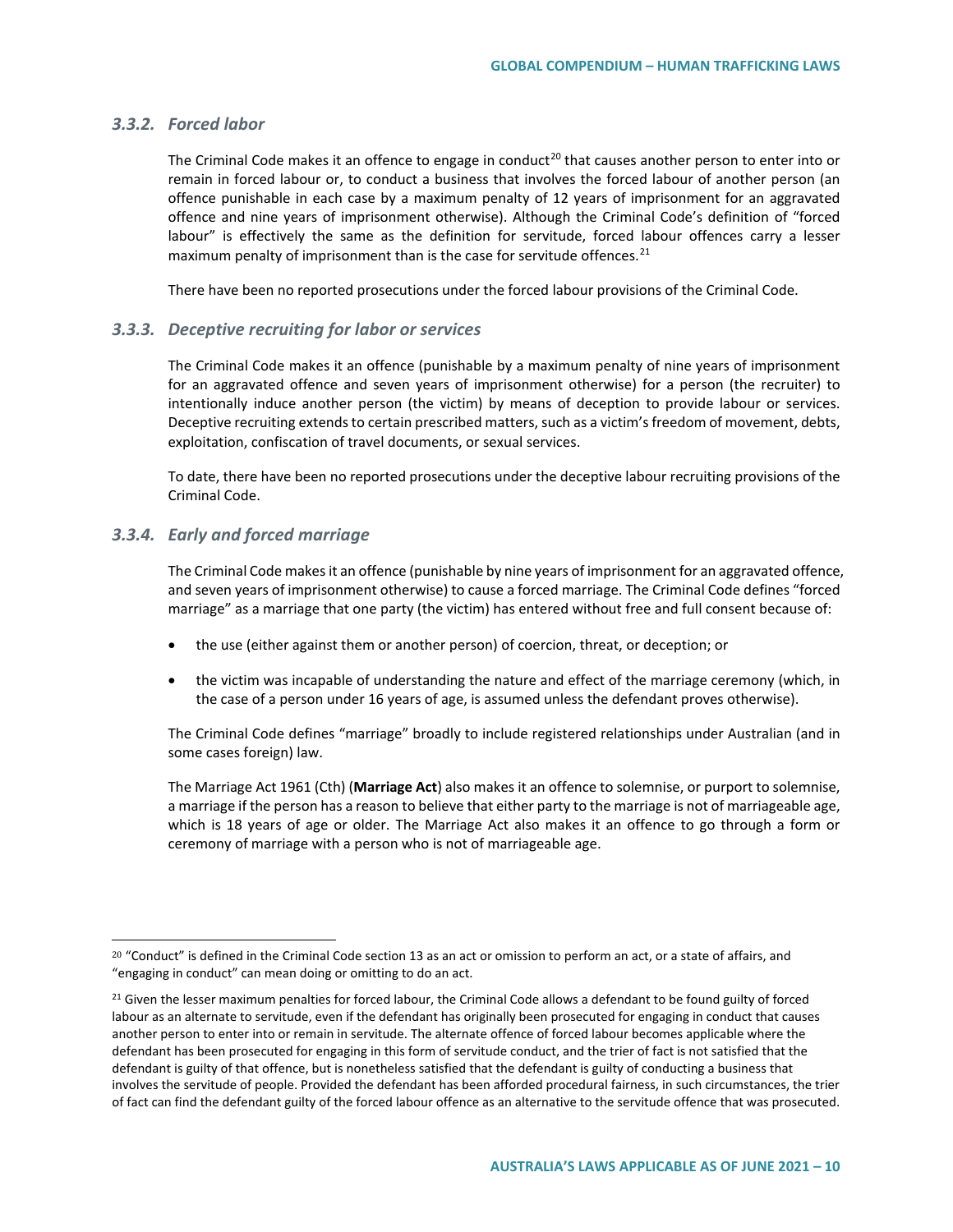## *3.3.5. Debt bondage*

 $\overline{a}$ 

The Criminal Code makes it an offence (punishable by a maximum penalty of seven years of imprisonment for an aggravated offence and four years of imprisonment otherwise) for a person to intentionally cause another person to enter into debt bondage. The Criminal Code defines "debt bondage" as a pledge of personal services by a victim to another person (including where the victim is under another person's control), and the pledge is made as security for a debt owed, or allegedly owed by the victim, in circumstances where the debt is manifestly excessive, unreasonable relative to the services that will extinguish it, or the length and nature of the services are not limited and defined.

#### *3.3.6. Any other relevant offenses*

Australia has no other relevant slavery-like offences.

#### *3.3.7. Extraterritorial application of the offenses*

In similar fashion to the Criminal Code's slavery offences, the slavery-like offences also apply extraterritorially, and a person may be charged and prosecuted in Australia for conduct that occurs outside the country. The scope for extraterritorial application of the offences is slightly narrower, and the criminal conduct or the result of the criminal conduct must have some connection to Australia.

The requirement for a connection to Australia is satisfied if either the relevant conduct, or a result of the conduct, occurred partly in Australia or on board an Australian ship or aircraft. Alternatively, the required connection exists if the accused person is an Australian citizen or resident or, in the case of a corporation that has committed the offence, if the corporation is incorporated under the law of the Commonwealth or an Australian state or territory.

# **3.4. Human Trafficking/Smuggling-Related Criminal Offenses**

## *3.4.1. International and domestic trafficking/smuggling of people*

The Criminal Code makes trafficking of persons into or out of Australia either for exploitation or sexual services an offence.

The Criminal Code makes it an offence (punishable by a maximum penalty of 12 years of imprisonment) for a person to organise or facilitate the actual or proposed entry, exit, or receipt of another person into or from Australia (as applicable) where the offender:

- uses coercion, threat, or deception resulting in that person complying with the relevant entry, exit, or receipt; or
- is reckless as to whether the other person will be exploited after that entry, exit, or receipt.

The Criminal Code also makes it an offence (punishable by a maximum penalty of 20 years of imprisonment for an aggravated offence<sup>[22](#page-10-0)</sup> and 12 years of imprisonment otherwise) for a person to organise or facilitate the actual or proposed entry, exit, or receipt of another person into or from Australia (as applicable) where:

<span id="page-10-0"></span><sup>&</sup>lt;sup>22</sup> An aggravated offence can occur under some but not all of these trafficking provisions. An aggravated trafficking offence occurs if the offender commits the offence: (a) with the intention that the offender or someone else will exploit the victim; (b) by subjecting the victim to cruel, inhumane, or degrading treatment; and (c) in circumstances where the criminal conduct gives rise to a danger of death or serious harm to the victim or another person, and the offender is reckless as to that danger.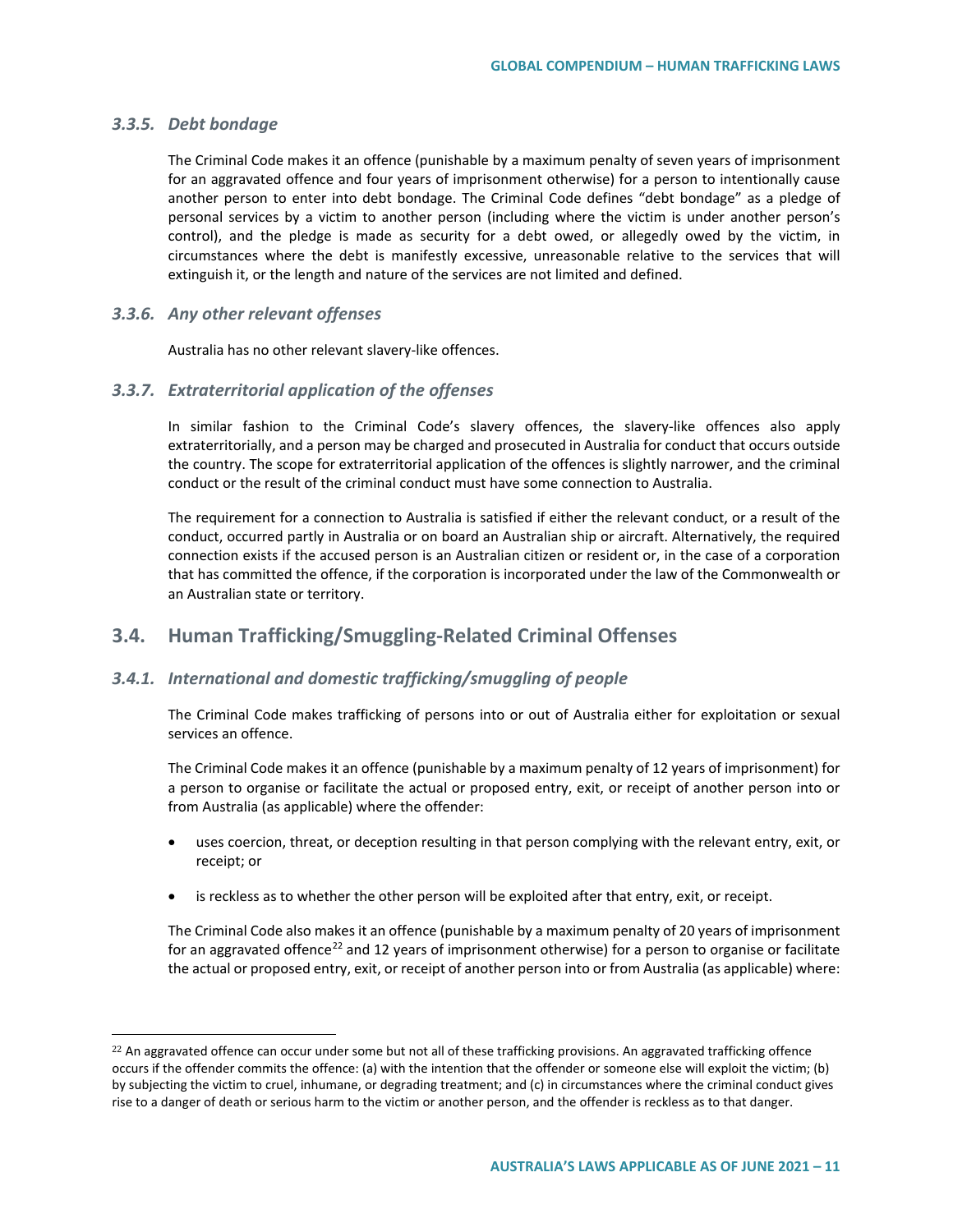- the offender deceives the other person about the fact that the other person's entry or receipt for their Australian stay will involve sexual services, their exploitation, or the confiscation of their travel or identity documents;
- the offender deceives the other person about the fact that the other person's exit is for the purpose of providing sexual services outside Australia, their exploitation, or the confiscation of their travel or identity documents; or
- there is an arrangement for the other person to provide sexual services in Australia, and the offender deceives the other person about the nature or extent of the other person's freedom from providing those services, or to leave their own residence, or the amount or existence of any debt owed or allegedly owed in connection with those services.

Similar offences exist under the Criminal Code for domestic trafficking in persons where the offender organises the transport of a victim from one place in Australia to another. The same maximum penalties applying to international trafficking in persons under the Criminal Code apply to domestic trafficking in persons.

#### *3.4.2. International and domestic trafficking in children*

The Criminal Code makes it an offence (punishable by a maximum penalty of 25 years of imprisonment) for a person to organise or facilitate the entry, receipt, or exit of another person, in or from Australia where the other person is:

- under 18 years of age; and
- the offender intends the victim to provide sexual services or is reckless as to whether the victim will be used to provide sexual services or will be exploited.

Similar offences exist under the Criminal Code for domestic trafficking in children where the offender organises the transport of a child from one place in Australia to another. The same maximum penalties applying to international trafficking in children under the Criminal Code apply to domestic trafficking in children.

#### *3.4.3. Victim harboring*

The Criminal Code makes it an offence (punishable by a maximum penalty of seven years of imprisonment for an aggravated offence involving a victim under the age of 18 years, and four years of imprisonment otherwise) for a person to recklessly harbour, receive, or conceal a victim in circumstances where the person's conduct:

- assists a third person in connection with any offence that the third person has committed; or
- furthers a third person's purpose in relation to any offence that the third person has committed.

## *3.4.4. Extraterritorial application of human trafficking and smuggling offenses*

The same provisions for the extraterritorial application of slavery-like offences also apply to the Criminal Code's human trafficking offences, except for those offences that prohibit domestic human and organ trafficking. A person can still be prosecuted for those domestic offences, even if the criminal conduct occurs to any extent outside of Australia. However, given that the offences relate to the trafficking of persons and organs across domestic and state borders, these offences require some connection to Australia.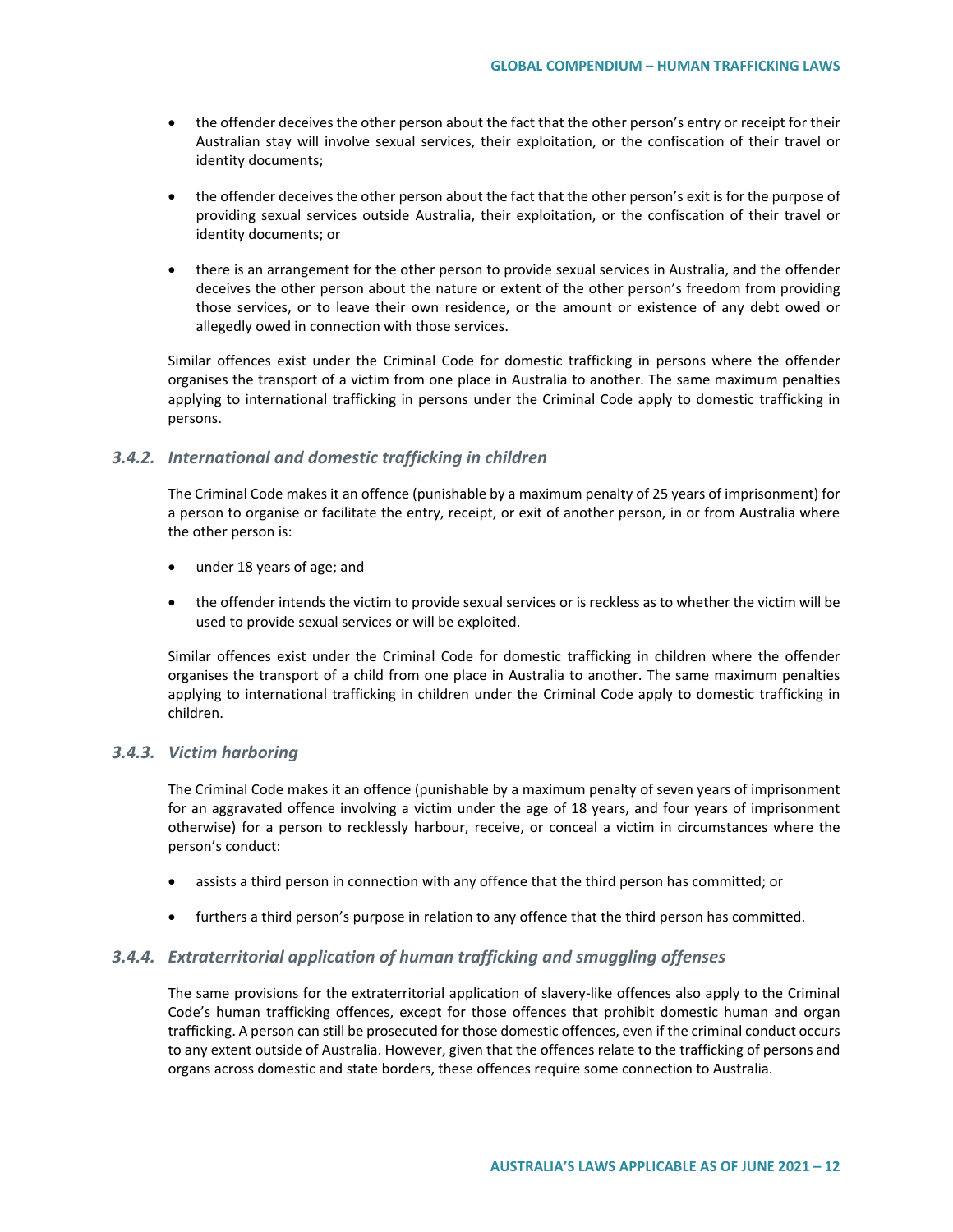#### *3.4.5. International and domestic organ trafficking*

The Criminal Code prohibits removal of a person's organ if:

- the removal is contrary to the applicable Australian state or territory law at the place of the removal;
- neither the victim nor the victim's guardian consents to the removal; or
- the removal would not meet the victim's medical or therapeutic needs.

The Criminal Code makes it an offence (punishable by a maximum penalty of 25 years of imprisonment for an aggravated offence involving a child, 20 years of imprisonment for an aggravated offence involving an adult, and 12 years of imprisonment otherwise) for a person to organise or facilitate the entry, receipt, or exit of a victim into or from Australia (as applicable) where:

- the offender is reckless as to whether the conduct will result in the removal of a victim's organ; and
- the Criminal Code prohibits the organ removal.

The Criminal Code also prohibits and penalizes domestic organ trafficking where an offender organises or facilitates the transportation or proposed transportation of a victim from one place in Australia, and is reckless as to whether the Criminal Code prohibits the organ removal. The Criminal Code's same maximum penalties for international organ trafficking also apply to domestic trafficking in organs.

# **3.5. Online Exploitation of Children Offenses**

#### *3.5.1. Overview*

The Criminal Code has a number of offences addressing crimes of online child exploitation. Each such offence refers to "carriage services," which are services that carry communications by means of electromagnetic energy (including telephone and internet access services).

#### *3.5.2. Using a carriage service for child pornography material or child abuse material*

The Criminal Code makes it an offence for a person to access, transmit, make available, publish, distribute, advertise, promote, or solicit child pornography or child abuse material through a carriage server (punishable by a maximum penalty of 30 years of imprisonment for an aggravated offence, and 15 years of imprisonment otherwise).

"Child pornography material" includes material that depicts a person who is, or appears to be, under 18 years of age and who is, or is in the presence of a person who is, engaging in sexual activity. The definition includes material depicting a sexual organ, anal region, or female breasts of a person who is, or appears to be, under 18 years of age in circumstances that a reasonable person would find such content offensive.

"Child abuse material" includes offensive material that depicts or describes a person who is, or appears to be, under 18 years of age and who is being tortured or physically abused.

The fault element of this offence requires intention or recklessness on the offender's part. This requirement protects people who unintentionally access child pornography or child abuse material on the internet and encourages the reporting of such content to the authorities.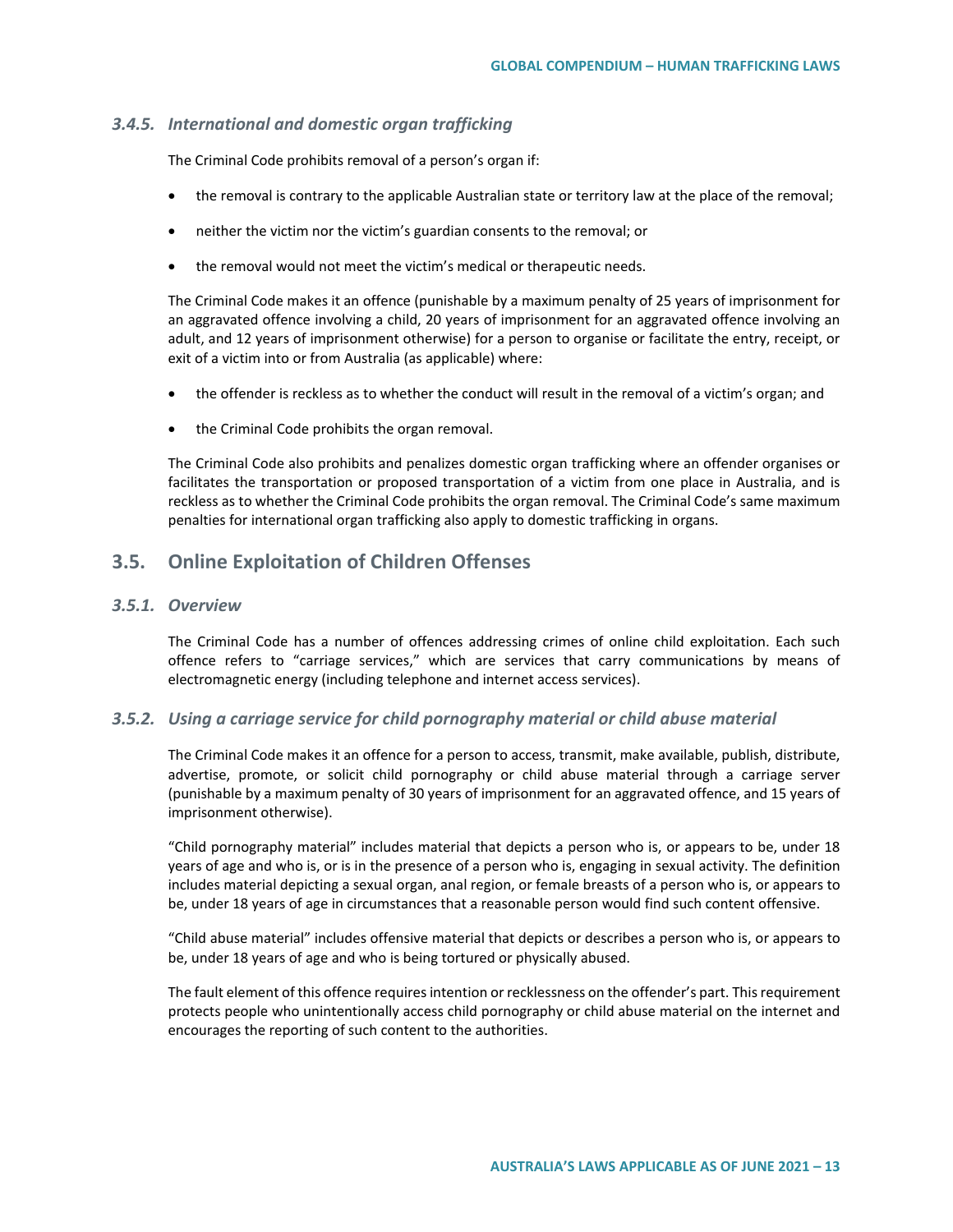# *3.5.3. Possessing, controlling, producing, supplying, or obtaining child pornography material or child abuse material for use through a carriage service*

The Criminal Code makes it an offence to possess, control, produce, supply, or obtain child pornography material or child abuse material through a carriage service (punishable by a maximum penalty of 30 years of imprisonment for an aggravated offence, and 15 years of imprisonment otherwise). These preparatory offences aim to discourage conduct intended to commit the primary offences described in Section 3.5.2.

#### *3.5.4. Obligations of internet service providers and internet content hosts*

Internet service providers and content hosts are subject to notification obligations. They are liable under the Criminal Code if they become aware that persons are using their service to access child pornography or child abuse material and they fail to report such information to the Australian Federal Police within a reasonable time. Non-compliance is punishable with a maximum of 800 penalty units (which at the date of writing is equal to AUD 177,600).

#### *3.5.5. Extraterritorial application of Commonwealth online exploitation of children offenses*

The Criminal Code's online child exploitation offences operate extraterritorially if there is a sufficient connection to Australia.

Such a connection is satisfied when the conduct or a result of the criminal conduct occurred either wholly or partly in Australia or on board an Australian ship or aircraft. Alternatively, there is a sufficient connection if the accused person is an Australian citizen or resident or, in the case of a corporation, if the corporation is incorporated under the law of the Commonwealth or an Australian state or territory.

## **3.6. Child Sex Tourism Offenses**

## *3.6.1. Overview*

Child sex tourism is generally defined as the commercial sexual exploitation of children by persons who travel from their own country to another to engage in sexual acts with children. The Criminal Code prohibits such behaviour*.*

## *3.6.2. Sexual intercourse and sexual activity with a child outside Australia*

The Criminal Code makes it an offence for a person to engage in sexual intercourse or sexual activity with a child outside Australia. A person commits this offence if:

- the person engages in sexual intercourse or sexual activity with a child;
- the child is under 16 years old; and
- the sexual intercourse or sexual activity occurs outside Australia.

The maximum penalty for engaging in, or causing a child to engage in, sexual intercourse with a child is 25 years of imprisonment, and the maximum penalty for engaging in sexual activity with a child is 20 years of imprisonment.

The Criminal Code also makes it an offence to cause a child to engage in sexual intercourse or sexual activities outside Australia in the presence of the defendant. A person commits this offence if: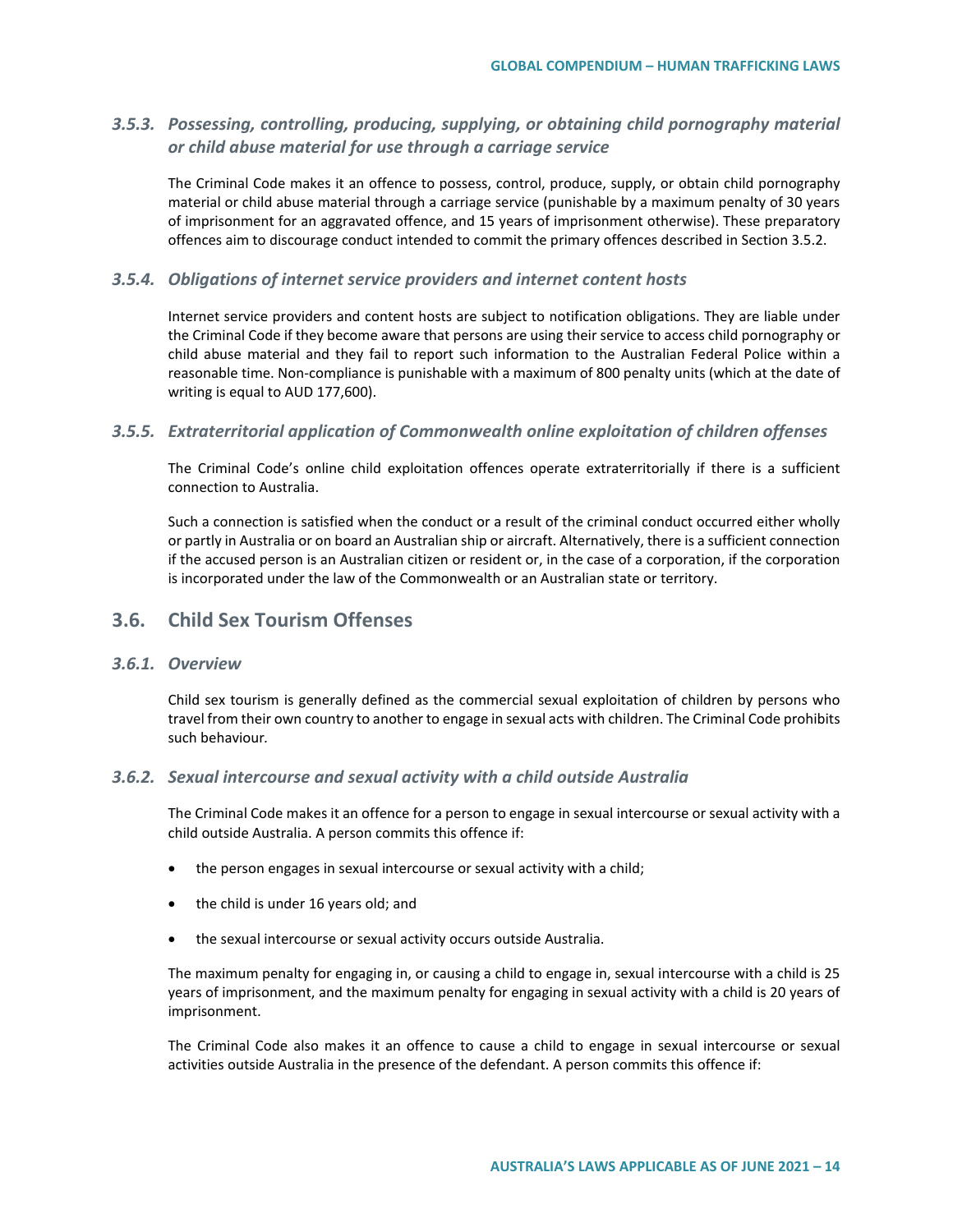- the person's conduct causes a child to engage in sexual intercourse or sexual activity in the presence of the person;
- the child is under 16 years old; and
- the sexual intercourse or sexual activity occurs outside Australia.

#### *3.6.3. Aggravated offenses*

A person commits an aggravated offence and is liable for imprisonment for life if:

- the child who is the subject of the offence has a mental impairment;
- the person is in a position of trust or authority in relation to the child; or
- $\bullet$  the person commits such offences on three or more separate occasions.<sup>[23](#page-14-0)</sup>

#### *3.6.4. Sexual intercourse and sexual activity with a young person outside Australia*

The Criminal Code makes it an offence (punishable by up to 10 years of imprisonment) to engage in sexual intercourse and sexual activity with a young person outside Australia. The defendant must be in a position of trust or authority to the child to be prosecuted for these offences. These sections operate in a similar way to the offences discussed in Section 3.6.2., however, "child" is replaced with "young person," who is defined as a person who is at least 16 years old but under the age of 18. The person liable for this offence must be in a position of "trust or authority" in relation to the young person. That position of trust or authority includes (among others) certain family members, health practitioners, religious and spiritual leaders, and employers.

## *3.6.5. Grooming and procurement offences*

The Criminal Code makes it an offence for a person to "groom" or "procure" a child to engage in sexual activity outside Australia. This offence for procuring (punishable by 15 years of imprisonment) requires a person to:

- engage in conduct with a child who is, or is believed to be, under 16 years of age,
- with the intention of procuring the child to engage in sexual activity outside Australia.

The offence for "grooming" (also punishable with 15 years of imprisonment) requires a person to:

- engage in conduct with a child who is, or appears to be, under 16 years of age,
- with the intention of making it easier to procure the child to engage in sexual activity outside Australia.

## *3.6.6. Benefiting from, planning to commit, and encouraging child sex tourism*

The Criminal Code makes it an offence to benefit from, encourage, or plan for the commission of child sex tourism offences. Encouraging and benefiting from child sex tourism offences carries a penalty of 25 years of imprisonment, while planning to commit a child sex tourism offence carries a penalty of 10 years of imprisonment.

<span id="page-14-0"></span><sup>23</sup> *See* Criminal Code sections 272.10 and 272.00.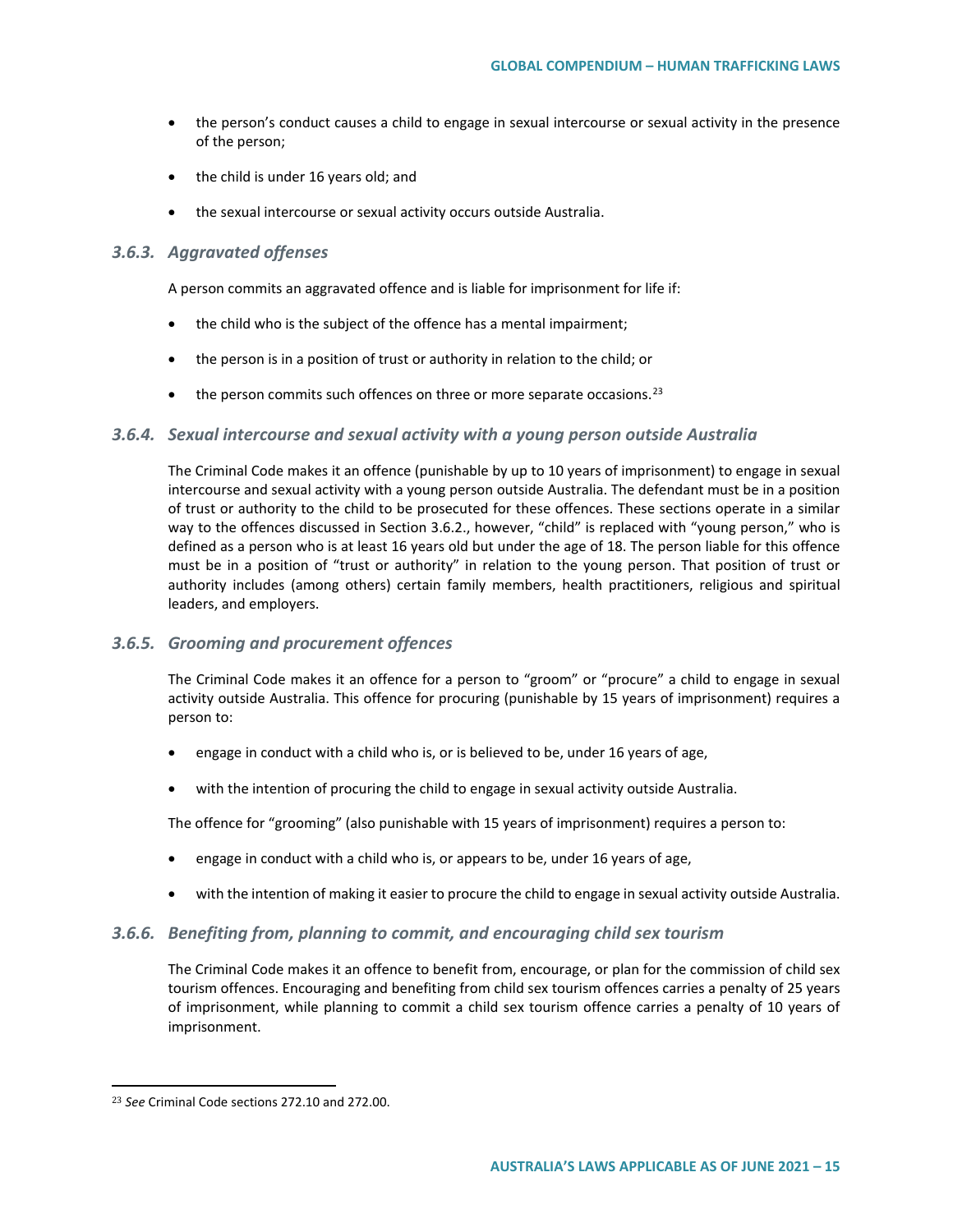#### *3.6.7. Equivalent offenses in state and territory legislation*

Only the WA Criminal Code makes child sex tourism an offence. This legislation makes it is an offence to do any act with the intention of enabling or aiding another person, or otherwise counsel or procure that person, to engage in conduct outside Western Australia with a person under 18 years of age that would be a sexual offence under Chapter XXXI.<sup>[24](#page-15-0)</sup> This offence carries a maximum penalty of 20 years of imprisonment.

# **3.7. Anti-Money Laundering and Counter-Terrorism Financing Laws**

# *3.7.1. Overview of the Australian anti-money laundering and counter-terrorism financing framework*

As is the case with most forms of criminal enterprise, perpetrators of slavery and human trafficking often seek to exploit banks and other financial institutions to launder or move their profits internationally to low or no-enforcement jurisdictions. As such, Australia's laws for anti-money laundering and counter-terrorism financing (**AML/CTF**) help to detect and prosecute modern slavery offences and play an important part in policy development.

Australia was a founding member of the Financial Action Task Force (FATF) in 1990.<sup>[25](#page-15-1)</sup> The FATF is an intergovernmental policy-making body and watchdog that sets international standards to prevent illegal AML/CTF activities. The FATF first issued standards to fight against terrorist financing in 1990. Known as the "Forty Recommendations" for implementing effective anti-money laundering (**AML**) measures, these measures (revised in 2012) now are the global standards for anti-money laundering and combatting the financing of terrorism. They provide a system for monitoring and evaluating a country's systems relating to AML/CTF.

In 2020, news media reported that Australia hosts "significant quantities of illicit funds from outside the country." [26](#page-15-2) Australia ranked 48 out of 133 countries in the Financial Secrecy Index (**FSI**), which ranks countries based on the intensity that their legal and financial system enables the wealthy (through tax avoidance) as well as criminals, to launder money from around the world. $^{27}$  $^{27}$  $^{27}$ 

Two key pieces of legislation, the Anti-Money Laundering and Counter-Terrorism Financing Act 2006 (Cth) (**AML/CTF Act**) and the Proceeds of Crime Act 2002 (Cth) (**Proceeds of Crime Act**), as well as other rules and regulations,<sup>[28](#page-15-4)</sup> seek to bring Australia in line with international obligations. The AML/CTF Act works to identify money laundering or counter-terrorism financing risks by requiring banks and other financial services to disclose certain matters to the Australian Transaction Reports and Analysis Centre (**AUSTRAC**). The Proceeds of Crime Act operates to recover property obtained through criminal acts.

<span id="page-15-0"></span><sup>24</sup> *See* section 187.

<span id="page-15-1"></span><sup>&</sup>lt;sup>25</sup> "Australia," Financial Action Task Force (web page, 7 June 2021), available at[: https://www.fatf-gafi.org/countries/#Australia.](https://www.fatf-gafi.org/countries/#Australia)

<span id="page-15-2"></span><sup>&</sup>lt;sup>26</sup> "Australia a safe haven for illicit funds, but Cayman Islands the world's worst," ABC News (web page, 7 June 2021), available at: [https://www.abc.net.au/news/2020-02-19/australia-still-a-safe-haven-for-illicit-funds/11977994.](https://www.abc.net.au/news/2020-02-19/australia-still-a-safe-haven-for-illicit-funds/11977994) 

<span id="page-15-3"></span><sup>&</sup>lt;sup>27</sup> "Australia a safe haven for illicit funds, but Cayman Islands the world's worst," ABC News (web page, 7 June 2021), available at: [https://www.abc.net.au/news/2020-02-19/australia-still-a-safe-haven-for-illicit-funds/11977994.](https://www.abc.net.au/news/2020-02-19/australia-still-a-safe-haven-for-illicit-funds/11977994) 

<span id="page-15-4"></span><sup>28</sup> Anti-Money Laundering and Counter-Terrorism Financing Rules Instrument 2007 (No. 1); *[Anti-Money Laundering and](https://www.legislation.gov.au/Details/F2018L00277)  [Counter-Terrorism Financing \(Prescribed Foreign Countries\) Regulation 2018](https://www.legislation.gov.au/Details/F2018L00277)*.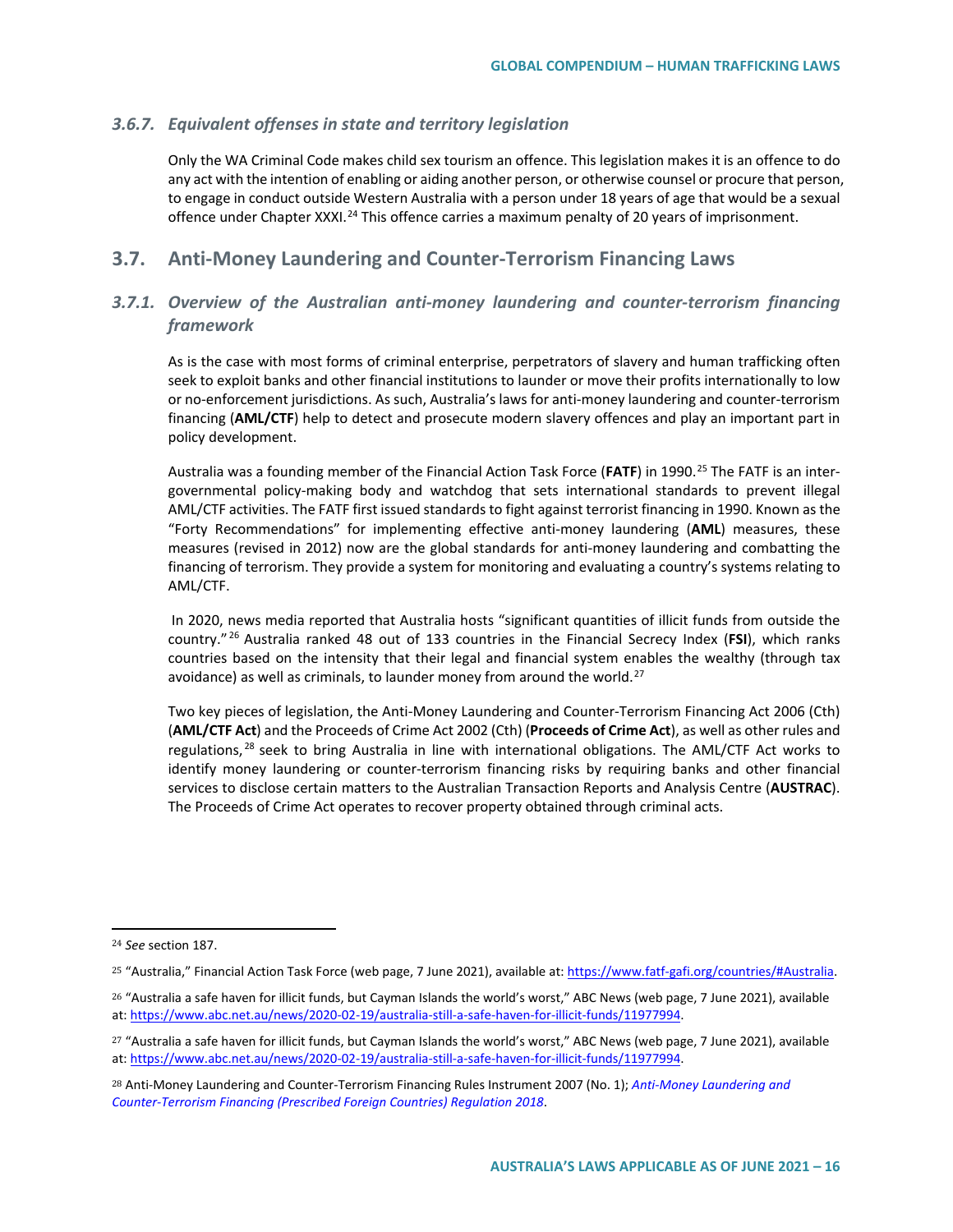## *3.7.2. Anti-Money Laundering and Counter-Terrorism Financing Act*

Australia enacted the AML/CTF Act in 2006. Under the legislation, both money laundering (processing of criminal profits to disguise their illegal origin) and terrorism financing (financing of terrorist acts, terrorists, and terrorist organisations) are criminal offences in Australia.

The AML/CTF Act obligates banks and other financial services entities operating in Australia to monitor their customers' activities and to report "suspicious matters" to AUSTRAC. A "suspicious matter" includes anything that may be relevant to the investigation or prosecution of a person for an offence against a law of the Commonwealth, state, or territory. Financial institutions are also required to report cash transactions over AUD 10,000 (**threshold transactions**).

Australian companies that are required to submit reports on suspicious matters or threshold transactions under the AML/CTF Act also have a responsibility to monitor their customers' behaviour and report any activity indicating that the customer is engaging in slavery or human trafficking activity.

AUSTRAC has identified a number of customer behaviours indicating involvement in slavery and human trafficking:

- several low-value international funds transfers to overseas beneficiaries, and in particular, to countries known to source trafficked persons;
- funds transfers to recipients in countries with no apparent commercial connection to the person sending the funds;
- individuals acting as co-signatories to an account where there is no apparent connection between them, which may indicate a victim and perpetrator of human trafficking opening an account together so that the perpetrator can deposit and then withdraw the victim's wages to appear legitimate; and
- a series of structured deposits to avoid transaction reporting thresholds.

Failure to report a suspicious matter or a threshold transaction may result in fines. The maximum penalty is AUD 11 million for a body corporate and AUD 2.2 million for an individual.

#### *3.7.3. Proceeds of crime in Australia*

Australian courts and legislatures have historically attempted to remove convicted offenders' access to proceeds of crime. Since 1987, proceeds of crime legislation has been a feature of federal criminal law.<sup>[29](#page-16-0)</sup> The prior scheme provided a process to recover the proceeds of a crime after conviction, accompanied by prior restraining orders to secure the property.

The current Proceeds of Crime Act creates a legal framework for parallel civil forfeiture and confiscation after conviction. Civil forfeiture does not require a conviction. The determinative question for a court order of civil forfeiture is whether it is more probable than not that a person committed a serious offence and that property has been derived from that conduct.

In 2009, new legislation, introduced as part of a national response to organised crime, allows courts to compel persons to prove that they did not obtain their wealth from criminal offences.<sup>[30](#page-16-1)</sup>

<span id="page-16-0"></span><sup>29</sup> Proceeds of Crime Act 1987 (Cth).

<span id="page-16-1"></span><sup>30</sup> Proceeds of Crime Act 1987 (Cth) Part 2-6.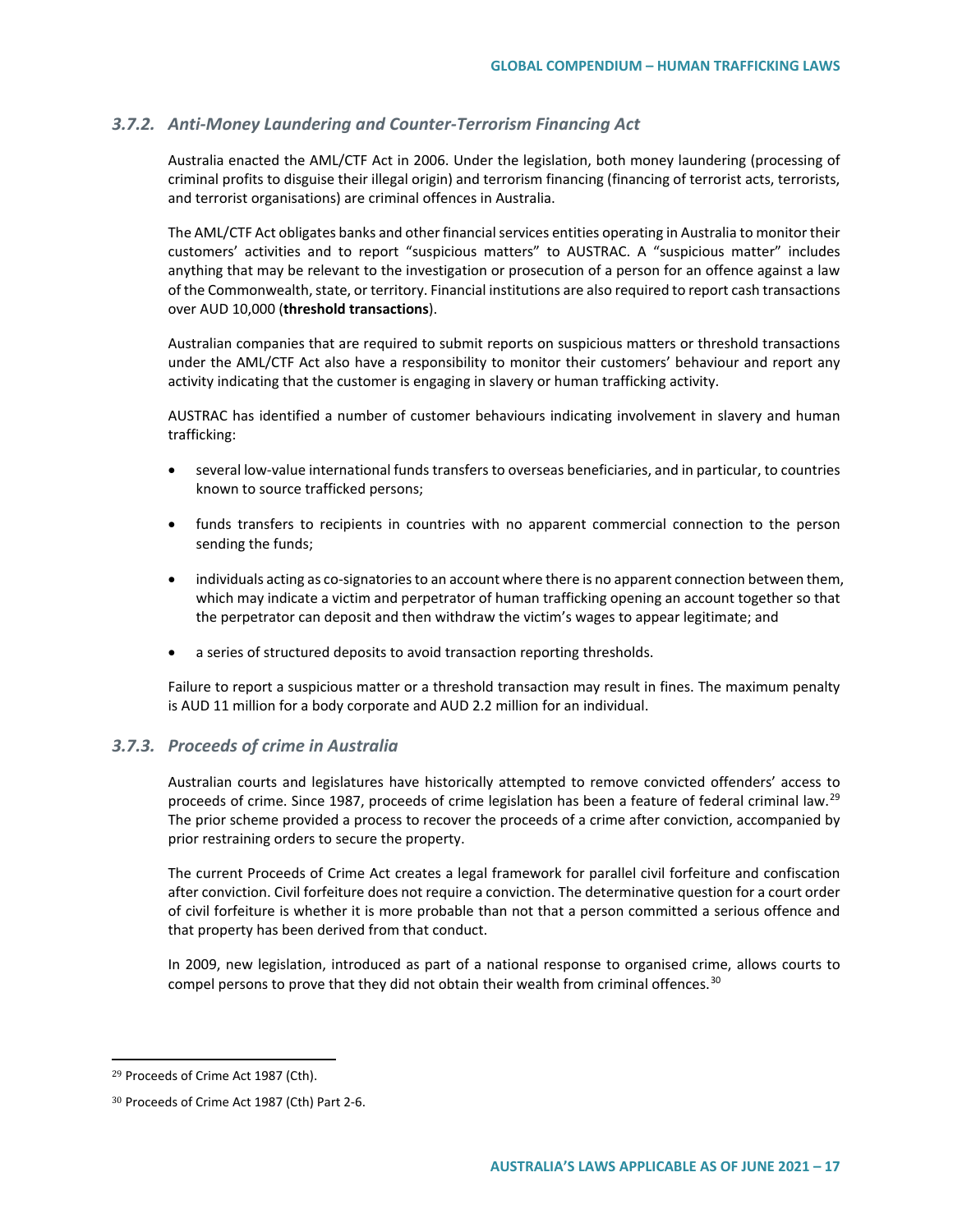#### *3.7.4. Impact of the AML/CTF regimes on modern slavery*

While the AML/CTF Act does not address modern slavery directly, banks and other financial institutions must report to AUSTRAC any suspected slavery offences or participation in modern slavery at the Commonwealth, state, and territory levels. This reporting enables AUSTRAC to assist law enforcement officials within Australia and overseas with investigating and prosecuting criminal conduct. Likewise, the Proceeds of Crime Act is an essential component of compensating victims of modern slavery and human trafficking.

Despite the AML/CTF Act*,* criminals continue to engage in AML/CTF offences. In 2016, the Attorney General's Department released a statutory review report of the AML/CTF Act and the associated Rules and Regulations.<sup>[31](#page-17-0)</sup> This report identified money laundering as a "key enabler" of organised crime, through criminals engaging in activities such as people smuggling. The report produced 84 recommendations.

Australia's rules for reporting International and Electronic funds transfer instructions (**IFTI**) distinguish Australia from other countries. The AML/CTF Act,<sup>[32](#page-17-1)</sup> which sets the reporting requirements for IFTIs, does not have a minimum value threshold for IFTI reporting. Reporting all IFTIs, regardless of the transaction value, helps to combat modern slavery by putting to rest the misconception that low value transactions equate to a low risk of criminal activity. People smuggling and human trafficking often involve low value payments. In this way, Australia's AML/CTF regime indirectly combats modern slavery.

## **WESTPAC ANTI-MONEY LAUNDERING CASE**

AUSTRAC brought proceedings in the Federal Court of Australia against Westpac Banking Corporation (**Westpac**) for alleged breaches of the AML/CTF Act*.* AUSTRAC applied for a civil penalty order in the amount of AUD 1.3 billion.

Westpac admitted to over 23 million breaches of the AML/CTF Act, including failures to report IFTIs, failure to maintain risk-based controls that complied with the regulations, failure to maintain records in accordance with the AML/CTF Act, and failure to conduct customer due diligence. Westpac conceded that a penalty in the amount of AUD 1.3 billion was appropriate.

The Court agreed that AUD 1.3 billion was an appropriate penalty for Westpac's admitted contraventions, taking into account the penalty's deterrent effect and the AML/CTF Act's objectives. Beech J considered Westpac's size and financial position, and the persistence of its breaches over a lengthy period of time, though not deliberate.

Beech J observed that the transactions that Westpac failed to report indicated criminal activity, and that reduced transparency in the reporting process limits the ability of AUSTRAC and the ATO (Australian Taxation Office) to trace the origin and character of funds. Westpac admitted that 18 of the IFTI reports lodged late were transactions suspected to be made in connection with child exploitation. The Court also stated that Westpac's failure to manage money laundering and terrorism financing risks resulted in loss of opportunity for law enforcement to disrupt unlawful activity, including child exploitation offences.

<span id="page-17-0"></span><sup>31</sup> Australian Government Attorney-General's Department, Report on the Statutory Review of the Anti-Money Laundering and Counter-Terrorism Financing Act 2006 and associated rules and regulations, April 2016.

<span id="page-17-1"></span><sup>32</sup> Anti-Money Laundering and Counter-Terrorism Financing Act 2006 (Cth) s 45.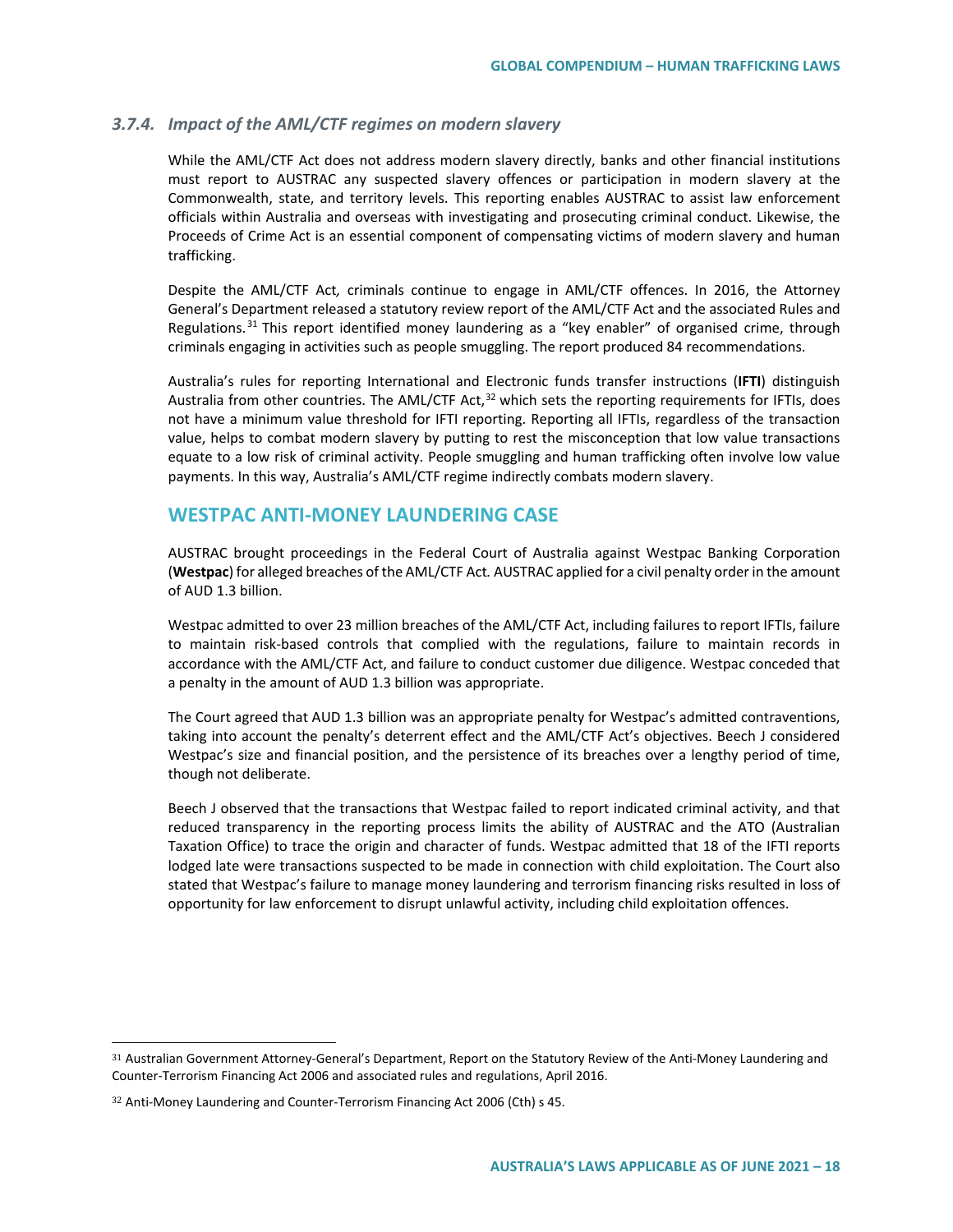# **4. AUSTRALIA'S SUPPLY CHAIN REPORTING LEGISLATION**

# **4.1. Overview**

Following the lead set by the United Kingdom (through the introduction of the Modern Slavery Act 2015 (UK) (**UK Modern Slavery Act**)) and California (through the introduction of the Transparency in Supply Chains Act (**Californian Modern Slavery Act**)), the Commonwealth of Australia has now enacted dedicated supply chain reporting legislation through the Federal Modern Slavery Act*.*

The enactment of the Federal Modern Slavery Act came shortly after the New South Wales Government attempted to enact its own legislation, the NSW Modern Slavery Act, which not only included broader and more onerous reporting obligations, but also specified penalties for non-compliance. Due to the inconsistencies between the NSW Modern Slavery Act and its federal counterpart, commencement of the NSW Modern Slavery Act is yet to occur.<sup>[33](#page-18-0)</sup>

The only other state or territory to take similar legislative action is the State of Tasmania, which tabled the Tasmanian Modern Slavery Bill in 2020. Because the Tasmanian Modern Slavery Bill is similar to the NSW Modern Slavery Act, it is unlikely that the Tasmanian Modern Slavery Bill will progress further until the inconsistencies between the New South Wales and federal modern slavery legislation have been resolved.

# **4.2. Federal Modern Slavery Act**

#### *4.2.1. Overview*

 $\overline{a}$ 

Following the completion of an inquiry by the Joint Standing Committee on Foreign Affairs, Defence and Trade (**JSC**), the Commonwealth Parliament passed the Federal Modern Slavery Act. The JSC inquiry assessed the effectiveness of the UK Modern Slavery Act and whether Australia could introduce similar or improved measures. The final JSC report, titled *Hidden in Plain Sight: An inquiry into establishing a Modern Slavery Act in Australi*a (**JSC Report**), recommended that the Commonwealth Parliament introduce legislation that, among other things, sets out the modern slavery offences and requires large entities to report on modern slavery risks in their supply chains.<sup>[34](#page-18-1)</sup> In the JSC's view, dedicated modern slavery legislation would send a strong message to the Australian community that modern slavery is unacceptable.

The Federal Modern Slavery Act as passed establishes a duty for supply chain reporting. It requires approximately 2,500 large businesses and other entities operating in Australia to make annual public reports on their actions to address modern slavery risks in their businesses. Non-compliant companies will face the threat of significant reputational harm, if they have not implemented adequate measures.

# *4.2.2. Base obligation for "Reporting Entities" to provide annual slavery and human trafficking statement*

The Federal Modern Slavery Act requires that certain entities (**Reporting Entities**) annually provide to the Minister for Home Affairs (**Minister**) a "modern slavery statement" describing the risks of modern slavery in the operations and supply chains of the entity and any entities it owns or controls. The statement must

<span id="page-18-0"></span><sup>33</sup> Where there are inconsistencies between Federal laws and state or territory laws, the Federal laws prevail.

<span id="page-18-1"></span><sup>34</sup> In its report on Human Trafficking in New South Wales (**NSW Human Trafficking Report**), the New South Wales Select Committee on Human Trafficking in New South Wales (**NSW Select Committee**) also encouraged the Commonwealth to introduce a "modern slavery act."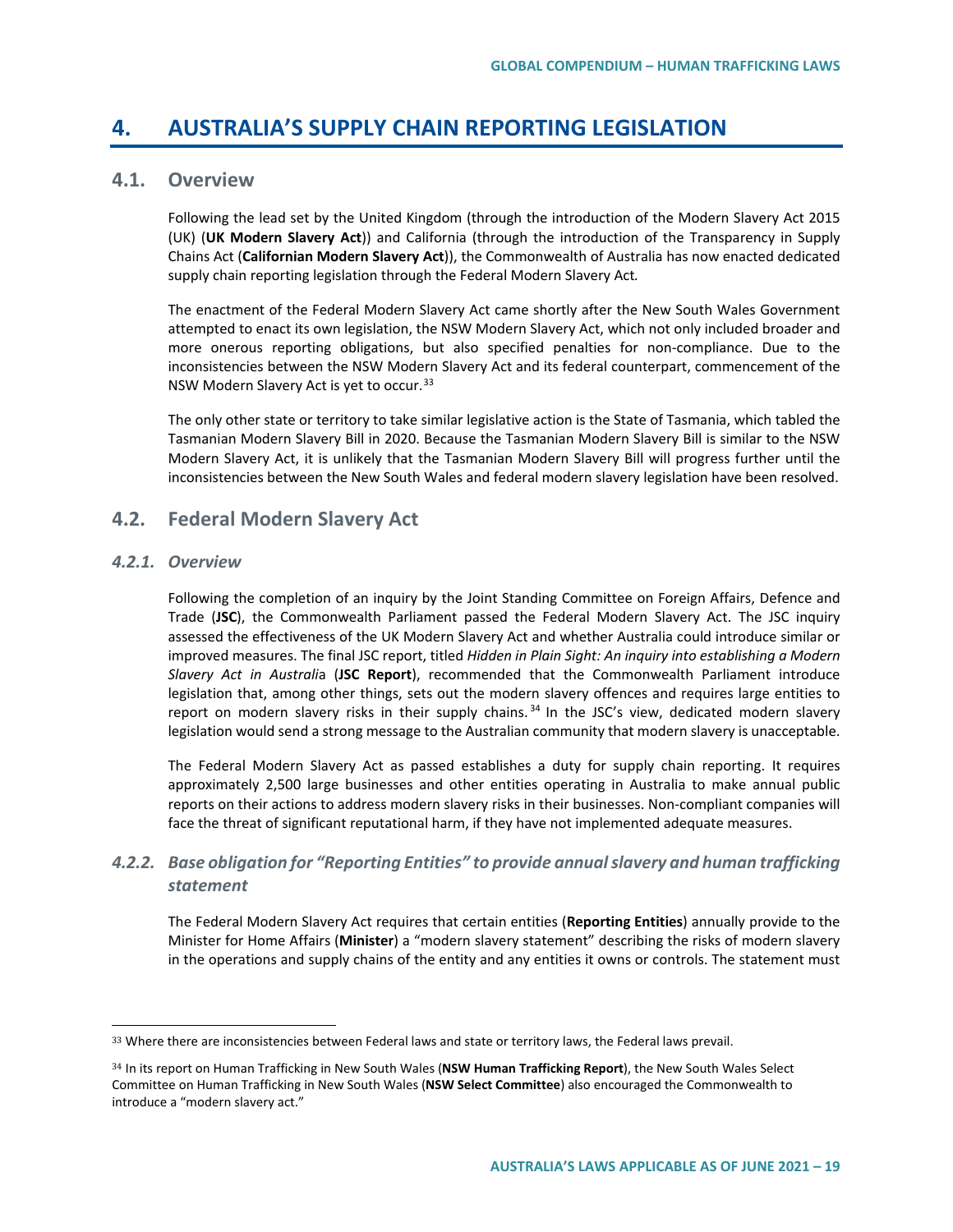also report the entity's actions taken to address those risks and its assessment of the effectiveness of those actions.

Under the Federal Modern Slavery Act, Reporting Entities comprise:

- all Australian entities, or entities carrying on business in Australia,  $35$  with consolidated annual revenue of at least AUD 100 million;
- the Commonwealth, and all corporate Commonwealth entities or Commonwealth companies with consolidated annual revenue of at least AUD 100 million; and
- $\bullet$  any other entity that has volunteered to comply with the requirements of the proposed act.<sup>[36](#page-19-1)</sup>

Reporting Entities may provide the Minister with a "joint modern slavery statement" covering two or more Reporting Entities.

## *4.2.3. Relevant definition of "modern slavery"*

In considering the "risks of modern slavery practices," Reporting Entities must take into account the definition of modern slavery under the proposed legislation. It comprises conduct constituting an offence under Divisions 270 (Slavery and slavery-like offences) or 271 (Trafficking in persons) of the Criminal Code,<sup>[37](#page-19-2)</sup> trafficking in persons,  $38$  or the worst forms of child labour.  $39$ 

## *4.2.4. Content of statement*

The Federal Modern Slavery Act requires a Reporting Entity's modern slavery statement to:

- identify risks of modern slavery in its operations and supply chains;
- describe the actions taken by the Reporting Entity to assess and address those risks;
- describe the effectiveness of those actions; and
- include any other relevant information.

## *4.2.5. Publication of statement*

The Federal Modern Slavery Act requires that the Government maintain a free and publicly available online register of modern slavery statements. This requirement implements one of the JSC's key recommendations and seeks to address a key criticism of the UK legislation that the lack of a centralised repository of

<span id="page-19-0"></span><sup>35</sup> The legislation refers to the wide-reaching definition of "carrying on business" set out in section 21 of the Corporations Act 2001 (Cth). "Carrying on business" under that section includes "establishing or using a share transfer office or share registration office in Australia" and "administering, managing, or otherwise dealing with, property situated in Australia as an agent, legal personal representative or trustee, whether by employees or agents or otherwise."

<span id="page-19-1"></span><sup>36</sup> Any entity that is an Australian entity or carries on business in Australia may write to the Minister and volunteer to comply with the requirements of the legislation.

<span id="page-19-2"></span><sup>37</sup> Refer to Section 3.

<span id="page-19-3"></span>*<sup>38</sup>* As defined in Article 3 of the Protocol to Prevent, Suppress and Punish Trafficking in Persons, Especially Women and Children, supplementing the United Nations Convention against Transnational Organised Crime, drafted in New York on 15 November 2000 ([2005] ATS 27).

<span id="page-19-4"></span><sup>&</sup>lt;sup>39</sup> As defined in Article 3 of the ILO Convention (No. 182) concerning the Prohibition and Immediate Action for the Elimination of the Worst Forms of Child Labour, drafted in Geneva on 17 June 1999 ([2007] ATS 29 38).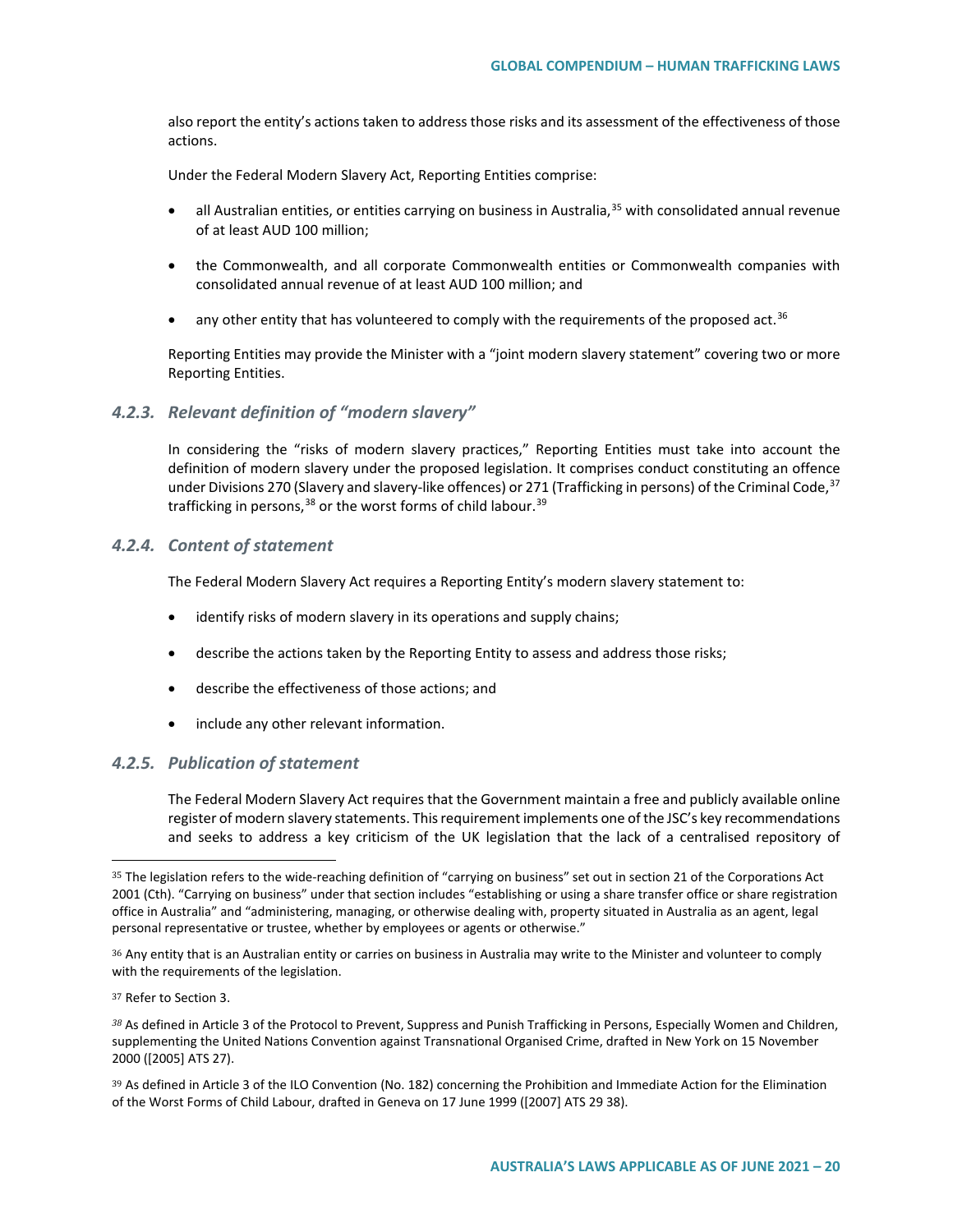statements limits the public's ability to access and evaluate the veracity of statements submitted by Reporting Entities.

#### *4.2.6. Regulatory oversight*

The Federal Modern Slavery Act does not provide for the appointment of an independent anti-slavery commissioner. Rather, the Department of Home Affairs will have ultimate responsibility for ensuring that Reporting Entities comply with their obligations under the proposed legislation.

#### *4.2.7. Penalties*

The Federal Modern Slavery Act does not set any penalties for non-compliance with the requirement for Reporting Entities to produce a modern slavery statement (unlike the proposed NSW Modern Slavery Act). The Commonwealth Parliament expects that market forces will "regulate and penalise companies which are required to report for any non-compliance."<sup>[40](#page-20-0)</sup> In his second reading speech, the Assistant Minister for Home Affairs noted that the Commonwealth Government would "lead by example by considering possible modern slavery risks" in Commonwealth procurement. Commonwealth agencies likely will take into account Reporting Entities' compliance when making procurement decisions. Therefore, Reporting Entities bidding for government contracts will have an incentive to comply.

The Minister has the power to request a Reporting Entity to explain its failure to comply with the Federal Modern Slavery Act. The Minister is also empowered to request the non-compliant Reporting Entity to undertake remedial action; if that Reporting Entity declines, the Minister may publish information about the non-compliance (including the identity of the non-compliant Reporting Entity). This approach reinforces Australia's focus on achieving supply chain transparency through the threat of reputational and subsequent financial costs, rather than imposing traditional government-sanctioned penalties.

#### *4.2.8. Reporting outcomes*

The Commonwealth Parliament passed the Federal Modern Slavery Act on 29 November 2018. Since the Minister opened the Modern Slavery Register, 1159 mandatory and 162 voluntary statements have been lodged, covering 2588 Reporting Entities.<sup>[41](#page-20-1)</sup>

## **4.3. New South Wales Modern Slavery Act**

#### *4.3.1. Overview*

 $\overline{a}$ 

In 2016, the NSW Parliament established the NSW Select Committee on Human Trafficking (**NSW Select Committee**) to inquire into and report on human trafficking in NSW. In its 2017 report (**NSW Human Trafficking Report**), [42](#page-20-2) the NSW Select Committee recommended, among other things, that the NSW Government urge the Commonwealth Government to establish federal modern slavery legislation and a supply chain reporting regime for Australia. Despite the NSW Select Committee's recommendation for federal legislation, the NSW Parliament introduced and enacted the NSW Modern Slavery Act, which addresses some of the findings and recommendations from the NSW Human Trafficking Report and the Commonwealth's JSC Report.

<span id="page-20-0"></span><sup>40</sup> Modern Slavery Act 2018 (Cth). *See also* Commonwealth, *Parliamentary Debates*, House of Representatives, 28 June 2018, 6754.

<span id="page-20-1"></span><sup>41</sup> Information obtained on 7 June 2021 from website available at[: https://modernslaveryregister.gov.au/.](https://modernslaveryregister.gov.au/)

<span id="page-20-2"></span><sup>42</sup> Select Committee on Human Trafficking in New South Wales, Parliament of New South Wales, *Human Trafficking in New South Wales* (Report, October 2017).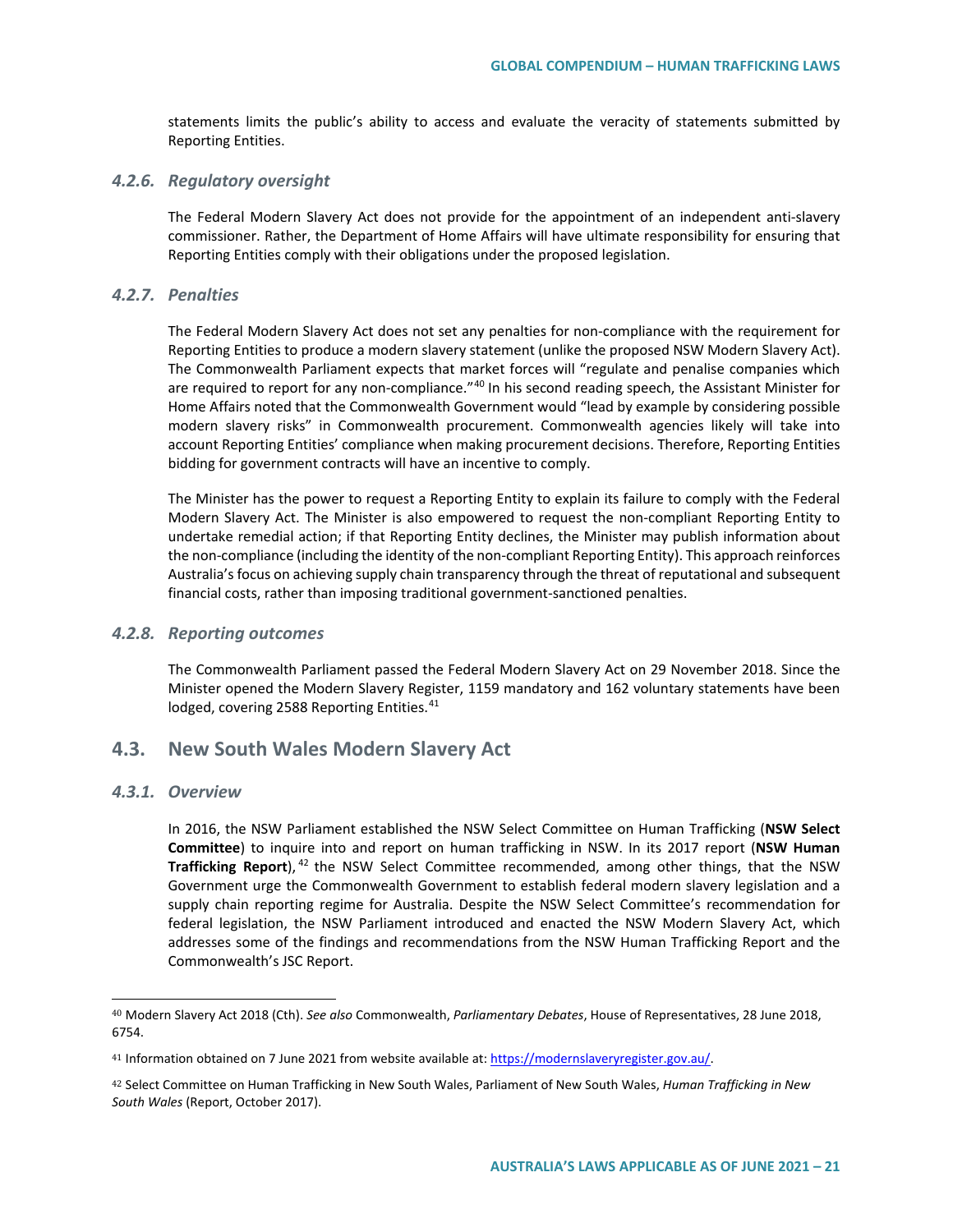The NSW Modern Slavery Act reflects that the majority of people trafficked into Australia live in New South Wales or Victoria.<sup>[43](#page-21-0)</sup> The NSW Modern Slavery Act's proposed reporting regime is similar in many respects to the Commonwealth's legislation. However, because of its inconsistency with the Federal Modern Slavery Act, the NSW Modern Slavery Act will not commence in its current form.

In 2019, the NSW Legislative Council Standing Committee on Social Issues undertook an inquiry into the NSW Modern Slavery Act and handed down its report on 25 March 2020. The New South Wales Government Response, released in September 2020, reaffirmed its commitment to implementing the NSW Modern Slavery Act and made several recommendations:

- harmonising the revenue threshold for Reporting Entities with the Federal Modern Slavery Act;
- retaining components of the NSW Modern Slavery Act that complement, but are not inconsistent with, the Federal Modern Slavery Act, including:
- establishing the NSW Anti-slavery Commissioner, together with its public awareness and advisory functions;
- ensuring that goods and services procured by NSW government agencies<sup>[44](#page-21-1)</sup> are not the product of modern slavery; and
- increasing support and assistance for victims of modern slavery;
- including a statutory review of the NSW Modern Slavery Act, to be conducted in conjunction with the statutory review of the Federal Modern Slavery Act*;* and
- amending the reporting threshold terminology in section 24 of the NSW Act from "turnover" to "consolidated revenue."

# *4.3.2. Base obligation for "Commercial Organisations" to provide annual slavery and human trafficking statement*

The current proposed NSW Modern Slavery Act would require several types of organisations to publish a modern slavery statement (each of which are **Commercial Organisations**):

• organisations employing people in New South Wales;

 $\overline{a}$ 

- organisations that supply goods and services for profit or gain; and
- organisations that have a total turnover in a financial year of AUD 50 million or more.

Considering the size of the New South Wales economy and the present threshold of AUD 50 million (or the final threshold amount, which will be between AUD 50 and AUD 100 million once legislative harmonisation

<span id="page-21-0"></span><sup>43</sup> When introducing the NSW Slavery Act into parliament, the Honourable Paul Green acknowledged that, while the Criminal Code and the Australian Federal Police have primary investigative carriage of modern slavery offences in Australia, the NSW Police Force and the NSW Government play important roles in identifying and responding to suspected cases of human trafficking. He expressed the NSW Parliament's desire to strengthen its own resolve against modern slavery.

<span id="page-21-1"></span><sup>44</sup> "Government agencies" is defined in the NSW Modern Slavery Act section 5 as including: (a) a government sector agency (within the meaning of the Government Sector Employment Act 2013 (NSW)); (b) a NSW Government agency; (c) a Stateowned corporation; (d) a company incorporated under the Corporations Act 2001 (Cth), of which one or more shareholders are a Minister of the Crown; (e) a council, county council, or joint organisation within the meaning of the Local Government Act 1993 (Cth); (f) any other public or local authority that is constituted by or under an Act or that exercises public functions; and (g) any public or local authority that is constituted by an Act of another jurisdiction that exercises public functions.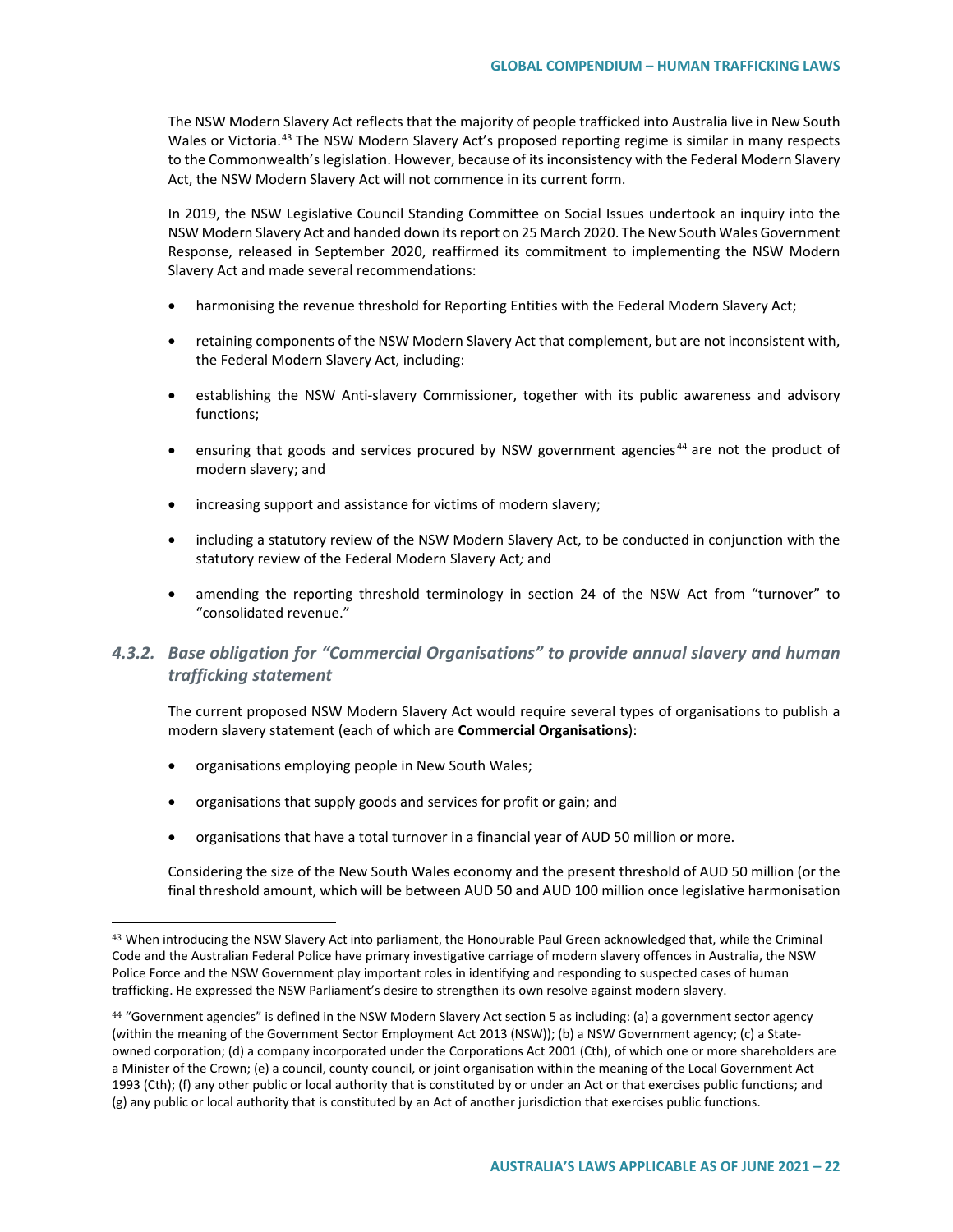takes place), the NSW legislation likely will require most large businesses operating in New South Wales to report.

Commercial Organisations do not have to prepare a modern slavery statement if they are subject to similar obligations under certain prescribed laws of the Commonwealth or an Australian state or territory. Accordingly, NSW's legislation likely will excuse any organisation that is required to prepare a Commonwealth modern slavery statement from NSW's requirement.

Like the Federal Modern Slavery Act*,* the NSW Modern Slavery Act does not call for a public list of entities that are required to prepare modern slavery statements. However, it does require the Commissioner to maintain a register of all entities that reported in their statement that their organisation's goods or services are, or may be, a product of supply chains in which modern slavery may be taking place.

#### *4.3.3. Relevant definition of "modern slavery"*

In considering the "risks of modern slavery practices," Commercial Organisations must take into account the legislation's definition of modern slavery, which includes:

- certain sexual servitude, child abuse, or slavery offences under the Crimes Act 1900 (NSW);
- trading in tissue offences under the Human Tissue Act 1983 (NSW); or
- offences under Division 270 (Slavery and slavery-like offences) or 271 (Trafficking in persons) of the Commonwealth's Criminal Code.

#### *4.3.4. Content of statement*

Unlike the Federal Modern Slavery Act, the NSW Modern Slavery Act does not specify the content of a modern slavery statement. Regulations will set out those requirements, which likely will mirror the Federal Modern Slavery Act's requirements.

#### *4.3.5. Publication of statement*

Under NSW's legislation, each Commercial Organisation must make its modern slavery statement public in accordance with the regulations to be issued.

The NSW Modern Slavery Act also requires the Commissioner to maintain a register that is freely and publicly available. The register must identify each Commercial Organisation (and each other organisation or body that has voluntarily made a modern slavery statement to the Commissioner) that has disclosed in its modern slavery statement that its goods or services are, or may be, a product of supply chains in which modern slavery may be taking place and whether the Commercial Organisation has taken steps to address the concern.

#### *4.3.6. Regulatory oversight*

Unlike the Commonwealth's approach, the NSW Modern Slavery Act also establishes an Anti-Slavery Commissioner and a joint committee of members of the NSW Parliament, called the "**Modern Slavery Committee.**"

The Anti-Slavery Commissioner would have a broad advocacy and monitoring role with respect to modern slavery in NSW and would be responsible for a range of activities, including: advocating and promoting actions to combat modern slavery; providing recommendations, information, advice, education, and training about actions to prevent, detect, investigate, and prosecute offences involving modern slavery; and monitoring the effectiveness of legislation and governmental policies and actions in combating modern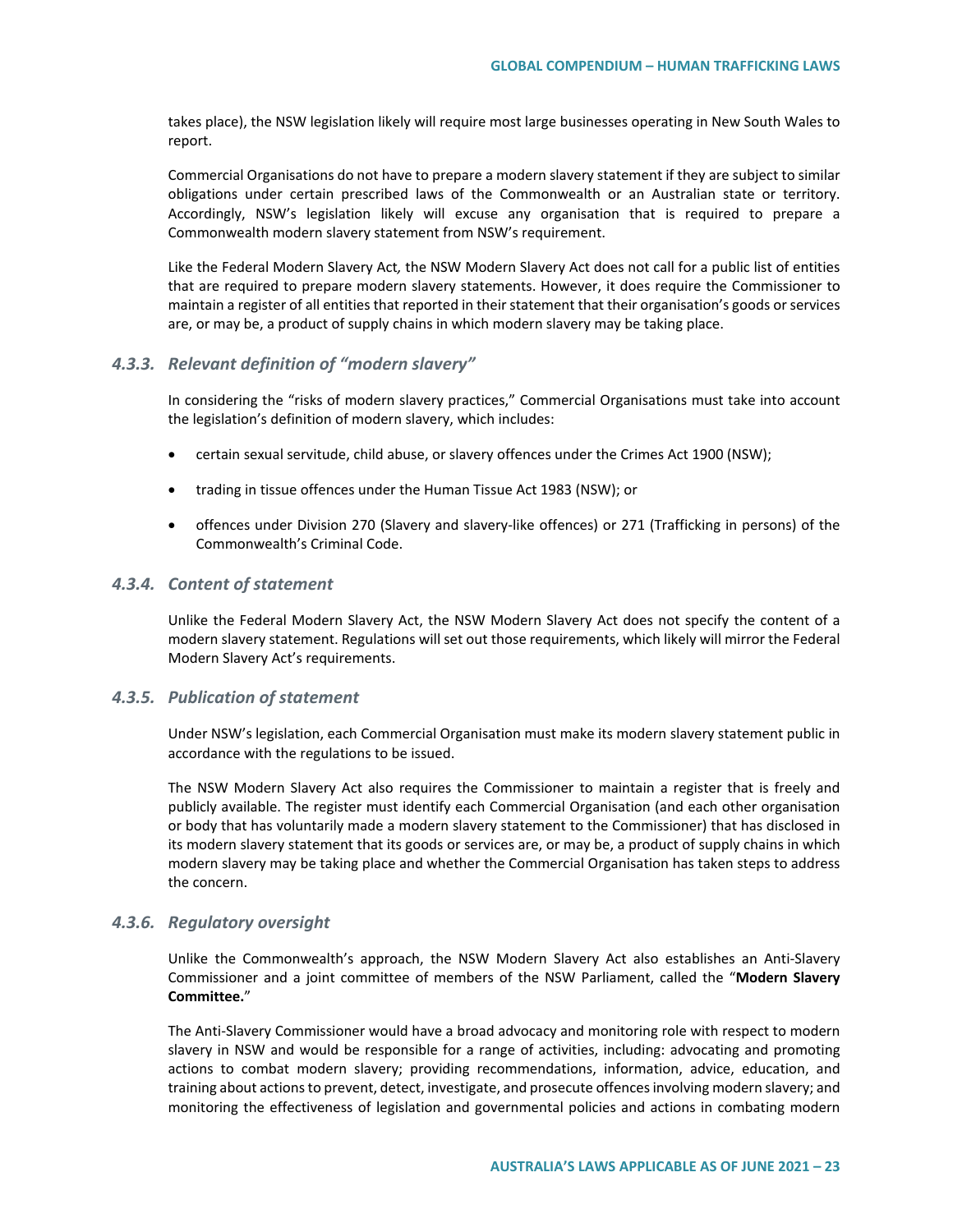slavery. Similarly, the proposed legislation would require the Modern Slavery Committee to report to the New South Wales Parliament on matters relating to modern slavery.

## *4.3.7. Penalties*

 $\overline{a}$ 

Unlike the Federal Modern Slavery Act, the proposed NSW Modern Slavery Act would impose significant financial penalties on Commercial Organisations that fail to comply. Under the proposed legislation, Commercial Organisations would face penalties of 10,000 penalty units (which, as at the date of writing, is equal to AUD 1.1 million) if they fail to either:

- prepare a compliant NSW modern slavery statement each financial year; or
- make their NSW modern slavery statements public in accordance with the regulations.

Moreover, the proposed NSW Modern Slavery Act prohibits any person from providing information in connection with modern slavery that the person knows, or ought reasonably to know, is false or misleading. A contravention of that provision may lead to a maximum penalty of 10,000 penalty units which, as at the date of writing, is equal to AUD 1.1 million. $45$ 

# **4.4. Tasmanian Supply Chain (Modern Slavery) Bill 2020**

In April 2020, the Tasmanian House of Assembly tabled the Tasmanian Modern Slavery Bill. That Bill is unlikely to progress any further until the NSW Modern Slavery Act and the Federal Modern Slavery Act have been harmonised.

The draft legislation defines "modern slavery" as "any conduct constituting a modern slavery offence, or any conduct involving the use of any form of slavery, servitude or forced labour to exploit children or other persons taking place in the supply chains of government agencies or non-government agencies." A "modern slavery offence" is defined as any offence committed pursuant to section 270.4 or 270.1 of the Commonwealth Criminal Code, as scheduled to the Criminal Code Act 1995 (Cth).

Similar to the NSW Modern Slavery Act, the Tasmanian Modern Slavery Bill proposes to appoint a Supply Chain (Anti-Slavery) Commissioner, to write independent reports and maintain a publicly available register identifying any Commercial Organisation that has disclosed that its goods and services are a product of supply chains in which modern slavery is taking place and whether the Commercial Organisation has taken steps to address the concerns. The Tasmanian Modern Slavery Bill also proposes to create a Modern Slavery Committee, which would inquire into matters relating to modern slavery and report to both Houses of the Tasmanian Parliament on those matters.

Section 24 of the Tasmanian Modern Slavery Bill requires Commercial Organisations, which include entities supplying goods and services with a total annual turnover of not less than AUD 30 million, to provide a modern slavery statement each financial year.

The Tasmanian Modern Slavery Bill authorizes the Governor to make regulations to give effect to the legislation, which may include creating an offence punishable by a penalty not exceeding 50 penalty units.

<span id="page-23-0"></span><sup>45</sup> The Crimes Act 1900 (NSW) has other offences relating to false and misleading information (*see* sections 307B and 307C relating to providing false or misleading information or documents). Those offences carry maximum penalties of imprisonment for two years, a fine of AUD 22,000, or both.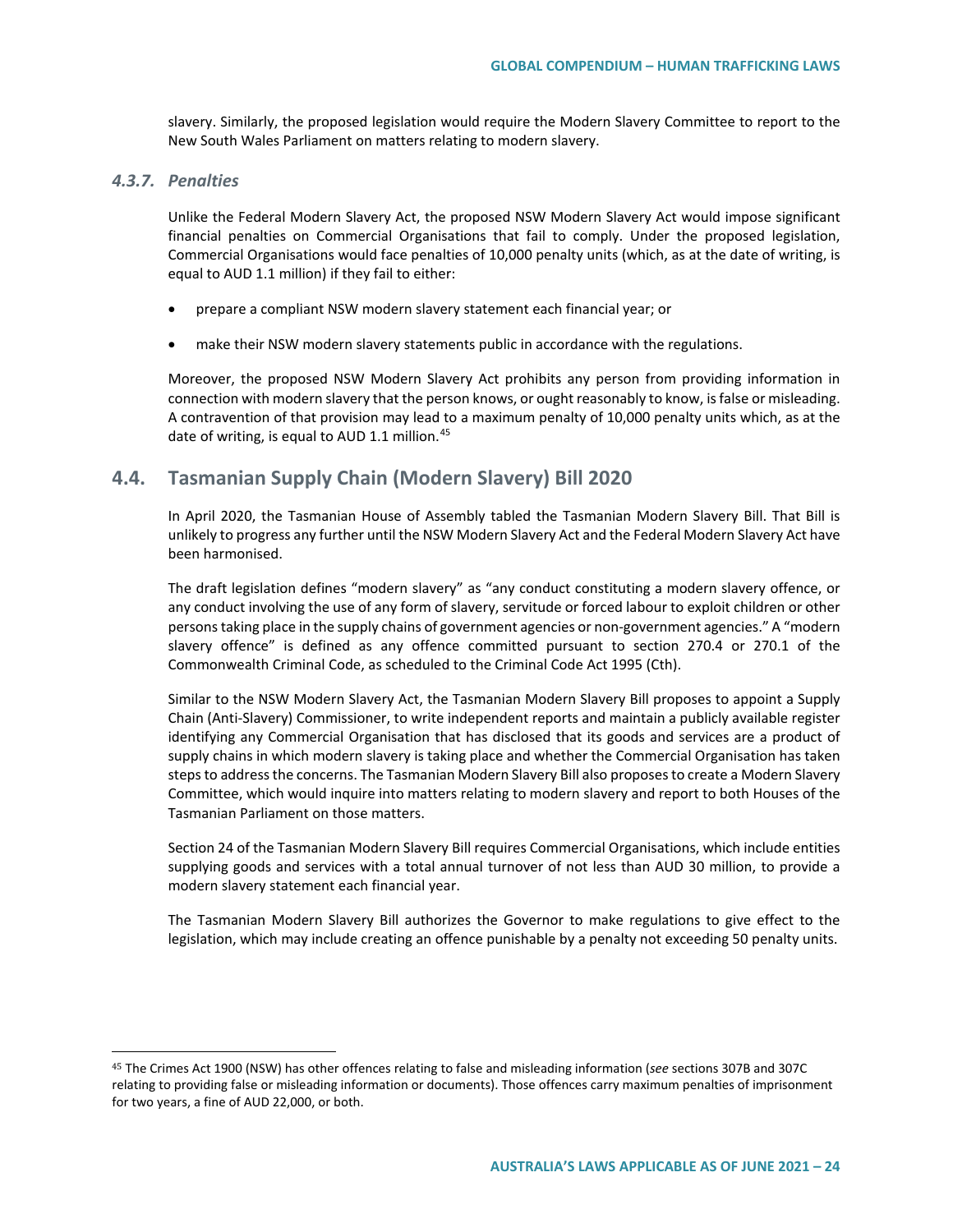# **5. FORCED LABOR: OVERVIEW OF AUSTRALIA'S APPLICABLE EMPLOYMENT AND MIGRATION LAWS**

## **5.1. Employment Law Rights for Victims of Human Trafficking and Forced Labor**

The Australian common law and workplace relations statutes provide a number of civil mechanisms through which victims of forced labour and trafficking can seek meaningful civil remedies.

Victims of forced labour and trafficking may not necessarily have entered into an employment agreement with those who have trafficked or exploited them. In some cases, the relationship between victim and trafficker may clearly be a type of employment (for example, where someone is brought to Australia on the understanding that they will work domestically for remuneration, although this remuneration is unlawfully withheld or is manifestly inadequate). However, in other cases it is contemplated that victims will not be paid for their work. Rather, they will be forced to work through threat, coercion, debt bondage, misrepresentations, or deception (rather than induced to work through promises of payment).

Such arrangements are more akin to slavery than employment. Australian common law has no recognised category for those who are forced to work. The law acknowledges several structures through which individuals can work together lawfully (and for each other), including employer and employee, independent contractor and principal, partnership, traineeship, and volunteer engagements. Forced labour for the benefit of others does not fit within any recognised category.

Nevertheless, a court could consider a victim of forced labour or trafficking to be an employee (who is entitled to all the protections and claims associated with Australian employment laws). Where employment terms are not recorded, the courts will imply reasonable terms of employment, which are at least as favourable as those set out in relevant Australian legislation and industrial instruments (primarily, the Fair Work Act 2009 (Cth) (**FW Act**)).

# **5.2. Applicability of Employment Legislation in the Context of Forced Labor or Trafficking**

Victims of forced labour or trafficking could be considered to be employees if they are performing labour (of any kind) for the benefit of someone else and:

- $\bullet$  it was contemplated that the victims would be paid<sup>[46](#page-24-0)</sup> (in some form) for their work; or
- the victims were forced to perform such work (and did not volunteer their time).

Victims who satisfy these requirements may be in a position to bring employment claims against those who have trafficked them or benefitted from their labour, including claims that allege a breach of:

- an employment contract (and the implied terms of such a contract), entitling an award of damages; or
- protections provided in the FW Act (which, in turn, allows for awards of compensation and the imposition of civil penalties associated with such breaches).

<span id="page-24-0"></span><sup>46</sup> Assuming that the victims are not independent contractors operating their own businesses.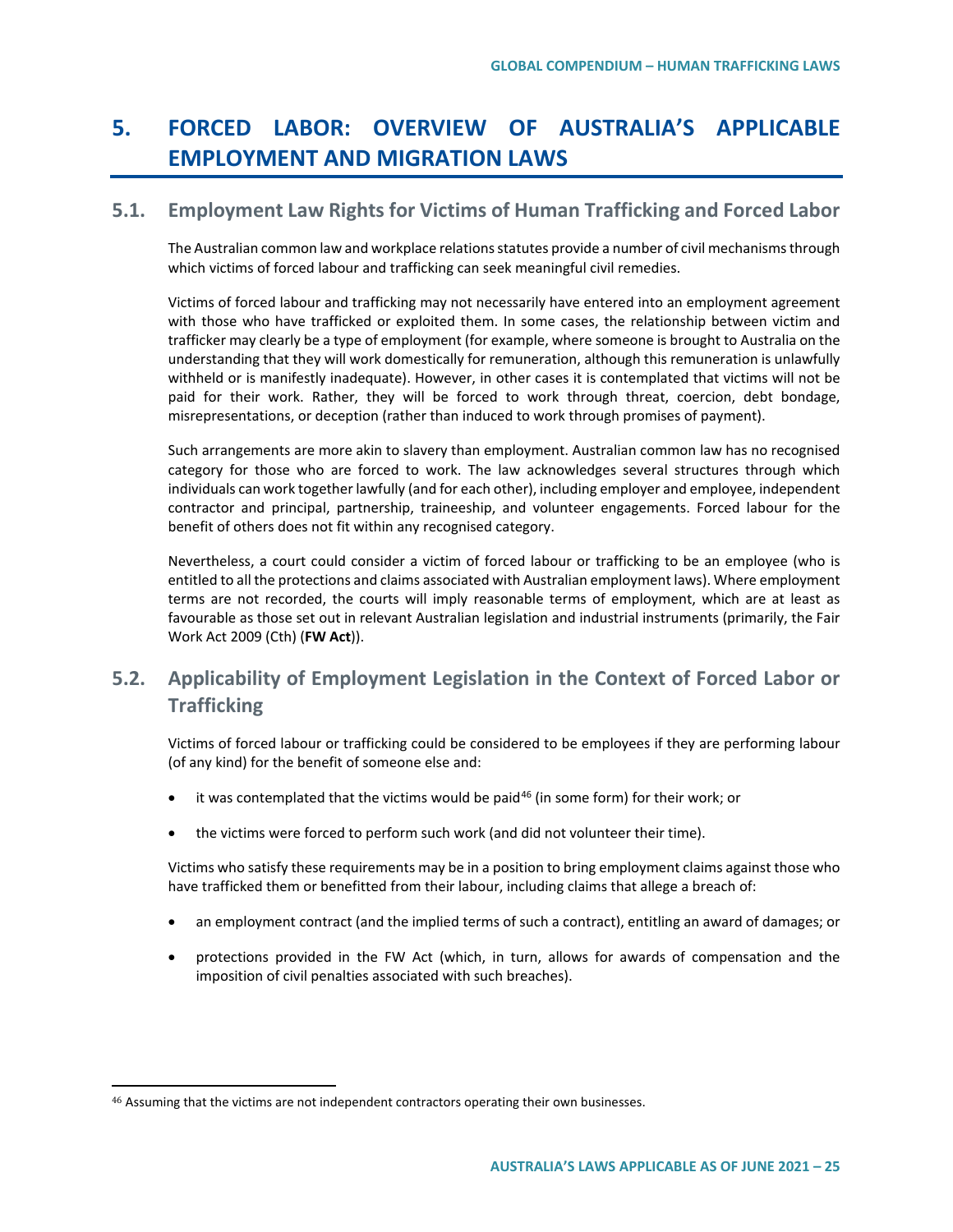From the victims' perspective, FW Act claims can be resolved more quickly and cheaply than breach of contract claims (and there is little risk that employees will be required to meet a costs order if they are unsuccessful). <sup>[47](#page-25-0)</sup>

Victims of forced labour or trafficking (or their legal representatives) can commence FW Act claims. So can any trade union who represents victims or the Fair Work Ombudsman (the Australian regulator responsible for attending to compliance of the FW Act).

## **5.3. Statutory Rights**

 $\overline{a}$ 

#### *5.3.1. Rights to minimum wages, entitlements, and other applicable minimum standards*

The FW Act sets out entitlements that arguably may apply to victims of forced labour or trafficking:

- the right to be paid (at least) the national minimum wage for all hours worked (AUD 19.84 per hour or AUD 24.80 per hour for casual employees); $48$  and
- the right to paid and unpaid leave, including annual leave, sick leave, compassionate leave, and parental leave.

Additionally, the FW Act grants rights to higher wages, allowances, penalty rates, and loadings<sup>[49](#page-25-2)</sup> if the worker is covered by an applicable modern award.<sup>[50](#page-25-3)</sup> These entitlements to minimum wages, penalty rates, and allowances can be financially material where an individual is exploited for an extended period of time.<sup>[51](#page-25-4)</sup>

## *5.3.2. Claims available in relation to misrepresentations and "sham" arrangements*

Misrepresentations regarding diverse matters relating to employment or employment-related benefits may be made to induce victims of human trafficking to migrate to Australia.

Misrepresentations made in connection with employment may be actionable, because the FW Act prohibits a person from knowingly or recklessly making false or misleading representations about an individual's workplace rights.<sup>[52](#page-25-5)</sup>

<span id="page-25-0"></span><sup>47</sup> *See* section 570 of the Fair Work Act 2009 (Cth), which allows costs orders in such proceedings only where they are commenced vexatiously or in other limited circumstances.

<span id="page-25-1"></span><sup>48</sup> As per the 2020 National Minimum Wage Order, which applies from 1 July 2020 to 30 June 2021.

<span id="page-25-2"></span><sup>&</sup>lt;sup>49</sup> Loadings are additional wages paid in addition to base wages for certain work, such as work during extended periods or during particular hours of the day.

<span id="page-25-3"></span><sup>&</sup>lt;sup>50</sup> Modern awards set out the minimum statutory terms and conditions of employment and are industry-based, covering employees of certain industries or occupations.

<span id="page-25-4"></span><sup>51</sup> For example, in *Ram v. D & D Indian Fine Food Pty Ltd* [2015] FCCA 389, the Federal Circuit Court was asked to consider the entitlements of Dulo Ram. Mr. Ram was trafficked from India to work as a chef in a restaurant in Sydney. Mr. Ram was paid a basic salary, but this wage was manifestly inadequate to satisfy his entitlements, considering that he was required to work in slave-like conditions 12 hours per day, seven days a week over a 16-month period. The Court found that Mr. Ram was entitled to AUD 125,431.22 in wages, superannuation, and annual leave for the 16-month period, as well as a further AUD 60,607.81 in interest on the judgment.

<span id="page-25-5"></span><sup>52</sup> Jurisdictional complications may arise where a representation was made outside of Australia (to induce a trafficked person to travel to Australia).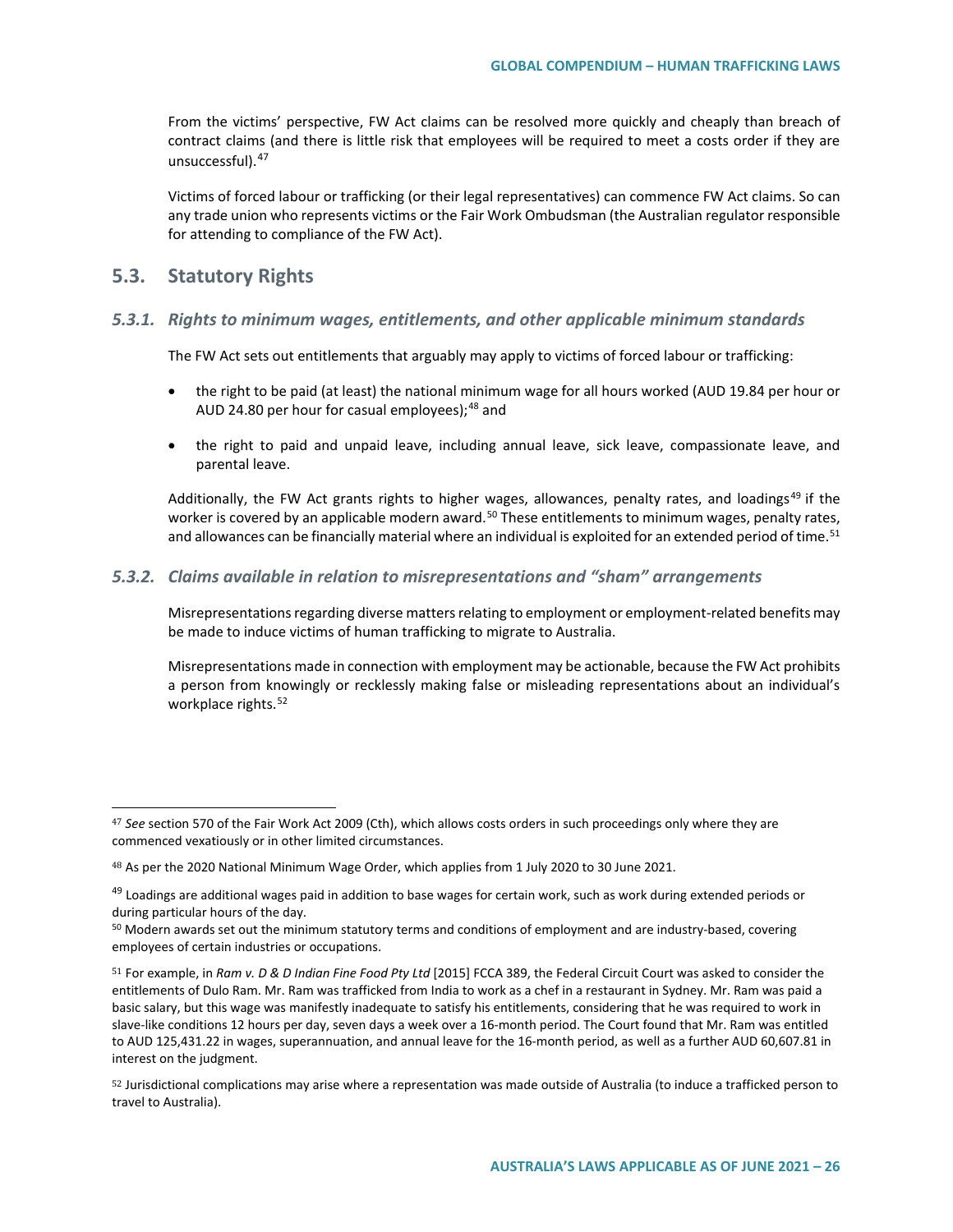#### *5.3.3. Claims available in relation to unlawful deductions, loans, and debt bondage*

The FW Act restricts when an employer may make deductions (such as for migration-related costs) from workers' wages. Although unlawful deductions are common, the FW Act only permits deductions where:

- the employee and employer agree in writing (the employee can terminate this agreement at any time);
- the agreement specifies the amount; and
- $\bullet$  the deduction is principally for the employee's benefit.<sup>[53](#page-26-0)</sup>

#### *5.3.4. Remedies*

Victims of forced labour or trafficking (or a trade union or the Fair Work Ombudsman acting on their behalf) can commence a claim in the Federal Circuit Court for outstanding wages or other benefits (and interest) to which the FW Act entitles them.

Additionally, the FW Act authorizes civil penalties for its breach. The court can also order that violators pay those penalties to the victims of a breach. Recently, amendments to the FW Act significantly increased the maximum penalties for a breach up to AUD 13,320 (for an individual) and AUD 66,600 (for a corporation).<sup>54</sup> The penalties can increase tenfold for a "serious contravention" (AUD 133,200 and AUD 660,000 per contravention). A "serious contravention" occurs where a person knowingly contravenes the FW Act, and the contravention was part of a systematic pattern of conduct.<sup>[55](#page-26-2)</sup>

# **SAMUEL KAUTAI CASE – Modern Slavery in Australian Construction Industry Supply Chains**

Samuel Kautai was a young man from the Cook Islands. The brother of an employer in the construction industry recruited Mr. Kautai along with four other men, all around the ages of 17- to 18-years-old. They were promised that, after no wages for the first three weeks, they would get paid full wages, and be able to send money back home to their families. However, Mr. Kautai's employer never paid him more than AUD 50 a month. The employer also physically abused, underfed, and forced Mr. Kautai and some of his coworkers to work long hours without decent breaks.

This case was pursued by the Construction, Forestry, Maritime, Mining and Energy Union under industrial mechanisms and by the NSW Police Force under state criminal law, resulting in two decisions in favour of the applicant. The employer was ordered to pay Mr. Kautai and the other employees their full wages.

After surviving years of violence and slave labour conditions, Mr. Kautai was awarded around USD 160,000 in compensation.

#### *5.3.5. Employment rights affected where workers are exploited in Australian waters*

Australia's shipping industry faces a continuing problem with Flag of Convenience (**FOC**) shipping. Vessels that travel internationally often are not registered to the state with which it is most closely associated. A ship's national registration determines the applicable laws governing all activities on that ship until it reaches territorial waters. Therefore, ships in Australia's Exclusive Economic Zone (but outside its territorial

<span id="page-26-0"></span><sup>53</sup> Fair Work Act 2009 (Cth) s 324.

<span id="page-26-1"></span><sup>54</sup> *See* the Fair Work Amendment (Protecting Vulnerable Workers) Act 2017 (Cth), which took effect on 15 September 2017.

<span id="page-26-2"></span><sup>55</sup> Fair Work Act 2009 (Cth) s 557A.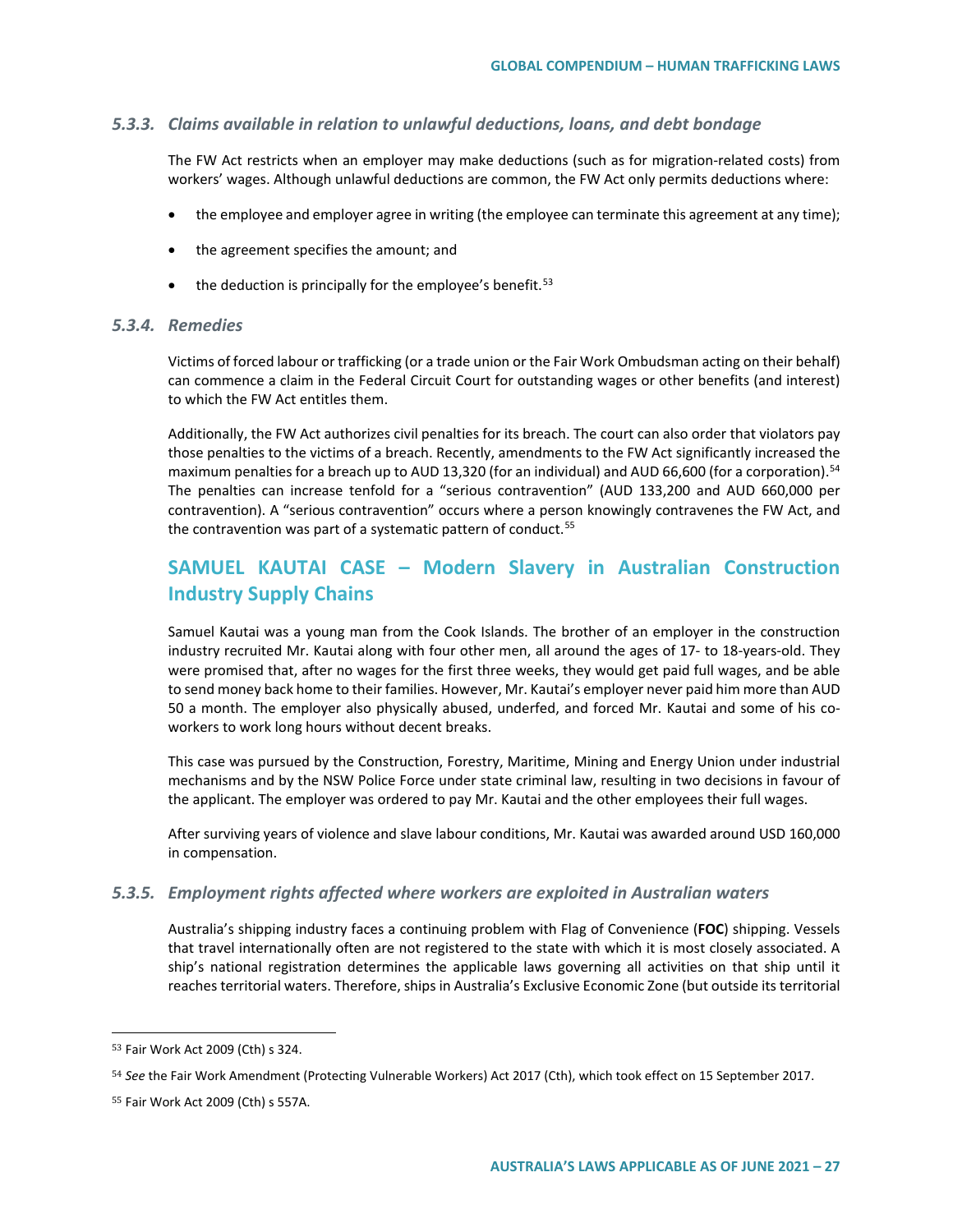waters) remain registered to countries, such as Panama and Mongolia, that have minimal regulation and are less likely to investigate deaths and welfare issues.

In 2017, an Australian senate committee launched an inquiry following three suspicious deaths on the Sagittarius, a Japanese-owned ship. The committee's primary concerns are detailed in the interim report. The concerns included the potential for exploitation and corruption, poor wages, inadequate safety conditions, bullying and abuse of crews, and a lack of welfare services on-shore.<sup>[56](#page-27-0)</sup>

Unlike Australia so far, New Zealand has effectively addressed these concerns with FOC vessels. New Zealand has introduced re-flagging requirements under the Fisheries (Foreign Charter Vessels and Other Matters) Amendment Act 2014 to protect crews on all ships entering New Zealand's exclusive economic zone.

# **CASE STUDY - FOREIGN EMPLOYEE ON 457 VISA UNDERPAID BY TAJ PALACE**

The vulnerability of foreign workers on work visas was emphasised in this case involving an Indian national engaged by his employer on a subclass 457 visa as a chef.

The foreign worker allegedly was forced to work up to 71 hours per week for a flat AUD 752/week. He spoke little English, had not previously been employed in Australia, and had come from a country with poor working conditions and standards, so had limited education about employee's rights. Despite the attractive working conditions Australia presented, the court recognised the vulnerabilities of foreign workers as aggravating difficulties in enforcing their rights. However, the court did not address the vulnerability of employees who depend on their employer's sponsorship to remain in the country.

In 2010, the restaurant back-paid the worker's wage entitlements, which amounted to AUD 24,217.90 during a 10-month period during 2008–9.

# **5.4. Rights to a Safe Workplace and Compensation Associated With Injuries or Illness**

In addition to the FW Act, other employment laws may apply to victims of forced labour or trafficking in Australia, including workers compensation laws (*see* the Workers Compensation Act 1987 (NSW), for example, in New South Wales) and work, health, and safety laws (*see* the Work Health and Safety Act 2012 (NSW)).

Those laws require employers to provide safe workplaces and to compensate workers who are injured in the course of their work. Those laws also provide for significant criminal sanctions (including, in severe cases, imprisonment) where workers are put in danger at work.

# **5.5. Access to Justice and Practical Issues Associated With Enforcing Social Legislation**

Due to a number of significant practical barriers in the Australian legal system, victims of forced labour or trafficking in Australia rarely use the rights and claims available under the FW Act.

<span id="page-27-0"></span><sup>56</sup> Journals of the Senate No. 152, 3 May 2016, p. 4210. The substantive interim report was the second interim report of the committee. The report can be found on the website available at:

[http://www.aph.gov.au/Parliamentary\\_Business/Committees/Senate/Rural\\_and\\_Regional\\_Affairs\\_and\\_Transport/Shipping/Se](http://www.aph.gov.au/Parliamentary_Business/Committees/Senate/Rural_and_Regional_Affairs_and_Transport/Shipping/Second_Interim_Report) [cond\\_Interim\\_Report.](http://www.aph.gov.au/Parliamentary_Business/Committees/Senate/Rural_and_Regional_Affairs_and_Transport/Shipping/Second_Interim_Report)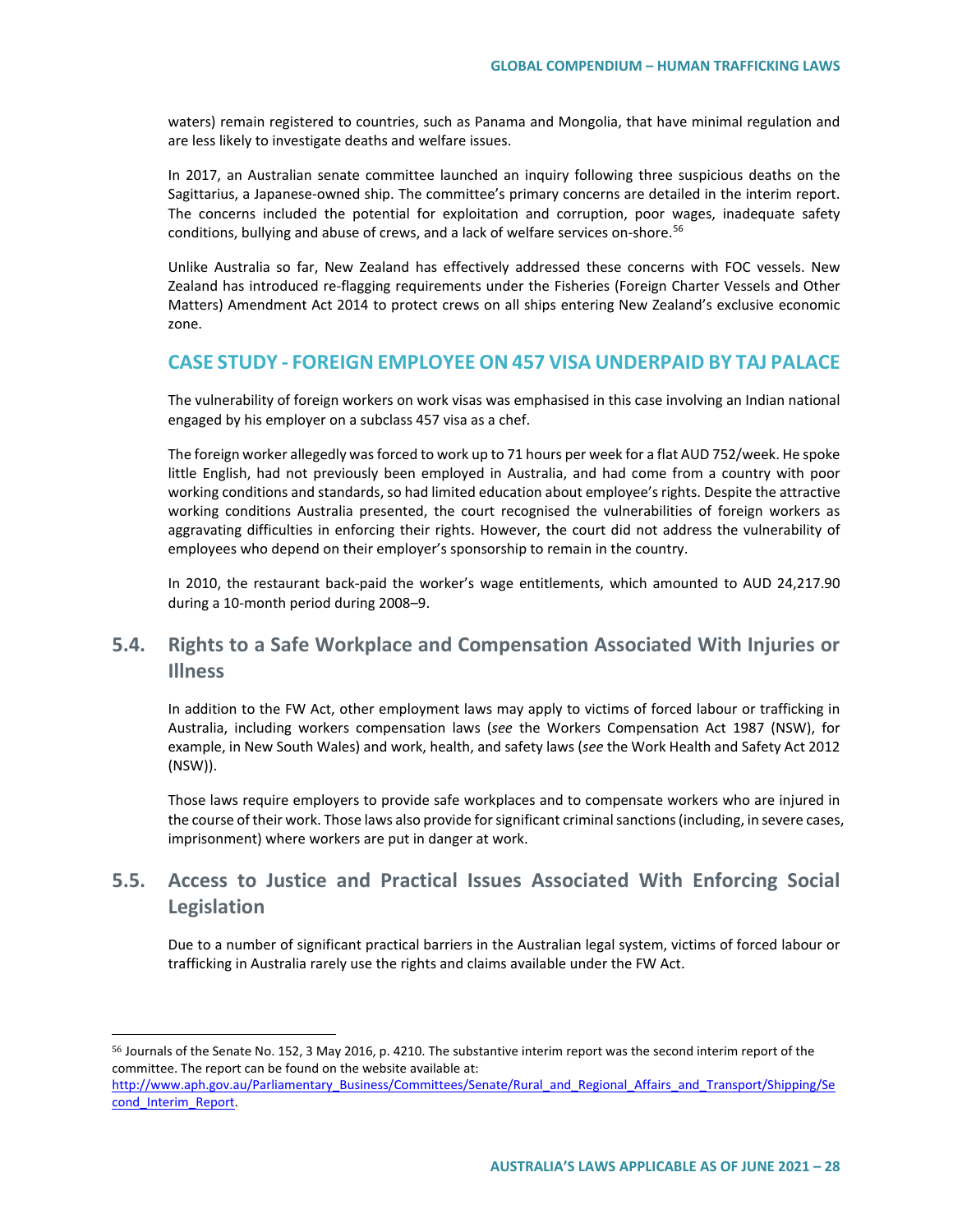While many victims of forced labour and trafficking in Australia are likely to have strong claims under the FW Act, most victims have no access to the legal assistance needed to navigate complex Australian employment law and litigation procedures. It is particularly difficult for victims who have little education and do not speak the language to commence proceedings without legal assistance. As the Justice Project Final Report of the Law Council of Australia noted, this is a major gap in the availability of legal services for employment law related matters.<sup>[57](#page-28-0)</sup>

Additionally, the Fair Work Ombudsman's prosecution action does not appear to effectively deter significant proportions of Australian industry from non-compliance with Australian employment laws. For example, the Fair Work Ombudsman's recent five-year inquiry into the Australian horticulture industry found that more than half of the 638 businesses visited were in breach of Australian employment laws. Almost 70% of these businesses employed migrant workers on various working visas. Despite this widespread non-compliance, the Fair Work Ombudsman only brought eight prosecutions in the industry.<sup>[58](#page-28-1)</sup>

Australian trade unions have historically played a significant role in protecting vulnerable workers through the enforcement of employment laws. That said, trade unions are unlikely to assist victims of forced labour or trafficking. Trade union membership has declined drastically: from 51% of the Australian workforce in 1976 to only 14% in 2020, with the majority now employed in public service.<sup>[59](#page-28-2)</sup> Additionally, many trade unions may be politically conflicted from assisting foreign victims of forced labour and trafficking since:

- trade unions traditionally advocate to reduce the number of foreign workers entering Australia; and
- trade unions will likely advance the interests of their local members over those of exploited foreign workers.

Because of these factors, most victims of forced labour or trafficking will not benefit from FW Act claims and remedies.

# *MT Turmoil* **Case – Protecting vulnerable foreign seafarers**

This case illustrates employers' ability to take advantage of vulnerable foreign seafarers.

The Fair Work Ombudsman commenced legal action against the Norwegian company Transpetrol, asserting that the FW Act entitled the crew to the minimum entitlements set by Australia's Seagoing Industry Award and national Minimum Wage order.

Mt Turmoil, an oil and chemical tanker, allegedly paid their 61 workers just AUD 1.25 per hour, in addition to allowance and overtime. The ship was flagged to Panama. BP and Caltex chartered the ship while in Australian waters between 2013 and 2015.

The underpayments to workers totalled more than AUD 255,000. Even though all of the workers on board were back-paid in full, the Fair Work Ombudsman pursued legal action "because of the significant amount involved for vulnerable workers."

<span id="page-28-0"></span><sup>57</sup> Law Council of Australia, "The Justice Project: People Who Have Been Trafficked and Exploited," *Law Council of Australia*  (Consultation Paper, August 2017), available at[: https://bit.ly/2HJblTv,](https://bit.ly/2HJblTv) 22, particularly referring to the Productivity Commission's report "Access to Justice Arrangements."

<span id="page-28-1"></span><sup>58</sup> 150 cautions were issued along with 145 infringement notices and compliance notices.

<span id="page-28-2"></span><sup>59</sup> Parliament of Australia, "Trends in Union Membership in Australia," *Parliament of Australia* (Report, 15 October 2018), available at[: https://bit.ly/2UeLSap.](https://bit.ly/2UeLSap)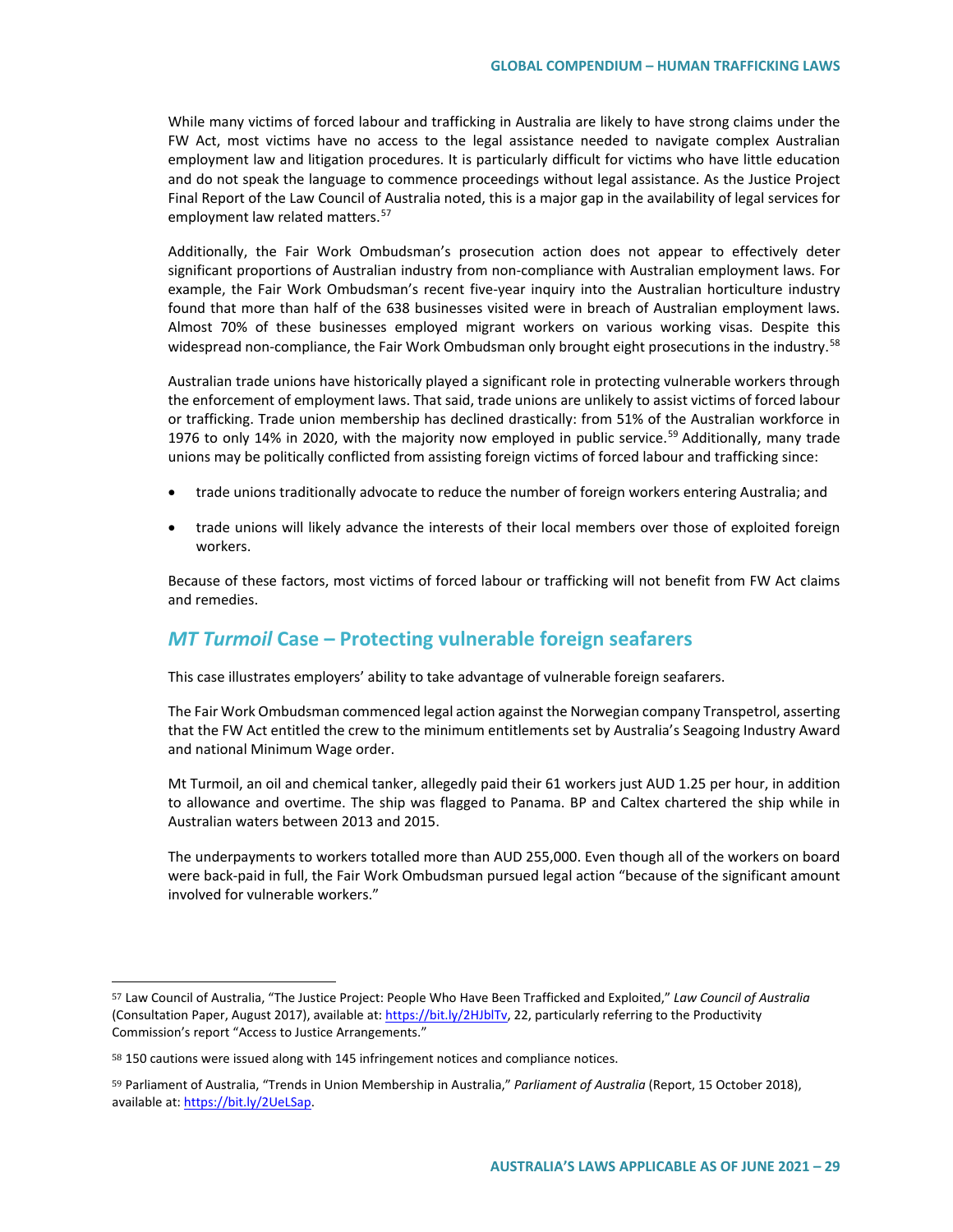# **5.6. Interaction Between Employment Law and Migration**

## *5.6.1. Employment rights affected where employment is unlawful under migration law*

Victims of forced labour or trafficking may be working in breach of their visa conditions. Whether such a breach of Australian migration laws makes a worker's employment illegal (preventing them from bringing a contract or FW Act claim) is uncertain.

In 2004, the Supreme Court of Queensland ruled that workers compensation laws do not protect workers who have breached visa conditions.<sup>[60](#page-29-0)</sup> However, since that decision and the introduction of the FW Act, the Federal Magistrates (Circuit) Court has twice ruled that workers in breach of their visa conditions can bring FW Act claims (the Fair Work Ombudsman brought both cases). [61](#page-29-1)

Currently, courts appear to consider that a breach of the Migration Act 1958 (Cth) does not affect a worker's right to enforce the FW Act. That said, the appellate courts have not addressed this issue in detail.

## *5.6.2. Rights/remedies available under applicable migration law and regulations*

Victims of forced labour or trafficking may also have claims under Australia's migration laws, particularly the Migration Act 1958 (Cth) and the Migration Regulations 1994 (Cth) (**Migration Regulations**). These laws impose obligations upon those who sponsor migrants. For example, regulation 2.87 of the Migration Regulations prohibits sponsors from seeking to recover various costs from migrants approved to receive visas (for example, costs associated with that migrant's recruitment, sponsorship, and approval). These laws can protect victims of forced labour or trafficking where their traffickers are their visa sponsors.

Migrants or visa holders may bring small claims for compensation;  $62$  however, only the Australian immigration authorities can prosecute non-compliant visa holders seeking civil penalties.<sup>[63](#page-29-3)</sup>

# **5.7. Employment Laws and Child Labor**

Laws in each state and territory impose a minimum age at which a business may legally employ children. Some jurisdictions prohibit employing children under a certain age; others allow children's employment provided particular conditions are met, for example, parental consent or restrictions on working during ordinary school hours.

<span id="page-29-0"></span><sup>60</sup> *Australia Meat Holdings Pty Ltd v. Kazi* [2004] QCA 147.

<span id="page-29-1"></span><sup>61</sup> *Fair Work Ombudsman v. Taj Palace Tandoori Indian Restaurant Pty Ltd* [2012] FMCA 258; *Fair Work Ombudsman v. Shafi Investments Pty Ltd* [2012] FMCA 1150.

<span id="page-29-2"></span><sup>62</sup> Migration Act 1958 (Cth) ss 140S, 140SC.

<span id="page-29-3"></span><sup>63</sup> Migration Act 1958 (Cth) s 486R.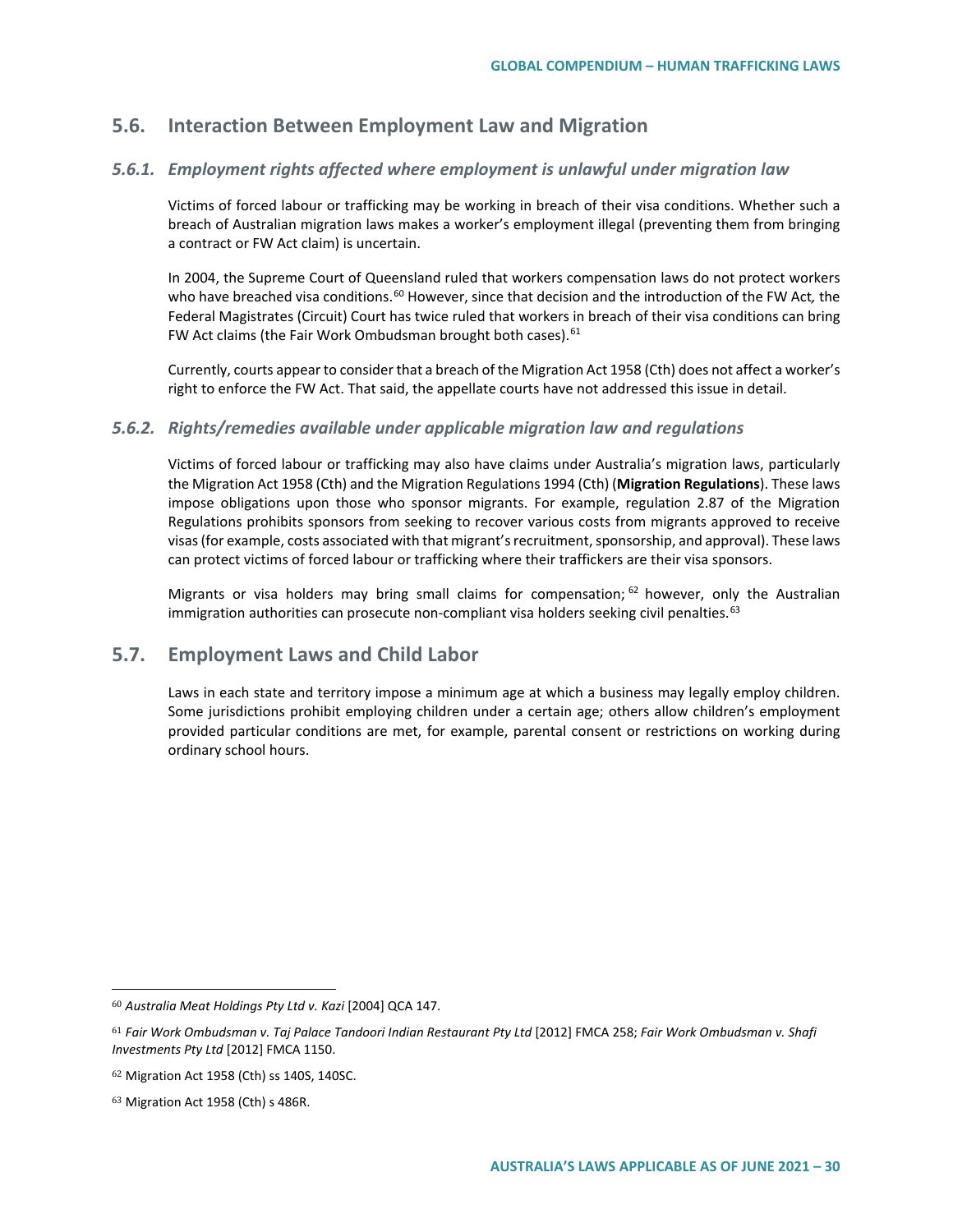

## Minimum Full-Time Employment Age by State

#### *5.7.1. New South Wales*

Children under the age of 17 cannot have full-time employment, unless they have completed year 10 of schooling and have permission from the New South Wales Government to leave school early. There is no minimum age for part-time or casual employment, but the regulations<sup>[64](#page-30-0)</sup> made under the Children and Young Persons (Care and Protection) Act 1998 (NSW) (**NSW Care and Protection Act**) apply.

The NSW Care and Protection Act also makes it an offence to cause or allow a child to take part in employment that puts the child's emotional or physical well-being at risk. Businesses seeking to employ children under the age of 15 for more than 10 hours per week must obtain a permit from the NSW Government.

## *5.7.2. Victoria*

Children can work in a full-time capacity after completing year 10 of their schooling. The rules for part-time or casual work prior to this age vary by industry. No minimum age restricts children's employment in the entertainment and advertising industries in Victoria; however, the child's age determines the number of hours that a child may work per day and the hours during which a child can work. A registered nurse must supervise any child under the age of 12 weeks who is employed.

For all other industries, all children employed must be at least 15 years of age, subject to limited exceptions. They can do only light work, defined as work that is not likely to harm children's health, safety, development, or moral and material welfare. Additionally, the work must not affect their ability to attend school or their learning capacity. The Child Employment Act 2003 (Vic) sets out a range of penalties for breaching these restrictions.

## *5.7.3. South Australia*

 $\overline{a}$ 

Children can only legally have full-time work once they have turned 17 years old, or they have turned 16 years old and have obtained either an appropriate qualification from their high school or another approved educational institution, or are completing work as part of that process (for example, as part of an apprenticeship).

<span id="page-30-0"></span><sup>64</sup> Children and Young Persons (Care and Protection) (Child Employment) Regulation 2015 (NSW).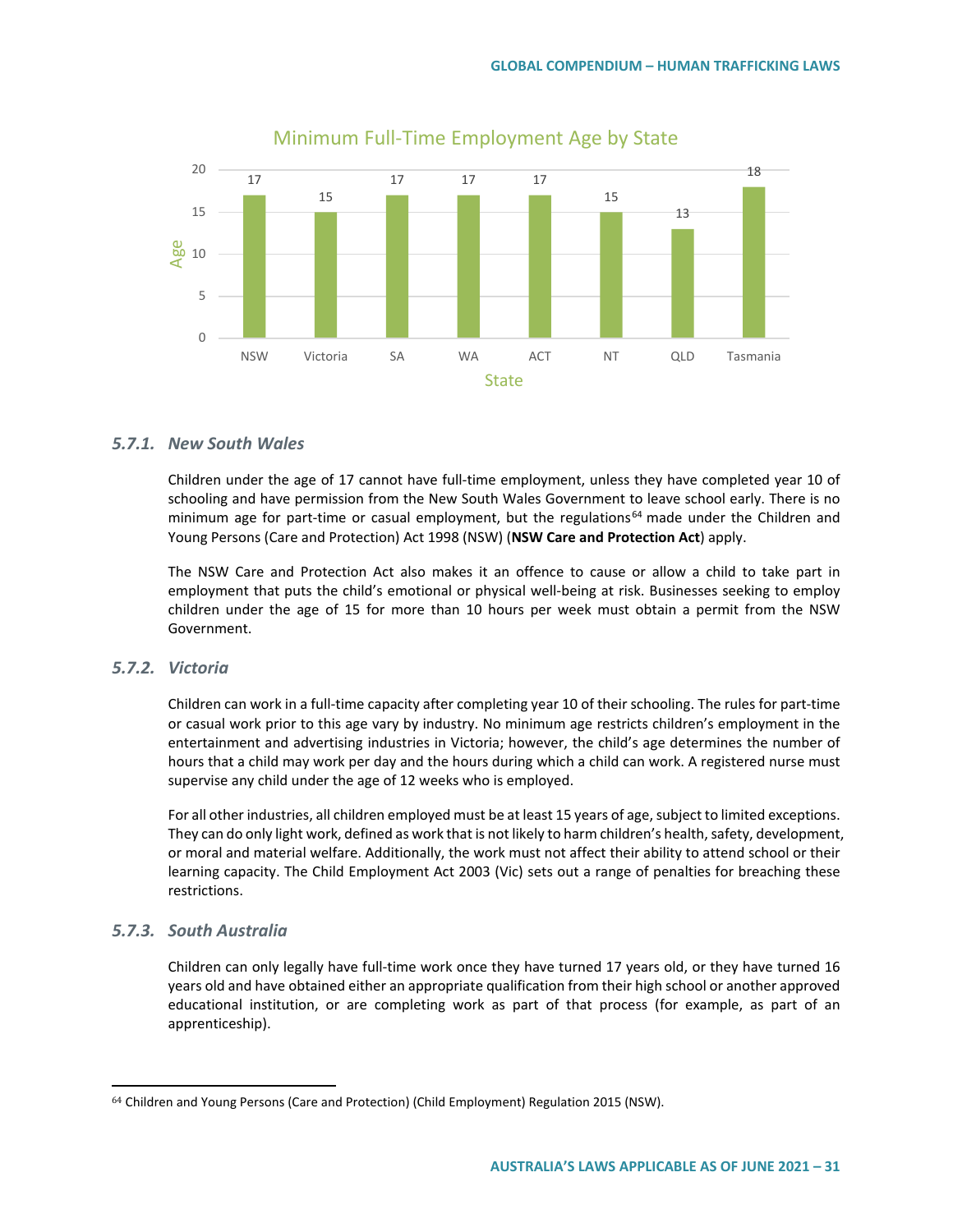There is no minimum age for the part-time or casual employment of children in South Australia; however, the Education Act 1972 (SA) prohibits and imposes penalties for the employment of children between the age of six and 16 years during school hours and in any role that makes, or is likely to make, children unfit to attend and participate in school.

#### *5.7.4. Western Australia*

Children who have completed high school can legally have full-time employment from age 17, or during school year 11 or 12 with the Minister for Education's approval. Children under the age of 17 can have parttime or casual employment with various conditions and restrictions, depending on their age and role. Employing children of compulsory school age during school hours is prohibited, but children of any age can work in a family business, a dramatic performance, or the making of advertisements. Businesses may employ children over the age of 15 without parental consent, subject to restrictions on the hours.

The School Education Act 1999 (WA) makes it an offence to employ children during school hours, unless (in accordance with that Act):

- both the child's school and the child's parent or guardian agree;
- the child is in school year 11 or 12 and the Minister for Education gives permission; or
- the child is in year 11 or 12 and completing an approved course of education.

#### *5.7.5. Australian Capital Territory*

Children cannot be employed full-time until they have turned 17 years old or completed year 12 of their schooling.

There is no minimum age for children's employment; however, businesses employing children under the age of 15 cannot require them to work during school hours. Children under the age of 15 require parental permission and can do only light work (including, for example, babysitting, sports umpiring, or clerical work). "Light work" means work that is not contrary to the child's best interest. Work cannot prejudice children's ability to attend school or otherwise harm children's health, safety, personal, or social development. The Children and Young People Act 2008 (ACT) makes it an offence to employ children under the age of 15 for anything other than light work or in a family business.

#### *5.7.6. Northern Territory*

Children may work full-time from age 15 onwards, subject to completing year 10 of their schooling.

There is no minimum age at which children can be employed in casual or part-time work; however, the Education Act 2015 (NT) prohibits the employment of children who have not yet completed year 10 of their schooling:

- during school hours, or
- for work that would put children in danger or cause harm that would limit children's ability to attend school.

Children who have not yet completed year 10 may work during school hours if the employment is part of an approved training program or coursework, or with the Minister for Education's approval.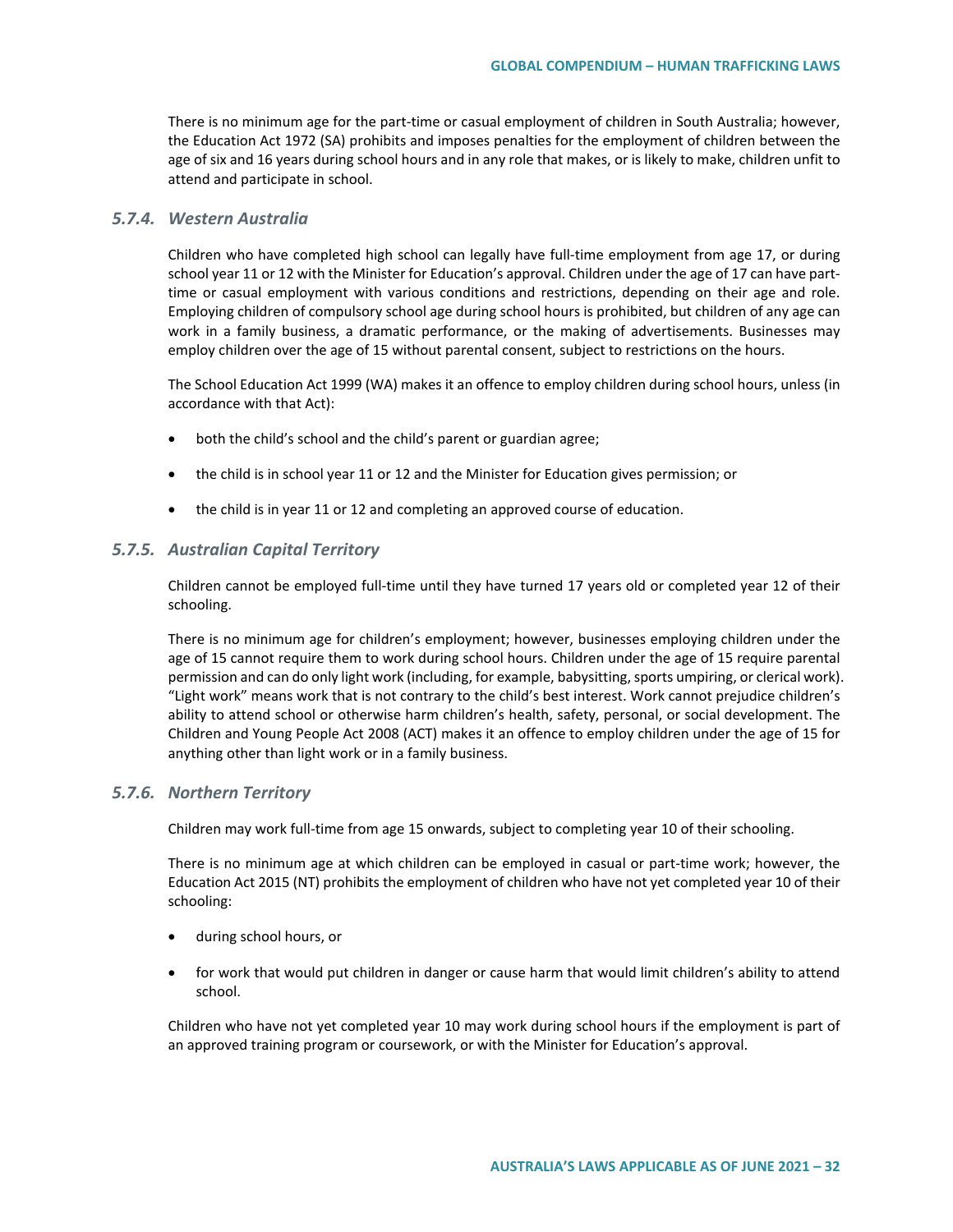#### *5.7.7. Queensland*

Schoolchildren under 16 years of age in Queensland may be employed full-time during a non-school week if they are enrolled in school. The minimum age for working is 13, except for children who volunteer in the entertainment industry and children aged 11 or older who do delivery work, such as delivering newspapers or advertising material.

The Child Employment Act 2009 (Qld) restricts children's work hours, which depend on whether it is a school week.

### *5.7.8. Tasmania*

The Education Act 1994 (Tas) requires children from at least the age of five to be enrolled in school or educated at home until they attain the age of 18 years. Furthermore, children are prohibited from employment during school hours. Otherwise, Tasmania does not govern children's employment.

## **5.8. Miscellaneous Commonwealth offenses**

## *5.8.1. Migration legislation*

The Migration Act 1958 (Cth) (**Migration Act**) sets out offences relating to visa fraud, including the use of forged or false documents and statements to obtain visas, allowing persons to work in contravention of their visa conditions, and offering or providing benefit in return for visa sponsorship. The Migration Act also provides for the recovery of amounts deducted in breach of migration regulations.

#### *5.8.2. Passports*

The Foreign Passports (Law Enforcement and Security) Act 2005 (Cth) makes the improper use or possession of foreign travel documents a crime. It carries a maximum penalty of 10 years of imprisonment, 1,000 penalty units, or both.

# **6. GOVERNMENT PROCUREMENT RULES**

# **6.1. Overview**

 $\overline{a}$ 

The Commonwealth Government and some of Australia's state and territory governments are large procurers of goods and services in both Australia and the Asia Pacific region. They have stringent procurement rules and procedures that indirectly touch on supply chain issues relating to modern slavery and human trafficking (with varying degrees of efficacy). Supply chain reporting legislation at the federal level and in New South Wales and other states and territories does not currently provide favourable weightings under procurement tendering rules for companies that have complied with supply chain reporting requirements.

# **6.2. Commonwealth Procurement Rules**

The Commonwealth Procurement Rules (**CPRs**) govern the Commonwealth's procurement.[65](#page-32-0) These rules set out the requirements and expectations for spending public money, including ethical sourcing of

<span id="page-32-0"></span><sup>65</sup> Department of Finance, "Commonwealth Procurement Rules," *Department of Finance* (Rules, 1 January 2018), available at: [https://bit.ly/2Yy0WPv.](https://bit.ly/2Yy0WPv)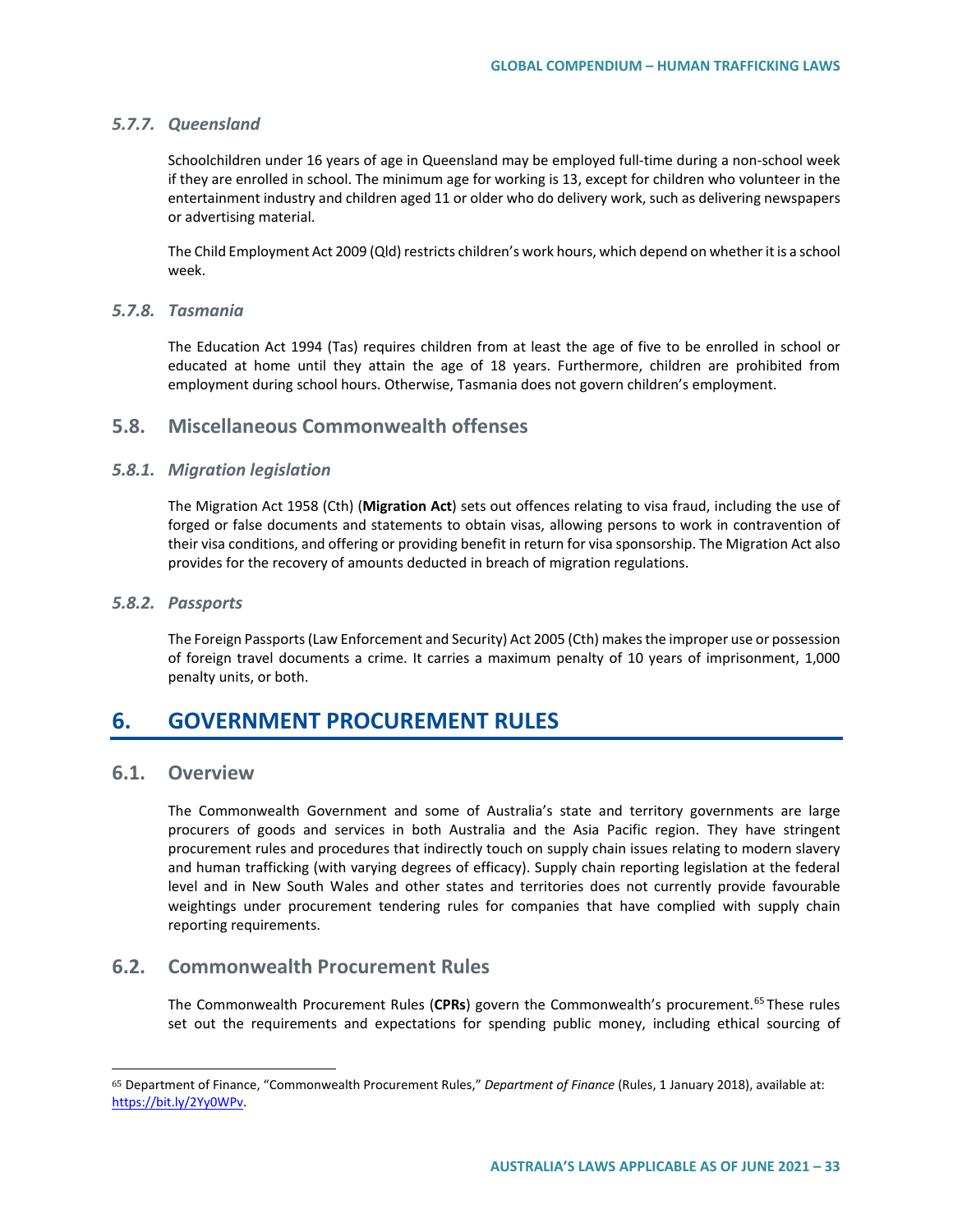procured goods. Procurement officials from all non-corporate Commonwealth entities and certain corporate Commonwealth entities<sup>[66](#page-33-0)</sup> must comply with the CPRs.

in January 2018, the CPRs were amended to require public officials to make certain reasonable enquiries about tenderers, including their practices regarding labour regulations and ethical employment practices. Parliament criticized these requirements as too discretionary and deficient because, amongst other things, the rules do not expressly refer to human rights issues, such as trafficking, slavery, and slavery-like practices. Following the Joint Select Committee on Government Procurement's recommendations, the Commonwealth Parliament proposed a procurement policy, which the Office of the Commonwealth Attorney General would oversee, requiring Commonwealth agencies to evaluate suppliers' compliance with human rights regulations. As the Committee also observed, the Commonwealth is uniquely able to influence private sector providers given the size of its annual procurement budget.

Acknowledging private sector providers' leverage to drive positive change in supply chains, the Commonwealth Government has since released a "Toolkit" of resources for procurement officers working with Commonwealth entities to assist in assessing and managing modern slavery risks at every stage of the procurement process.<sup>[67](#page-33-1)</sup> This Toolkit is intended to exist within, and be complementary to, the CPRs.

Similarly, the Commonwealth Government launched the Modern Slavery Register on the Australian Border Force website and, subsequently, uploaded its first Modern Slavery Statement on 31 December 2019.<sup>[68](#page-33-2)</sup> This statement conveys relevant analysis and information with respect to public Commonwealth entities in accordance with the Federal Modern Slavery Act.

## **6.3. State Procurement Rules**

#### *6.3.1. New South Wales public procurement rules*

The proposed NSW Modern Slavery Act, which is yet to commence, aims to ensure that government procurement in NSW is free from modern slavery.

These provisions would amend (pending commencement) the Public Works and Procurement Act 1912 (NSW) (**NSW Public Works and Procurement Act**) in several ways:

- government agencies would need to take reasonable steps to ensure that their procured goods and services are not the product of modern slavery;<sup>[69](#page-33-3)</sup>
- the NSW Procurement Board's objectives would include ensuring that goods and services procured by and for government agencies are not the product of modern slavery;<sup>[70](#page-33-4)</sup> and

<span id="page-33-4"></span><sup>70</sup> *Id*. s 171(b1).

<span id="page-33-0"></span><sup>66</sup> *Public Governance, Performance and Accountability Rule 2014* (Cth) s 30.

<span id="page-33-1"></span><sup>67</sup> Australian Border Force, *Addressing Modern Slavery in Government Supply Chains: A toolkit of resources for Government procurement officers* (Guidance Document, August 2020); "News and Resources," *Australian Border Force* (web page), available at: [https://modernslaveryregister.gov.au/resources/.](https://modernslaveryregister.gov.au/resources/)

<span id="page-33-2"></span><sup>68</sup>Australian Government, *Commonwealth Modern Slavery Statement 2019-20* (Annual Modern Slavery Statement, 31 December 2019).

<span id="page-33-3"></span><sup>69</sup> Public Works and Procurement Act 1912 (NSW) s 176(1A).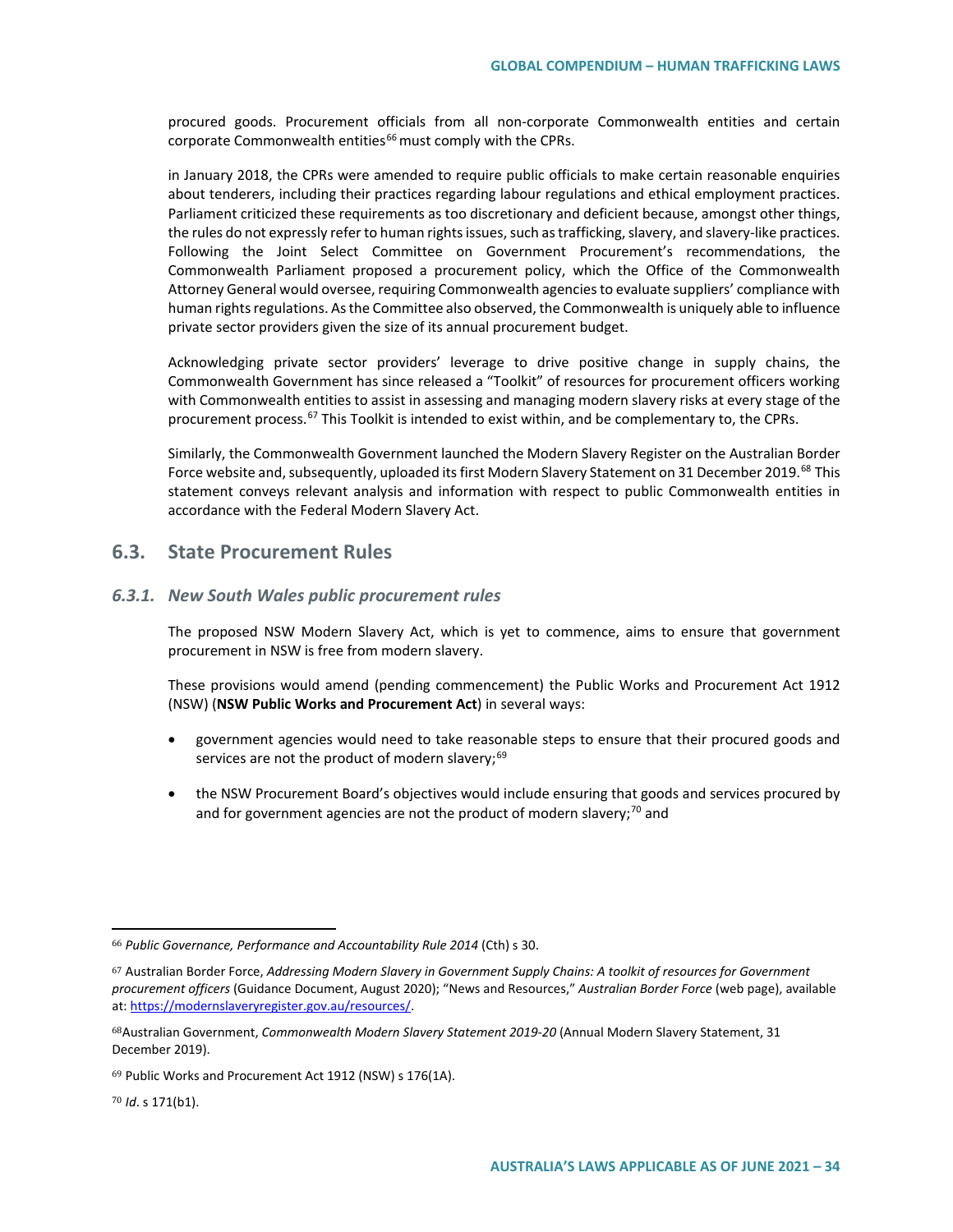• the NSW Procurement Board could issue directions regarding the reasonable steps that government agencies are to take to ensure that their procured goods and services are not the product of modern slavery.<sup>[71](#page-34-0)</sup>

These amendments (as currently drafted) will not apply to local councils and state-owned corporations, which are "government agencies" under the NSW Modern Slavery Act*,* because the NSW Public Works and Procurement Act does not cover them. However, the NSW Standing Committee on Social Issues has recommended amendments to the Local Government Act 1993 (NSW) to make the procurement and reporting obligations for local councils equivalent to those of government agencies. The Committee also suggested treating state-owned corporations as commercial organisations for purposes of the procurement and reporting regime.<sup>[72](#page-34-1)</sup>

Other amendments to NSW state legislation allow the Auditor General to conduct risk-based audits to determine whether government agencies are ensuring that procurements are not the product of modern slavery and to provide advice to these agencies.<sup>[73](#page-34-2)</sup> Additionally, the proposed amendments will require government departments and statutory bodies to include in their annual reports:

- a statement of action taken in relation to any issue raised by the Anti-Slavery Commissioner; and
- a statement of steps taken to ensure that goods and services procured by and for the department or body were not the product of modern slavery.<sup>[74](#page-34-3)</sup>

Additionally, the Act would require:

- the Anti-Slavery Commissioner to regularly consult with the Auditor General and the NSW Procurement Board to monitor the effectiveness of due diligence procedures;<sup>[75](#page-34-4)</sup>
- the Anti-Slavery Commissioner to keep a register identifying any government agency failing to comply with the NSW Procurement Board's directions concerning procurement of goods and services that are not the product of modern slavery and whether the government agency has taken steps to ensure compliance in the future;<sup>[76](#page-34-5)</sup> and
- the Anti-Slavery Commissioner to prepare an annual report for the Minister for the Public Service and Employee Relations, Aboriginal Affairs, and the Arts describing the Commissioner's activities and progress.[77](#page-34-6)

 $\overline{a}$ 

<span id="page-34-5"></span><sup>76</sup> *Id.* s 26.

<span id="page-34-6"></span><sup>77</sup> *Id.* s 19.

<span id="page-34-0"></span><sup>71</sup> *Id.* s 175(3)(a1).

<span id="page-34-1"></span><sup>72</sup> Standing Committee on Social Issues, Parliament of New South Wales, *Modern Slavery Act 2018 and associated matters* (Report No 56, March 2020) 36 [2.97]–[2.102].

<span id="page-34-2"></span><sup>73</sup> *See* Schedule 5.5 of the NSW Modern Slavery Act, which proposes the inclusion of sections 38F to 38H into the Public Finance and Audit Act 1983 (NSW).

<span id="page-34-3"></span><sup>74</sup> *See* Schedule 5.1 of the NSW Modern Slavery Act, which proposes the inclusion of sections 6(b1) and 6(b2) into the *Annual Reports (Departments) Regulation 2015* (NSW); *see* Schedule 5.2 of the NSW Modern Slavery Act, which proposes the inclusion of sections 8(1)(b1) and 8(1)(b2) into the *Annual Reports (Statutory Bodies) Regulation 2015* (NSW).

<span id="page-34-4"></span><sup>75</sup> Modern Slavery Act 2018 (NSW) s 25.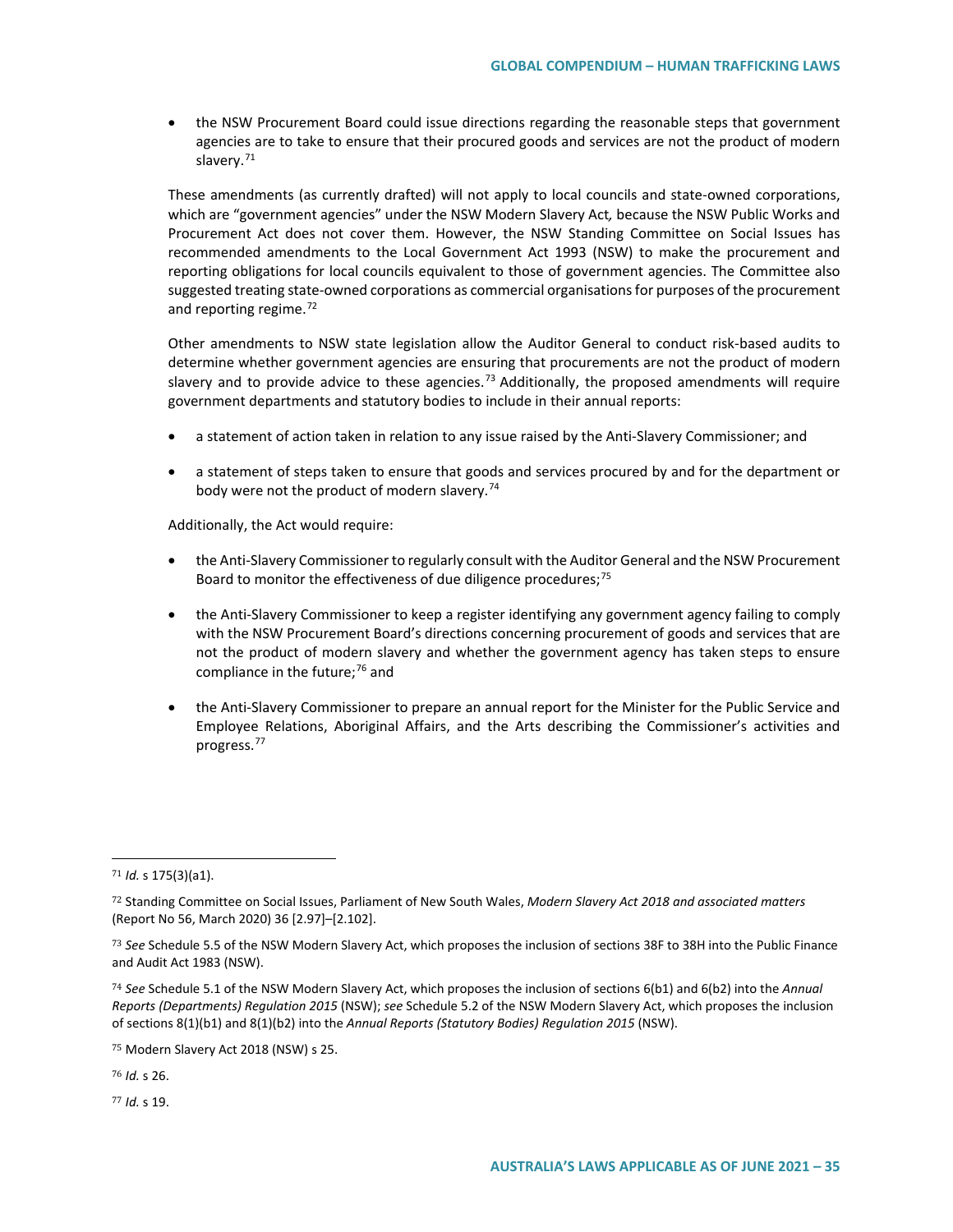## *6.3.2. Victorian public procurement*

The Charter of Human Rights and Responsibilities Act 2006 (Vic) (**Victorian Charter**) sets out the basic rights, freedoms, and responsibilities of all people in Victoria. This statutory bill of rights requires public authorities to act consistently with 20 human rights listed in the Victorian Charter*.* Those rights include protection from cruel, inhumane, or degrading treatment; the right to freedom from forced work); and the right to freedom of movement. Victorian public authorities (such as state and local departments and agencies) must not knowingly breach these rights and are required to consider them when they create laws, develop policies, and deliver their services.

The Victorian Government's "Supplier Code of Conduct" (**Victorian Supplier Code**) outlines the minimum ethical standards of behaviour that suppliers of goods or services to the State of Victoria should meet when conducting business with, or on behalf of, the State.<sup>78</sup> The Victorian Supplier Code states that Suppliers must:

- provide a fair and ethical workplace, which upholds high standards of human rights and integrates appropriate labour and human rights policies and practices into its business;
- provide goods and services in a manner consistent with any applicable human rights obligations; and
- ensure that all work is undertaken without coercion, without use of forced, bonded, or indentured labour, and only by workers who are the applicable minimum legal age.

Additionally, the Code now explicitly refers to modern slavery legislation (which presumably means the Federal Modern Slavery Act, given that Victoria does not have its own modern slavery legislation). Accordingly, Suppliers are expected to proactively identify, address, and report on modern slavery risks and practices where they arise.

Suppliers are required to sign a letter committing to meet the expectations described in the Victorian Supplier Code and communicate the Victorian Supplier Code to their related entities, suppliers, and subcontractors. The State of Victoria may require the Supplier to provide evidence of its compliance. Failure to meet the Victorian Supplier Code is treated as a breach of contract.

## *6.3.3. Queensland public procurement*

The Queensland Government's Supplier Code of Conduct applies to all government procurement activities.<sup>[79](#page-35-1)</sup> It requires suppliers to undertake reasonable efforts to ensure that businesses within their supply chain are not engaged in, or complicit with, human rights abuses, including forced or child labour.

## *6.3.4. Western Australian public procurement*

The Western Australian Government will put into place a debarment regime under its newly enacted Procurement Act 2020 (WA Procurement Act).<sup>[80](#page-35-2)</sup> Although the WA Government has not issued regulations for that debarment regime, materials drafted in connection with the Procurement Bill 2020 (WA) (**WA Procurement Bill**) provide some guidance. The regime would bar a business that acts unlawfully or unethically from access to the Western Australian Government's AUD 27 billion suite of procurement

<span id="page-35-0"></span><sup>78</sup> Victorian Government Purchasing Board, "Supplier Code of Conduct," Victoria State Government (Code), available at: [https://bit.ly/2HY2Pzl.](https://bit.ly/2HY2Pzl) 

<span id="page-35-1"></span><sup>79</sup> Queensland Government, "Supplier Code of Conduct," Queensland Government (Code), available at[: https://bit.ly/2YxUaJJ.](https://bit.ly/2YxUaJJ) 

<span id="page-35-2"></span><sup>80</sup> Procurement Act 2020 (WA) s 33.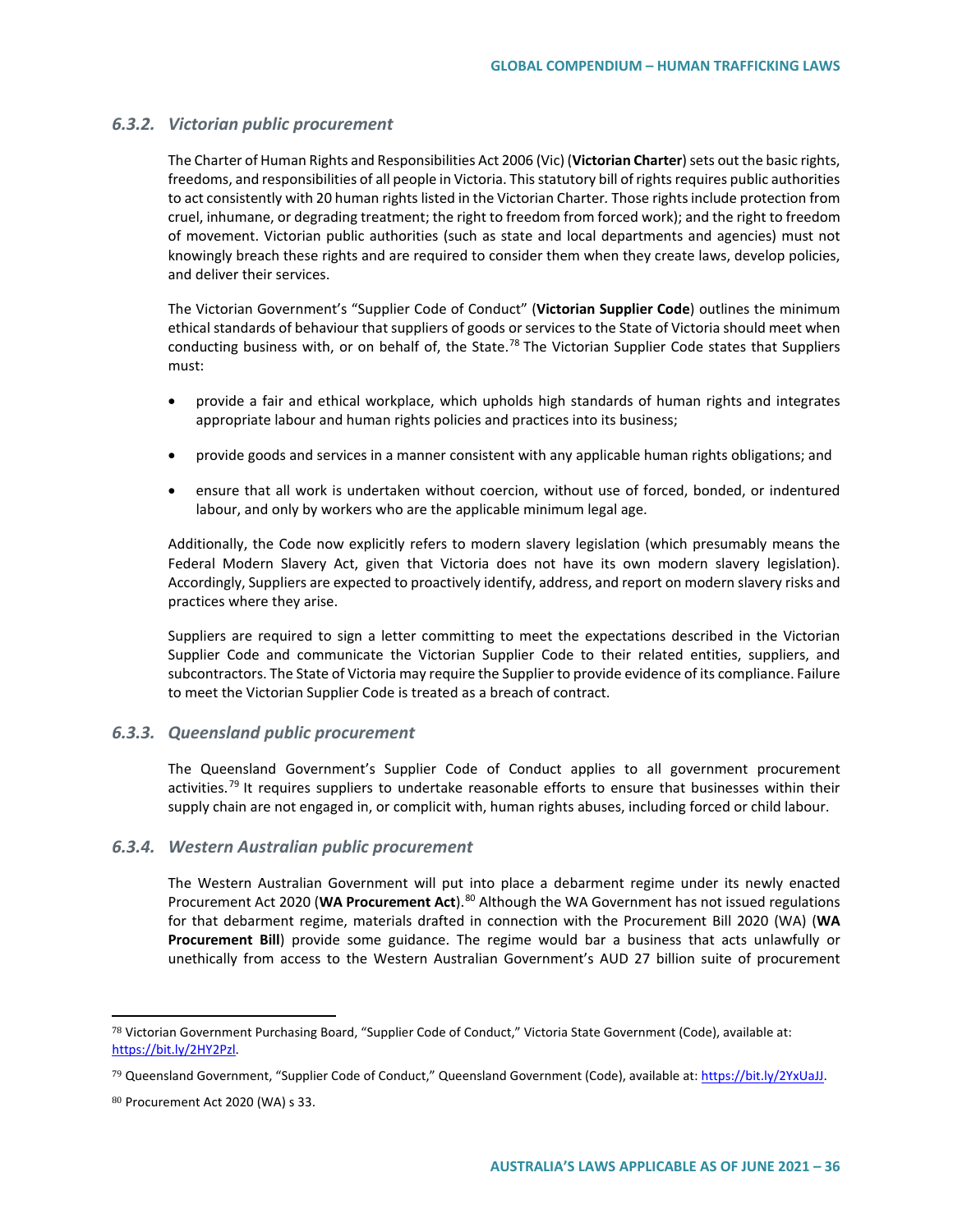contracts<sup>[81](#page-36-0)</sup> for goods, services, and works with State agencies<sup>[82](#page-36-1)</sup> and cooperative arrangements with authorised bodies.<sup>[83](#page-36-2)</sup> However, the regime would not apply to certain types of procurement (such as "non-relevant" leases, <sup>[84](#page-36-3)</sup> security interests, and staff employment). [85](#page-36-4)

Debarment will be required if a supplier's conduct is likely to have an adverse effect on the public system or on public confidence in the character and integrity of the State and its procurement system.<sup>[86](#page-36-5)</sup>

A supplier may be debarred for up to two years if it has acted unlawfully or unethically within the last three years (which includes failing to meet reporting obligations under the Federal Modern Slavery Act), or up to five years if it has committed a serious offence under the Fair Work Act 2009 (Cth), work health and safety laws, or any other law as specified under the regime.<sup>[87](#page-36-6)</sup> A debarred supplier and its affiliates<sup>[88](#page-36-7)</sup> will be precluded from:

<span id="page-36-2"></span>83 An "authorised body" is defined in the WA Procurement Bill section 6 as a body which has been declared (through a procurement direction) by the Minister responsible for the Act or the head of a State agency to be an authorised body, which may include: (a) a body (whether incorporated or not), or the holder of an office, that is established or continued for a public purpose under a written law or a law of another state, a territory, or the Commonwealth; (b) a local government or a regional local government or a similar local government authority of another state or a territory; (c) a university; (d) a charitable body; or (e) an entity (or an entity of a kind) prescribed by the regulations.

<span id="page-36-3"></span>84 A "relevant lease" is defined in the WA Procurement Bill section 9(1) as: (a) the lease of an office or other space or facility for use by a State agency (including an arrangement for its construction by another party and lease back to a State agency); or (b) the lease of an office or other space or facility of a State agency for use by another party. However, this definition does not include: (a) a lease for social housing purposes, for water supply purposes, for environment protection purposes, or for other public purposes; or (b) a lease of unimproved land; or (c) a lease of Crown land under the Land Administration Act 1997 granted by the Minister administering that Act; or (d) a lease of any other kind prescribed by the regulations to be excluded from this definition.

<span id="page-36-4"></span>85 Pursuant to section 9(2), the WA Procurement Bill does not apply to: (a) the acquisition or disposal of land or of an interest in land, other than a relevant lease; (b) the employment of staff of a State agency or the appointment of a person to a statutory or executive office; (c) an investment, loan, or other financial transaction; (d) a grant of money; (e) the acquisition by a State agency of a thing for resale; (f) procurement between State agencies (other than for the purposes of cooperative arrangements under Part 5); or (g) any procurement (whether of specified things, of any specified kind, or by any specified entity) that the regulations exclude from the application of this Act.

<span id="page-36-5"></span><sup>86</sup> Government of Australia, Department of Finance, *Draft - Western Australian Debarment Regime* (Draft Legislative Regime, June 2020) 2.

#### <span id="page-36-6"></span><sup>87</sup> *Ibid.* 6–11[6]–[6.4].

 $\overline{a}$ 

<span id="page-36-7"></span>88 An "affiliate" of a supplier is defined in the WA Procurement Bill section 32 and the Draft Western Australian Debarment Regime clause 14 as an entity where, directly or indirectly in relation to the supplier: (a) either one controls or has the power to control the other; or (b) a third party controls or has the power to control both; (c) they have a Senior Officer in common; (d) they are a Related Body Corporate within the meaning of the Corporations Act 2001 (Cth); or (e) one is a Successor Entity to the other. Factors which indicate control are: (i) ownership; (ii) having a common Senior Officer; (iii) being a spouse or relative of the other, or having a Senior Officer who is a relative or spouse of a Senior Officer of the other; or (iv) common board membership.

<span id="page-36-0"></span><sup>81</sup> Western Australia, *Parliamentary Debates*, Legislative Council, 21 May 2020, 3052 (Stephen Dawson).

<span id="page-36-1"></span> $82$  A "State agency" is defined in the WA Procurement Bill section 5 as including: (a) an agency as defined in the Financial Management Act 2006 (WA) section 3 other than a university listed in Schedule 1 to that Act; (b) an entity controlled by a Minister, or by an agency referred to in paragraph (a), through which that Minister or agency procures goods, services, or works for the performance of the functions of that Minister or agency; and (c) an entity (or an entity of a kind) that is established for a public purpose or is funded by the State and that is prescribed by the regulations to be a State agency. However, this definition excludes: (a) a body established by or under the Electricity Corporations Act 2005 section 4, the Port Authorities Act 1999 section 4, the Water Corporations Act 1995 section 4, or the Western Australian Land Authority Act 1992 section 5 or a subsidiary of any such body; (b) an entity (or an entity of a kind) that is prescribed by the regulations not to be a State agency.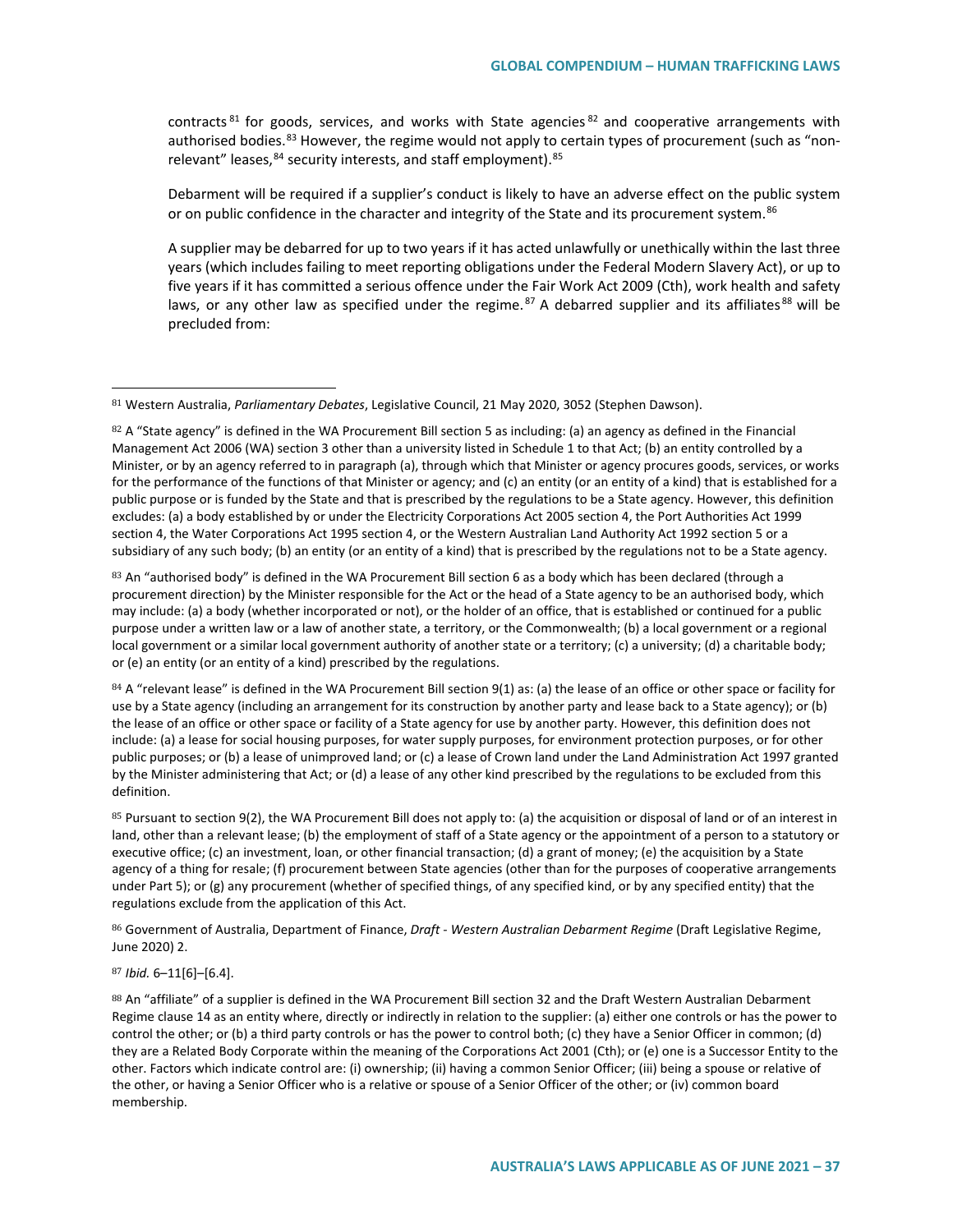- any award, or seeking or soliciting an award, of a relevant procurement contract or subcontract;
- acting as an agent or representative of another supplier in relation to a relevant procurement contract; and
- unless the head of a State agency approves, extending the duration or scope of an existing procurement contract.[89](#page-37-0)

Additionally, a State agency may terminate any existing contract with a debarred supplier, irrespective of whether the supplier was debarred before or after the contract was executed.<sup>[90](#page-37-1)</sup>

Where a State agency in good faith debars a supplier or terminates its contract, the supplier will have no recourse to damages, and the State agency will not incur civil liability.<sup>[91](#page-37-2)</sup>

### *6.3.5. South Australian public procurement*

South Australia does not have procurement rules addressing modern slavery practices. Similarly to Victoria and Queensland, it enacted the Labour Hire Licensing Act 2017 (SA) after an investigation concluded that exploitation in the labour hire industry was widespread.

This legislation imposes licencing requirements that tangentially address modern slavery. It seeks to ensure that the public and commercial spheres use only vetted and legally compliant labour hirers.

### *6.3.6. Tasmanian public procurement*

The Tasmanian Government tabled the Tasmanian Modern Slavery Bill in Parliament in June 2020 until the harmony issues between the NSW Modern Slavery Act and the Federal Modern Slavery Act are resolved. The Tasmanian Modern Slavery Bill, as currently drafted (and likely to change) proposes several requirements with respect to public procurement:

- the Supply Chain (Anti-slavery) Commissioner (**Commissioner**) appointed under the Bill and the Minister must monitor the effectiveness of due diligence procedures to ensure that goods and services provided by government agencies<sup>[92](#page-37-3)</sup> are not the product of modern slavery;<sup>[93](#page-37-4)</sup>
- the Commissioner must keep (and make publicly available free of charge) a register identifying any "commercial organisation," $94$  and any other entity that has disclosed that modern slavery may be

<span id="page-37-2"></span><sup>91</sup> *Id*. s 36(8).

 $\overline{a}$ 

<span id="page-37-4"></span><sup>93</sup> *Tasmanian Supply Chain Bill* s 25.

<span id="page-37-5"></span> $94$  A "commercial organisation" is defined in the Tasmanian Supply Chain Bill section 24 as any corporation, incorporated partnership, association, or other body of persons that: (a) supplies goods and services for profit or gain, and (b) has a total turnover in a financial year of the organisation of not less than AUD 30 million or such other amount as regulations may prescribe. Commercial organisations are required to make a modern slavery statement for each financial year.

<span id="page-37-0"></span><sup>89</sup> Government of Australia, Department of Finance, *Draft - Western Australian Debarment Regime* (Draft Legislative Regime, June 2020) 12 [10.1].

<span id="page-37-1"></span><sup>90</sup> *WA Procurement Bill* s 35.

<span id="page-37-3"></span> $92$  A "government agency" is defined in the Tasmanian Supply Chain Bill section 5(1) as including: (a) a Tasmanian government sector agency; (b) a Tasmanian Government Business Enterprise; (c) a State-owned corporation; (d) a company incorporated under the Corporations Act 2001 of the Commonwealth of which one or more shareholders are a Minister of the Crown; (e) a council, county council owned organisation, or joint organisation within the meaning of the Local Government Act (Tas) 1993; (f) any other public or local authority that is constituted by or under an Act or that exercises public functions; and (g) any public or local authority that is constituted by an Act of another jurisdiction that exercises public functions.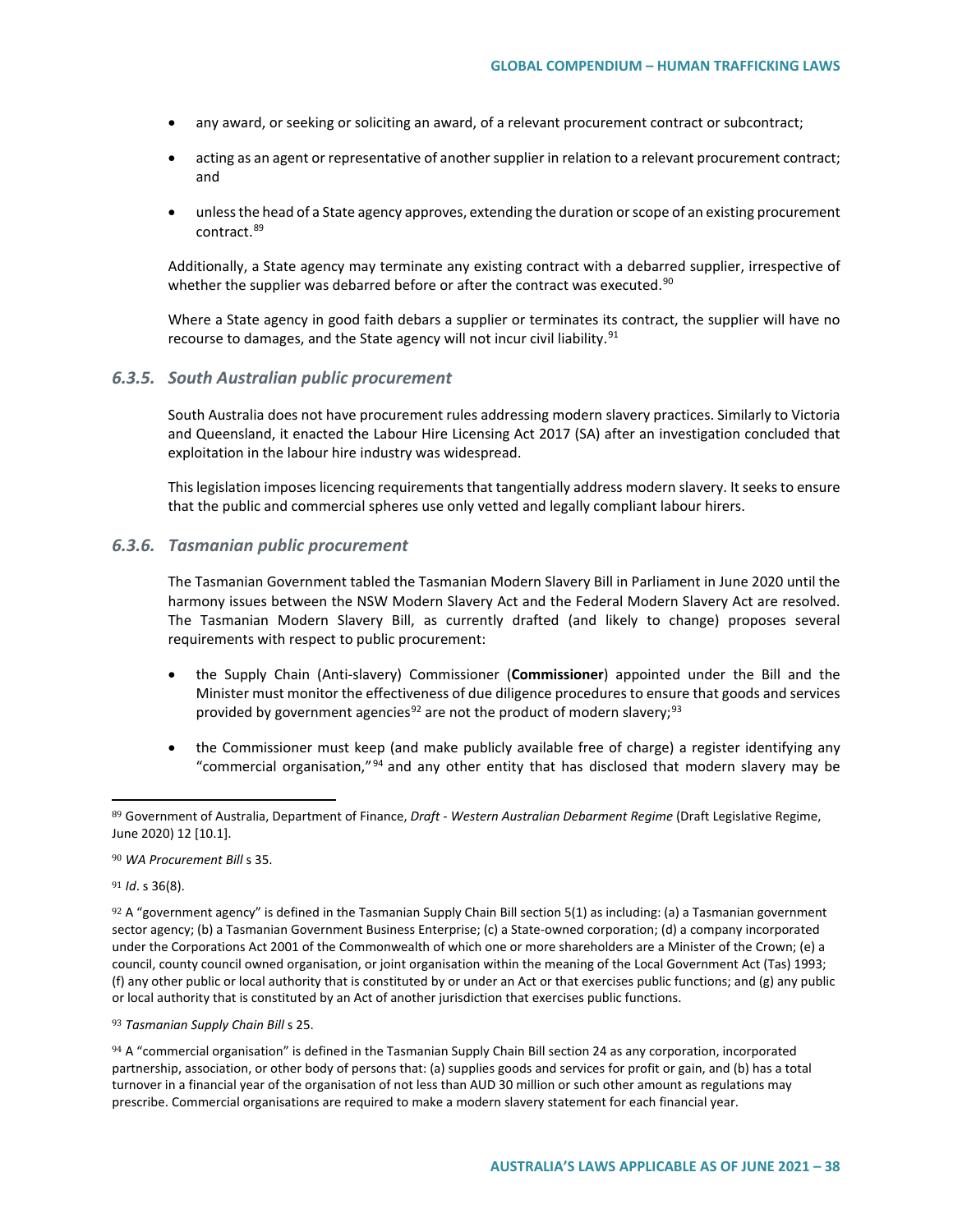taking place in its supply chain<sup>[95](#page-38-0)</sup> (commercial organisations must submit an annual modern slavery statement, while other entities may voluntarily make such a statement);

- the Commissioner may develop (and make publicly available) a code of conduct to provide guidance for government agencies and non-government entities on identifying, remediating, and monitoring modern slavery risks within supply chains;<sup>[96](#page-38-1)</sup>
- the Commissioner may promote public awareness of, and provide advice on, the identification, remediation, and monitoring of modern slavery risks;<sup>[97](#page-38-2)</sup>
- the Commissioner must prepare and furnish to the relevant Minister (as the final legislation determines) an annual report outlining the Commissioner's activities, progress, and recommendations, as well as evaluating the response of government agencies to the Commissioner's recommendations.<sup>[98](#page-38-3)</sup>

The Tasmanian Supply Chain Bill also requires government agencies and non-government entities to cooperate with the Commissioner and to disclose any information and provide any assistance required by the Commissioner.<sup>[99](#page-38-4)</sup> No criminal or civil liability will arise where a person provides such disclosure in good faith  $100$ 

### *6.3.7. Australian Capital Territory public procurement*

The Australian Capital Territory Government introduced the Government Procurement (Charter of Procurement Values) Direction 2020 (**ACT Charter**) under the Government Procurement Regulation 2007. The ACT Charter sets the key values for procurement, including transparent and ethical engagement. "Territory Entities"<sup>[101](#page-38-6)</sup> must not knowingly engage with suppliers that demonstrate objectionable, dishonest, unethical, or unsafe business practices (including being aware of modern slavery practices). They should support initiatives to abate these practices. Territory Entities must report (from 1 January 2021) to the Minister for Government Services and Procurement as to how the values within the ACT Charter (including transparent and ethical engagement) have been applied in any procurement process resulting in a "notifiable contract.["102](#page-38-7)

<span id="page-38-0"></span><sup>95</sup> *Id*. s 26.

 $\overline{a}$ 

<span id="page-38-1"></span><sup>96</sup> *Id*. s 27.

<span id="page-38-2"></span><sup>97</sup> *Id*. s 28.

<span id="page-38-3"></span><sup>98</sup> *Id*. s 19.

<span id="page-38-4"></span><sup>99</sup> *Id*. s 14.

<span id="page-38-5"></span><sup>100</sup> *Id.* s 16.

<span id="page-38-6"></span>101 A "Territory entity" is defined in the Government Procurement Act 2001 (ACT), and qualified by the Government Procurement Regulation 2007 (ACT) section 13, as including: (a) an administrative unit; or (b) a Territory entity under the Auditor-General Act 1996; and (c) for an unincorporated Territory entity — includes a member of the entity acting on behalf of the Territory. However, this definition does not include: (a) The University of Canberra; (b) a Territory-owned corporation; (c) another entity established under the Corporations Act; (d) the Office of the Legislative Assembly; or (e) an officer of the Assembly an entity declared under the regulations not to be a Territory entity.

<span id="page-38-7"></span><sup>102</sup> ACT Charter s 4; a "notifiable contract" is defined in the Government Procurement Act 2001 (ACT) section 25, and qualified by the Government Procurement Regulation 2007 (ACT) Part 5, as including any contract entered into by the Territory or a Territory entity with a total consideration that is (or is estimated to be) over AUD 25,000. However, this definition excludes any intergovernmental agreement, as well as any contract for employment or the settlement of legal liability to an individual.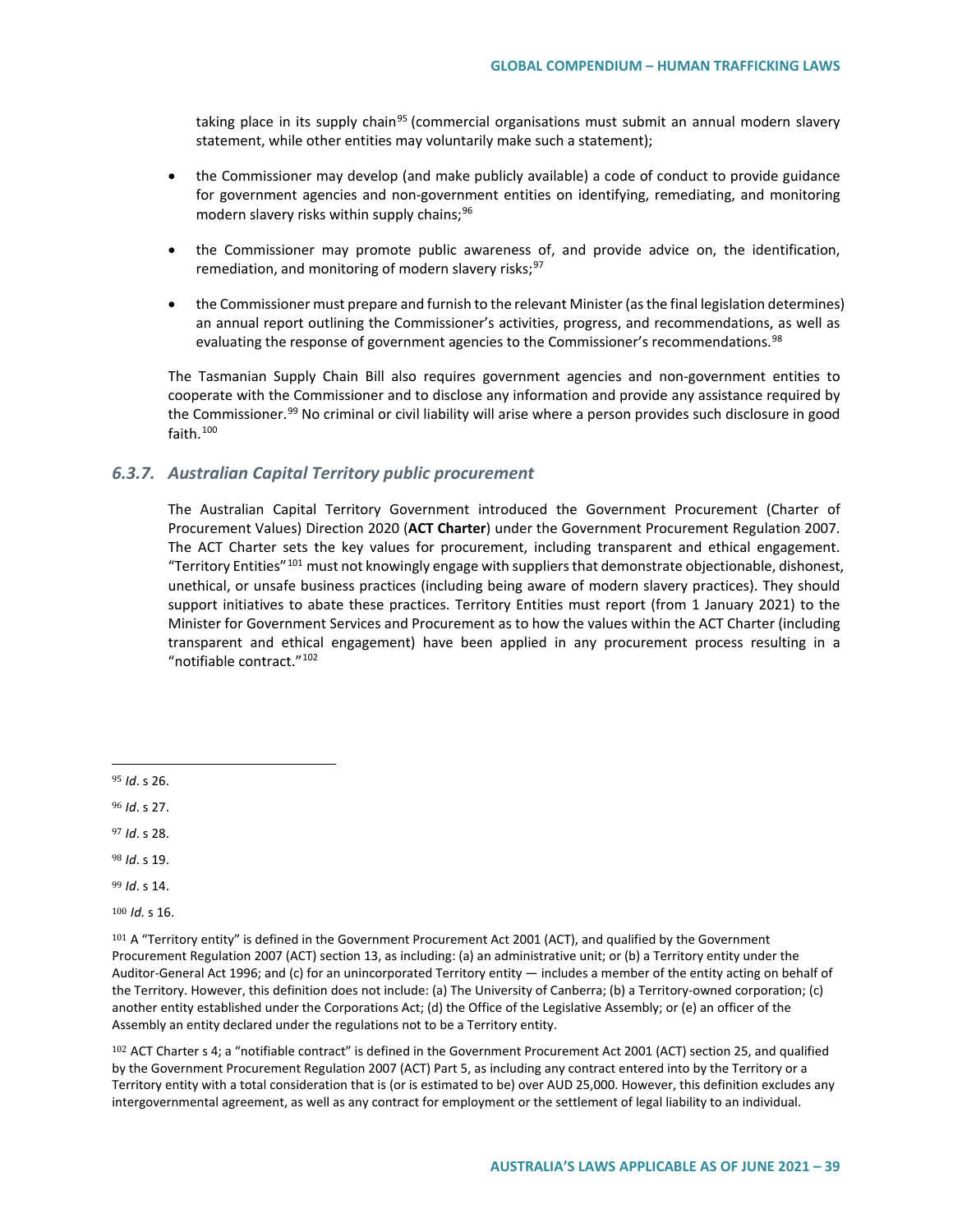# *6.3.8. Northern Territory public procurement*

In November 2020, the Northern Territory implemented a supplier code of conduct similar to those in Victoria and Queensland. The Northern Territory Procurement Code (**NT Procurement Code**) requires suppliers of goods and services to government agencies<sup>[103](#page-39-0)</sup> to comply with Northern Territory laws, policies, and government terms and conditions. One such policy obligates suppliers to act ethically and "[p]roactively identify and address modern slavery risks in the supply chain, including ensuring all work is undertaken without coercion, providing a fair and ethical workplace, and engaging only workers who are the applicable legal age."<sup>[104](#page-39-1)</sup>

The NT Procurement Code suggests that suppliers' non-compliance could result in measures such as suspending or terminating a contract, a government audit, information sharing to federal, state and territory agencies to inform future tenders, and, if the supplier is accredited by Contractor Accreditation Ltd.<sup>[105](#page-39-2)</sup> sanctions associated with that accreditation.<sup>[106](#page-39-3)</sup>

Additionally, as a supplier will be a "public body" under the Independent Commissioner Against Corruption Act 2017 (NT), a breach of the NT Procurement Code may also amount to "improper conduct" under this Act.  $107$  Accordingly, a supplier may be subject to audits and investigations by the Independent Commissioner Against Corruption and subsequently be liable for offences associated with improper conduct.

# **7. RESTITUTION AND VICTIM COMPENSATION**

# **7.1. Overview**

Australia does not have a national statutory compensation program for victims of slavery or human trafficking. However, victims of slavery or human trafficking in Australia can seek financial compensation in three ways:

- a restitution or reparation order under Commonwealth, state or territory legislation against the perpetrators of the crime as part of their sentences;
- an award through state-based statutory compensation schemes; or

<span id="page-39-0"></span><sup>103</sup> An "agency" is defined in the Procurement Government Policy (NT) section 7 as including a unit of government administration, or office or statutory corporation, stated in an Administrative Arrangements Order to be an agency for the purposes of the Financial Management Act 1995 (NT).

<span id="page-39-1"></span><sup>104</sup> NT Code cl 4.2.

<span id="page-39-2"></span><sup>105</sup> Contractor Accreditation Ltd is a non-profit company established by the Northern Territory Chamber of Commerce, the Master Builders Association Northern Territory, and the Northern Territory Small Business Association to manage a scheme of self-regulation for the State's building and construction industry.

<span id="page-39-3"></span><sup>106</sup> *See* Procurement Act 1995 (NT), *Procurement Governance Policy 2019* (NT), and *Procurement Rules 2020* (NT).

<span id="page-39-4"></span><sup>107 &</sup>quot;Improper conduct" is defined in the Independent Commissioner Against Corruption Act 2017 (NT) section 9 as including: (a) corrupt conduct; (b) misconduct; (c) unsatisfactory conduct; (d) anti-democratic conduct; (e) conduct constituting an offence against this Act; (f) conduct (the secondary conduct) by any person in relation to conduct mentioned in paragraphs (a) to (e) (the primary conduct) as provided by subsection (2). Out of these options, contravening the NT Code would likely amount to "unsatisfactory conduct" under section 12, which substantially involves an illegality or impropriety that is connected to public affairs and results in a public detriment.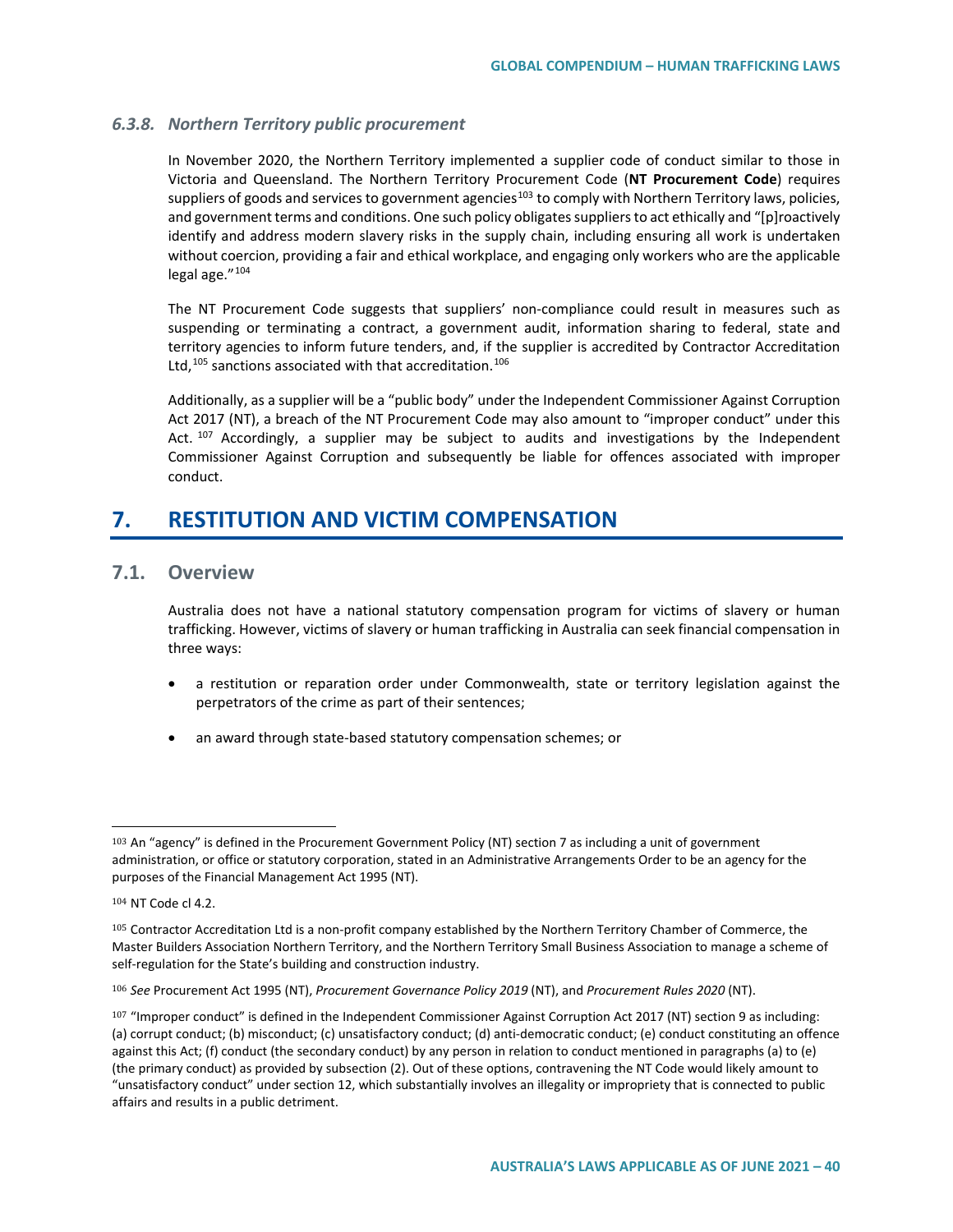• a compensation award in the civil courts (typically through a claim under tort, anti-discrimination, or employment law).

Each avenue presents certain challenges for victims:

- restitution orders generally provide less compensation than civil claims, require the court to find a perpetrator guilty of an offence, and depend on the perpetrator's Australian assets;
- compensation schemes require a court to find the perpetrator guilty of an offence and are only available for victims of state or territory crimes (though modern slavery offences are generally prosecuted under Commonwealth law); and
- compensation awards can be difficult to enforce against sophisticated criminal enterprises involved in human trafficking.

# **7.2. Restitution and Reparation Schemes**

#### *7.2.1. Commonwealth reparation scheme*

The Crimes Act 1914 (Cth) allows a court to order persons who are convicted of a Commonwealth criminal offence to make reparations to the victims of their crime for any loss or expense incurred as a result of the offence.<sup>[108](#page-40-0)</sup>

In practice, the requirement for a criminal conviction impedes reparation orders for victims of human trafficking, given the historically low prosecution and conviction rates for slavery and slavery-like offences in Australia.[109](#page-40-1)

In December 2017, the Joint Standing Committee on Foreign Affairs, Defence and Trade reported that the Law Council of Australia and Anti-Slavery Australia were unaware of any case where a reparation order had been sought in proceedings relating to human trafficking.<sup>[110](#page-40-2)</sup>

Moreover, reparation orders are discretionary and depend on the offender's financial capacity. No legislation guarantees that reparation payments will be made.<sup>[111](#page-40-3)</sup> This can leave many victims unprotected, particularly if offenders reside outside of, or do not possess assets in, Australia.

#### *7.2.2. State reparation schemes*

Courts in all Australian states can require offenders, as part of their sentences, to compensate victims for their loss as a result of the offender's criminal conduct. Currently, state and territory victims' compensation schemes are limited to state and territory offences or acts of violence, such as sexual assault. This precludes eligibility for compensation where an offence or act of violence cannot be proved.

<span id="page-40-0"></span><sup>108</sup> Crimes Act 1914 (Cth) s 21B(1)(d).

<span id="page-40-1"></span><sup>109</sup> Commonwealth of Australia, *Hidden in Plain Sight: An Inquiry into Establishing a Modern Slavery Act in Australia, Parliament* of Australia (Report, December 2017), available at: <https://bit.ly/2ycYeR8> 182 [7.8].

<span id="page-40-2"></span><sup>110</sup> Commonwealth of Australia, *Hidden in Plain Sight: An Inquiry into Establishing a Modern Slavery Act in Australia, Parliament* of Australia (Report, December 2017), available at: <https://bit.ly/2ycYeR8> [6.114].

<span id="page-40-3"></span><sup>111</sup> A person cannot be imprisoned for any failure to make the reparation payments they are ordered to pay: Crimes Act s 21B(2).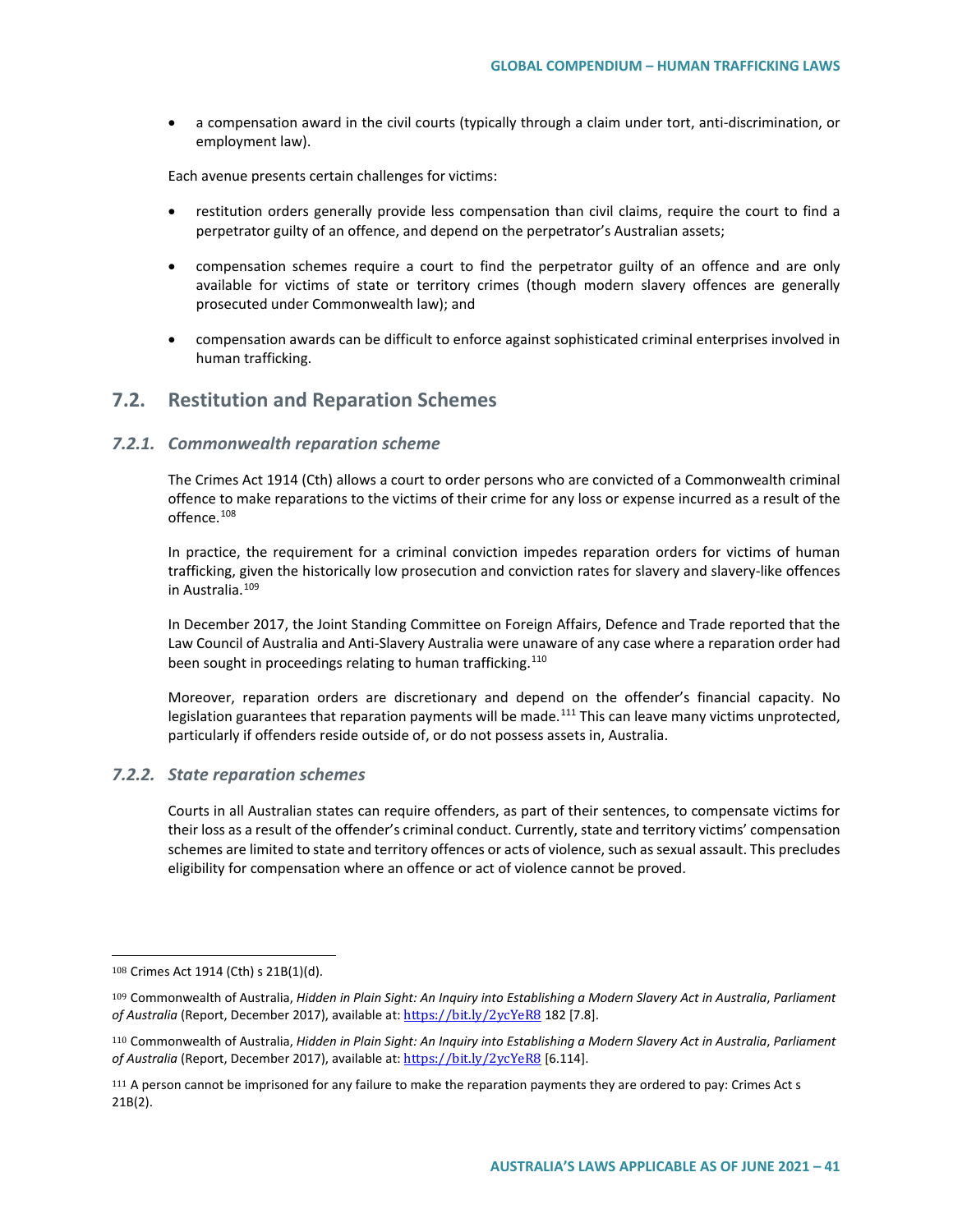# **7.3. Statutory Compensation Schemes**

Australia has obligations under various international instruments to provide a national compensation scheme for victims of human trafficking.<sup>[112](#page-41-0)</sup> Although a national scheme has some community support,<sup>[113](#page-41-1)</sup> the Australian Government's position is that, under Australia's domestic legal system, compensation for victims of crime is not a federal matter, and the states and territories are responsible for implementing any such scheme. Accordingly, the Government has no plan to establish a federal compensation scheme for the victims of human trafficking and slavery.

All Australian states and territories have legislation establishing victims' compensation schemes. Each scheme provides victims of violence with financial and practical support. Some schemes also provide for counselling services, financial assistance, and, in some cases, recognition payments. The schemes are not designed to replicate the compensation that might be available to victims through civil claims. Instead, the schemes are designed to provide victims with statutory recognition of their hardship suffered due to the criminal conduct, and assist in their recovery. Recognition payments differ significantly between jurisdictions and can range from AUD 10,000 to AUD 100,000.<sup>[114](#page-41-2)</sup>

At present, the rights and remedies available under applicable state and territory legislation do not specifically apply to victims of human trafficking or slavery. To be eligible, a person must have suffered an act of violence<sup>[115](#page-41-3)</sup> (including an injury as a result). Victims of sexual assault and domestic violence are eligible,<sup>[116](#page-41-4)</sup> but not specifically victims of human trafficking or slavery.

That said, should the NSW Modern Slavery Act come into effect (and assuming that the relevant provisions are retained), it will amend New South Wales' victim compensation scheme so that the definition of "victim of crime" includes a person who suffers harm resulting from modern slavery. Consequently, victims of modern slavery will become eligible for support, financial assistance, and approved counselling.<sup>[117](#page-41-5)</sup>

# *7.3.1. New South Wales*

As the laws in New South Wales currently stand, victims injured as a direct result of an "act of violence" are eligible for compensation. An "act of violence" means an act that:

- apparently occurred in the commission of an offence;
- involved violent conduct; and

<span id="page-41-0"></span><sup>112</sup> *See* United Nations Convention Against Transnational Organised Crime and United Nations Protocol to Prevent, Suppress and Punish Trafficking In Persons, Especially Women and Children, Supplementing the United Nations Convention Against Transnational Organised Crime, opened for signature 12 December 2000, 2237 UNTS 319 (entered into force 25 December 2003).

<span id="page-41-1"></span><sup>113</sup> *See* Commonwealth of Australia, "National Action Plan to Combat Human Trafficking and Slavery 2015–2019," *Australian Government Department of Home Affairs* (Report, 2014), available at: [https://bit.](https://bit.ly/2uv4LYd)ly/2uv4LYd; Commonwealth of Australia, "Report: An Inquiry into Human Trafficking, Slavery and Slavery-like Practice*s,*" *Parliament of Australia* (Report, 2017) [2.130], available at[: https://bit.ly/2CIJgHA;](https://bit.ly/2CIJgHA) Commonwealth of Australia, "Report: Hidden in Plain Sight: An Inquiry into Establishing a Modern Slavery Act in Australia," Parliament of Australia (Report, 2017) [6.129], available at[: https://bit.ly/2ycYeR8.](https://bit.ly/2ycYeR8)

<span id="page-41-2"></span><sup>114</sup> Anti-Slavery Australia and Law Council of Australia, "Report on Establishing a National Compensation Scheme for Victims of Commonwealth Crime," *Anti-Slavery Australia: Working to Abolish Slavery* (Report, 2016), available at: [https://antislavery.org.au/report-on-establishing-a-national-compensation-scheme-for-victims-of-commonwealth-crime/.](https://antislavery.org.au/report-on-establishing-a-national-compensation-scheme-for-victims-of-commonwealth-crime/) 

<span id="page-41-3"></span><sup>115</sup> Victims Rights and Support Act 2013 (NSW) s 19.

<span id="page-41-4"></span><sup>116</sup> *Id*. s 19(3).

<span id="page-41-5"></span><sup>117</sup> Modern Slavery Act 2018 (NSW) sch 5.7.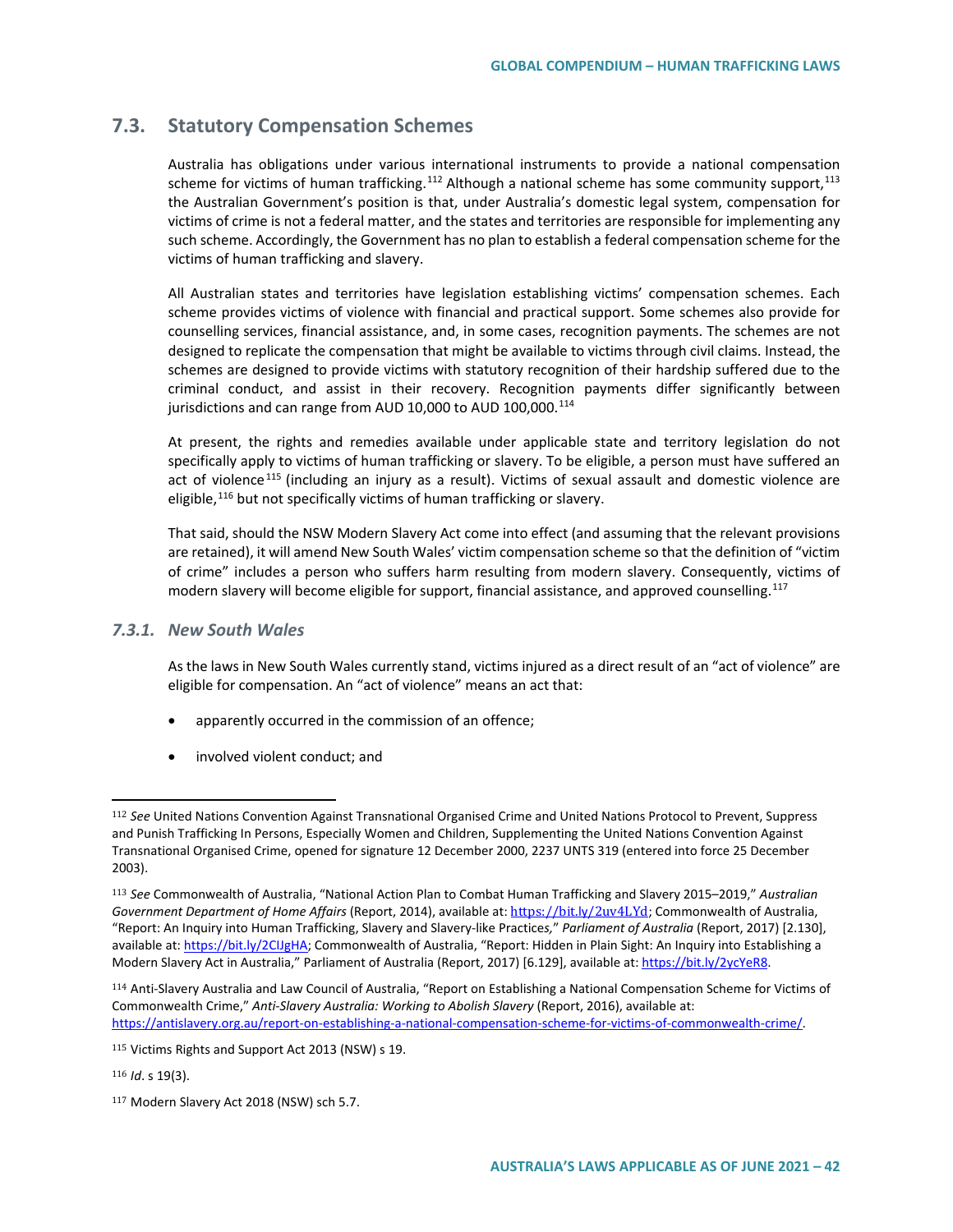• resulted in injury (which can be psychological and psychiatric harm).

There are several barriers to victims receiving compensation under the New South Wales scheme. One barrier is that victims will not be eligible if the act of violence occurred while the victim was engaged in behaviour constituting an offence. Further, the victim must apply within two years of the offence (in most cases) and submit a police or government agency report verifying that the act of violence injured the victim.

The maximum payment under the New South Wales scheme for economic loss is AUD 30,000; however, other types of assistance may be payable (such as a recognition payment, which is capped at AUD 10,000).

## *7.3.2. Victoria*

Compensation is available for victims of an "act of violence," which is defined as a criminal act that occurred in Victoria and resulted in injury or death (although the injury or death does not have to occur in Victoria). Victims may receive up to AUD 60,000 under the Victorian scheme.

A "criminal act" is defined to be:

- certain acts (such as rape, indecent assault, and incest) under the Crimes Act 1958 (Vic); and
- offences that involve injury (injury is broadly defined to include physical harm, mental illness, and pregnancy) and are punishable by imprisonment.

Victims applying for compensation under the Victorian scheme face a number of barriers, including the twoyear time limit for submitting applications, the requirement that the "act of violence" must occur in Victoria, and the requirement that the victim must have an injury. Further, the Victims of Crime Assistance Tribunal must consider whether any past criminal activity by the victims could be held against them and whether an "act of violence" occurred.

# *7.3.3. Western Australia*

Victims of crimes occurring in Western Australia may be eligible to apply for compensation of up to AUD 75,000. Applicants must prove that they were injured as a result of an offence committed against them. "Injury" is defined to include bodily harm, mental and nervous shock, or pregnancy, and "offence" is broadly defined to include a crime, misdemeanour, or simple offence committed in Western Australia. Lack of a conviction does not preclude compensation.

Compensation will be denied if the victim fails to take any step that the assessor thinks is reasonable to assist in identifying, apprehending, or prosecuting the offender. For example, compensation may be denied if the victim does not report the crime to the police or if the victim does not cooperate or assist the police at all stages of the investigation. Further, victims are not eligible for compensation if the victim was committing a separate offence at the time of the relevant offence causing the victim's injury. Applications for compensation must be made within three years after the date of the offence.

#### *7.3.4. Queensland*

"Primary victims" injured as a direct result of an act of violence committed against them are eligible to receive victim compensation. An "act of violence" is a crime that is committed in Queensland and directly results in the death or injury of one or more persons. "Injury" is broadly defined as including bodily injury, mental illness or disorder, intellectual impairment, pregnancy, and disease. For sexual offences, "injury" includes a sense of violation and reduced self-worth.

Victims may receive financial assistance up to AUD 75,000.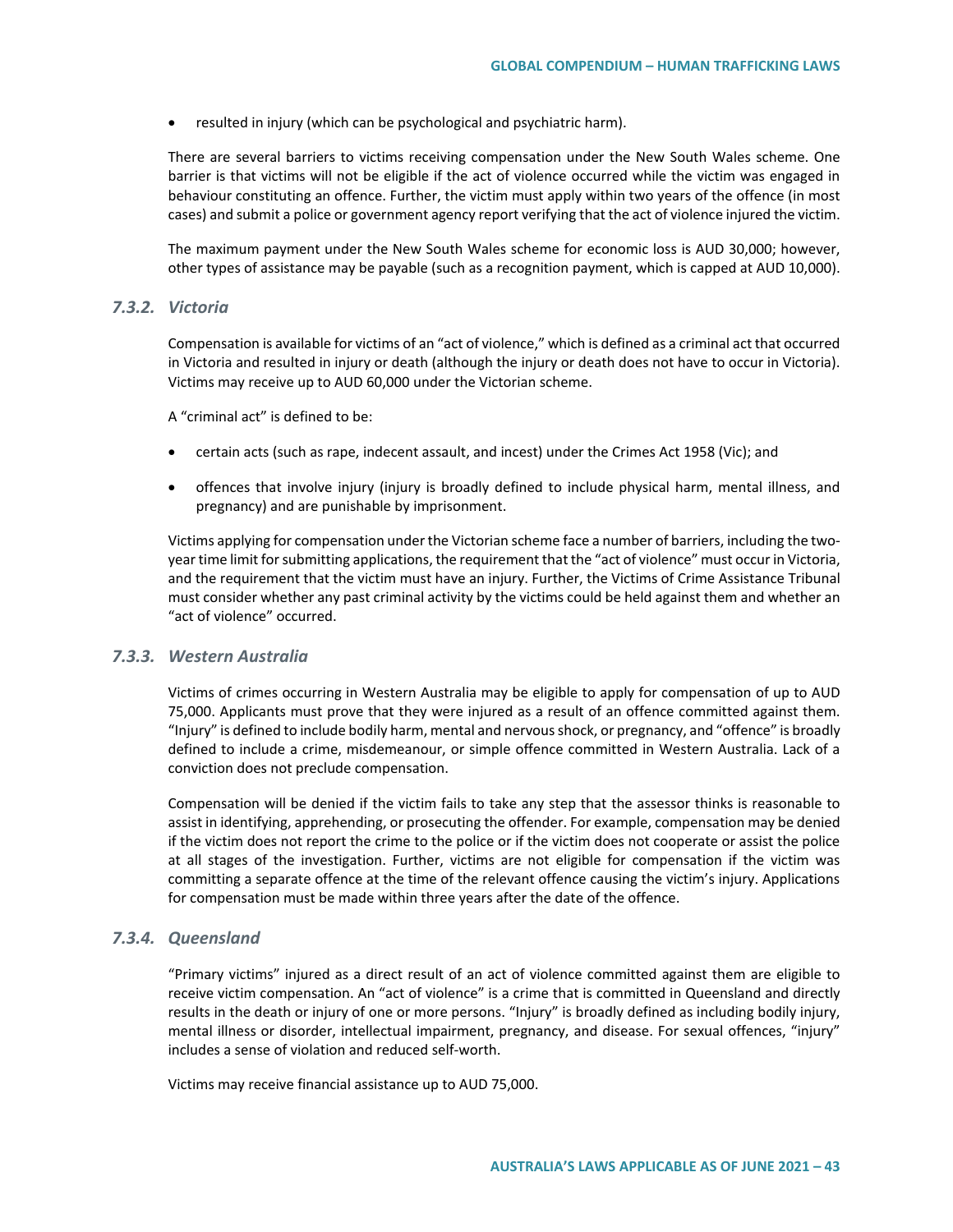In Queensland, the major barriers to victims receiving compensation are:

- the "act of violence" must occur in Queensland and result in injury or death;
- victims are not entitled to financial assistance, absent a reasonable excuse, if they did not report the act of violence to a police officer, counsellor, psychologist, or doctor;
- victims are not entitled to financial assistance if they did not provide reasonable assistance in the arrest or prosecution of the offender; and
- victims must apply within three years after the act of violence.

# *7.3.5. South Australia*

"Immediate victims" are eligible to receive compensation. "Immediate victims" are either persons who suffer physical injury or psychological injury as a result of the offence (and includes immediate family members of a child or deceased person if an offence was committed against them). "Offence" is broadly defined to include a range of criminal acts (including indictable offences and summary offences). Notably, the offence need not occur in South Australia.

Victims hoping to get compensation through the South Australian scheme must report the crime, cooperate with police, and make the claim within three years after the commission of the offence, or 12 months after the date of death (for an application arising from the victim's death).

The maximum amount of compensation is AUD 100,000.

#### *7.3.6. Australian Capital Territory*

Primary victims, persons responsible for the maintenance of primary victims, and relatives of deceased primary victims are eligible to receive compensation for specified "violent crimes," defined by reference to specific offences under the Crimes Act 1900 (ACT) and Criminal Code 2002 (ACT). In practice, this definition precludes compensation for victims of slavery and human trafficking unless they were assaulted, forcibly confined, abducted, sexually assaulted, or subjected to sexual servitude within the meaning of the Crimes Act 1900 (ACT).

A victim may receive between AUD 100 and AUD 50,000 (including "special assistance" of up to AUD 30,000 in cases of sexual assault or "extremely serious" injury resulting in a permanent reduction in the victim's quality of life).

The main barriers precluding compensation are:

- the limitation to particular "violent crimes" within the Crimes Act 1900 (ACT) or Criminal Code 2002 (ACT);
- an application must be made within 12 months of the day the criminal injury was sustained (this period may be extended on application);
- the offence was not reported to the police; and
- the victim was engaged in a "serious crime" at the time the criminal injury was sustained.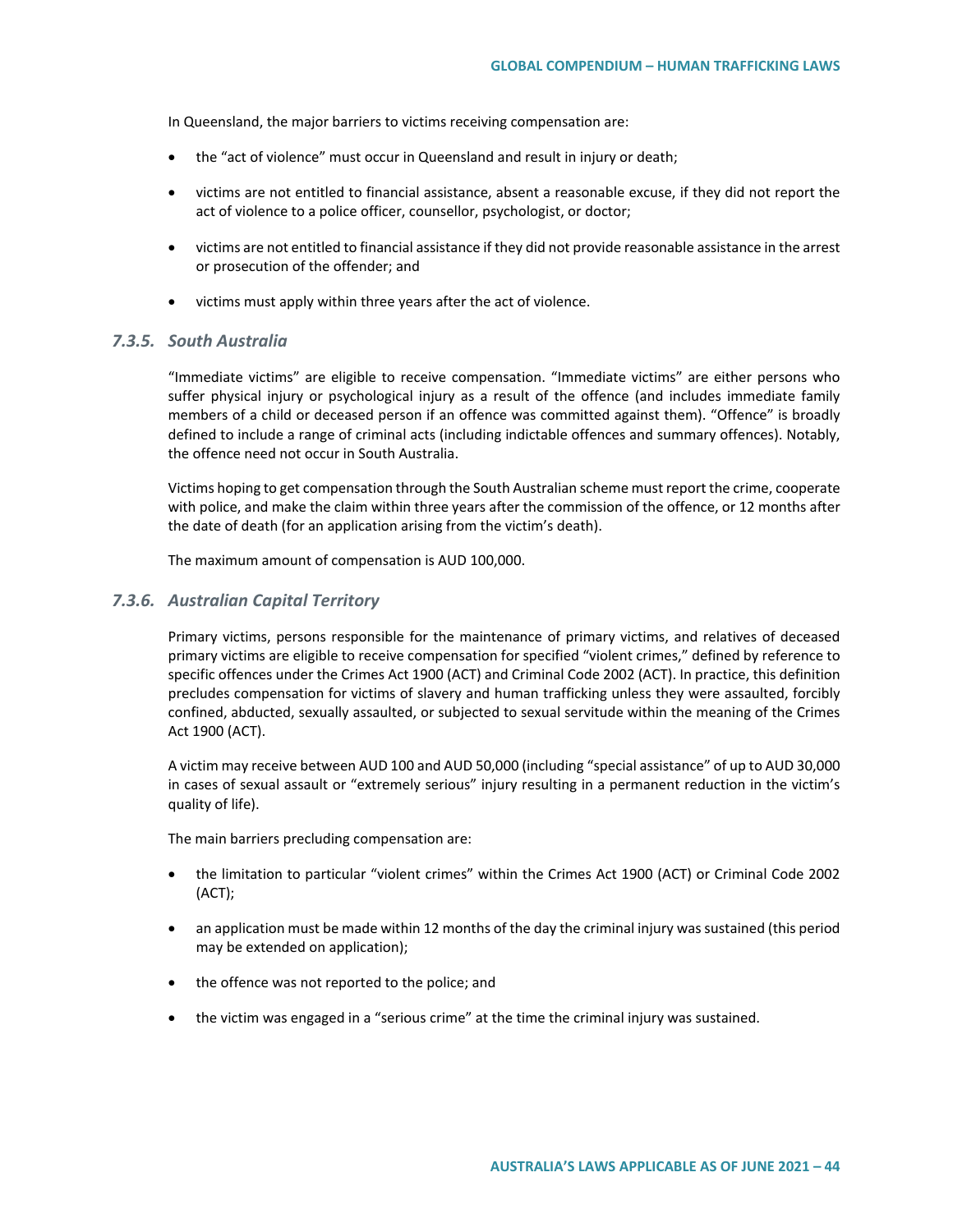### *7.3.7. Northern Territory*

Victims of an "act of violence" may apply for assistance. An "act of violence" includes various "criminal acts" under Northern Territory criminal laws and "criminal acts" that occur in the Northern Territory and directly result in the injury or death of one or more persons.

"Criminal acts" is not defined under the Victims of Crime Assistance Act 2006 (NT) and may include federal crimes of trafficking and slavery under the Criminal Code Act 1995 (Cth). However, victims would need to prove that they suffered injury or death. "Injury" is defined to mean physical illness or injury, a recognisable physiological or psychiatric disorder, or pregnancy.

A primary victim may receive up to AUD 40,000. The main barriers to victims receiving compensation under the Northern Territory scheme are:

- the crime must occur in the Northern Territory;
- the victim must apply within two years after the date of the violent act;
- the victim is obliged to assist the police in a "material way" in the investigation; and
- if the victim has not reported the violent act to the police, the assessor must be satisfied that the victim's reasons prevented the making of a report.

# *7.3.8. Tasmania*

A primary victim who suffers "injury" as a result of the commission of an "offence" can apply for financial assistance. "Offence" is defined to mean an act of violence, so offences under the Criminal Code 1995 (Cth) are arguably not excluded from the definition of "offence" so long as they involve "violence by one person against another." Injury is defined to include impairment of mental health and pregnancy.

While the legislation does not specify where the offence must occur, the Department of Justice application form for victims of crime assistance states that compensation is available to victims of "a violent crime or sexual offence that happened in Tasmania."

The maximum amount of compensation payable is AUD 50,000; however, the Commissioner has discretion to pay certain additional expenses.

The main barriers to victims receiving compensation are:

- the victim must demonstrate a crime involving "violence by one person against another" and resulting in injury;
- the victim must reasonably assist in identifying, apprehending, and prosecuting the alleged offender;
- the victim must apply within three years of the relevant offence (this can be extended under special circumstances); and
- the crime must occur in Tasmania.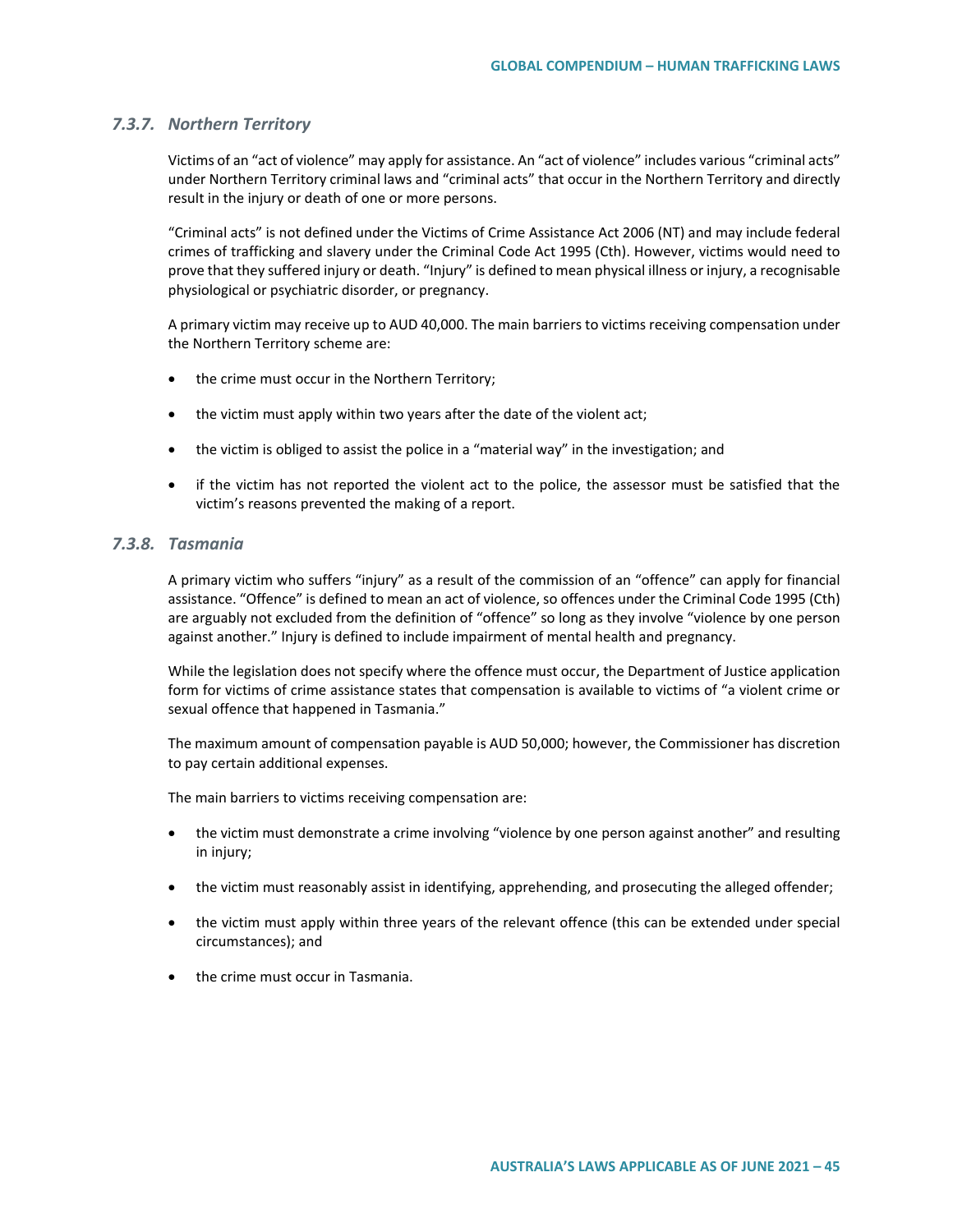# **7.4. Tortious claims and remedies**

Victims can bring civil claims in tort against perpetrators of modern slavery to recover damages.[118](#page-45-0) Civil claims in tort do not require that the State has charged the perpetrator with a criminal offence. Civil claims also are separate from Australia's current statutory compensation schemes.

## *7.4.1. Battery and assault*

Perpetrators of almost all forms of modern slavery may be liable in tort for a claim of battery or assault. Battery occurs when a person directly and either intentionally or negligently causes some offensive physical contact with another (for example, physical violence or harassing physical contact). The tort of assault is committed when a person threatens to commit battery. The tort of assault occurs where the threat is conditional (for example, a threat to hit a person unless the person obeys the aggressor's command) and where the threat, once made, remains in effect even though it is not constantly reiterated.

#### *7.4.2. False imprisonment*

The tort of false imprisonment occurs when persons are confined against their will. The tort generally requires the offender to prevent the victims from leaving a particular place (for example, because of locked doors or gates); however, it is generally accepted that imprisonment can take place without physical incarceration. For example, threats or an assertion of authority can cause people to believe they cannot leave. The tort of false imprisonment provides a remedy for most victims of trafficking or slavery, because those offences usually restrict freedom of movement.

### *7.4.3. Deceit*

The tort of deceit is committed when a person makes a representation (by words or conduct) that the person knows to be false or where the person is reckless as to the truth of the representation, and another person's reliance on that representation caused loss or damage.

The tort of deceit may offer a remedy to those victims of human trafficking and modern slavery who are induced to cross national borders for purposes of exploitation through deception and misrepresentation, such as for job prospects or the financial rewards available. Successful claimants may recover their economic loss and compensatory damages for personal injury (and, in particularly egregious cases, exemplary damages).

#### *7.4.4. Conspiracy*

 $\overline{a}$ 

The tort of conspiracy provides a remedy for victims of trafficking or slavery in cases where two or more persons have been involved in the trafficking and exploitation of the victims.

The tort of conspiracy occurs when two or more people agree to do an unlawful act with intent to harm a person's trade, business, or other economic interest. This type of conspiracy (an "unlawful acts conspiracy") does not require the intention to harm the person to have been the predominant or only intention, and generally, the necessary intention is inferred from the fact that the injury to the person would necessarily follow from the offenders' primary aim of furthering their own interests.

<span id="page-45-0"></span><sup>118</sup> The amount recoverable through a tort claim depends on both the damage suffered by the claimant and the defendant's assets.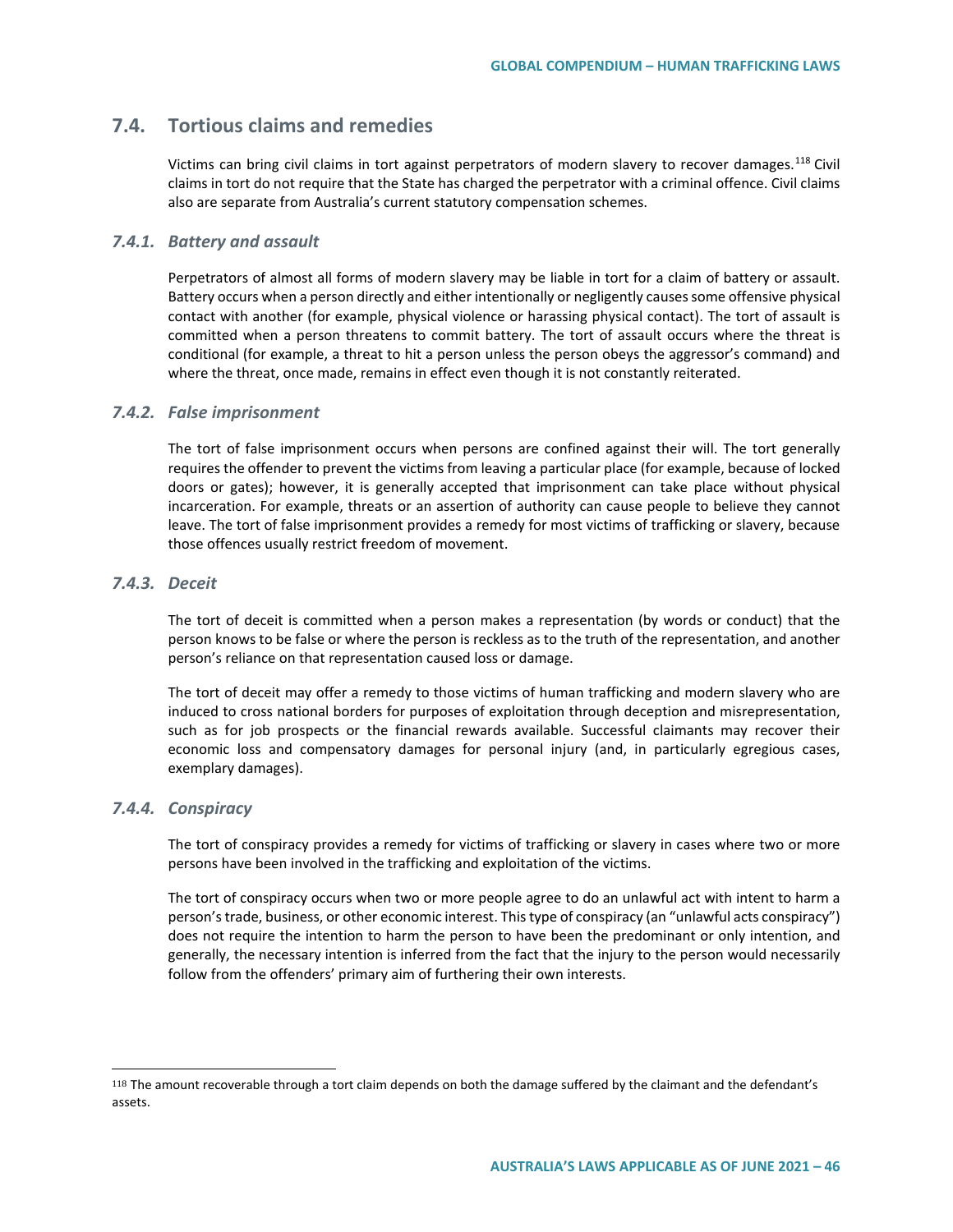# *7.4.5. Proceeds of Crime*

 $\overline{a}$ 

Legislation in the Commonwealth and each Australian state and territory also permits confiscation of the proceeds of crime. This legislation aims to remove the economic incentive for modern slavery and human trafficking. Typically, the confiscated amounts are returned to the community to fund anti-crime initiatives.<sup>[119](#page-46-0)</sup> Given the small number of criminal prosecutions secured for slavery and slavery-like offences so far in Australia, confiscation has not been a frequently applied tool.

# **8. AUSTRALIAN STATE AND TERRITORY CRIMINAL OFFENSES RELATING TO SLAVERY, SEXUAL SERVITUDE, AND ONLINE CHILD EXPLOITATION**

# **8.1. Overview of Australian State and Territory Criminal Offenses**

The Australian States of New South Wales, Victoria, South Australia, and Western Australia, and the Australian Capital Territory and Northern Territory have long had criminal offences for sexual servitude and, in some cases, deceptive recruiting for sexual services. In addition, should the NSW Modern Slavery Act commence in its proposed form, it will become the first Australian state or territory to add criminal offences for slavery, servitude, and child forced labour so as to align with the Commonwealth Criminal Code.

Each of the Australian states also has a criminal offence (either directly or indirectly) for online sexual exploitation of children.



<span id="page-46-0"></span><sup>119</sup> *See* Proceeds of Crime Act 1987 (Cth); Proceeds of Crime Act 2002 (Cth); Confiscation of Criminal Assets Act 2003 (ACT); Criminal Property Forfeiture Act 2002 (NT); Confiscation of Proceeds of Crime Act 1989 (NSW); Criminal Proceeds Confiscation Act 2002 (Qld); Criminal Assets Confiscation Act 2005 (SA); Serious and Organised Crime (Unexplained Wealth) Act 2009 (SA)*;*  Crime (Confiscation of Profits) Act 1993 (Tas); Confiscation Act 1997 (Vic); Criminal Property Confiscation Act (WA) 2000.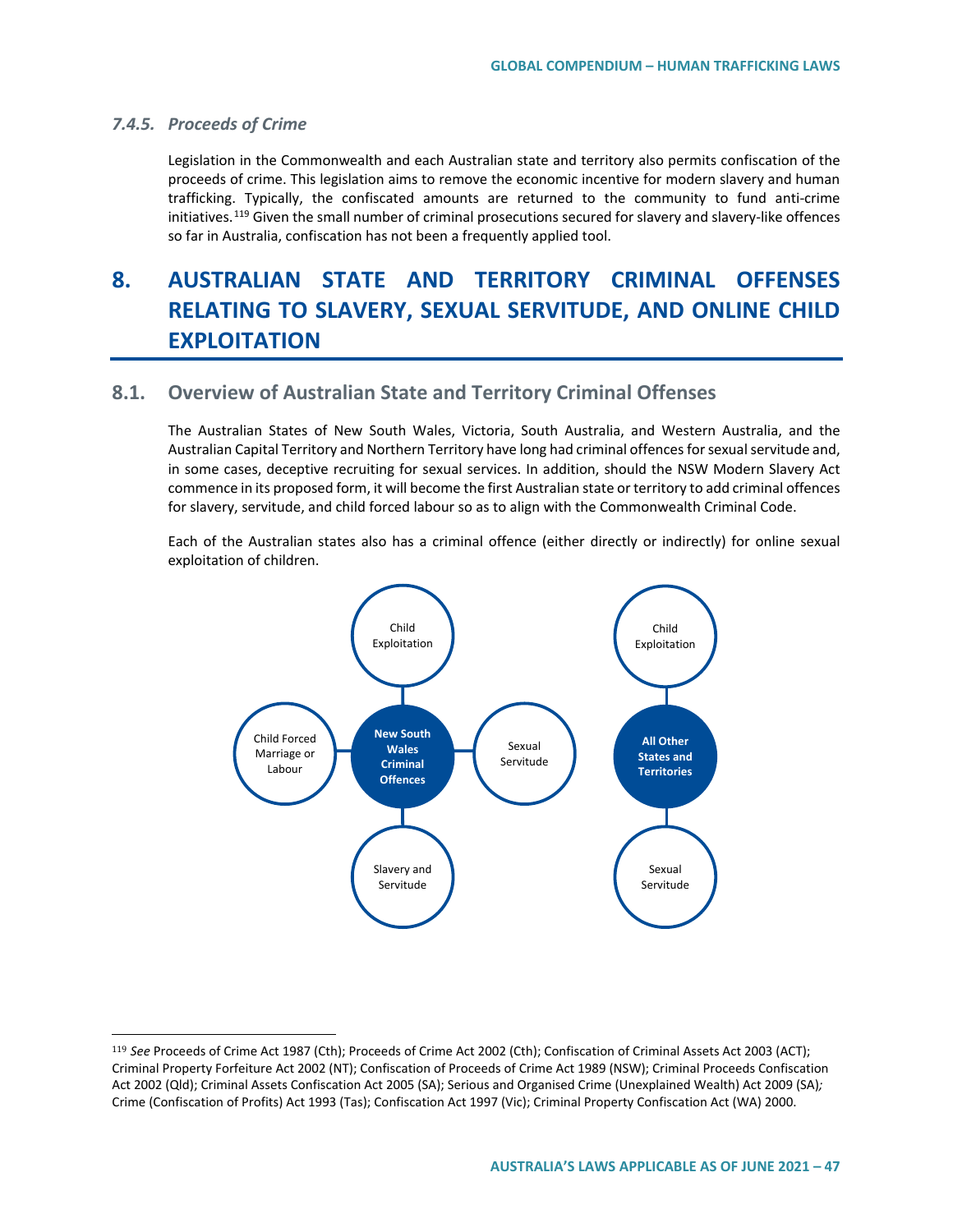# **8.2. New South Wales**

#### *8.2.1. Slavery, slavery-like, and forced marriage offense*

The NSW Modern Slavery Act*,* in its current form (noting that it is still subject to change through harmonisation with the Federal Modern Slavery Act) would amend the New South Wales Crimes Act 1900 (NSW) (**NSW Crimes Act**) to add criminal offences for slavery, servitude, child forced labour, and child forced marriage. However, as the NSW Modern Slavery Act has not yet commenced, these proposed amendments are not currently enforceable.

In the proposed amendments to NSW Crimes Act*,* the terms "servitude" and "slavery" are given the same defined meanings as those terms in the Commonwealth.

Once it commences, it will be an offence under the NSW Crimes Act (punishable by a maximum penalty of 25 years of imprisonment) for a person to:

- hold another person in slavery or servitude in circumstances where the person knows or ought to know that the victim is held in slavery or servitude; or
- require a child to perform forced or compulsory labour<sup>[120](#page-47-0)</sup> in circumstances where the person knows or ought to know that the child is being required to perform forced or compulsory labour.<sup>[121](#page-47-1)</sup>

In determining whether a person is being held in slavery or servitude under the proposed amendments to the NSW Crimes Act, the fact-finder can consider all relevant circumstances, including those indicating the victim's exploitation in providing work or services, and any coercion, threat, or deception (including in relation to the supply or sale of the person's tissue).  $122$ 

It will also be a separate offence under the NSW Crimes Act (punishable by a maximum penalty of nine years of imprisonment) for a person to intentionally or recklessly cause a child to enter into a forced marriage, or knowingly have a child enter into a forced marriage.<sup>[123](#page-47-3)</sup>

# *8.2.2. Sexual servitude offenses*

The NSW Crimes Act contains several offences for threats or other coercion used against a victim in circumstances involving "sexual servitude." The NSW Crimes Act defines this term as the condition of a person who provides sexual services<sup>[124](#page-47-4)</sup> and who, due to the use of force or threats,<sup>[125](#page-47-5)</sup> either is:

• not free to cease providing sexual services; or

<span id="page-47-0"></span><sup>120</sup> "Forced or compulsory labour" will be defined in the NSW Crimes Act 93AB(2) so that it *excludes* work or service that forms part of normal civil obligations.

<span id="page-47-1"></span><sup>121</sup> *See* section 93AB.

<span id="page-47-2"></span><sup>122</sup> *See* section 93AB(3) and (4).

<span id="page-47-3"></span><sup>123</sup> *See* section 93AC.

<span id="page-47-4"></span><sup>124 &</sup>quot;Sexual services" is defined in the NSW Crimes Act section 80B(2) as the commercial use or display of the body of the person providing the service for the sexual arousal or sexual gratification of others.

<span id="page-47-5"></span> $125$  "Threat" is defined in the NSW Crimes Act section 80B(1) as a: (a) threat of force; (b) threat to cause a person's deportation; or (c) threat of any other detrimental action unless there are reasonable grounds for the threat of that action in connection with the provision of commercial sexual services.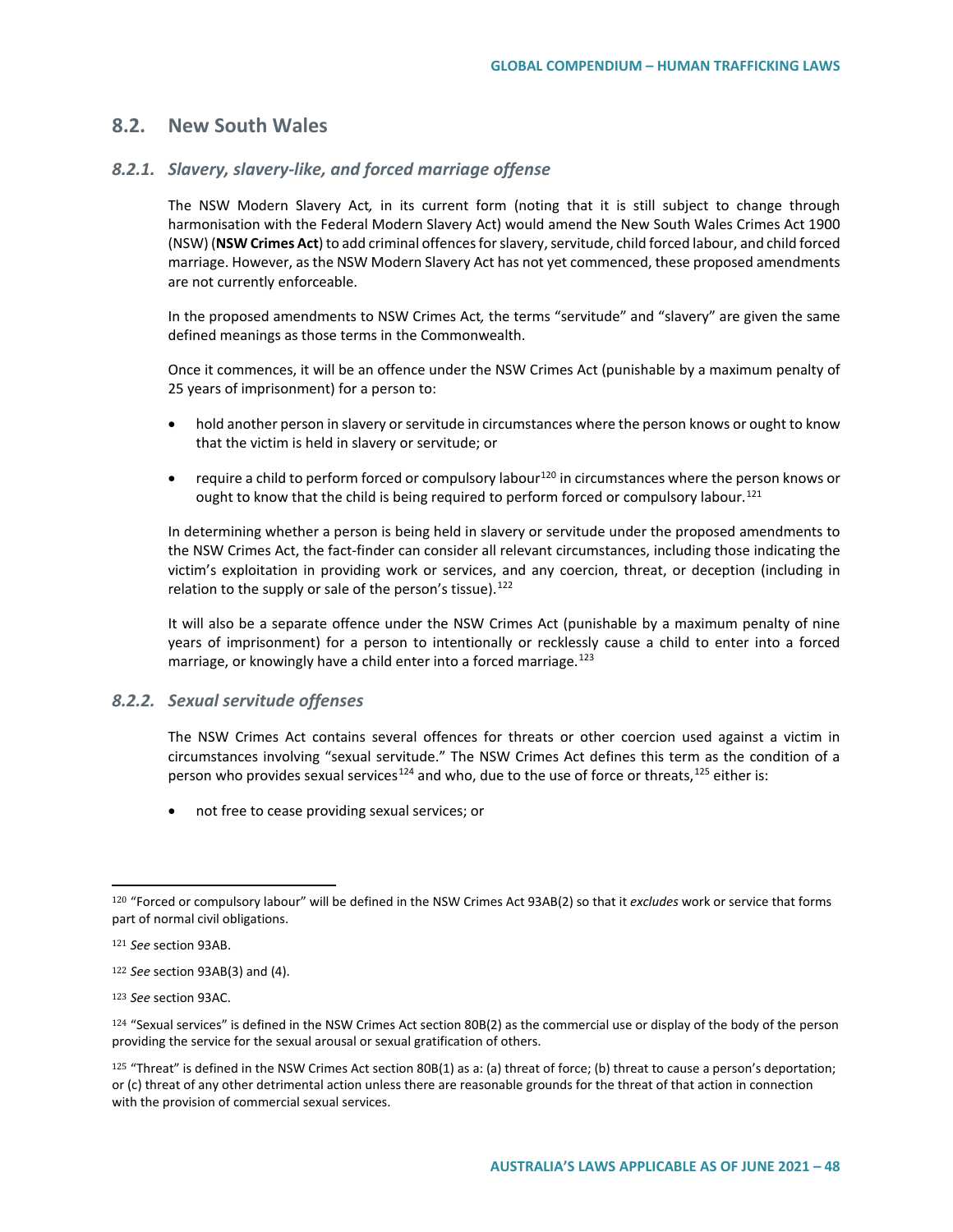$\bullet$  not free to leave the place or area where the person provides sexual services.<sup>[126](#page-48-0)</sup>

It is an offence under the NSW Crimes Act (punishable by a maximum penalty of 20 years of imprisonment for an aggravated offence, and 15 years of imprisonment otherwise) for a person to intentionally or recklessly cause another person to enter into or remain in sexual servitude.<sup>[127](#page-48-1)</sup>

The NSW Crimes Act also makes it a separate offence (punishable by a maximum penalty of 19 years of imprisonment for an aggravated offence, and 15 years of imprisonment otherwise) for a person to knowingly or recklessly conduct a business<sup>128</sup> that involves the sexual servitude of other persons.<sup>[129](#page-48-3)</sup>

### *8.2.3. Online child exploitation offenses*

#### *8.2.3.1 Grooming, procuring, and meeting offenses*

It is an offence to procure, groom, or meet a child (under the age of 16) following grooming. Persons over 18 years of age will be liable for a "grooming" offence if they expose a child to indecent material, provide a child with an intoxicating substance, or provide any financial or other material benefit, with the intention of making it easier to procure the child for unlawful sexual activity.<sup>[130](#page-48-4)</sup>

The maximum penalty for "procuring" and "meeting" a child for unlawful sexual activity is 12 years of imprisonment and 15 years of imprisonment for the aggravated offence of conduct involving a person under the age of 14. "Grooming" a child for unlawful sexual activity carries a maximum penalty of 10 years of imprisonment and 12 years of imprisonment for the aggravated offence of grooming a child under the age of 14.

It is also an offence for a person over 18 years of age to provide financial or material benefit to another person with the intention of expediting the procurement of a child under that person's authority for unlawful sexual activity.[131](#page-48-5) This offence is punishable by five years of imprisonment where the child is at or above 14 years of age, and six years of imprisonment where the child is younger than 14 years of age.

Additionally, it is an offence to use, procure the use of, or consent<sup>[132](#page-48-6)</sup> to the use of a child for "child abuse material." Material is deemed "child abuse material" if it depicts or describes content in a way that a reasonable person would regard as being offensive, including:

- a child being tortured or abused;
- a child engaged in a sexual pose or activity;
- a child in the presence of another person who is engaged in a sexual pose or activity; or

<span id="page-48-0"></span><sup>126</sup> *See* section 80B(1).

<span id="page-48-1"></span><sup>127</sup> *See* section 80D.

<span id="page-48-2"></span> $128$  "Conducting a business" is defined in the NSW Crimes Act section 80E(3) to include: (a) taking any part in the management of the business; (b) exercising control or direction over the business; or (c) providing finance for the business.

<span id="page-48-3"></span><sup>129</sup> *See* section 80E.

<span id="page-48-4"></span><sup>130</sup> *See* section 66EB.

<span id="page-48-5"></span><sup>131</sup> *See* section 66EC.

<span id="page-48-6"></span><sup>132</sup> An offence occurs when a child is under the "care" of a person, and that person consents or allows the child's use in child abuse material. Under section 91G(4), a person may have the "care" of a child without being entitled by law to have custody of that child.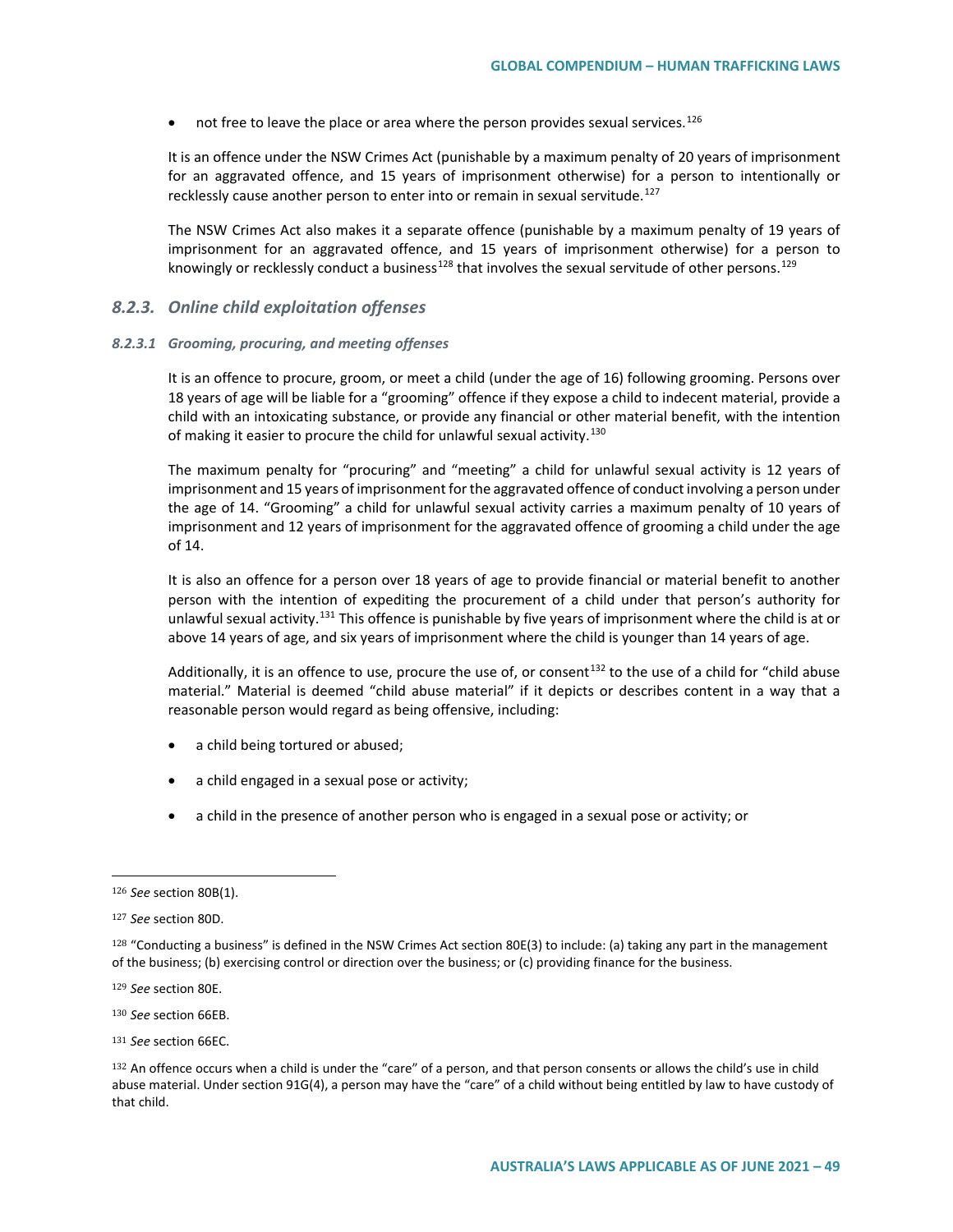#### • depicting a child's private parts.

This offence has a maximum penalty of 10 years of imprisonment where the child is at or above the age of 14, and 14 years of imprisonment where the child is under the age of 14. Under proposed amendments to the NSW Crimes Act by the NSW Modern Slavery Act, the commission of this offence in "circumstances of aggravation" will have a maximum penalty of 20 years of imprisonment.<sup>[133](#page-49-0)</sup>

#### *8.2.3.2 Child abuse material and digital platform offenses*

The NSW Crimes Act makes it an offence to produce, disseminate, or possess child abuse material.<sup>[134](#page-49-1)</sup> This offence is punishable by a maximum penalty of 10 years of imprisonment. However, an exception to this offence exists if the accused was under 18 years of age and a reasonable person would consider that person's possession of the material to be acceptable with regard to: the material's nature and content, circumstances surrounding the relevant conduct, the accused's relationship with the depicted child, and the age, intellectual capacity, and vulnerability of the accused and depicted child.

The NSW Crimes Act specifies several defences to the child abuse material offence:

- $\bullet$  the offence was committed innocently;<sup>[135](#page-49-2)</sup>
- $\bullet$  the offence was solely for public benefit;  $136$
- $\bullet$  the offence was by law enforcement officers acting in the course of their duties;<sup>[137](#page-49-4)</sup>
- the material is classified under the Classification (Publications, Films and Computer Games) Act 1995 (Cth) (**Commonwealth Classification Act**) as a category other than "refused classification" (**Classification Defence**);
- the relevant conduct was necessary for or assisted research approved by the Attorney General;<sup>[138](#page-49-5)</sup> or
- the accused proves, on the balance of probabilities, that the accused committed the offence when they were under 18 years of age and the relevant material only depicts the accused.<sup>[139](#page-49-6)</sup>

 $\overline{a}$ 

<span id="page-49-4"></span><sup>137</sup> *See* section 91HA.

<span id="page-49-5"></span><sup>138</sup> *See* section 91HA(7) – (8).

<span id="page-49-0"></span><sup>133 &</sup>quot;Circumstances of aggravation" is defined in the NSW Crimes Act section 91G(3) as circumstances in which the child: is under 10 years of age, is in the company of another person(s), has a serious physical or cognitive disability, or is under the authority of the offender. An aggravated offence also occurs where the offender: takes advantage of a child who was under the influence of drugs or alcohol to commit the offence, breaks and enters into a building with the intention of committing the offence, deprives the child's liberty, or inflicts or threatens to inflict actual bodily harm on the child before committing the offence.

<span id="page-49-1"></span><sup>134</sup> *See* section 91H.

<span id="page-49-2"></span><sup>135</sup> *See* section 91HA(1).

<span id="page-49-3"></span><sup>136</sup> Conduct for "public benefit" is defined in the NSW Crimes Act section 91HA(3) as conduct that is necessary for or assists in enforcing, administering, monitoring compliance with, or investigating contraventions of the law. This definition also covers any conduct which is otherwise necessary for or assists in the administration of justice.

<span id="page-49-6"></span><sup>139</sup> *See* section 91HA(10) – (12).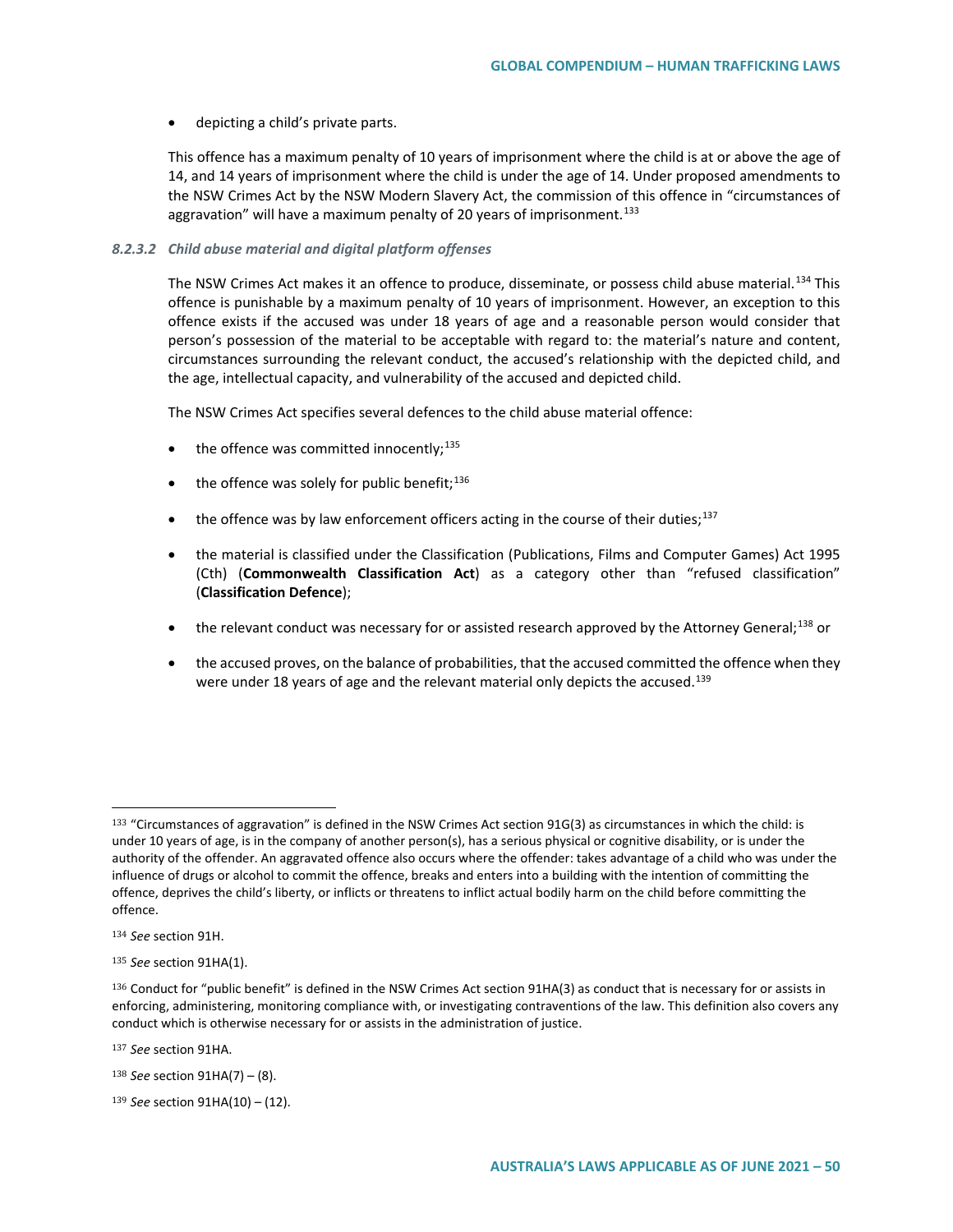The NSW Modern Slavery Act also would insert an offence within the NSW Crimes Act to prohibit the administration<sup>[140](#page-50-0)</sup> of a digital platform that intentionally or knowingly deals with child abuse material for use by another person.<sup>[141](#page-50-1)</sup> This offence attracts a maximum penalty of 14 years of imprisonment. A defence to this offence is that, on becoming aware of this illegal use of their digital platform, an administrator took reasonable steps to prevent other persons from using the platform to access such material.<sup>[142](#page-50-2)</sup>

The NSW Modern Slavery Act also proposes to include an offence for persons 18 or more years of age to encourage another person to use a digital platform that deals with child abuse material, with the intention that the other person use that platform.<sup>[143](#page-50-3)</sup> This offence involves a maximum penalty of 14 years of imprisonment.

The NSW Modern Slavery Act also would add an offence for intentionally providing information to another person about how to avoid detection of, or prosecution for, an offence relating to digital platforms.<sup>[144](#page-50-4)</sup> This offence will be punishable by a maximum penalty of 14 years of imprisonment.

### *8.2.4. Extraterritorial application of New South Wales criminal laws*

The NSW Crimes Act extends all criminal offences (including those relating to slavery, sexual servitude, and online exploitation) to conduct that occurs wholly outside of New South Wales but that has an effect occurring within the state.

The NSW Modern Slavery Act*,* in its current form, which will introduce criminal offences relating to slavery, servitude, child forced labour, and child forced marriage, expressly intends the Act to operate extraterritorially to the fullest extent possible, including to govern conduct and transactions that occur, and people and things located, outside the geographical limits of New South Wales.

# **8.3. Victoria**

#### *8.3.1. Sexual servitude offenses*

The Victorian Crimes Act 1958 (VIC) (**Victorian Crimes Act**) has three offences for threats or other coercion used against a victim to provide sexual services, or the deceptive recruiting of a victim for commercial sexual services.

It is an offence under the Victorian Crimes Act for a person to use force, threaten, fully detain, engage in fraud or misrepresentation, or use a manifestly excessive debt owed or purported to be owed, in such a way that intentionally or knowingly causes a victim to either:

• provide or continue to provide commercial sexual services;  $145$  or

 $\overline{a}$ 

<span id="page-50-4"></span><sup>144</sup> *See* section 91HAC.

<span id="page-50-0"></span><sup>140</sup> An "administrator" will be defined in the NSW Crimes Act section 91HAA(3) as anyone who, with respect to the digital platform or a function of the platform: designs, creates, manages, or maintains the platform or function; provides a device to host the platform or function; or otherwise facilitates the operation and use of the platform or function.

<span id="page-50-1"></span><sup>141</sup> *See* section 91HAA.

<span id="page-50-2"></span><sup>142</sup> *See* section 91HA(1A).

<span id="page-50-3"></span><sup>143</sup> *See* section 91HAB.

<span id="page-50-5"></span><sup>145</sup> "Commercial sexual services" has the same definition in the Victorian Crimes Act section 53A as "sexual services" in the NSW Crimes Act; *see* section 53B.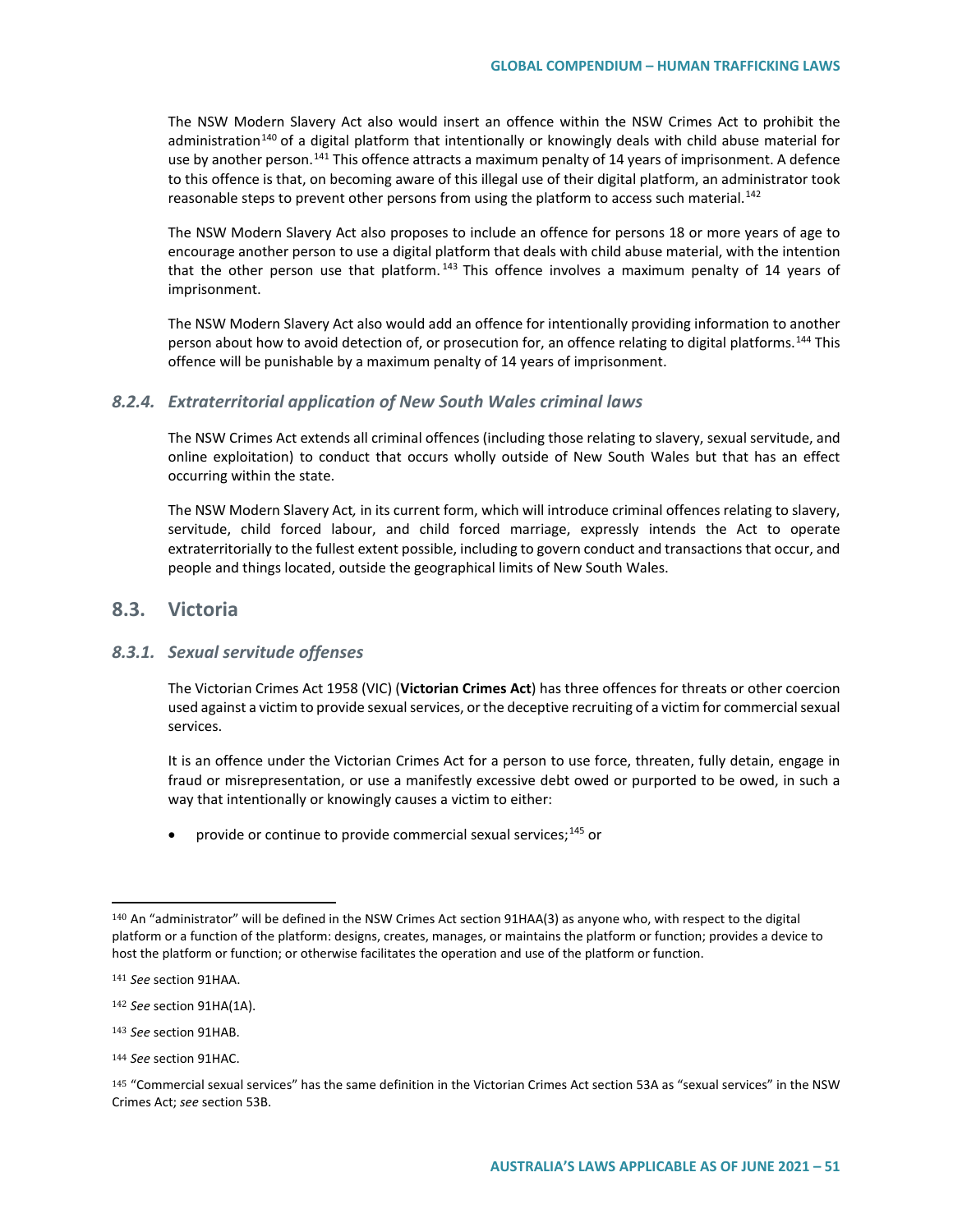• not be free to leave the place or area where the victim provides sexual services ("sexual servitude").  $^{146}$  $^{146}$  $^{146}$ 

It is also an offence under the Victorian Crimes Act for a person to conduct a business<sup>[147](#page-51-1)</sup> involving sexual servitude.<sup>[148](#page-51-2)</sup>

These offences all have a maximum penalty of 15 years of imprisonment. However, where the victim is under 18 years of age and the accused knows that the victim is (or probably is) under this age, the offence has an aggravated maximum penalty of 20 years of imprisonment.<sup>[149](#page-51-3)</sup>

The Victorian Crimes Act makes it a separate offence for a person to deceive another person (the victim) about the fact that an engagement will involve the victim providing commercial sexual services.<sup>[150](#page-51-4)</sup> This offence is punishable by a maximum penalty of 10 years of imprisonment for an aggravated offence where the victim is under 18 years of age and the accused knows that the victim is (or probably is) under this age,<sup>151</sup> and five years of imprisonment otherwise.

#### *8.3.2. Online child exploitation offenses*

#### *8.3.2.1 Child abuse material offenses*

Involving a child (persons under 18 years of age)<sup>[152](#page-51-6)</sup> in the production of child abuse material, or producing, distributing, possessing, or accessing (by viewing or displaying) child abuse material has a maximum penalty of 10 years of imprisonment (**Class One Offences**).[153](#page-51-7) The definition of "child abuse material" is substantially the same as that in the NSW Crimes Act.<sup>[154](#page-51-8)</sup>

Similar to the proposed amendments to the NSW Crimes Act, the Victorian Crimes Act makes it a crime for websites to deal with child abuse material (**Class Two Offences**). It is an offence to engage in the administration<sup>[155](#page-51-9)</sup> of a website used to deal with child abuse material.<sup>[156](#page-51-10)</sup> Intentionally encouraging another person to use a website to deal with child abuse material also constitutes an offence.[157](#page-51-11) These Class Two Offences carry a maximum penalty of 10 years of imprisonment.

The Victorian Crimes Act specifies that it is also an offence to intentionally provide information to another person with the intention that the person use the information to avoid or reduce the likelihood of the person's apprehension for committing either a Class One or Class Two Offence.<sup>158</sup> The comparable defence

 $\overline{a}$ 

<span id="page-51-4"></span><sup>150</sup> *See* section 53F.

<span id="page-51-5"></span><sup>151</sup> *See* section 53G.

<span id="page-51-9"></span><sup>155</sup> "Administer" is defined in the Victorian Crimes Act section 51A(1) as building, developing, and maintaining the website but does not include hosting the website. This is much more restrictive than the definition provided in the NSW Crimes Act.

<span id="page-51-10"></span><sup>156</sup> *See* section 51E.

<span id="page-51-11"></span><sup>157</sup> *See* section 51F.

<span id="page-51-12"></span><sup>158</sup> *See* section 51I.

<span id="page-51-0"></span><sup>146</sup> *See* section 53C.

<span id="page-51-1"></span><sup>147</sup> "Conducting a business" has the same definition in the Victorian Crimes Act section 53D(3) as in the NSW Crimes Act.

<span id="page-51-2"></span><sup>148</sup> *See* section 53D.

<span id="page-51-3"></span><sup>149</sup> *See* section 53E.

<span id="page-51-6"></span><sup>152</sup> *See* section 51A(1)(a).

<span id="page-51-7"></span><sup>153</sup> *See* sections 51B, 51C, 51D, 51G, and 51H.

<span id="page-51-8"></span><sup>154</sup> *See* section 51A(1)(a).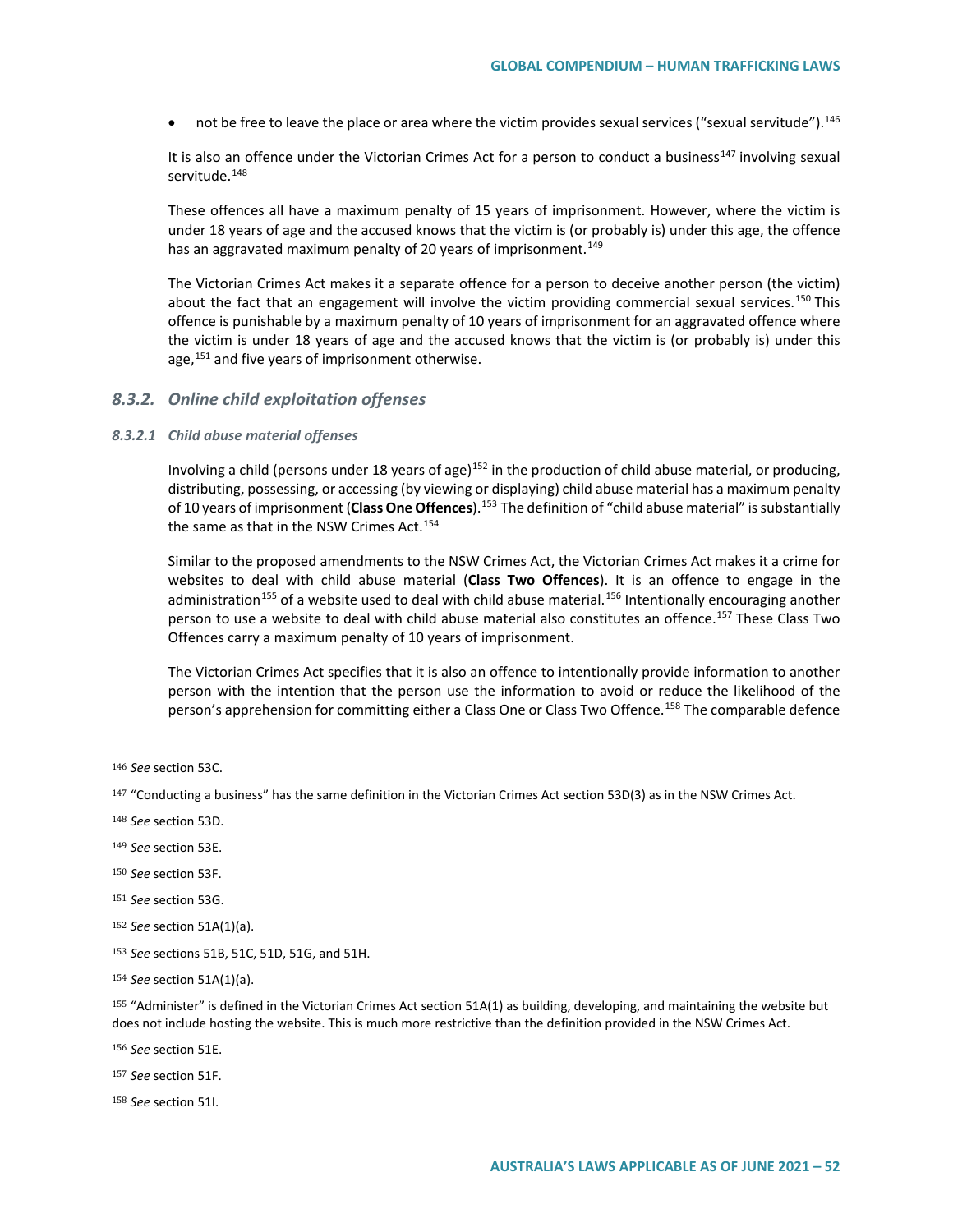in the NSW Crimes Act only applies to Class Two Offences. This offence attracts a maximum penalty of 10 years of imprisonment.

Several statutory exceptions and defences apply both to Class One Offences and Class Two Offences:

- the accused has an applicable role connected with the administration of law<sup>[159](#page-52-0)</sup> and committed the offence in good faith throughout the course of official duties;<sup>[160](#page-52-1)</sup>
- $\bullet$  the relevant material satisfies the Classification Defence;<sup>[161](#page-52-2)</sup>
- the material possesses artistic merit and was not produced with the involvement of a person under 18 years of age at the time of production;<sup>[162](#page-52-3)</sup> or
- $\bullet$  the material is of public benefit.<sup>[163](#page-52-4)</sup>

Mistaken but honest and reasonable belief that the relevant child abuse material would not reasonably be considered offensive is not a defence to either Class One or Class Two Offences.<sup>[164](#page-52-5)</sup>

There is also an exception and several defences available only to Class One Offences. The exception covers situations where the accused offenders are children and the relevant material is an image either depicting themselves alone or themselves being a victim of a criminal offence punishable by imprisonment.<sup>[165](#page-52-6)</sup> Several defences also exist where the relevant material is an image, does not depict a criminal offence punishable by imprisonment, and either:

- the accused is a child and, at the time of commissioning the offence, the accused was not more than two years older than the youngest child depicted in the image;<sup>[166](#page-52-7)</sup>
- the image depicts the accused as a child and is not distributed by the accused; $^{167}$  $^{167}$  $^{167}$
- the depicted child was at least 16 years of age and not under the accused's care, supervision, or authority. In these circumstances, the accused must not have distributed the image to anyone but the

 $\overline{a}$ 

<span id="page-52-5"></span><sup>164</sup> *See* section 51U.

<span id="page-52-6"></span><sup>165</sup> *See* section 51M.

<span id="page-52-8"></span><sup>167</sup> *See* section 51O.

<span id="page-52-0"></span><sup>159</sup> Applicable roles as defined in the Victorian Crimes Act section 51J include those concerning the investigation or prosecution of offences and employees of the Department of Justice and Regulation who are authorised to engage in that conduct by the Secretary to that Department.

<span id="page-52-1"></span><sup>160</sup> *See* section 51J.

<span id="page-52-2"></span><sup>161</sup> *See* section 51K.

<span id="page-52-3"></span><sup>162</sup> *See* section 51L(a).

<span id="page-52-4"></span><sup>163</sup> "Public benefit" is defined in the Victorian Crimes Act section 51L(2) as including genuine medical, legal, scientific, or educational purposes. Demonstrative examples of "public benefit" which are provided within the statute include textual material used by a psychology professor that illustrates an abnormal psychological profile or a picture of a child torture victim in a war zone which was taken and submitted for publication by a photojournalist; *see* 51L(1)(b).

<span id="page-52-7"></span><sup>166</sup> In these circumstances, the defence can be made out where the accused reasonably believed that the relevant image did not depict a criminal offence punishable by imprisonment or where the accused reasonably believed they were not more than two years older than the youngest child depicted in the image; *see* section 51N.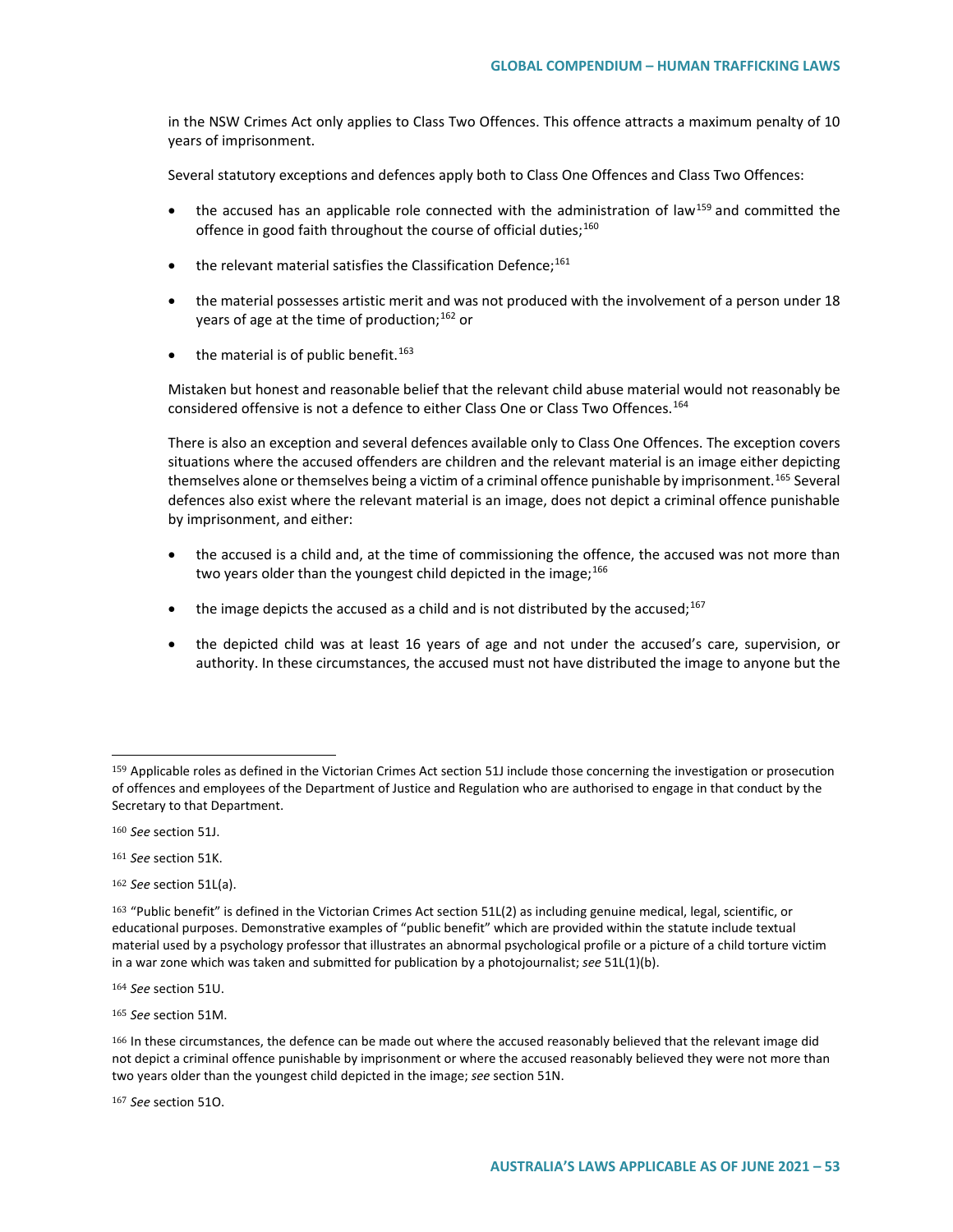depicted child, been not more than two years older than that child, and at the time of committing the offence reasonably believed that the child consented to the conduct;<sup>[168](#page-53-0)</sup> or

• the accused has not distributed the image to any person other than the depicted child, and at the time of the image being taken, the child was at least 16 years of age; and the accused and child were either legally married; or domestic partners, and the accused was no more than two years older than the child. Additionally, at the time the offence was committed, the parties were in such a relationship and the accused reasonably believed the child consented to the relevant conduct.<sup>[169](#page-53-1)</sup>

It is also a defence to the possession of child abuse material that the accused did not intentionally come into possession of the material and, on becoming aware of possessing this material, took all reasonable steps to cease such possession.<sup>[170](#page-53-2)</sup>

With respect to Class Two Offences, it is a defence to administering a website that deals with child abuse material if, on becoming aware that the website was being used to deal with child abuse material, the accused took reasonable steps<sup>[171](#page-53-3)</sup> to prevent other persons from using the platform to access such material.

#### *8.3.2.2 Procurement and grooming offences*

It is an offence for a person who is 18 years or older (the adult) to encourage a person under 16 years old (the child) to engage in sexual activity for the adult's sexual gratification. This offence carries a maximum penalty of 10 years of imprisonment. However, the Victorian Crimes Act specifies that attempting to commit this offence does not amount to a separate offence. A defence exists to this charge where the accused reasonably believed at the time of the relevant conduct the child was 16 years of age or more. However, the accused cannot argue a mistaken but honest and reasonable belief that the encouraged activity was not sexual.

It is also an offence for an adult to engage in this prohibited conduct with respect to a person aged 16 or 17 years old where that person is in the adult's care, supervision, or authority. This offence is punishable by a maximum penalty of five years of imprisonment. Similar to the previous offence, attempting to engage in such conduct does not amount to an offence under the Victorian Crimes Act. Similarly to the previous offence, the accused cannot argue that they were under a mistaken but honest and reasonable belief that the encouraged activity was not sexual. One exception and one defence may apply to this offence:

- the exception exists where the accused and child were either validly married to each other under the Marriage Act 1961 (Cth) or the accused was not more than five years older than the child and they were in a domestic partnership, which commenced before the child came into the accused's care, supervision, or authority (**Marriage or Partnership Circumstances**); and
- the defence is available where the accused reasonably believed either that the child was 18 years of age or more, the Marriage or Partnership Circumstances were satisfied, or the child was not under the accused's care, supervision, or authority.

<span id="page-53-0"></span><sup>168</sup> *See* section 51P.

<span id="page-53-1"></span><sup>169</sup> *See* sections 51Q and R.

<span id="page-53-2"></span><sup>170</sup> *See* section 51T.

<span id="page-53-3"></span><sup>171</sup> Determining whether the accused has taken "reasonable steps" as defined in the Victorian Crimes Act section 51S(2) will be determined with regard to whether the accused has: (a) shut the website down; (b) adequately modified the website's operation to prevent its use to deal with child abuse material; (c) notified the police and subsequently complied with reasonable directions issued by the police; and (d) notified the relevant industry regulatory authority and subsequently complied with reasonable directions issued by that authority.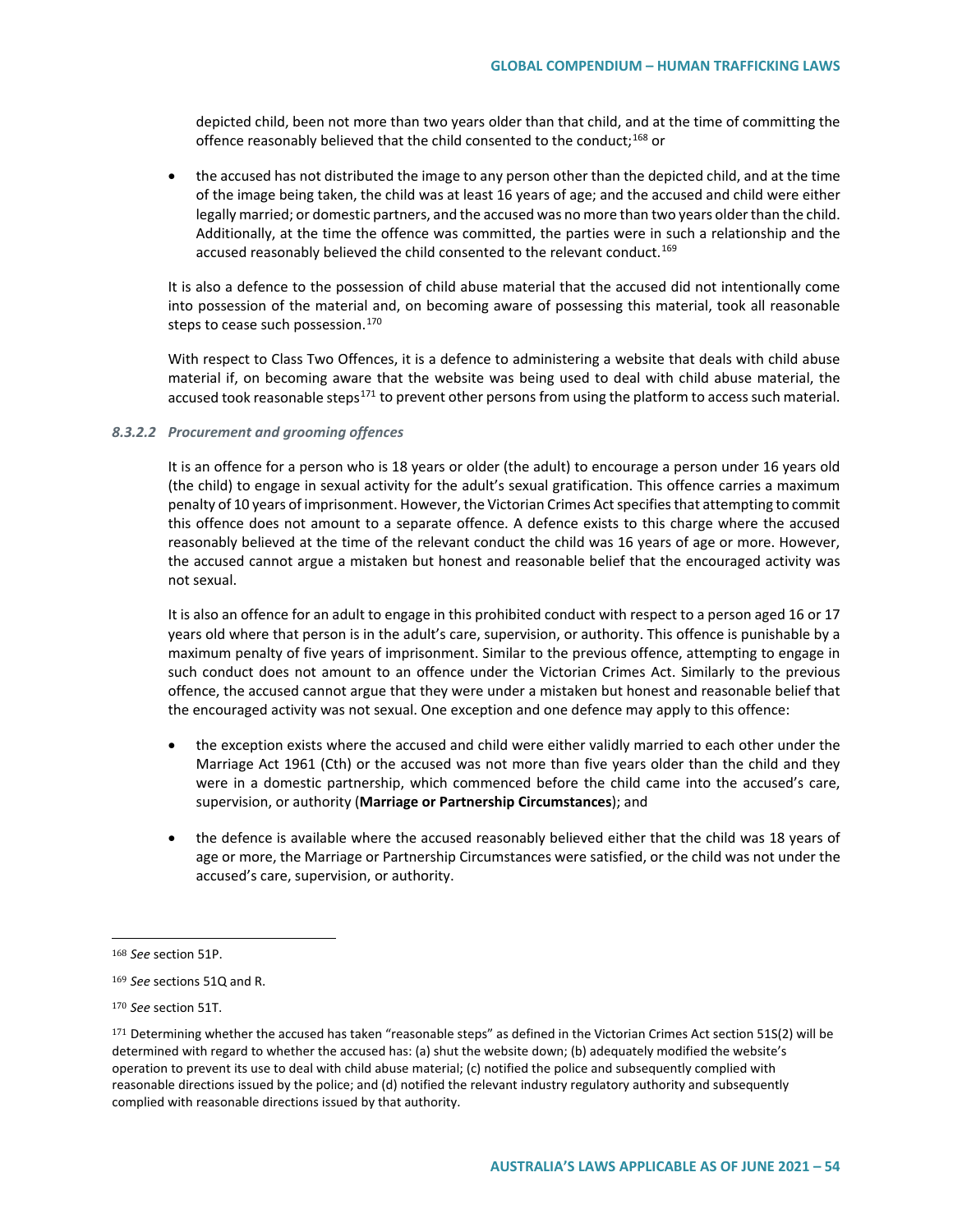Additionally, it is an offence for an adult to communicate with a child or someone who has care, supervision, or authority with respect to the child, with the intention to facilitate the commission of a sexual offence either by the adult or another adult. However, this intention will not be found where the adult would satisfy a relevant exception or defence if the intended sexual offence was actually committed. This offence carries a maximum penalty of 10 years of imprisonment.

#### *8.3.2.3 Other child exploitation offenses*

The Victorian Crimes Act also has several offences for sexual performances (defined as a live performance in person or by electronic communication that is or could reasonably be considered to be, for the sexual arousal or sexual gratification of any person) involving a person under 18 years of age. It is an offence to intentionally cause, allow, or invite a person to take part in a sexual performance (or otherwise offer to a third party that the person will take part), in circumstances where any person receives payment, reward, or other benefit for the performance. These offences all carry a maximum penalty of 10 years of imprisonment.

It is a defence to these charges that the child was 12 years of age or older and the accused reasonably believed the child was at least 18 years of age. However, the accused cannot argue a mistaken but honest and reasonable belief that a sexual performance, or associated invitation or offer, did not involve any payment, reward, or other benefit.

Persons who occupy a position within a relevant organisation, such as a school or religious organisation, will commit an offence where they negligently fail to reduce or remove a substantial risk that an adult associated with the institution will commit a sexual offence against a person under 16 years of age who is under the institution's care, supervision, or control. Negligence is determined by an objective test: whether the relevant "failure involv[ed] a great falling short of the standard of care that a reasonable person would exercise in the circumstances." This particular offence is punishable by a maximum penalty of five years of imprisonment.

Additionally, it is an offence for a person to intentionally aid, facilitate, or contribute in any way to a third party's sexual conduct against a child (either within or outside Victoria), for the purpose of receiving a benefit from that third party. The conduct relevant to this offence includes making travel arrangements for the third party and causing a child to enter premises that the accused owns, occupies, manages, or assists in managing. This offence is punishable by a maximum penalty of 20 years of imprisonment. The accused cannot argue that they were under a mistaken but honest and reasonable belief that the relevant conduct of the third party did not constitute sexual conduct or, if such conduct took place outside Victoria, would not constitute an offence under the Victorian Crimes Act.

### *8.3.3. Extraterritorial application of Victorian criminal laws*

The Victorian Crimes Act does not have general rules extending its operation beyond the state's boundaries, nor does it have specific provisions extending the territorial application of sexual servitude offences. However, with respect to distributing or possessing child exploitation material,<sup>[172](#page-54-0)</sup> either the accused or the electronic material (but not both) may be located outside Victoria when some or all of the unlawful conduct occurred.

Similarly, with intentionally encouraging another person to use a website to deal with child abuse material  $173$  or providing information to assist someone to avoid apprehension for a child exploitation

<span id="page-54-0"></span><sup>172</sup> *See* sections 51D(4)–(5) and 51G(4)–(5).

<span id="page-54-1"></span><sup>173</sup> *See* section 51F(5)–(6).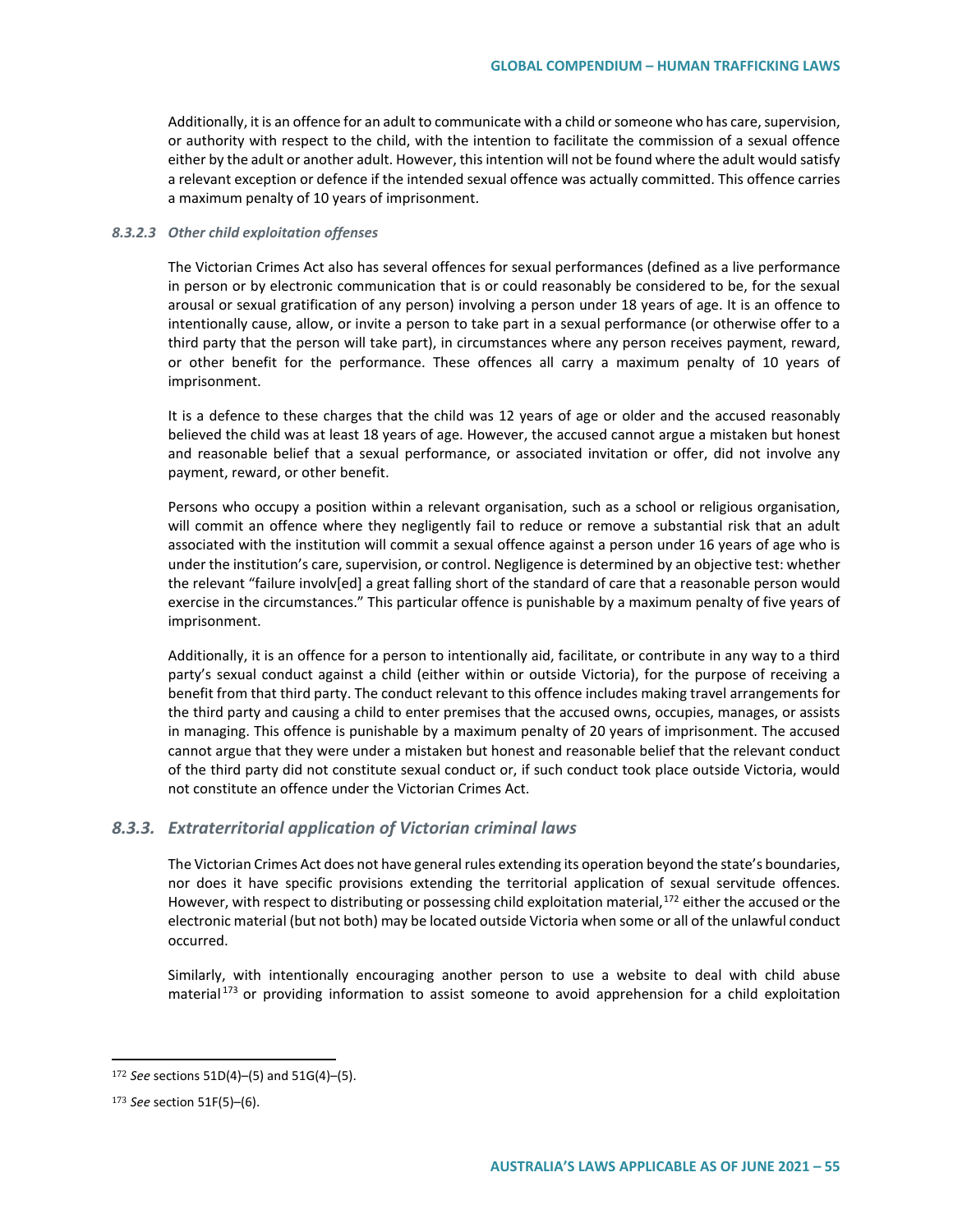offence,  $174$  either the unlawful conduct or the person being encouraged or informed (but not both) can be outside Victoria at the time of the offence.

Finally, regarding the administration of a website used to deal with child abuse material, either the unlawful conduct or the person or device using the website (but not both) can be outside Victoria at the time of the offence.<sup>[175](#page-55-1)</sup>

# **8.4. South Australia**

# *8.4.1. Sexual servitude offenses*

The South Australian Criminal Law Consolidation Act 1935 (SA) (**South Australian Criminal Law**) has several offences penalizing sexual servitude. With respect to these offences, a "child" is defined as any person under 18 years of age. $176$ 

"Sexual servitude" is defined in the South Australian Criminal Law as the condition of a person who provides commercial sexual services<sup>[177](#page-55-3)</sup> under compulsion. It is an offence to compel<sup>[178](#page-55-4)</sup> another person to provide or continue to provide commercial sexual services.<sup>[179](#page-55-5)</sup> This offence is punishable by maximum penalties of life imprisonment if the victim is under 14 years of age, 19 years of imprisonment if the victim is under the age of 18 and, in any other case, 15 years of imprisonment.

It is a lesser offence to get another person, by undue influence,  $^{180}$  $^{180}$  $^{180}$  to provide commercial sexual services.  $^{181}$  $^{181}$  $^{181}$ This offence has a maximum penalty of life imprisonment if the victim is under 14 years of age, 12 years of imprisonment if the victim is under the age of 18, and seven years of imprisonment in any other case. The use of compulsion or undue influence is a factual question based on the circumstances of a particular case, but relevant evidence can include (for example) the use of threats or force, restrictions on freedom of movement, and other forms of unreasonable or unfair pressure.<sup>[182](#page-55-8)</sup>

It is also an offence under the South Australian Criminal Law (punishable by maximum penalties of 12 years of imprisonment if the victim is a child and seven years of imprisonment in any other case) for a person to offer another (the victim) employment or some other form of engagement to provide personal services where the person knows at the time that the offer is made:

• that the victim will, in the course of or in connection with the employment or engagement, be asked or expected to provide commercial sexual services; and

 $\overline{a}$ 

<span id="page-55-4"></span> $178$  "Compulsion" is defined in the South Australian Criminal Law section 65A(1) as occurring if the offender controls or influences the victim's conduct by means that effectively prevent the victim from exercising freedom of choice.

<span id="page-55-5"></span><sup>179</sup> *See* section 66(1).

<span id="page-55-6"></span>180 "Undue influence" is defined in the South Australian Criminal Law section 65A as occurring if the offender uses unfair or improper means to influence the victim's conduct.

<span id="page-55-7"></span><sup>181</sup> *See* section 66(2).

<span id="page-55-8"></span><sup>182</sup> *See* section 66(3)–(5).

<span id="page-55-0"></span><sup>174</sup> *See* section 51I(4)–(5).

<span id="page-55-1"></span><sup>175</sup> *See* section 51E(4)–(5).

<span id="page-55-2"></span><sup>176</sup> *See* section 65A(1).

<span id="page-55-3"></span><sup>177</sup> "Commercial sexual services" has the same definition in the South Australian Criminal Law section 65A(1) as "sexual services" in the NSW Crimes Act.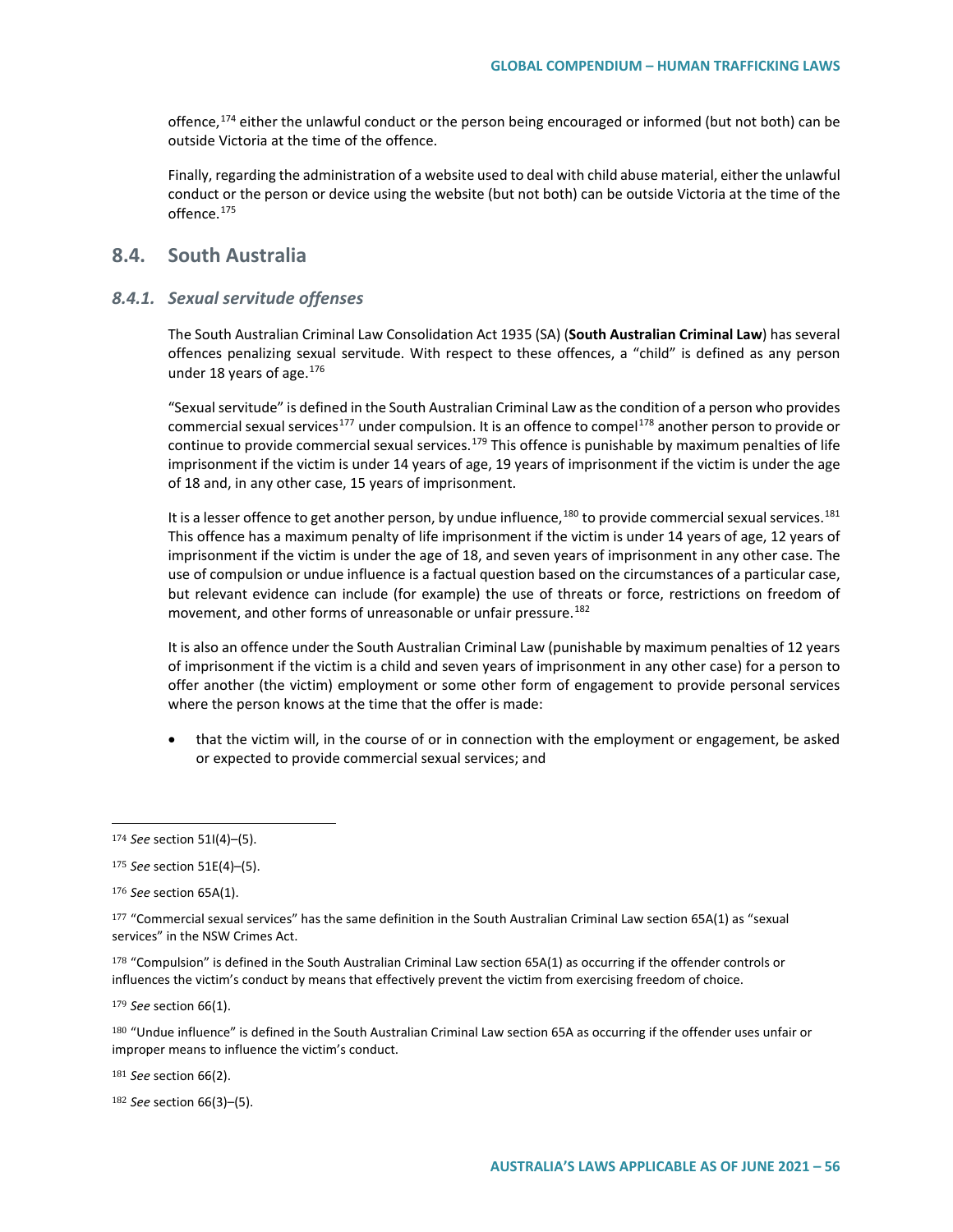- that the victim's continued employment, engagement, or advancement will depend on the victim providing commercial sexual services,
- without disclosing this information at the time the victim is offered the employment or engagement.<sup>[183](#page-56-0)</sup>

The South Australian Criminal Law also has several offences associated with the use of children in sexual services. Asking a child to provide sexual services carries a maximum penalty of nine years of imprisonment if the victim is under 14 years of age and three years of imprisonment in any other case.<sup>[184](#page-56-1)</sup> Employing, engaging, causing, or permitting a child to provide, or to continue to provide, commercial sexual services is punishable by maximum penalties of life imprisonment if the victim is under 14 years of age and nine years of imprisonment in any other case.<sup>[185](#page-56-2)</sup> Additionally, having a commercial arrangement for a child to provide sexual services on a regular or systemic basis or otherwise knowingly receiving the proceeds of such services is an offence that carries a maximum penalty of five years of imprisonment where the child is under 14 years of age and two years of imprisonment in any other case.<sup>[186](#page-56-3)</sup>

It is a defence to these charges that the accused reasonably believed that the child was at least 18 years of age when the offence was committed.<sup>[187](#page-56-4)</sup>

### *8.4.2. Online child exploitation offenses*

"Child exploitation material" is limited to material depicting a "child" (any person under the age of 17) engaged in a sexual activity or containing an image of the bodily parts of a child that is of a pornographic nature.<sup>[188](#page-56-5)</sup> Unlike most other jurisdictions, this definition does not impose an objective requirement that the material be "offensive" to a reasonable person.

It is an offence to produce and disseminate (basic maximum penalty of 12 years of imprisonment), [189](#page-56-6) as well as possess (basic maximum penalty of five years of imprisonment)<sup>[190](#page-56-7)</sup> child exploitation material if the accused knows of its "pornographic nature."  $191$  If material is inherently pornographic, then the circumstances of its production and use are irrelevant.<sup>[192](#page-56-9)</sup>

A person accused of possession has a defence if the accused did not solicit the offending material and took reasonable steps to cease possession once aware of the material or its pornographic nature.<sup>[193](#page-56-10)</sup>

The South Australian Crimes Act also establishes several offences, all of which carry a maximum penalty of 10 years of imprisonment, for websites dealing with child exploitation material. The offence of

 $\overline{a}$ 

- <span id="page-56-3"></span><sup>186</sup> *See* section 68(3).
- <span id="page-56-4"></span><sup>187</sup> *See* section 68(5).
- <span id="page-56-5"></span><sup>188</sup> *See* section 62.
- <span id="page-56-6"></span><sup>189</sup> *See* section 63.
- <span id="page-56-7"></span><sup>190</sup> *See* sections 63A(1) and (3).

<span id="page-56-8"></span><sup>191</sup> Material of a "pornographic nature" is defined in the South Australian Criminal Law section 62 as material intended (or apparently intended) to: (a) excite or gratify sexual interest; or (b) excite or gratify a sadistic or other perverted interest in violence or cruelty.

<span id="page-56-9"></span><sup>192</sup> *See* section 63C(1).

<span id="page-56-10"></span><sup>193</sup> *See* section 63A(2).

<span id="page-56-0"></span><sup>183</sup> *See* section 67.

<span id="page-56-1"></span><sup>184</sup> *See* section 68(2).

<span id="page-56-2"></span><sup>185</sup> *See* section 68(1).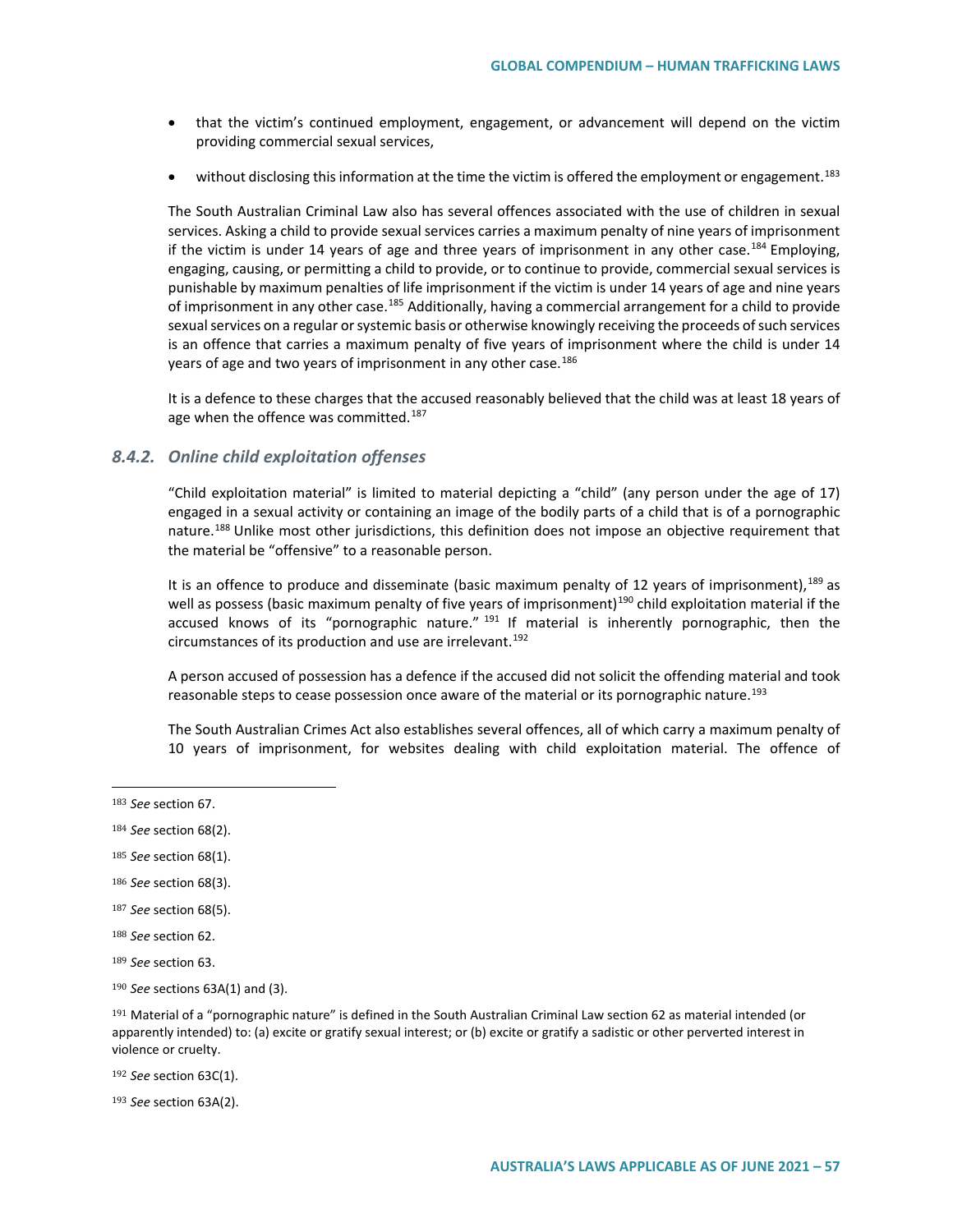administering<sup>[194](#page-57-0)</sup> such a website is similarly phrased as the comparable offence in the proposed NSW Crimes Act.<sup>[195](#page-57-1)</sup> Additionally, the "reasonable steps"<sup>[196](#page-57-2)</sup> defence as articulated in the NSW Crimes Act is also available to website administrators.<sup>[197](#page-57-3)</sup>

Similarly, it is an offence to intentionally encourage another person's use of such a website to deal with child exploitation material (punishable by a maximum penalty of 10 years of imprisonment).<sup>[198](#page-57-4)</sup>

The South Australian Crimes Act also sets out several offences relating to "procurement." These offences (all punishable by a basic maximum penalty of 10 years of imprisonment) include:

- inciting a child under the "prescribed age"<sup>[199](#page-57-5)</sup> to commit an "indecent act;"<sup>[200](#page-57-6)</sup>
- causing children under the prescribed age to expose their body with the purpose of satisfying the accused's or another's sexual desires (a **prurient purpose**);<sup>[201](#page-57-7)</sup>
- procuring (or communicating with the intention of procuring) a child under the prescribed age to engage in a sexual activity;  $202$
- communicating for a prurient purpose and with the intention of making a child under the prescribed age amenable to a sexual activity: $203$  and
- making a reproducible record that contains an image(s) of a child under 17 years of age engaged in a "private act" $204$  with a prurient purpose. $205$

<span id="page-57-2"></span><sup>196</sup> "Reasonable steps" is defined in the South Australian Criminal Law in a similar way and using the same examples as the Victorian Crimes Act section 51S(2). However, pursuant to the Criminal Law Consolidation (General) Regulations 2006 (SA), the reference to "a relevant regulatory authority" has been specified as including the eSafety Commissioner appointed under the Enhancing Online Safety Act 2015 (Cth).

<span id="page-57-3"></span><sup>197</sup> *See* section 63AB(3).

 $\overline{a}$ 

<span id="page-57-4"></span><sup>198</sup> *See* section 63AB(5).

<span id="page-57-5"></span><sup>199</sup> "Prescribed age" is defined in the South Australian Criminal Law section 63B(7) as: (a) 18 years of age if the offence is committed by a person in a "position of authority" (*see* below); and (b) 17 years in any other case.

<span id="page-57-6"></span><sup>200</sup> "Indecent act" is not defined in the South Australian Criminal Law. However, jurisprudence of the South Australian Supreme Court suggests that "indecent act" somewhat mirrors the definition of "private acts" in the South Australian Law section 62 (*see*  below). For example, the court in *R v. Clarke* [2008] SASC 100 held that the performance of cunnilingus by two girls under 14 years of age amounted to an "indecent act" for the purposes of the South Australian Criminal Law; *see* section 63B(1)(a).

<span id="page-57-7"></span><sup>201</sup> *See* section 63B(1)(b)(i).

<span id="page-57-8"></span><sup>202</sup> *See* section 63B(3)(a).

<span id="page-57-9"></span><sup>203</sup> *See* section 63B(3)(b).

<span id="page-57-10"></span> $^{204}$  "Private act" is defined in the South Australian Criminal Law section 62 as an act that: (a) is sexual; (b) involves an intimate bodily function such as using the toilet; (c) involves undressing to a point where the body is only clothed in undergarments; or (d) involves nudity or exposure or partial exposure of sexual organs, pubic area, buttocks, or female breasts.

<span id="page-57-11"></span><sup>205</sup> *See* section 63B(1)(b)(ii).

<span id="page-57-0"></span><sup>194</sup> "Administering a website" is defined in the South Australian Criminal Law section 62 as including: (a) building, developing, or maintaining the website; (b) moderating contributions to, or content on, the website; (c) managing or regulating membership of, or access to, the website; (d) monitoring traffic through the website; and (e) an activity or function of a "prescribed kind." Whether an activity or function is of a "prescribed kind" or explicitly excluded from the ambit of this definition is subject to regulations, none of which have been passed.

<span id="page-57-1"></span><sup>195</sup> *See* section 63AB(1), the Victorian Crimes Act section 51E; the proposed NSW Crimes Act section 91HAA.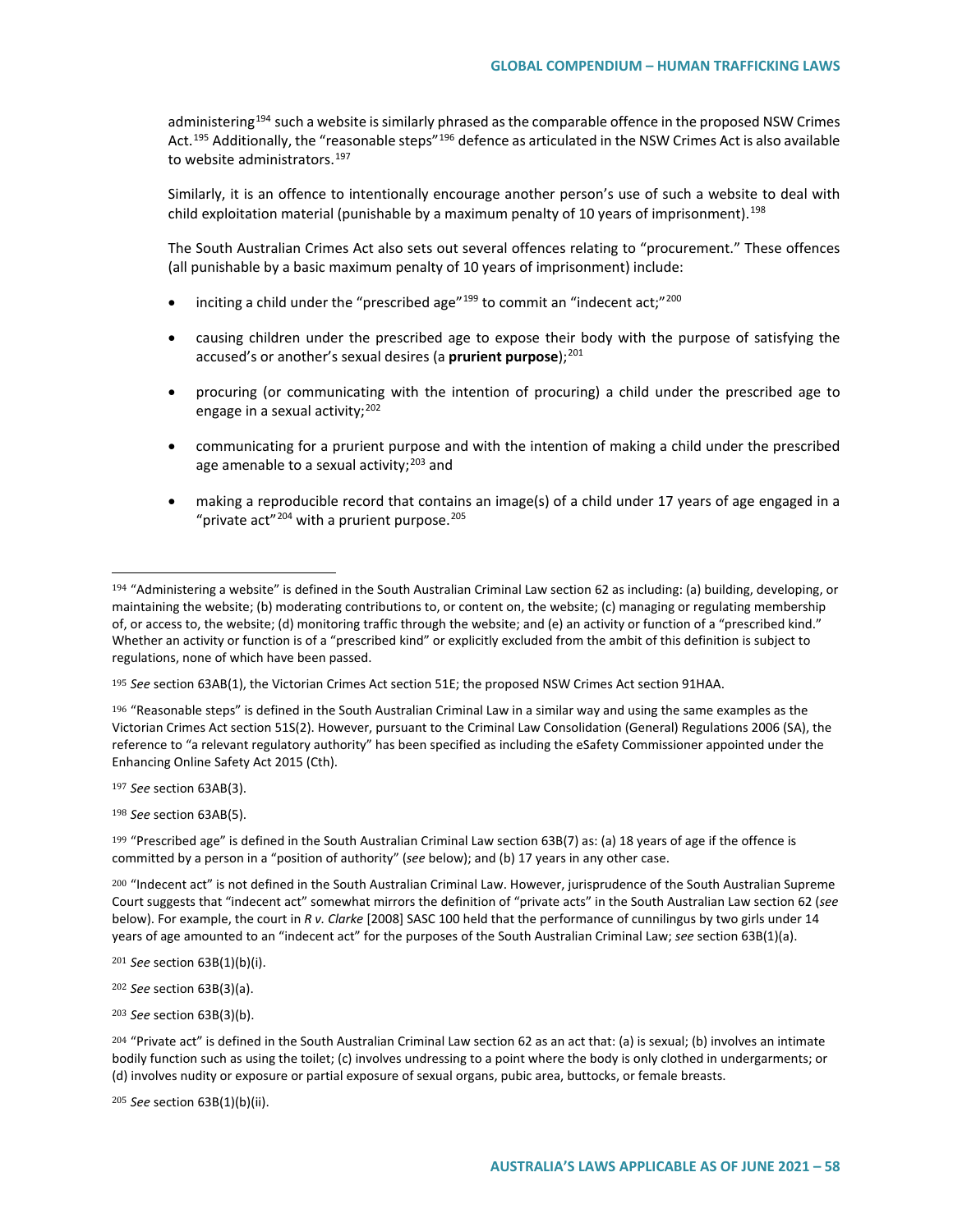Apart from the last offence concerning reproducible records, it is a defence that, on the date of the offence, the child was above 16 years of age and the accused was either under 17 years of age or reasonably believed the child was at or above 17 years of age.<sup>[206](#page-58-0)</sup> However, this defence is not available if the offender was in a "position of authority"<sup>[207](#page-58-1)</sup> in relation to the child.<sup>[208](#page-58-2)</sup>

Reminiscent of the Victorian Crimes Act, it is an offence to intentionally provide information to other persons so that they can avoid, or reduce the likelihood of, apprehension for an offence under Division 11A.<sup>[209](#page-58-3)</sup> This offence carries a maximum penalty of 10 years of imprisonment.

Apart from this last offence concerning the provision of information, several defences are available for offences under Division 11A. There is no offence where:

- the relevant material:
- was used or possessed in good faith and for the advancement or dissemination of legal, medical, or scientific knowledge;<sup>[210](#page-58-4)</sup>
- is (in part or whole) a work of artistic merit if, considering the work's artistic nature and purposes, there is no undue emphasis on aspects that could otherwise be considered to have a "pornographic nature;"<sup>211</sup>
- satisfies the Classification Defence or is possessed for the purposes of obtaining classification under the Commonwealth Classification Act;<sup>[212](#page-58-6)</sup> or
- the accused did the relevant conduct in good faith while:

- <span id="page-58-3"></span><sup>209</sup> *See* section 63B(7).
- <span id="page-58-4"></span><sup>210</sup> *See* section 63C(2).
- <span id="page-58-5"></span><sup>211</sup> *See* section 63C(3).
- <span id="page-58-6"></span><sup>212</sup> *See* section 63C(4).

<span id="page-58-0"></span><sup>206</sup> *See* section 63B(4).

<span id="page-58-1"></span> $^{207}$  "Position of authority" is defined in the South Australian Law section 63B(6) as encompassing several types of relationships: (a) the person is a teacher and the child is a pupil of the teacher or of a school at which the teacher works; (b) the person is a parent, step-parent, guardian, or foster parent of the child or the de facto partner or domestic partner of a parent, step-parent, guardian, or foster parent of the child; (c) the person provides religious, sporting, musical, or other instruction to the child; (d) the person is a religious official or spiritual leader (however described and including lay members and whether paid or unpaid) in a religious or spiritual group attended by the child; (e) the person is a health professional or social worker providing professional services to the child; (f) the person is responsible for the care of the child and the child has a cognitive impairment; (g) the person is employed or providing services in a correctional institution (within the meaning of the Correctional Services Act 1982) or a training centre (within the meaning of the Young Offenders Act 1993), or is a person engaged in the administration of those Acts, acting in the course of the person's duties in relation to the child; (h) the person is employed or providing services in a licensed children's residential facility (within the meaning of the Children and Young People (Safety) Act 2017), or a residential care facility or other facility established under section 36 of the Family and Community Services Act 1972, or is a person engaged in the administration of those Acts, acting in the course of the person's duties in relation to the child; or (i) the person is an employer of the child or other person who has the authority to determine significant aspects of the child's terms and conditions of employment or to terminate the child's employment (whether the child is being paid in respect of that employment or is working in a voluntary capacity).

<span id="page-58-2"></span><sup>208</sup> *See* section 63B(4).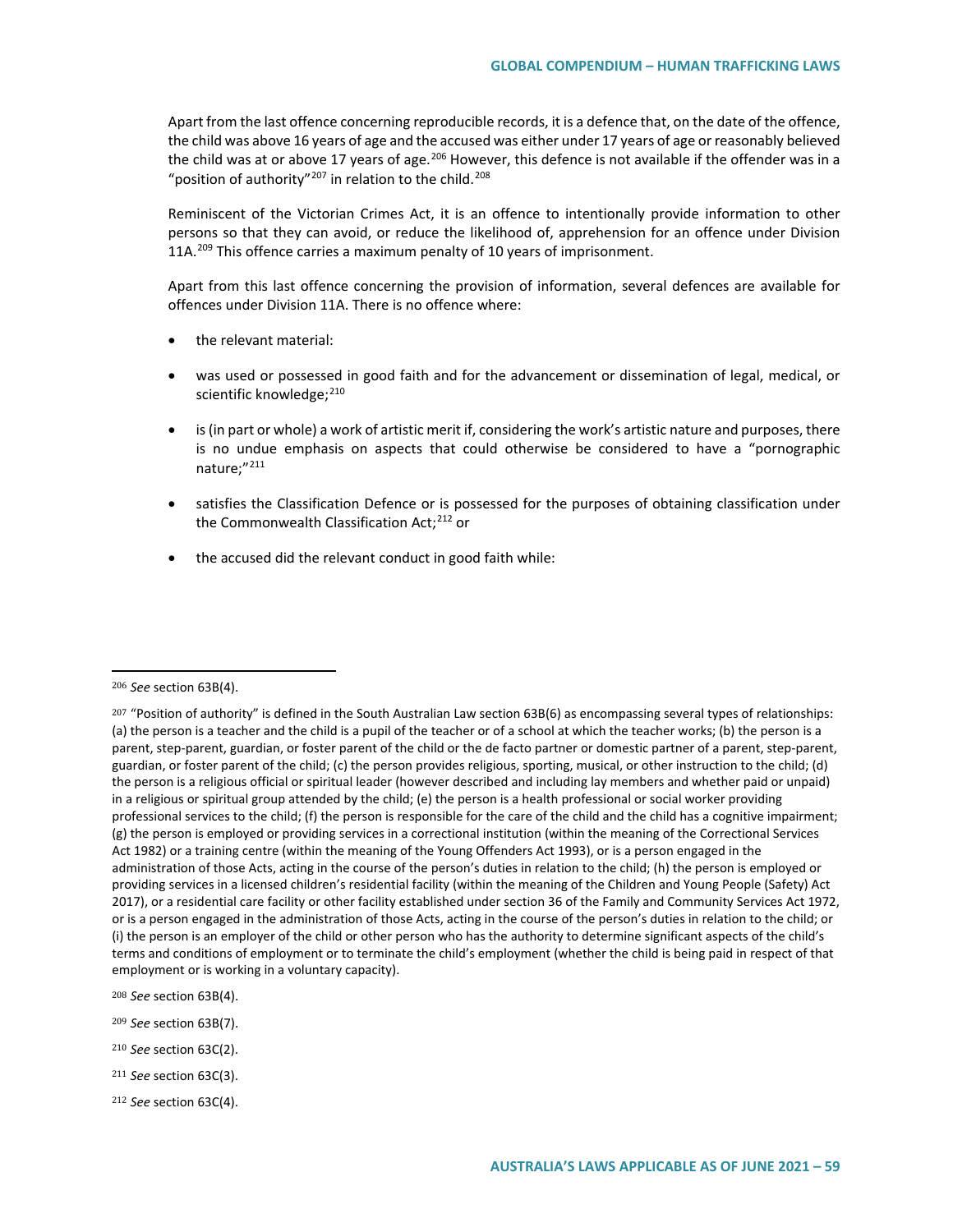- acting in the course of duties as a law enforcement officer or any other position associated with the administration of the criminal justice system; $^{213}$  $^{213}$  $^{213}$  or
- acting reasonably for the purpose of providing genuine child protection or legal advice.<sup>[214](#page-59-1)</sup>

Unless the legislation otherwise specifies (such as procurement offences when the child is above 16 years of age), an honest and reasonable mistake in believing that a child is over the required age would almost certainly not amount to a defence for any offence under Division 11A.<sup>[215](#page-59-2)</sup>

# *8.4.3. Extraterritorial application of South Australian criminal laws*

Similar to the law of New South Wales, the South Australian Criminal Law extends its offences for sexual servitude and online child exploitation to conduct that occurs outside the state's geographic boundaries.<sup>[216](#page-59-3)</sup> Accordingly, South Australia could prosecute a person for those offences, even if none of the unlawful conduct occurred within South Australia.

In circumstances where it is not possible to establish whether any of the conduct constituting an offence occurred within or outside the state, it must only be established that the conduct caused either harm or a threat of harm within the state to extend the operation of the law to that conduct. In circumstances where none of the relevant conduct occurred within the state, it must be established that the conduct caused harm or a threat of harm within the state and that the conduct gave rise to an offence against the laws of the jurisdiction in which the conduct occurred.

# **8.5. Western Australia**

# *8.5.1. Sexual services offenses*

The West Australian Criminal Code 1913 (WA) (**WA Criminal Code**) has offences that penalize the compulsion of sexual services, conducting business relating to sexual services, and deceptive recruiting of victims to provide commercial sexual services. With respect to these offences, a "child" is defined as a person under 18 years of age.<sup>[217](#page-59-4)</sup>

The WA Criminal Code defines "sexual services" as the use or display of the body of a person providing the service for the sexual arousal or sexual gratification of others.<sup>[218](#page-59-5)</sup>

It is an offence under the WA Criminal Code for a person to compel another person (the victim) to provide or continue to provide a sexual service.<sup>[219](#page-59-6)</sup> Similarly, it is an offence to conduct a business<sup>[220](#page-59-7)</sup> that compels

<span id="page-59-0"></span><sup>213</sup> *See* section 63C(2a).

<span id="page-59-1"></span><sup>214</sup> *See* section 63C(2b).

<span id="page-59-2"></span><sup>215</sup> The court in *R v. Clarke* [2008] SASC 100 at [59] and [105] determined that the defence of honest and reasonable mistake of fact was not available with respect to the production and dissemination of child exploitation material, as well as the procurement offences. Although this judgment was provision-specific, it heavily relied on the statutory objectives and purpose, the absolute liability regime underlying Division 11A, and the South Australian Criminal Law as a whole. Accordingly, a similar argument against the defence existing with respect to other offences in Division 11A would almost certainly prevail.

<span id="page-59-3"></span><sup>216</sup> *See* sections 5F and 5G.

<span id="page-59-4"></span><sup>217</sup> *See* section 331A.

<span id="page-59-5"></span><sup>218</sup> *See* section 331A.

<span id="page-59-6"></span><sup>219</sup> *See* section 331B.

<span id="page-59-7"></span><sup>&</sup>lt;sup>220</sup> "Conducting a business" has the same definition in the WA Criminal Code as in the NSW Crimes Act.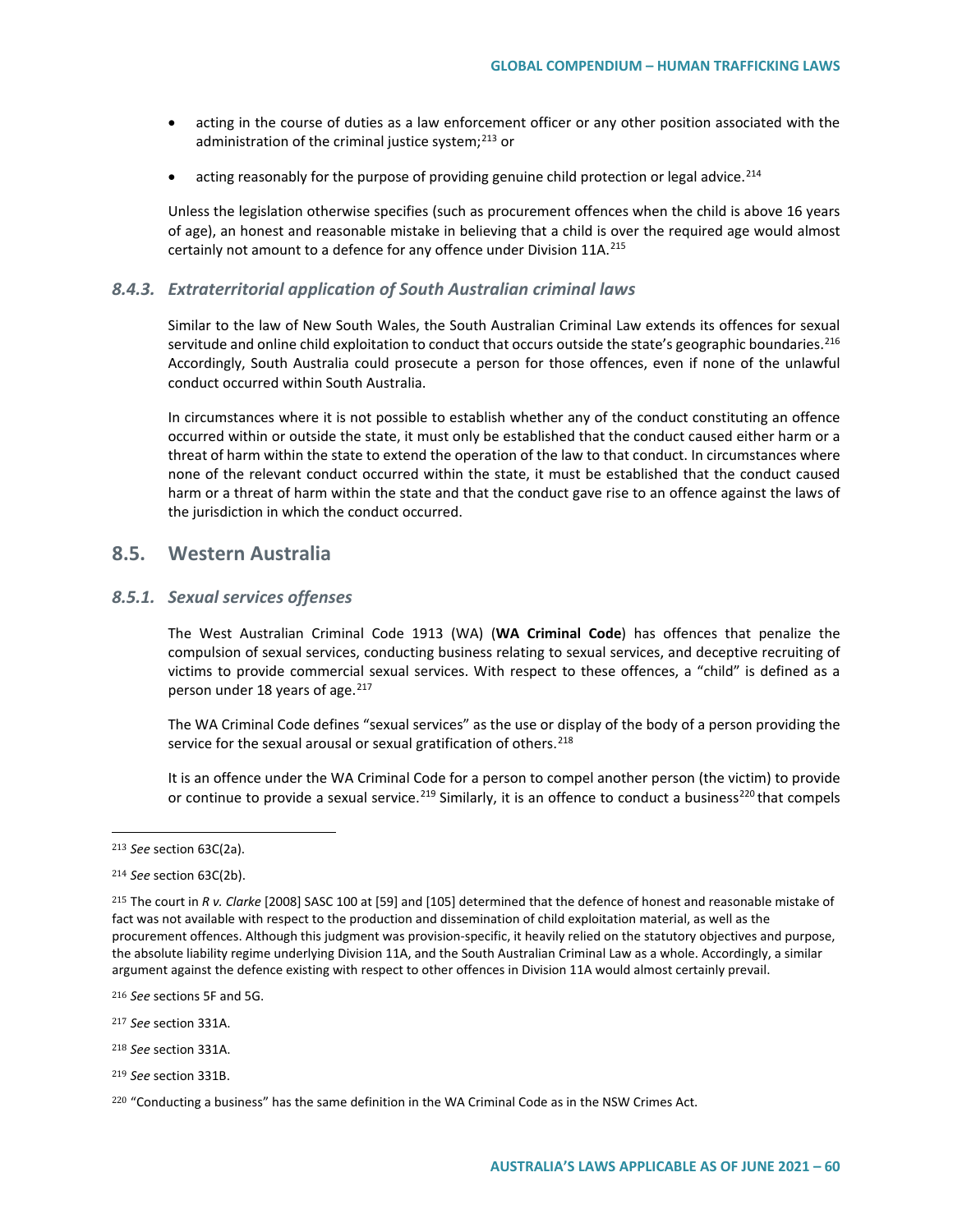the victim to provide or continue to provide a sexual service.<sup>[221](#page-60-0)</sup> Both these offences have maximum penalties of 20 years of imprisonment if the victim is a child or "incapable person,"[222](#page-60-1) and 14 years in any other case.

The WA Criminal Code also makes it an offence for a person to intentionally offer another person employment or a commercial opportunity without disclosing that the engagement will involve or depend on providing a commercial sexual service. The offence in the WA Criminal Code for such deceptive recruiting is the same as the South Australian Criminal Law.

### *8.5.2. Online child exploitation offenses*

Chapters XXII and XXV of the WA Criminal Code set out online child exploitation offences.

Adults<sup>[223](#page-60-2)</sup> will commit an offence and be liable for five years of imprisonment if they use electronic communication with the intent of procuring a person (the "victim") under 16 years of age (or a person who is representing themselves as, and whom the accused believes to be, a person under that age)<sup>[224](#page-60-3)</sup> to engage in "sexual activity"<sup>[225](#page-60-4)</sup> or exposing such a person to any "indecent matter."<sup>[226](#page-60-5)</sup> If the victim is or appears to be under the age of 13 years, the penalty is increased to 10 years of imprisonment.<sup>[227](#page-60-6)</sup>

It is a defence that the accused reasonably believed that the victim was at or over 16 years of age.<sup>[228](#page-60-7)</sup> However, mere ignorance of the victim's age is not a defence.<sup>[229](#page-60-8)</sup>

The WA Criminal Code also establishes several offences relating to "child exploitation material," which covers pornography[230](#page-60-9) involving a child (defined as persons under 16 years of age) or material which is likely to offend a reasonable person and depicts a child (or someone appearing to be a child) either in an offensive or demeaning context or subjected to abuse, cruelty, or torture.<sup>[231](#page-60-10)</sup>

 $\overline{a}$ 

<span id="page-60-2"></span>223 Although "adult" is not defined in the WA Criminal Code, it presumably refers to persons who are at or above 18 years of age, given that: (a) the common definition of the term "child" (other than Chapter XXV) throughout the legislation concerns persons under 18 years of age; and (b) the section itself does not define persons 16 years or younger as a "child."

<span id="page-60-3"></span><sup>224</sup> *See* section 204B(8).

<span id="page-60-4"></span> $225$  Engaging in "sexual activity" is defined in the WA Criminal Code section 204B(4) and (5) as: (a) allowing a sexual act to be done to the person's body; or (b) doing a sexual act to the person's own body or the body of another person; or (c) otherwise engaging in an act of an indecent nature. These acts are not limited to penetration and do not need to involve physical contact.

<span id="page-60-5"></span><sup>226</sup> "Indecent matter" is defined in the WA Criminal Code section 204B(1) as including an indecent film, videotape, audiotape, picture (computer generated or otherwise), photograph, or printed or written matter; *see* section 204B(2).

<span id="page-60-6"></span><sup>227</sup> *See* section 204B(3).

<span id="page-60-7"></span><sup>228</sup> *See* section 204B(10).

<span id="page-60-8"></span><sup>229</sup> *See* section 205.

<span id="page-60-10"></span><sup>231</sup> *See* section 217A.

<span id="page-60-0"></span><sup>221</sup> *See* section 331C.

<span id="page-60-1"></span><sup>222</sup> An "incapable person" is defined in the WA Criminal Code section 330 as a person whose mental impairment makes them incapable of: (a) understanding the nature of the act that is the subject of the charge against the accused person; or (b) guarding themselves against sexual exploitation.

<span id="page-60-9"></span><sup>&</sup>lt;sup>230</sup> "Child pornography" is defined in the WA Criminal Code section 217A as material that, in a way likely to offend a reasonable person, describes, depicts, or represents a person, or part of a person, who is, or appears to be a child: (a) engaging in sexual activity; or (b) in a sexual context.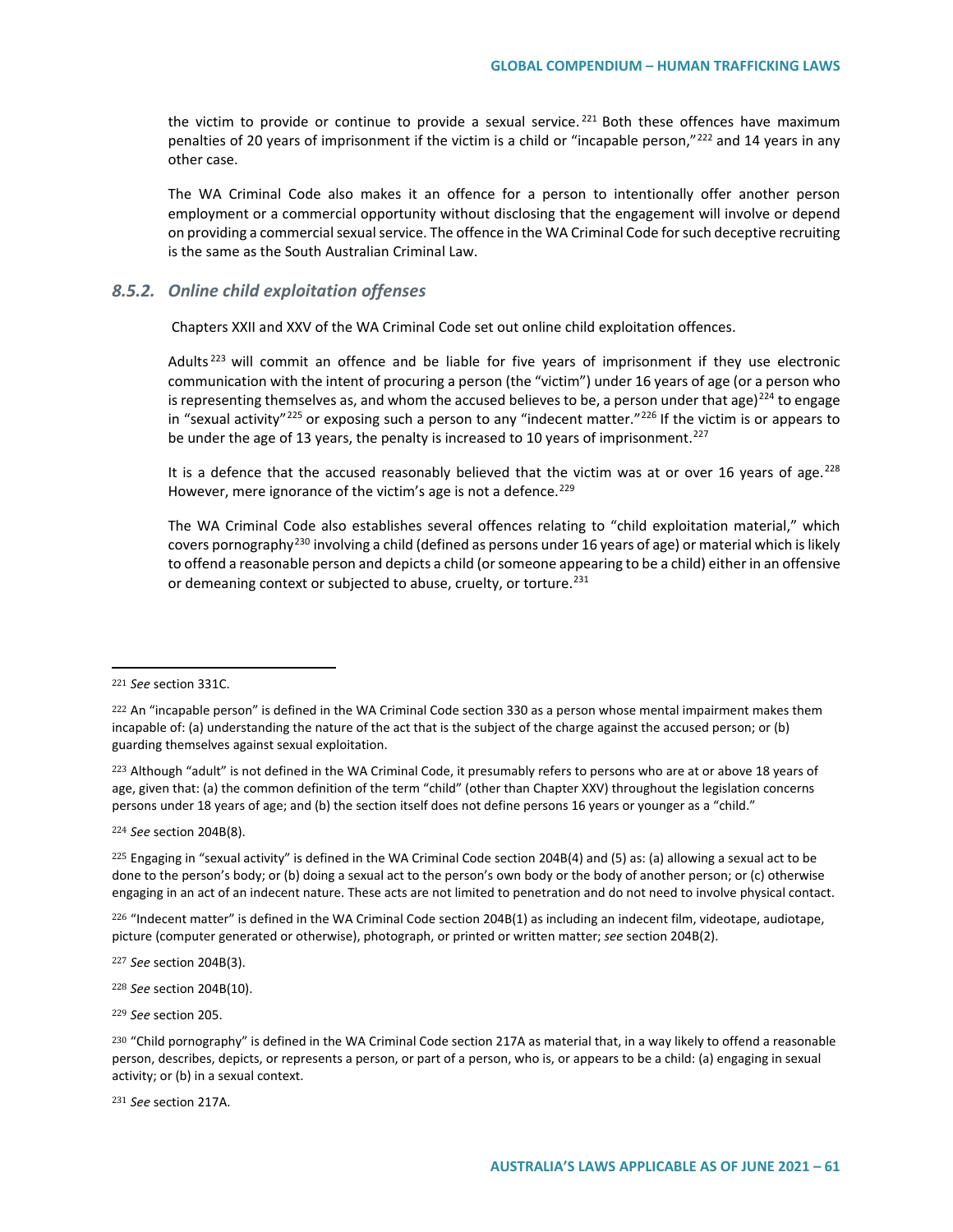It is an offence (punishable with a maximum penalty of 10 years of imprisonment) to invite, procure, or offer a child for the purpose of producing child exploitation material, or otherwise cause them to be involved in producing such material.<sup>[232](#page-61-0)</sup>

It is also an offence (punishable by a maximum penalty of 10 years of imprisonment) to produce, distribute, or possess with the intention to distribute this material.<sup>[233](#page-61-1)</sup> The possession of this material also has a maximum penalty of seven years of imprisonment.<sup>234</sup> However, there is no offence if a member or officer of a law enforcement agency<sup>[235](#page-61-3)</sup> or a person intending to classify the offensive material under the Classification (Publications, Films and Computer Games) Act 1995 (Cth) engages in the otherwise criminal conduct.<sup>[236](#page-61-4)</sup>

There is an additional defence to a possession charge where the accused did not solicit the pornographic material and took reasonable steps to cease possession once aware of it or its pornographic nature.<sup>[237](#page-61-5)</sup>

Several defences are generally available to those accused of offences associated with child exploitation material. These defences include where:

- the relevant material:
- satisfies the Classification Defence; $^{238}$  $^{238}$  $^{238}$
- was of recognised literary, artistic, or scientific merit or of a genuine medical character, and the relevant conduct can be justified as being for the public good; $^{239}$  $^{239}$  $^{239}$  or
- the accused:
- was acting reasonably for the purpose of providing genuine child protection or a legal purpose;<sup>[240](#page-61-8)</sup> or
- was acting under an honest and reasonable, but mistaken, belief in the existence of any other state of things (excluding facts mentioned below). $241$

It is not a defence to these offences that the accused did not know the child's age, or believed the child was at or over 16 years of age. $242$ 

- <span id="page-61-7"></span><sup>239</sup> *See* section 221A(1)(c).
- <span id="page-61-8"></span><sup>240</sup> *See* section 221A(1)(d).

<span id="page-61-0"></span><sup>232</sup> *See* section 217.

<span id="page-61-1"></span><sup>233</sup> *See* sections 218 and 219.

<span id="page-61-2"></span><sup>234</sup> *See* section 220.

<span id="page-61-3"></span><sup>&</sup>lt;sup>235</sup> "Law enforcement agency" is defined in the WA Criminal Code section 221A(4) as: (a) the Police Force of the State; (b) the Police Service of the State; (c) the Office of the Director of Public Prosecutions of the State; (d) the Corruption and Crime Commission; or (e) any entity of another state or a territory, the Commonwealth, or another country that has functions similar to those already listed.

<span id="page-61-4"></span><sup>236</sup> *See* section 221A(3).

<span id="page-61-5"></span><sup>237</sup> *See* section 221A(2).

<span id="page-61-6"></span><sup>238</sup> *See* section 221A(1)(a).

<span id="page-61-9"></span><sup>241</sup> *See* section 24.

<span id="page-61-10"></span><sup>242</sup> *See* section 221A(1A).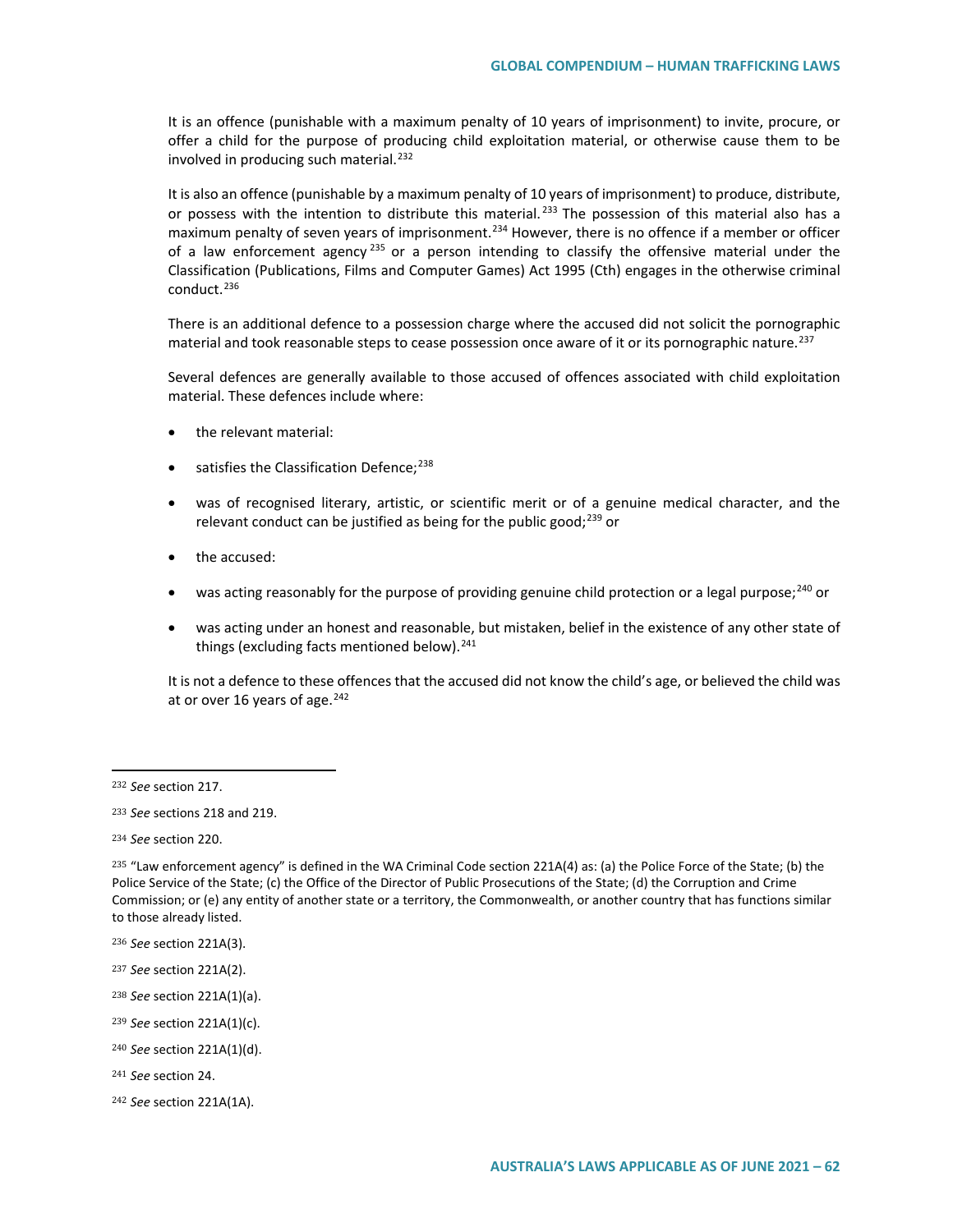### *8.5.3. Extraterritorial application of West Australian criminal laws*

No element of the conduct giving rise to an offence under the WA Criminal Code need occur within the state's territorial border. Western Australia may prosecute individuals for offences involving sexual services or online child exploitation, provided that an event, circumstance, or state of affairs caused by relevant conduct occurs in the state. This includes if the offence was aided, counselled, or procured by someone outside of the state.[243](#page-62-0)

# **8.6. Australian Capital Territory**

#### *8.6.1. Sexual servitude offenses*

The Australian Capital Territory Crimes Act 1900 (ACT) (**ACT Crimes Act**) has offences for sexual servitude and the deceptive recruiting of sexual services.

The definitions of "sexual servitude" and "sexual services" in the ACT Crimes Act are substantially the same as the definitions given to those terms in the NSW Crimes Act and WA Criminal Code.<sup>[244](#page-62-1)</sup>

It is an offence under the ACT Crimes Act for a person to intentionally or recklessly cause another person to enter into or remain in sexual servitude, or to knowingly or recklessly conduct a business that involves the sexual servitude of others.<sup>[245](#page-62-2)</sup> These offences carry a maximum penalty of 19 years of imprisonment in aggravating circumstances in which the accused intentionally or recklessly committed the offence against a person under 18 years of age, or 15 years of imprisonment otherwise.<sup>[246](#page-62-3)</sup>

The ACT Crimes Act also makes it an offence for persons to intentionally induce another person (punishable by maximum penalties of nine years of imprisonment in aggravating circumstances and seven years of imprisonment otherwise) to enter into an engagement to provide sexual services where they have deceived the victim about the fact that the engagement will involve providing sexual services.<sup>[247](#page-62-4)</sup>

### *8.6.2. Online child exploitation offenses*

Part 3 of the ACT Crimes Act sets out offences associated with online child exploitation.

The ACT Crimes Act makes it an offence to use, offer, or procure a child (defined as a person under 18 years of age) for the production of child exploitation material or a pornographic performance. Similar to the South Australian Criminal Law, "child exploitation material" is not determined with reference to what a reasonable person would consider to be offensive. Rather, it is defined as material that shows a child's sexual parts, a child engaged in sexual activity, someone else engaged in sexual activity in the presence of a child, or material that is otherwise created for the sexual gratification of somebody other than the child.<sup>[248](#page-62-5)</sup> "Pornographic performance" comprises performances of a sexual nature done either by a child or someone

 $\overline{a}$ 

<span id="page-62-2"></span><sup>245</sup> *See* section 79.

<span id="page-62-0"></span><sup>243</sup> *See* sections 12, 13, and 14.

<span id="page-62-1"></span><sup>244</sup> *See* section 78.

<span id="page-62-3"></span><sup>246</sup> *See* section 81.

<span id="page-62-4"></span><sup>247</sup> *See* section 80.

<span id="page-62-5"></span><sup>248</sup> *See* section 64(5).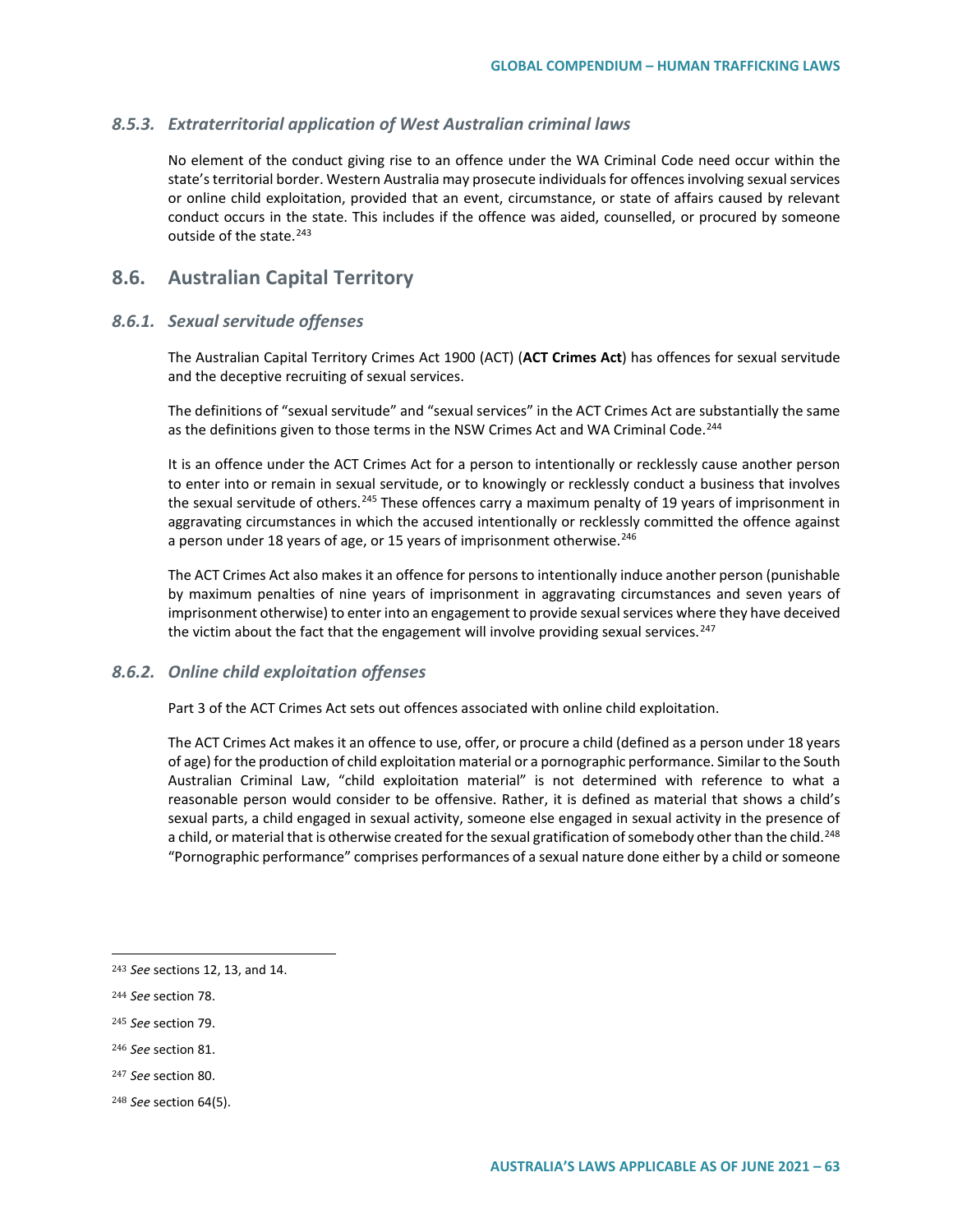else in the presence of a child that are substantially for the sexual arousal or gratification of someone other than the child. $249$ 

Additionally, intentionally possessing pornographic child exploitation material carries a maximum penalty of seven years of imprisonment and 700 penalty units (which at the time of writing was equal to AUD 105,000).<sup>[250](#page-63-1)</sup> This offence is subject to absolute liability,<sup>[251](#page-63-2)</sup> except that it is a defence that the accused had no reasonable grounds for suspecting that the pornography was child exploitation material.<sup>[252](#page-63-3)</sup>

Moreover, the ACT Crimes Act also outlaws grooming and depraving children in two ways:

- First, it is an offence to encourage a person under 16 years of age to engage (or watch another person engaging) in sexual intercourse or an act of indecency, or otherwise engage in acts (either with the youth or a person with whom the youth has a relationship) with the intention of increasing the likelihood of such engagement.<sup>[253](#page-63-4)</sup> The general principles of criminal responsibility in Chapter 2 of the Criminal Code 2002 (ACT) (other than the "applied provisions")<sup>[254](#page-63-5)</sup> do not apply to these offences.<sup>[255](#page-63-6)</sup> The maximum penalty for these offences depends on the victim's age and whether the accused has committed the offence before. If it is the first time the accused is faced with this offence, there will be a maximum penalty of nine years of imprisonment where the victim is under 10 years of age and seven years otherwise. Alternatively, if this is a subsequent offence, the accused will incur a maximum penalty of 12 years if the victim is under 10 years of age and 10 years otherwise.
- Second, it is an offence to make pornographic materials available to a person under 16 years of age.[256](#page-63-7) This offence carries a maximum penalty of seven years of imprisonment and 700 penalty units (which at the time of writing is equal to AUD 105,000). However, it is a defence in these circumstances that the accused is an internet service provider and did not know that its facilities were used to commit the offence.<sup>[257](#page-63-8)</sup>

Although it is not a defence to the grooming and depraving offences to suggest that the victim consented in part or whole to the accused's conduct,<sup>[258](#page-63-9)</sup> it is a defence that the accused believed on reasonable grounds that the victim was at least 16 years old.<sup>[259](#page-63-10)</sup>

The ACT Crimes Act also creates various obligations to report, and protect children from, the offences discussed above in this Section 8.6.2.

- <span id="page-63-8"></span><sup>257</sup> *See* section 66(4).
- <span id="page-63-9"></span><sup>258</sup> *See* section 66(5).
- <span id="page-63-10"></span><sup>259</sup> *See* section 66(6).

<span id="page-63-0"></span><sup>249</sup> *See* section 64(5).

<span id="page-63-1"></span><sup>250</sup> *See* section 65(1).

<span id="page-63-2"></span><sup>251</sup> *See* section 65(2).

<span id="page-63-3"></span><sup>252</sup> *See* section 65(3).

<span id="page-63-4"></span><sup>253</sup> *See* section 66(1).

<span id="page-63-5"></span><sup>254</sup> The applied provisions listed in the Criminal Code 2002 (ACT) section 10(1) are: (a) section 15(5) (Evidence of self-induced intoxication); (b) division 2.3.1 (Lack of capacity—children); (c) division 2.3.2 (Lack of capacity—mental impairment); (d) division 2.3.3 (Intoxication); (e) part 2.4 (Extensions of criminal responsibility); (f) part 2.5 (Corporate criminal responsibility); (g) part 2.6 (Proof of criminal responsibility); and (h) part 2.7 (Geographical application).

<span id="page-63-6"></span><sup>255</sup> *See* section 66(2).

<span id="page-63-7"></span><sup>256</sup> *See* section 66(3) and (7).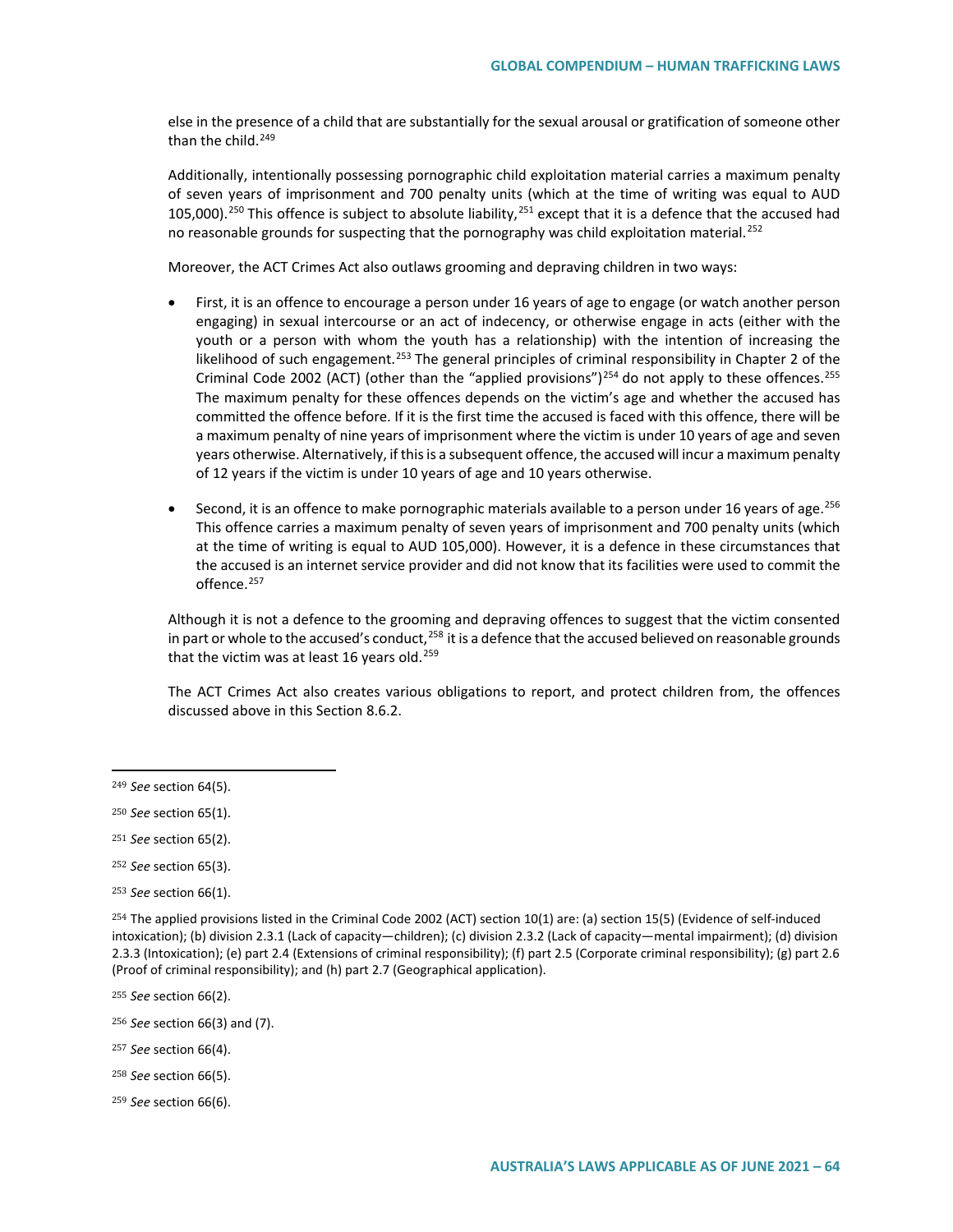It is an offence for adults not to report to police, as soon as practicable, information that makes them believe a sexual offence has been committed against a person under 18 years of age.<sup>[260](#page-64-0)</sup> The offence carries a maximum penalty of two years of imprisonment. Interestingly, the clergy of a religious denomination are not entitled to refuse disclosure of such information, even if it was communicated during a religious confession.<sup>261</sup> However, this offence does not apply where:

- the alleged victim is no longer a child and has inferred that the accused should not disclose such information to the police;
- the information would endanger the safety of a person other than the accused;
- the accused reasonably believes the police to have the information;
- the accused is a mandated reporter under the Children and Young People Act 2008 and has (or reasonably believes someone has) duly reported the information;
- a privilege other than religious confession protects the information;
- the information is generally available in the public domain; or
- the accused has another reasonable excuse.<sup>[262](#page-64-2)</sup>

Moreover, persons in a position of authority within institutions<sup>[263](#page-64-3)</sup> such as schools or religious organisations commit an offence where they intentionally or negligently fail to reduce or remove a substantial risk, of which they are both aware and in a position to address, that a sexual offence will be committed: by a person associated<sup>[264](#page-64-4)</sup> with the institution against a person under 16 years of age who is under the institution's care, supervision, or control; or by another person in authority against a person between 16 and 18 years of age who is under the institution's care, supervision, or control.<sup>[265](#page-64-5)</sup> With respect to this offence, negligence has an objective test: whether the relevant "failure involve[ed] a great falling short of the standard of care that a reasonable person would exercise in the circumstances."<sup>[266](#page-64-6)</sup> This offence carries a maximum penalty of five years of imprisonment.

 $\overline{a}$ 

<span id="page-64-2"></span><sup>262</sup> *See* section 66AA(2)(a)–(g).

<span id="page-64-4"></span><sup>264</sup> A person "associated" with a relevant institution is defined in the ACT Crimes Act section 66A(5) as including a person over 18 years of age who: (a) owns, manages, or controls the institution; (b) is employed or engaged by the institution; (c) works as a volunteer for the institution; or (d) engages in a regulated activity with or for the institution.

<span id="page-64-5"></span><sup>265</sup> *See* section 66A(1).

<span id="page-64-6"></span><sup>266</sup> *See* section 66A(3).

<span id="page-64-0"></span><sup>260</sup> *See* section 66AA(1).

<span id="page-64-1"></span><sup>261</sup> *See* section 66AA(3).

<span id="page-64-3"></span><sup>263</sup> "Relevant institution" is defined in the ACT Crimes Act section 66A(5) as: (a) an entity, other than an individual, that operates facilities for, engages in activities with, or provides services to children under the entity's care, supervision, or control; or (b) a group of entities mentioned in paragraph (a) if the entities: (i) interact with each other, share similar characteristics, and collectively have a sense of unity; or (ii) are controlled, managed, or governed by another entity. With respect to entities referred to in item (a), the section specifies that schools, religious organisations, hospitals, child care centres, out-of-home caregivers, sports clubs, and youth organisations are included. Regarding groups referred to in item (b), the section specifies that a group of schools controlled by a religious organisation, a group of youth centres operated by a company, and a group of churches sharing the same religious philosophy are included.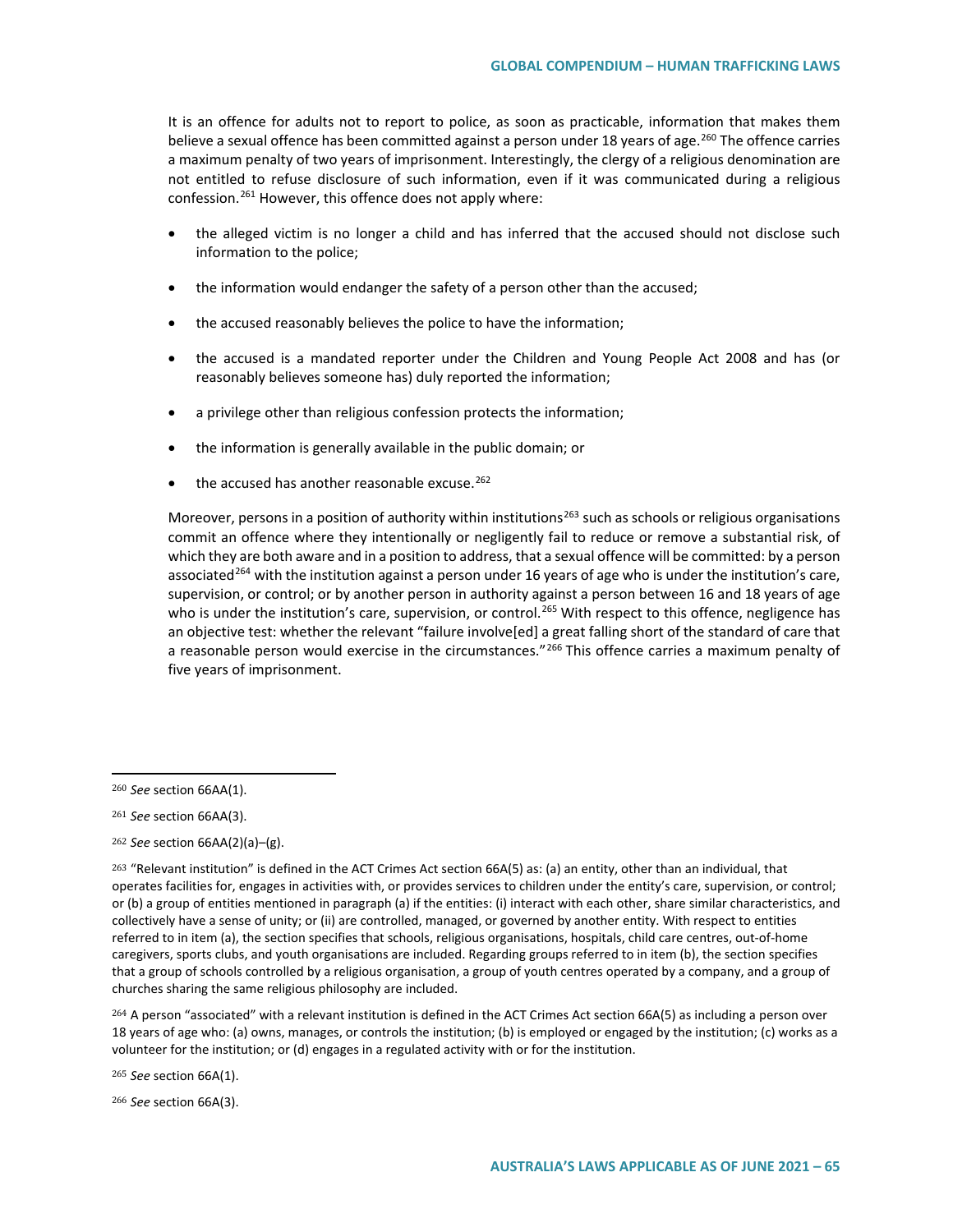This offence has two important qualifications. First, it is not necessary to prove that a sexual offence had actually been committed.<sup>[267](#page-65-0)</sup> Second, following a similar theme as the prior offence, it does not matter that the accused became aware of the risk through information communicated in a religious confession.<sup>[268](#page-65-1)</sup>

It is important to note that the sexual offences with respect to children discussed so far do not have the array of defences available within other jurisdictions. However, unlike similar laws in other jurisdictions, the ACT Crimes Act also establishes a separate offence for distributing an intimate image of a person under 16 years of age, to which there are multiple defences.<sup>[269](#page-65-2)</sup> This offence carries a maximum penalty of 500 penalty points (which at the time of writing is AUD 80,000) and five years of imprisonment.

The defences available to this offence are:

- at the time of the offence:
- the accused reasonably believed that the alleged victim was at least 16 years old; or
- the alleged victim was at least 10 years old, not more than two years younger than the accused, and consented to distribution of the intimate image;<sup>[270](#page-65-3)</sup> or
- the intimate image was distributed:
- by a law enforcement officer or a security provider licensed under the Security Industry Act 2003 (ACT) acting reasonably in the course of their duties;
- by the accused in the course of reasonably protecting premises which they owned;
- for the purpose of practicing law enforcement (inclusive of criminal reporting and legal procedure) or reporting unlawful conduct to a law enforcement officer, as well as any scientific, medical, or educational purpose (such as sending diagnostic images between doctors); or
- in circumstances where the child was incapable of giving consent and a reasonable person would consider such distribution acceptable (such as sharing an image of a naked newborn relative).<sup>[271](#page-65-4)</sup>

#### *8.6.3. Extraterritorial application of ACT criminal laws*

The ACT Crimes Act does not apply extraterritorially to the sexual servitude offences discussed in this section.

However, for an offence relating to the failure of a person in a position of authority to reduce or remove a substantial risk that a sexual act will be committed against a child, it does not matter if an act or omission constituting a potential sexual offence is at risk of happening outside the ACT if either the prospective victim or prospective offender was in the ACT at any time after the accused became aware of the risk.<sup>[272](#page-65-5)</sup>

<span id="page-65-0"></span><sup>267</sup> *See* section 66A(2)(b).

<span id="page-65-1"></span><sup>268</sup> *See* section 66A(2)(c).

<span id="page-65-2"></span><sup>269</sup> *See* section 27D(1).

<span id="page-65-3"></span><sup>270</sup> *See* section 72D(2).

<span id="page-65-4"></span><sup>271</sup> *See* section 72G(1)(a)–(g).

<span id="page-65-5"></span><sup>272</sup> *See* section 66A(2)(a).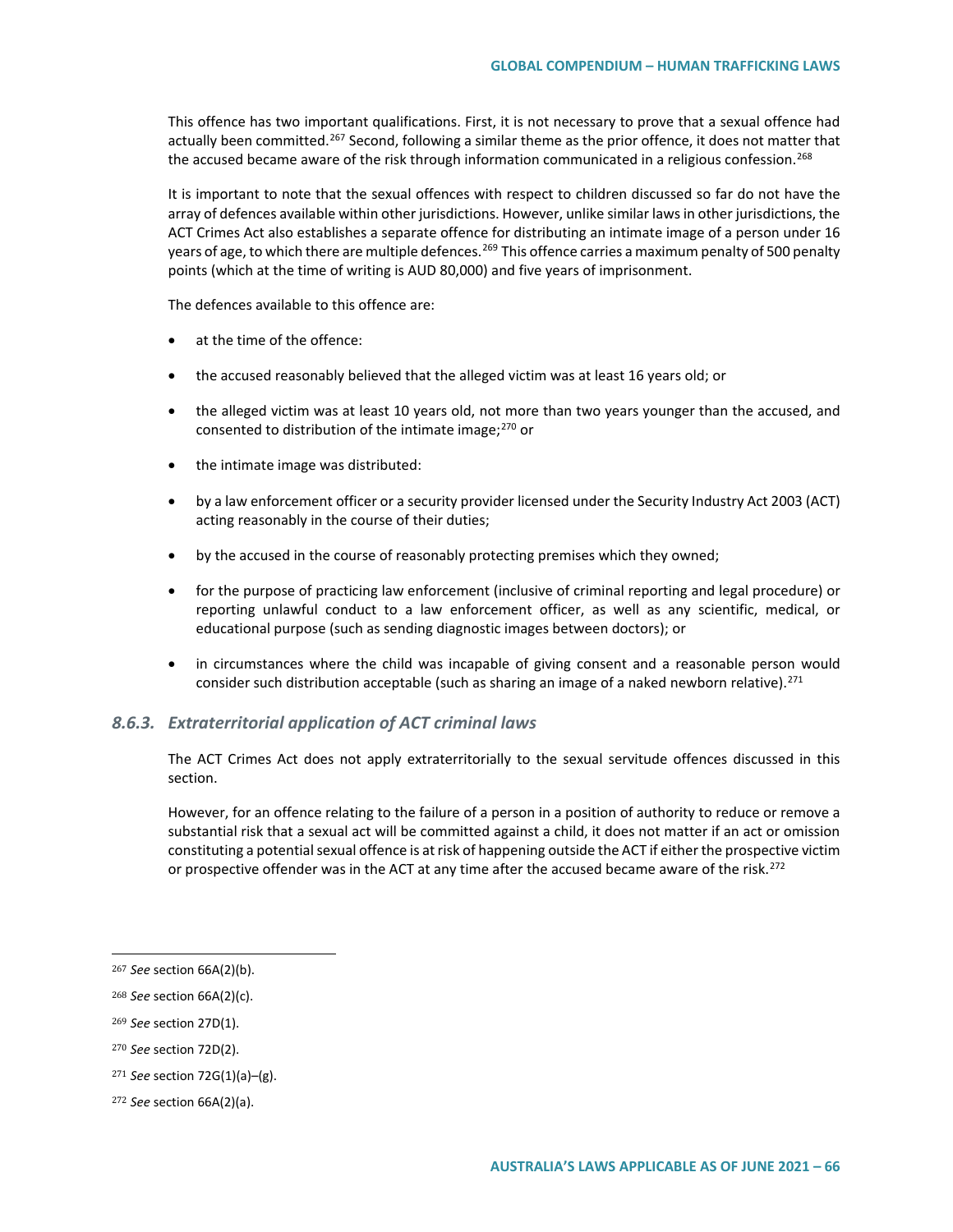# **8.7. Northern Territory**

### *8.7.1. Sexual servitude offenses*

Division 6A of the Northern Territory Criminal Code Act 1983 (NT) (**NT Criminal Code**) specifies offences for sexual servitude and the deceptive recruiting of sexual services.

The definitions of "sexual servitude" and "sexual services" in the NT Criminal Code are substantially the same as the definitions given to those terms in the NSW Crimes Act and WA Criminal Code.<sup>[273](#page-66-0)</sup>

It is an offence under the NT Criminal Code for a person to cause a victim to enter into or continue in sexual servitude or for a person to conduct a business involving the sexual servitude of others.<sup>[274](#page-66-1)</sup> These offences are punishable by maximum penalties of life imprisonment for an offence involving a child under 12 years of age, 20 years of imprisonment for an offence involving a person over the age of 12, and 15 years of imprisonment for an offence involving an adult.

The NT Criminal Code also makes it an offence for a person to intentionally induce another person (punishable by maximum penalties of 15 years of imprisonment if the victim is a child, and 10 years of imprisonment otherwise) to provide sexual services where they have deceived the victim about the fact that the engagement involves providing sexual services.<sup>[275](#page-66-2)</sup>

It is not a defence to these offences that the accused did not know the victim was of a certain age or otherwise believed they were of a different age.  $276$ 

#### *8.7.2. Online child exploitation offenses*

Division 2 of the NT Criminal Code regulates online child exploitation offences. A "child" is defined as a person under the age of 18.

The NT Criminal Code has several offences relating to child abuse material. The definition of "child abuse material" covers material that is likely to offend a reasonable adult and depicts (or appears to depict) a child in a sexual, offensive, and demeaning context, otherwise engaging in sexual activity, or being subjected to torture, cruelty, or abuse.<sup>[277](#page-66-4)</sup> However, the definition excludes material that satisfies the Classification Defence, or is exempted under Part X of the Commonwealth Classification Act.<sup>[278](#page-66-5)</sup>

It is an offence to possess, distribute, sell, advertise, or offer child abuse material. This offense carries a maximum penalty of 10 years of imprisonment for individuals and 10,000 penalty units for corporations (which at the time of writing is AUD 1,580,000).<sup>[279](#page-66-6)</sup> Where such material is found in a place that the accused occupies, manages, or controls, the accused will be guilty of possession unless the accused neither knew nor had reason to suspect the material was in that place.<sup>280</sup> Contrary to most criminal offences in Australia,

<span id="page-66-3"></span><sup>276</sup> *See* section 202E.

<span id="page-66-0"></span><sup>273</sup> *See* section 202A(1).

<span id="page-66-1"></span><sup>274</sup> *See* sections 202B and 202C.

<span id="page-66-2"></span><sup>275</sup> *See* section 202D.

<span id="page-66-4"></span><sup>277</sup> *See* section 125A.

<span id="page-66-5"></span><sup>278</sup> *Id.*

<span id="page-66-6"></span><sup>279</sup> *See* section 125B.

<span id="page-66-7"></span><sup>280</sup> *See* section 125B(3).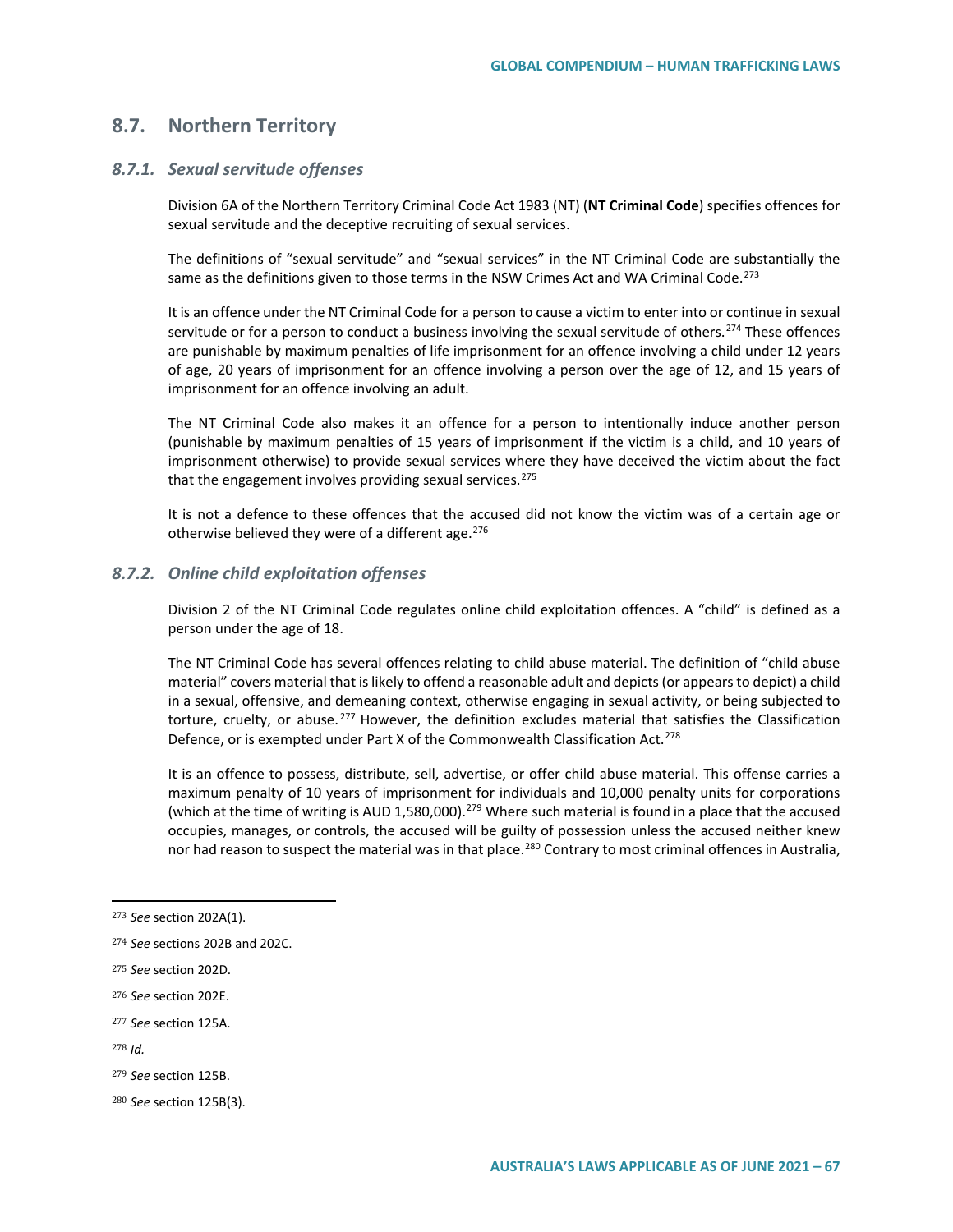the accused bears the burden to prove this defense.<sup>[281](#page-67-0)</sup> If an accused is found guilty of this offence, the court must order the forfeiture and destruction of the relevant material.<sup>[282](#page-67-1)</sup>

It is not an offense when either a member of a law enforcement agency in the course of exercising their duties, or a person whose function or duty includes the classification of materials pursuant to an applicable law, engages in the conduct.<sup>[283](#page-67-2)</sup> Additionally, it is a defence that the accused was using the material for legitimate medical or health research purposes.<sup>[284](#page-67-3)</sup>

Using, offering, or procuring a child for the production of child abuse material is also an offence punishable by 14 years of imprisonment for individuals, and 15,000 penalty units for corporations (which at the time of writing is AUD 2,370,000).<sup>[285](#page-67-4)</sup>

The NT Criminal Code also contains offences relating to indecent articles. The definition of "indecent article" covers anything that wholly or in part<sup>[286](#page-67-5)</sup> contains, records, or embodies something to be looked at or any items that can be used to manufacture such a thing, and depicts a person who is (or appears to be) under 16 years of age in a manner that is likely to offend a reasonable adult (sexual or otherwise).<sup>[287](#page-67-6)</sup> However, similar to the definition of child exploitation material, this does not include material classified or exempted<sup>[288](#page-67-7)</sup> under the Commonwealth Classification Act.<sup>[289](#page-67-8)</sup>

It is an offence to publish an indecent article,  $^{290}$  $^{290}$  $^{290}$  unless for the purposes of applying for classification under the Classification (Publications, Films and Computer Games) Act 1995 (Cth) or by members of a law enforcement agency in the course of their duties.<sup>[291](#page-67-10)</sup>

An executive officer of a corporation (which includes the director or another person concerned with managing the corporation) who has committed one of these offences will incur criminal liability and face the maximum penalties for individuals. <sup>[292](#page-67-11)</sup> Although this offence will apply irrespective of whether the corporation is prosecuted for (or found guilty of) the offence, it will not apply where the corporation would have an available defence.<sup>[293](#page-67-12)</sup>

<span id="page-67-0"></span><sup>281</sup> *Id.*

 $\overline{a}$ 

- <span id="page-67-2"></span><sup>283</sup> *See* section 125B(2).
- <span id="page-67-3"></span><sup>284</sup> *See* section 125B(4).
- <span id="page-67-4"></span><sup>285</sup> *See* section 125E.
- <span id="page-67-5"></span><sup>286</sup> *See* section 125C(3).
- <span id="page-67-6"></span><sup>287</sup> *See* section 125A.

<span id="page-67-7"></span><sup>288</sup> The classifications/exemptions that apply under the NT Crimes Act section 125A are: "(e) a film that is classified (other than as RC) under the Commonwealth Act; (f) a publication that is classified Unrestricted, Category 1 restricted or Category 2 restricted under the Commonwealth Act;  $(g)$  a computer game that is classified (other than as RC) under the Commonwealth Act; or (h) a film, publication or computer game that is the subject of an exemption under Part 10 of the Classification of Publications, Films and Computer Games Act 1985."

<span id="page-67-8"></span><sup>289</sup> *See* section 125A.

<span id="page-67-9"></span><sup>290</sup> *See* section 125C(1).

<span id="page-67-10"></span><sup>291</sup> *See* section 125C(2).

<span id="page-67-11"></span><sup>292</sup> *See* section 125D(1) and 125D(9).

<span id="page-67-12"></span><sup>293</sup> *See* section 125D(6)–(7).

<span id="page-67-1"></span><sup>282</sup> *See* section 125B(6).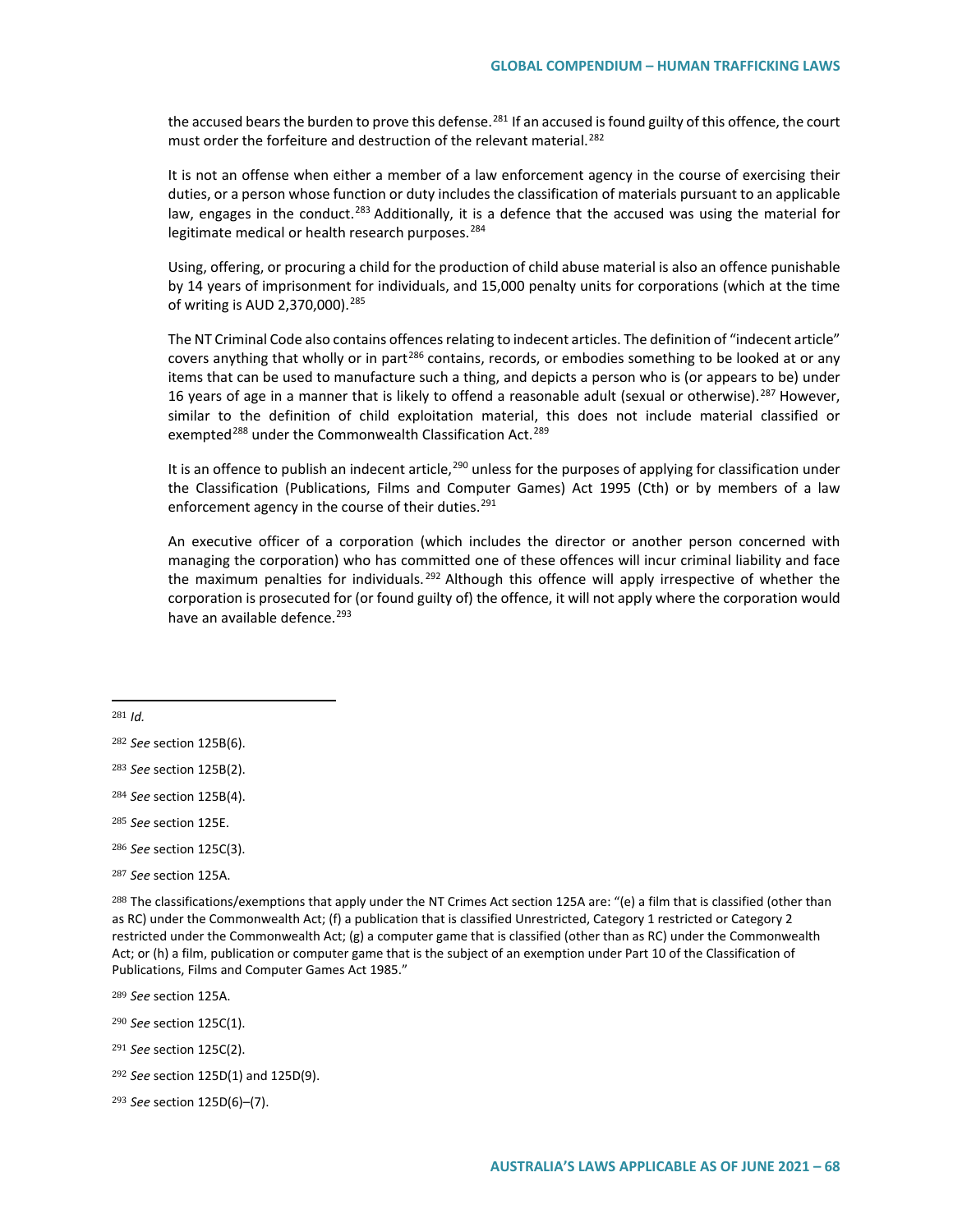It is a defence to such criminal liability that the accused either was not in a position to influence the corporation's contravening conduct, took reasonable steps to prevent the contravention, or did not know (and could not reasonably have known) that the contravention would occur.<sup>[294](#page-68-0)</sup>

The NT Criminal Code also has several general offences that could apply to online child exploitation.

It is an offence for a person to attempt to procure another person under 16 years of age to have sexual intercourse (in the NT or otherwise) or commit, perform, or engage in an act of gross indecency.<sup>[295](#page-68-1)</sup> This offence carries a maximum penalty of five years of imprisonment if the accused is over 18 years of age and five years of imprisonment otherwise.<sup>[296](#page-68-2)</sup> However, it is a defence to this offence if the victim was at or above 14 years of age and the accused reasonably believed that the victim was 16 years of age or older.<sup>[297](#page-68-3)</sup>

Additionally, several offences prohibiting indecent dealing with children under 16 years may also apply. It is an offence to procure a person under 16 years of age to perform an indecent<sup>[298](#page-68-4)</sup> act,<sup>[299](#page-68-5)</sup> intentionally exposing such a person to an indecent object, film, video tape, audio tape, photograph, or book,<sup>[300](#page-68-6)</sup> or intentionally recording an indecent visual image of such a person. $301$  These offences carry a maximum penalty of 14 years of imprisonment if the victim is under 10 years of age, and 10 years of imprisonment otherwise.  $302$  The same defence applies to this offence as is available for attempted procurement.  $303$ However, the defence will not apply if the victim is a relative of the accused.<sup>[304](#page-68-10)</sup>

Unless stated otherwise (as done in the previous two general offences), it is not a defence to the offences in this Division to claim that the accused did not know that a child was of a specific age or believed otherwise.<sup>[305](#page-68-11)</sup> However, other than with respect to a child's age, the defence of honest and reasonable mistake of fact applies.<sup>[306](#page-68-12)</sup>

 $\overline{a}$ 

<span id="page-68-1"></span><sup>295</sup> *See* section 131(1).

<span id="page-68-2"></span><sup>296</sup> *See* section 131(1) and (2).

<span id="page-68-4"></span><sup>298</sup> Although "indecent" is not defined in the NT Crimes Act, it can be presumed that "indecent" acts, objects, and films refer to subject matter similar to that covered by "indecent article" in section 125A. If this interpretation is correct, then it would cover acts, objects, and films that: (a) promote crime or violence, or incite or instruct in matters of crime or violence; or (b) concern, in a manner that is likely to offend a reasonable adult: (i) the use of violence or coercion to compel a person to participate in, or submit to, sexual conduct; (ii) sexual conduct with or on the body of a dead person; (iii) the use of urine or excrement in association with degrading or dehumanising conduct or sexual conduct; (iv) bestiality; (v) acts of torture or the infliction of extreme violence or extreme cruelty; or (vi) a person (whether or not engaged in sexual activity) who is a child who has not attained the age of 16 years or who looks like a child who has not attained that age.

- <span id="page-68-5"></span><sup>299</sup> *See* section 132(2)(d).
- <span id="page-68-6"></span><sup>300</sup> *See* section 132(2)(e).
- <span id="page-68-7"></span><sup>301</sup> *See* section 132(2)(f).
- <span id="page-68-8"></span><sup>302</sup> *See* section 132(2) and (4).
- <span id="page-68-9"></span><sup>303</sup> *See* above paragraph and section 132(5).

<span id="page-68-0"></span><sup>294</sup> *See* section 125D(3).

<span id="page-68-3"></span><sup>297</sup> *See* section 131(3).

<span id="page-68-10"></span><sup>304</sup> *See* section 132(6).

<span id="page-68-11"></span><sup>305</sup> *See* section 139.

<span id="page-68-12"></span><sup>306</sup> *See* section 32.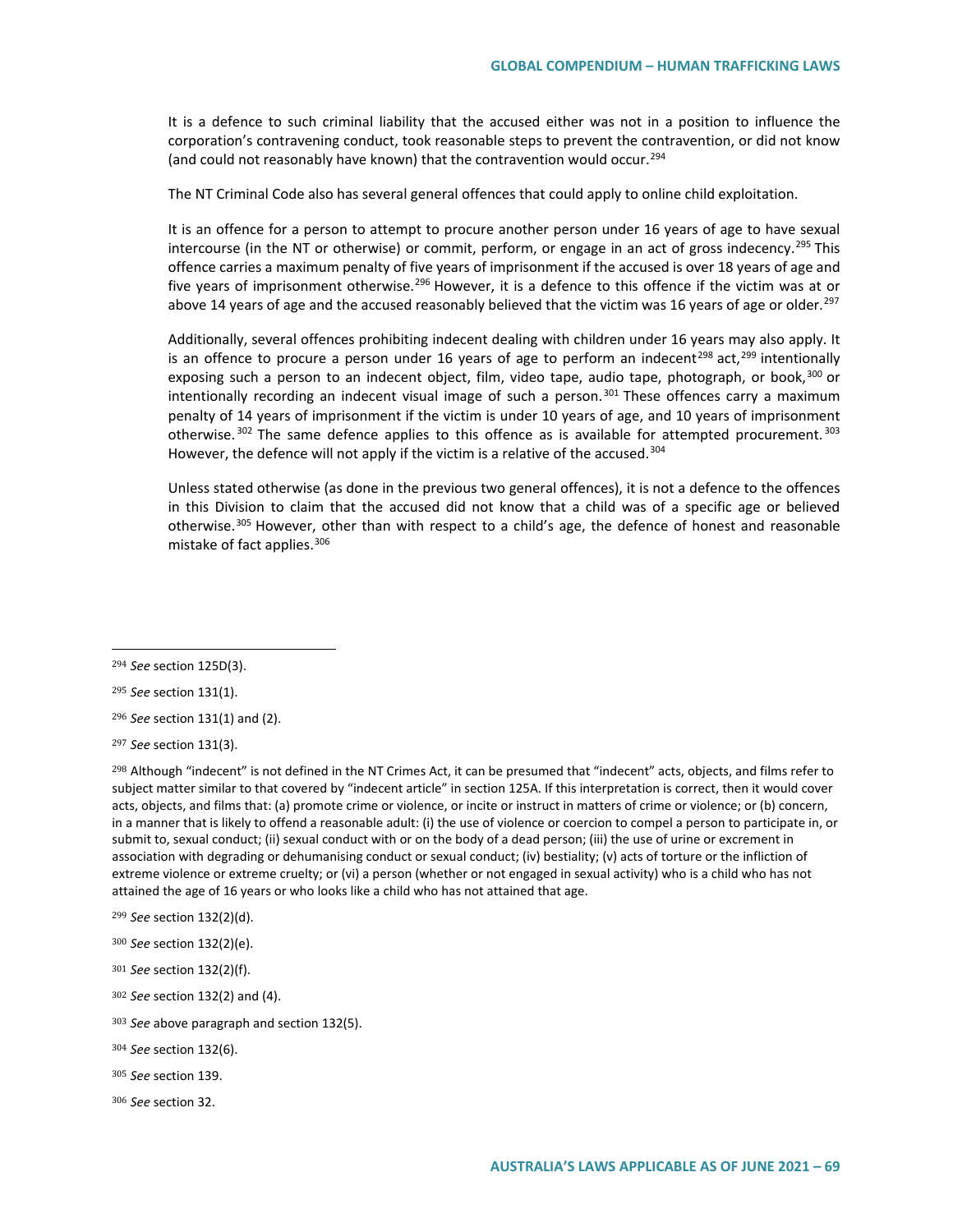# *8.7.3. Extraterritorial application of NT criminal laws*

The NT Criminal Code extends its operation beyond the boundaries of the Northern Territory. Provided that all other elements of an offence regarding sexual servitude exist, if the offence occurred partly within the Northern Territory (even if the conduct had no effect within the Northern Territory) or if the offence was committed completely outside of the Northern Territory but had an effect within the Northern Territory, then the Northern Territory may prosecute the offence.<sup>[307](#page-69-0)</sup>

# **8.8. Queensland**

# *8.8.1. Sexual servitude offenses*

The Queensland Criminal Code Act 1899 (Qld) (**Queensland Criminal Code**) does not penalize sexual servitude. Cases involving servitude in Queensland are often prosecuted under the Commonwealth Criminal Code.<sup>[308](#page-69-1)</sup>

However, some commentators have suggested that the provision in the Queensland Criminal Code prohibiting the procurement of sexual acts by coercion may apply to sexual servitude.<sup>[309](#page-69-2)</sup> That provision makes it an offence to knowingly entice or recruit another person to engage in a sexual act either through the use of threats or intimidation of any kind or by false pretence (irrespective of whether it occurs in Queensland or elsewhere).<sup>[310](#page-69-3)</sup> Similarly, it is illegal to administer a substance to another person with the intent to stun or overpower the other person to enable a sexual act.<sup>[311](#page-69-4)</sup> A "sexual act" with respect to these offences need not involve the victim's body, sexual intercourse, or acts involving physical contact.<sup>[312](#page-69-5)</sup>

The maximum penalty for these offences is imprisonment for 14 years. However, the accused faces an aggravated penalty where the accused participates in a criminal organisation and knew (or ought to have reasonably known) that the offence was committed at the direction of a criminal organisation (either the one in which they are involved or another), in participation with other participants in such an organisation, or for the direct or indirect benefit of such an organisation (**Criminal Organisation Circumstances**).<sup>[313](#page-69-6)</sup>

# *8.8.2. Online child exploitation offenses*

Part 4, Chapter 22 of the Queensland Criminal Code sets out online child exploitation offences. A "child" is commonly defined in this chapter as a person who is, or appears to be, under the age of 16 years.

Several offences address "child exploitation material," which is defined in the same terms as the NT Criminal Code. [314](#page-69-7) All of the penalties associated with these offences are aggravated by Criminal Organisation Circumstances.

<span id="page-69-0"></span><sup>307</sup> *See* Division 7.

<span id="page-69-1"></span><sup>308</sup> *See* "Sexual servitude and organised prostitution charges, Brisbane," *myPolice Queensland Police News* (Update, 12 February 2021), available at[: https://mypolice.qld.gov.au/news/2021/02/12/update-sexual-servitude-and-organised-prostitution](https://mypolice.qld.gov.au/news/2021/02/12/update-sexual-servitude-and-organised-prostitution-charges-brisbane/)[charges-brisbane/.](https://mypolice.qld.gov.au/news/2021/02/12/update-sexual-servitude-and-organised-prostitution-charges-brisbane/)

<span id="page-69-2"></span><sup>309</sup> Nicole Dixon, *Human Trafficking: Australia's Response* (Research Brief No 2011/08, June 2011) 63.

<span id="page-69-3"></span><sup>310</sup> *See* section 218(1)(a)–(b) and 218(4).

<span id="page-69-4"></span><sup>311</sup> *See* section 218(1)(c).

<span id="page-69-5"></span><sup>312</sup> *See* section 218(2) and (3).

<span id="page-69-6"></span><sup>313</sup> Section 218(3A); Penalties and Sentences Act 1992 (Qld) s 161Q.

<span id="page-69-7"></span><sup>314</sup> *See* section 207A.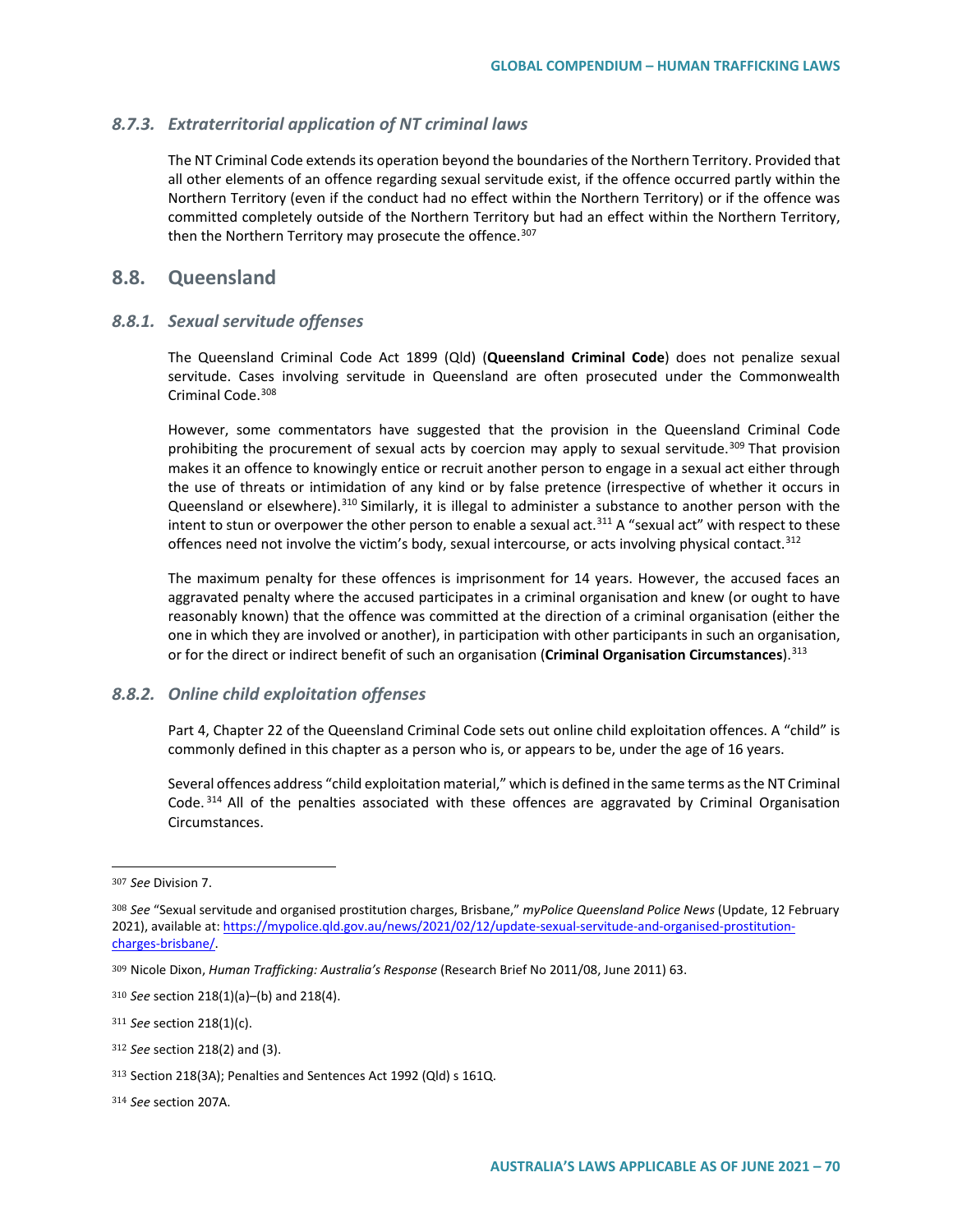It is an offence to make, or involve a child, in child exploitation material, or attempt to engage in such conduct.[315](#page-70-0) This offence carries a maximum penalty of 25 years of imprisonment where the accused has used a hidden network or anonymising service in committing the offence (**Hidden or Anonymous Circumstances**), or 20 years of imprisonment otherwise.

The NT Crimes Act also makes it an offence to administer<sup>[316](#page-70-1)</sup> a website while knowing that it is being used to distribute child exploitation material.<sup>[317](#page-70-2)</sup> This offence has a maximum penalty of 20 years of imprisonment in Hidden or Anonymous Circumstances, or 14 years of imprisonment otherwise. However, similar to the NSW Crimes Act, it is a defence to this charge that an administrator, on becoming aware of the website's unlawful use, took all reasonable steps<sup>[318](#page-70-3)</sup> necessary to prevent access to the child exploitation material on the website.<sup>[319](#page-70-4)</sup>

Similarly, it is an offence to encourage someone to use, or otherwise promote or advertise the use of, a website that is used to distribute child exploitation material.<sup>[320](#page-70-5)</sup> This offence carries the same penalties as those associated with administering such a website.

Additionally, the Queensland Criminal Code makes it an offence to distribute information about how to avoid detection of, or prosecution for, conduct constituting an offence associated with child exploitation material.<sup>[321](#page-70-6)</sup> Perpetrators will attract a maximum penalty of 20 years of imprisonment in Hidden or Anonymous Circumstances, or 14 years of imprisonment otherwise.

There are several defences to child exploitation material offences, including if:

- the allegedly unlawful conduct was committed:
- for a genuine artistic, educational, legal, medical, scientific, or public benefit purpose, and the person's conduct was, in the circumstances, reasonable  $322$  for that purpose;  $323$  or

 $\overline{a}$ 

<span id="page-70-5"></span><sup>320</sup> *See* section 228DB(1).

<span id="page-70-6"></span><sup>321</sup> *See* section 228DC(1).

<span id="page-70-8"></span><sup>323</sup> *See* section 228E(2).

<span id="page-70-0"></span><sup>315</sup> *See* section 228A(1) and 228B(1).

<span id="page-70-1"></span><sup>316</sup> "Administer" is defined in the Queensland Criminal Code section 228DA(5) as including: (a) designing, creating, managing, or maintaining the website, part of the website, or a function of the website; or (b) providing a device to host the website, part of the website, or a function of the website; or (c) facilitating the operation and use of the website, part of the website, or a function of the website.

<span id="page-70-2"></span><sup>317</sup> *See* section 228DA(1).

<span id="page-70-3"></span><sup>318</sup> Examples of "reasonable steps" in the Queensland Criminal Code section 228DA(4) include: (a) telling a police officer that the website is being used to distribute child exploitation material and complying with any reasonable instructions given by the police officer; (b) shutting the website down; and (c) modifying the website's operation so it cannot be used to distribute or access child exploitation material.

<span id="page-70-4"></span><sup>319</sup> *See* section 228DA(4).

<span id="page-70-7"></span><sup>322</sup> An example of reasonable conduct for a public benefit purpose, as provided in the Queensland Criminal Code section 228E(2)(b), is a current affairs television program showing children being tortured during a civil war.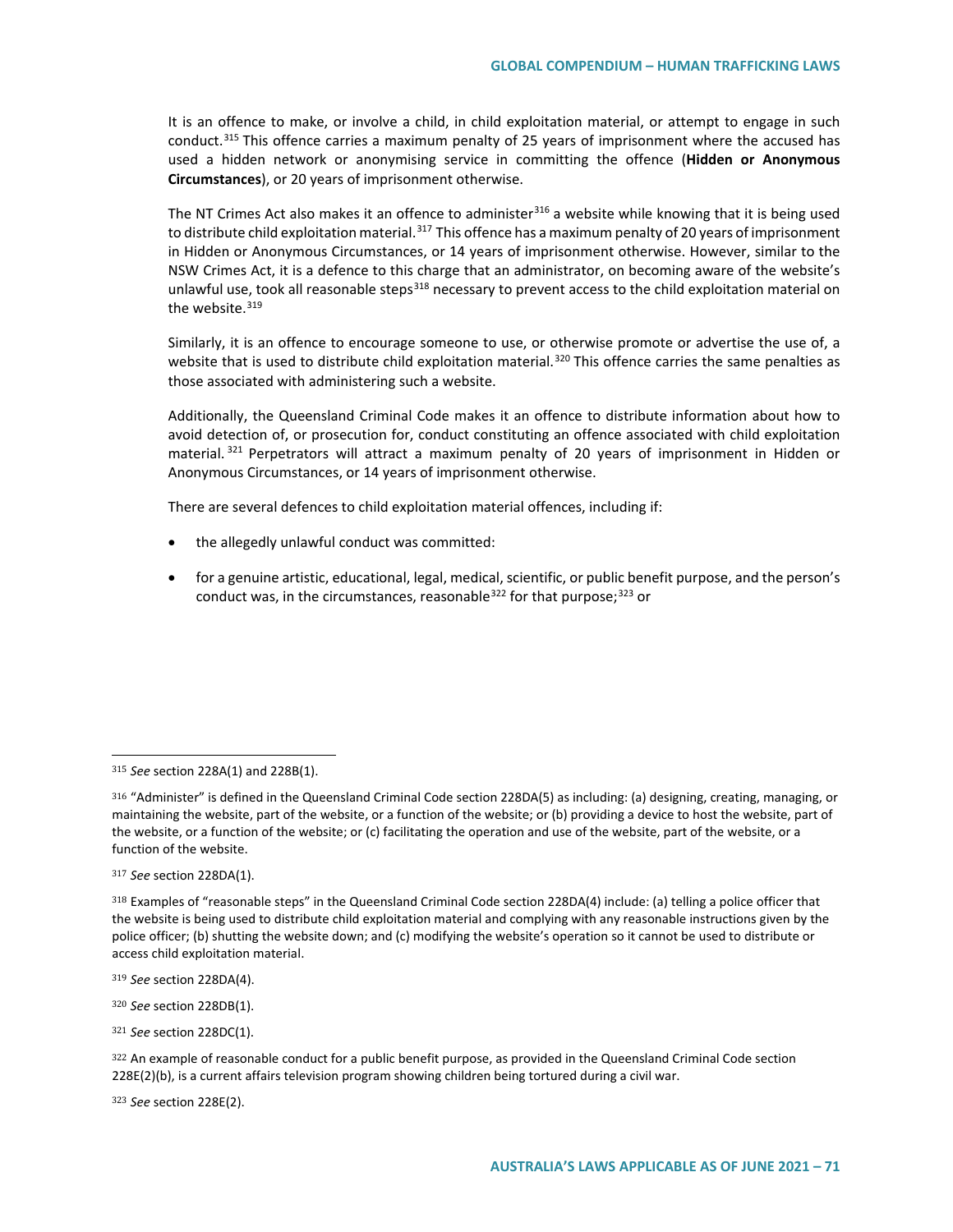- by law enforcement officers or inspectors responsible for classification<sup>[324](#page-71-0)</sup> acting reasonably<sup>[325](#page-71-1)</sup> in the course of their duties,  $326$  except where their conduct is directed at gaining evidence that a particular person committed an offence;<sup>[327](#page-71-3)</sup> or
- the relevant material:
- was subject to a "conditional cultural exemption" under the Commonwealth Classification Act and the allegedly unlawful conduct was associated with exhibiting or screening the material as part of a registered event;<sup>[328](#page-71-4)</sup> or
- satisfies the Classification Defence.<sup>[329](#page-71-5)</sup>

The Queensland Criminal Code also establishes several procurement and grooming offences.

It is an offence to knowingly entice or recruit a child (either in Queensland or elsewhere) to engage in sexual penetration, and is punishable by 14 years of imprisonment.<sup>[330](#page-71-6)</sup>

Similarly, it is a separate offence for any person over the age of 18 to use electronic communication with intent to procure a child (or someone they believe to be a child) to engage in a "sexual act," irrespective of whether the act will occur in Queensland or elsewhere.<sup>[331](#page-71-7)</sup> This offence carries a maximum penalty of 14 years of imprisonment if the child is (or appears to be) under 12 years old and the accused goes to a location with the intention of meeting the child, or 10 years of imprisonment otherwise.<sup>[332](#page-71-8)</sup>

It is a defence that the accused reasonably believed that the person was at least 16 years old, and a defence to the aggravating circumstance that the accused reasonably believed the child was at least 12 years old.<sup>[333](#page-71-9)</sup> However, the accused can rely on a child's representation to prove a reasonable belief of a child's age, absent contrary evidence.<sup>[334](#page-71-10)</sup>

It is an offence to act with the intention of procuring a child (or someone believed to be a child) or with the person who has the care of a child (or believed to have care of a child)  $335$  for the child to engage in a

<span id="page-71-2"></span><sup>326</sup> *See* section 228E(3).

 $\overline{a}$ 

- <span id="page-71-3"></span><sup>327</sup> *See* section 228H(2).
- <span id="page-71-4"></span><sup>328</sup> *See* section 228E(3).
- <span id="page-71-5"></span><sup>329</sup> *See* section 228E(4)–(5).
- <span id="page-71-6"></span><sup>330</sup> *See* section 217.
- <span id="page-71-7"></span><sup>331</sup> *See* section 218A(1).
- <span id="page-71-8"></span><sup>332</sup> *See* section 218A(2).
- <span id="page-71-9"></span><sup>333</sup> *See* section 218A(9)–(9A).

<span id="page-71-11"></span>335 A "person who has care of a child" is defined in the Queensland Criminal Code section 218B(12) to include a parent, fosterparent, step-parent, guardian, or other adult in charge of the child, whether or not the person has lawful custody of the child.

<span id="page-71-0"></span><sup>324 &</sup>quot;Inspector" is defined in the Queensland Criminal Code section 228H(3) as including an inspector under the Classification of Computer Games and Images Act 1995 (Cth), the Classification of Films Act 1991 (Cth), and Classification of Publications Act 1991 (Cth).

<span id="page-71-1"></span><sup>325</sup> Examples of reasonable conduct, as provided in the Queensland Criminal Code section 228E(3)(b), are: (a) copying child exploitation material for the purposes of preparing a brief for police prosecutors; (b) supplying child exploitation material to the Classification Board established under the Commonwealth Classification Act for classification under that Act or to the Office of the Director of Public Prosecutions for use during the prosecution of a person for an offence; and (c) keeping child exploitation material obtained during an investigation for legitimate intelligence purposes.

<span id="page-71-10"></span><sup>334</sup> *See* section 218A(9).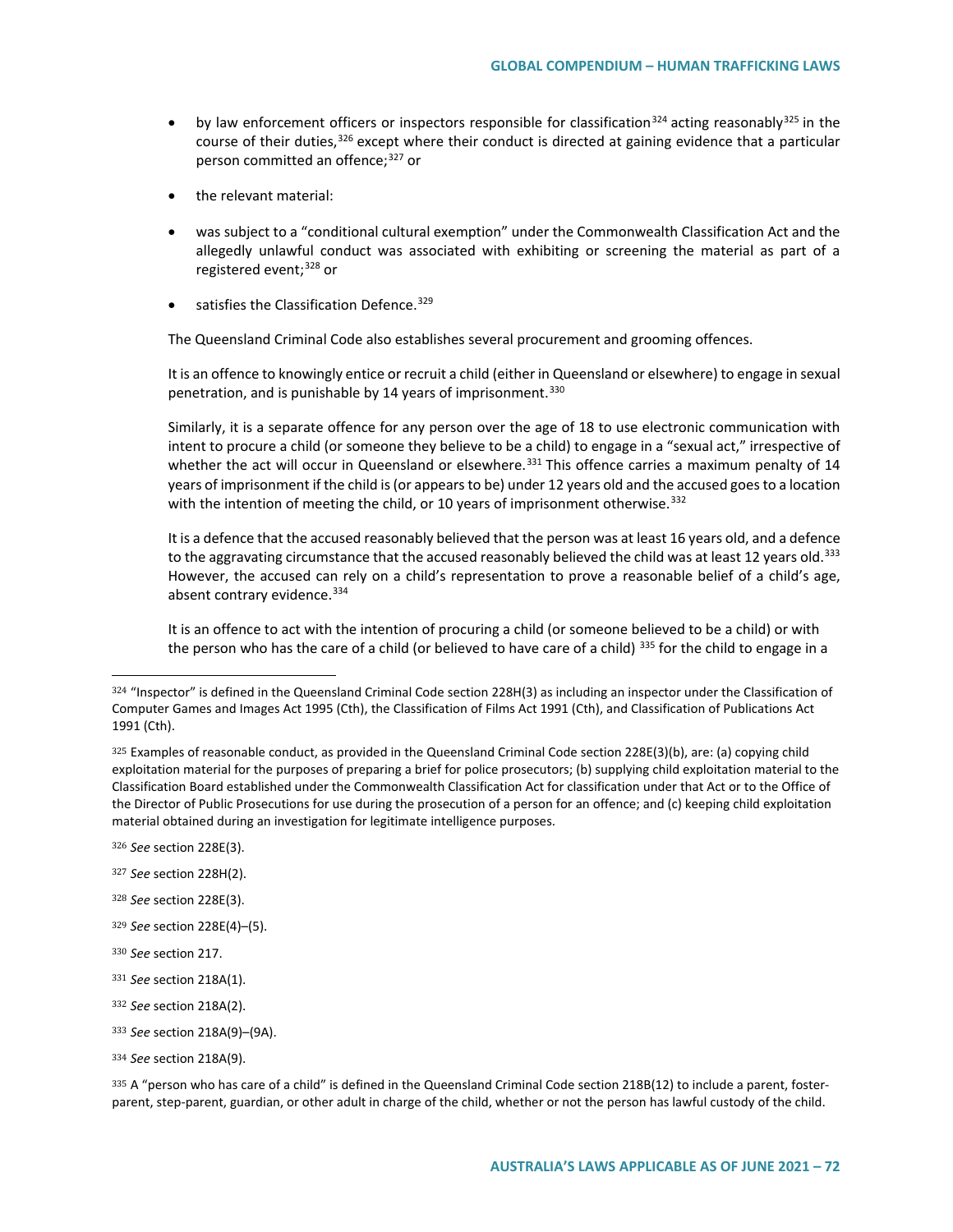sexual act or to expose, without legitimate reason, a child to indecent material (either in Queensland or elsewhere).<sup>[336](#page-72-0)</sup> The penalty qualifications and the available defences are much the same as those with respect to procuring a child with electronic communication, with the exception that the maximum penalty is 10 years of imprisonment for an offence involving a child who is (or appears to be) under 12 years old, and five years of imprisonment otherwise. [337](#page-72-1)

Additionally, unless otherwise excluded, the defence of honest and reasonable mistake of fact applies to these offences.<sup>[338](#page-72-2)</sup>

#### *8.8.3. Extraterritorial application of Queensland criminal laws*

The Queensland Criminal Code extends to conduct occurring wholly outside Queensland's territorial borders, where the conduct has an effect within Queensland. Conversely, the Queensland Criminal Code also extends to unlawful conduct that has no impact within Queensland, but that occurs within Queensland. These provisions apply to the online child exploitation and sexual servitude offences.

### **8.9. Tasmania**

#### *8.9.1. Sexual servitude offenses*

The Tasmanian Criminal Code Act 1924 (Tas) (**Tasmanian Criminal Code**) does not penalize sexual servitude, but it has three offences punishing forced sexual intercourse that resemble sexual servitude offences.

It is an offence under the Tasmanian Criminal Code for a person to take away or detain another person against that other person's will with the intent that the other person be married to, or have sexual intercourse with, any person. A parallel offence adds the element of force to the act of taking away or detaining.

It is also an offence (procuring by threats or fraud) for a person to procure another person to have unlawful sexual intercourse, either in Tasmania or elsewhere, through the use of threats or intimidation of any kind, or by any false pretence or false representation.

Tasmania's Criminal Code does not prescribe maximum penalties for specific crimes. The maximum prison term for any crime in Tasmania is 21 years and a fine.

#### *8.9.2. Online child exploitation offenses*

Chapter XIX of the Tasmanian Criminal Code deals with online child exploitation offences.

Several offences address child exploitation material, which is defined in the exact same terms as the NT Criminal Code. Involving a child in, possessing, producing, or distributing child exploitation material is an offence where the accused knows (or ought to have known) that the material was of that nature.<sup>[339](#page-72-3)</sup> Intentionally accessing such material is also an offence.<sup>[340](#page-72-4)</sup>

 $\overline{a}$ 

<span id="page-72-0"></span><sup>336</sup> *See* section 218B(2).

<span id="page-72-1"></span><sup>337</sup> *See* section 218B(3)–(11).

<span id="page-72-2"></span><sup>338</sup> *See* section 24.

<span id="page-72-3"></span><sup>339</sup> *See* section 130, 130A, 130B, and 130C.

<span id="page-72-4"></span><sup>340</sup> *See* section 130D.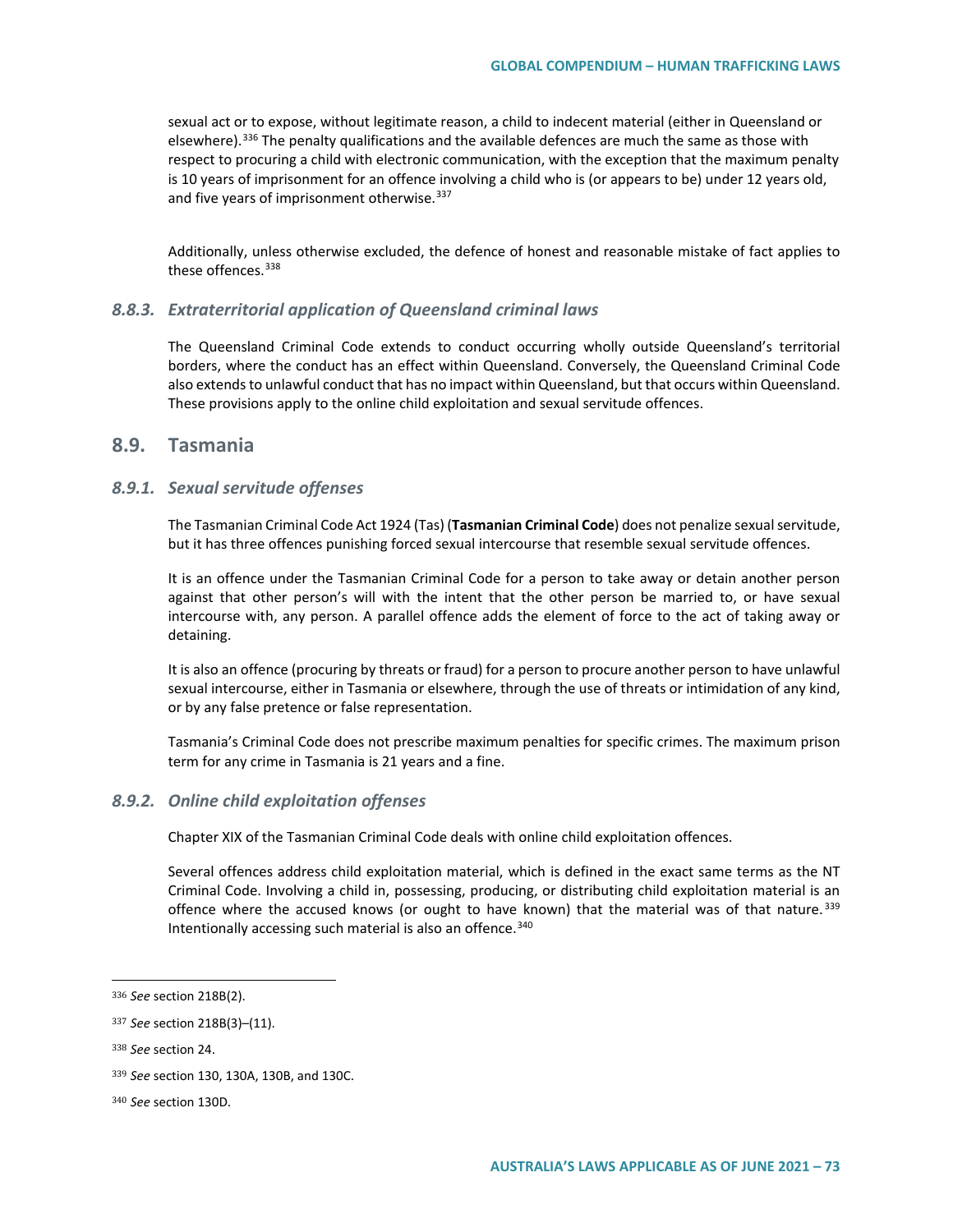It is a defence to the charge of possession that the accused did not solicit the offending material and took reasonable steps to cease possession once aware that it was child exploitation material. There are also general defences available for all the offences associated with child exploitation material, including:

- If the allegedly unlawful conduct was committed:
	- $\circ$  for a genuine child protection, scientific, medical, legal, artistic, or public benefit purpose, and the person's conduct was, in the circumstances, reasonable for that purpose;<sup>[341](#page-73-0)</sup>
	- o by federal or state police officers or persons responsible for classification under the Commonwealth Classification Act acting reasonably in the course of their duties, except where their conduct is directed at gaining evidence that a particular person committed an offence; $342$  or
	- $\circ$  the relevant material depicts sexual activity between the accused person and a person that is above the age of 18 and does not have a mental impairment, and the material does not otherwise depict incest or rape.<sup>[343](#page-73-2)</sup>

The Tasmanian Criminal Code has several procurement offences.

Procuring a person under the age of 17 years to have sexual intercourse or commit an indecent act, or procuring someone else to engage in such conduct with that person is an offence. However, it is a defence to this charge that the person who was procured consented and was either at or above the age of 15 years and the accused person was not more than five years older, or the procured person was at or above the age of 12 years and the accused was not more than three years older.<sup>[344](#page-73-3)</sup>

It is an offence to communicate by any means with the intention of procuring a person who is (or appears to be) under the age of 17 years to engage in an "unlawful sexual act"—which includes penetrative or persistent sexual abuse, indecent assault, incest, or rape.<sup>[345](#page-73-4)</sup> Communicating with such a person with the intention of exposing them, without legitimate reason, to any indecent material is also an offence.<sup>[346](#page-73-5)</sup>

The same age ranges for the person being procured and the accused provide a defense to these charges, too.<sup>[347](#page-73-6)</sup> However, evidence that the child represented to be a certain age will prove (in absence of contrary evidence to the contrary) that the accused believed the child was that age.  $348$ 

Another defence to these procurement offences is that the accused had an honest and reasonable but mistaken belief as to the child's age.<sup>[349](#page-73-8)</sup> However, this defence does not apply where the child was under 13 years of age, or the accused failed to take all reasonable steps to ascertain the child's age, or the accused was in a state of self-induced intoxication and the mistake would have been made even if sober.<sup>[350](#page-73-9)</sup>

 $\overline{a}$ 

<span id="page-73-2"></span><sup>343</sup> *See* section 130E(2).

<span id="page-73-6"></span><sup>347</sup> *See* section 125D(5).

<span id="page-73-8"></span><sup>349</sup> *See* section 14B(4).

<span id="page-73-0"></span><sup>341</sup> *See* section 130E(1)(b).

<span id="page-73-1"></span><sup>342</sup> *See* section 130E(1)(c)–(d).

<span id="page-73-3"></span><sup>344</sup> *See* section 125C(4).

<span id="page-73-4"></span><sup>345</sup> *See* section 125D(1)–(2).

<span id="page-73-5"></span><sup>346</sup> *See* section 125D(3).

<span id="page-73-7"></span><sup>348</sup> *See* section 125D(7).

<span id="page-73-9"></span><sup>350</sup> *See* section 14B(2)–(3).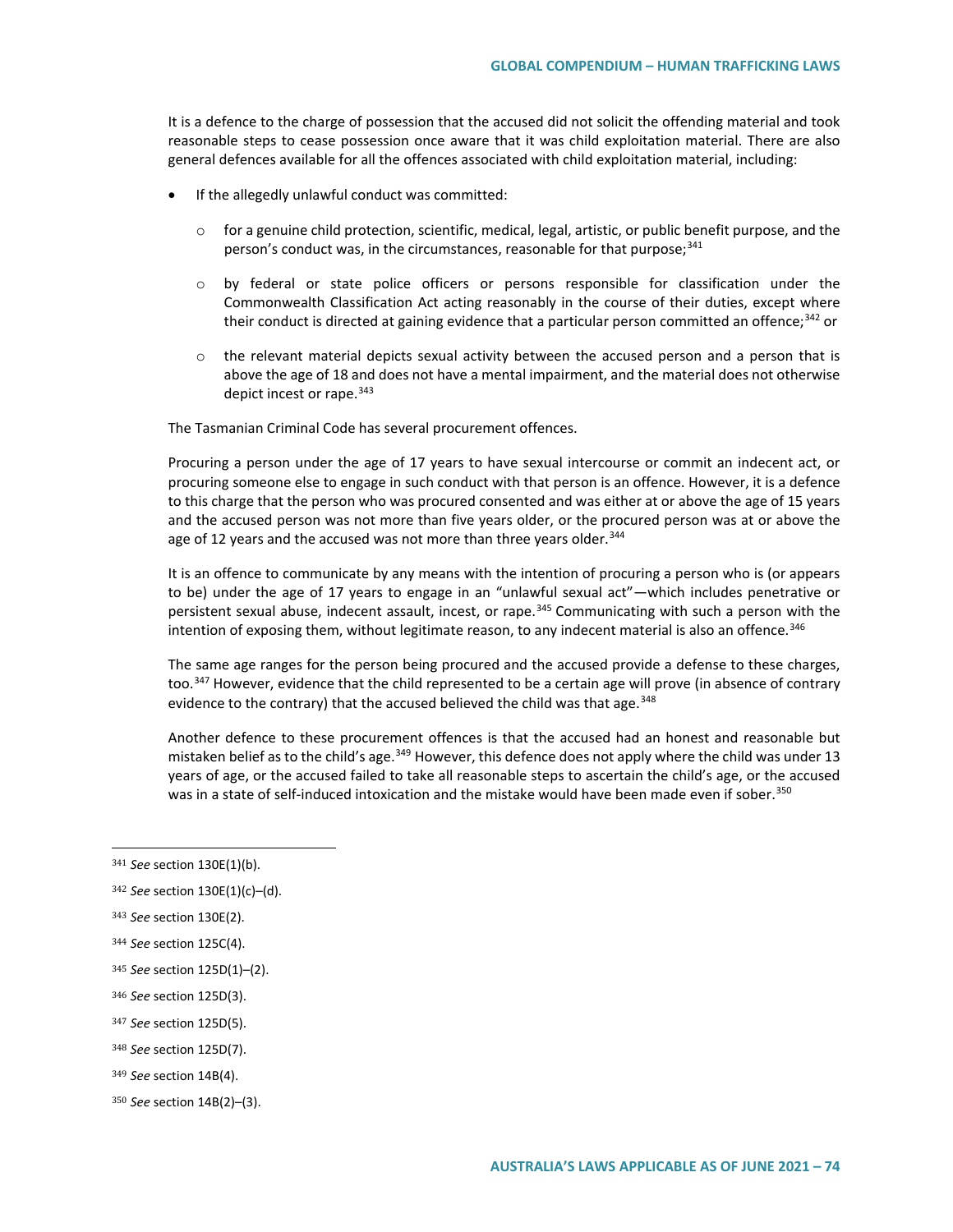It is an offence for persons, without reasonable excuse,<sup>[351](#page-74-0)</sup> to fail to promptly disclose to police information that leads them reasonably to believe an offence discussed in this section has been committed (excluding the distribution or possession or, or access to, child exploitation material).<sup>[352](#page-74-1)</sup> Similar to the ACT Crimes Act, a member of the clergy is not entitled to refuse disclosure on the basis that the information was communicated during a religious confession.<sup>[353](#page-74-2)</sup>

A defence to this charge is that the accused obtained the information when under 18 years old or the accused reasonably believed that the victim, who was at least 18 years old, did not wish the accused to report the information to a police officer.[354](#page-74-3)

Additionally, unless otherwise excluded with respect to age, the defence of honest and reasonable mistake of fact applies to these offences. [355](#page-74-4)

#### *8.9.3. Extraterritorial application of Tasmanian criminal laws*

The Tasmanian Criminal Code does not generally apply to conduct beyond territorial boundaries, though some particular laws extend extraterritorially. The Tasmanian Criminal Code does not extend the offences for forced sexual intercourse and child exploitation material; however, the procurement offences extend to intended conduct both within and outside Tasmania.<sup>[356](#page-74-5)</sup>

**Disclaimer:** The codes, laws, and other information cited in this summary may not contain the most recent versions of such information and provide certain information available as of the month and year cited at the bottom of each page. We make no warranties or guarantees about the accuracy, completeness, or adequacy of the information contained in this summary or the information linked to in this summary. Please check official sources.

This summary should not be construed as legal advice on any specific facts or circumstances. The contents are intended only for general information purposes and may not be quoted or referred to in any other publication or proceeding. The provision of this information does not constitute an attorney-client relationship. Any views set forth herein are the personal views of the authors and do not necessarily reflect those of Rotary International/Rotary Action Group Against Slavery or of any contributing entity.

 $\overline{a}$ 

<span id="page-74-0"></span><sup>351</sup> "Reasonable excuse" is defined in the Tasmanian Criminal Code section 105A as including: (a) the person reasonably fears that disclosing the information would endanger the safety of any person (other than the person reasonably believed to have committed, or to have been involved in, the child abuse offence); or (b) subject to [subsection \(5\),](https://www.legislation.tas.gov.au/view/whole/html/inforce/current/act-1924-069#GS105A@Gs5@EN) a lawful claim or right of privilege protects disclosure of the information; or (c) the person reasonably believes that: (i) another person has already reported the information to a proper authority; or (ii) a proper authority already has the information; or (d) the information is generally available to members of the public.

<span id="page-74-1"></span><sup>352</sup> *See* section 105A(2).

<span id="page-74-2"></span><sup>353</sup> *See* section 105A(5).

<span id="page-74-3"></span><sup>354</sup> *See* section 105A(3).

<span id="page-74-4"></span><sup>355</sup> *See* section 14.

<span id="page-74-5"></span><sup>356</sup> *See* sections 125C(2)–(3) and 125D(1)–(3).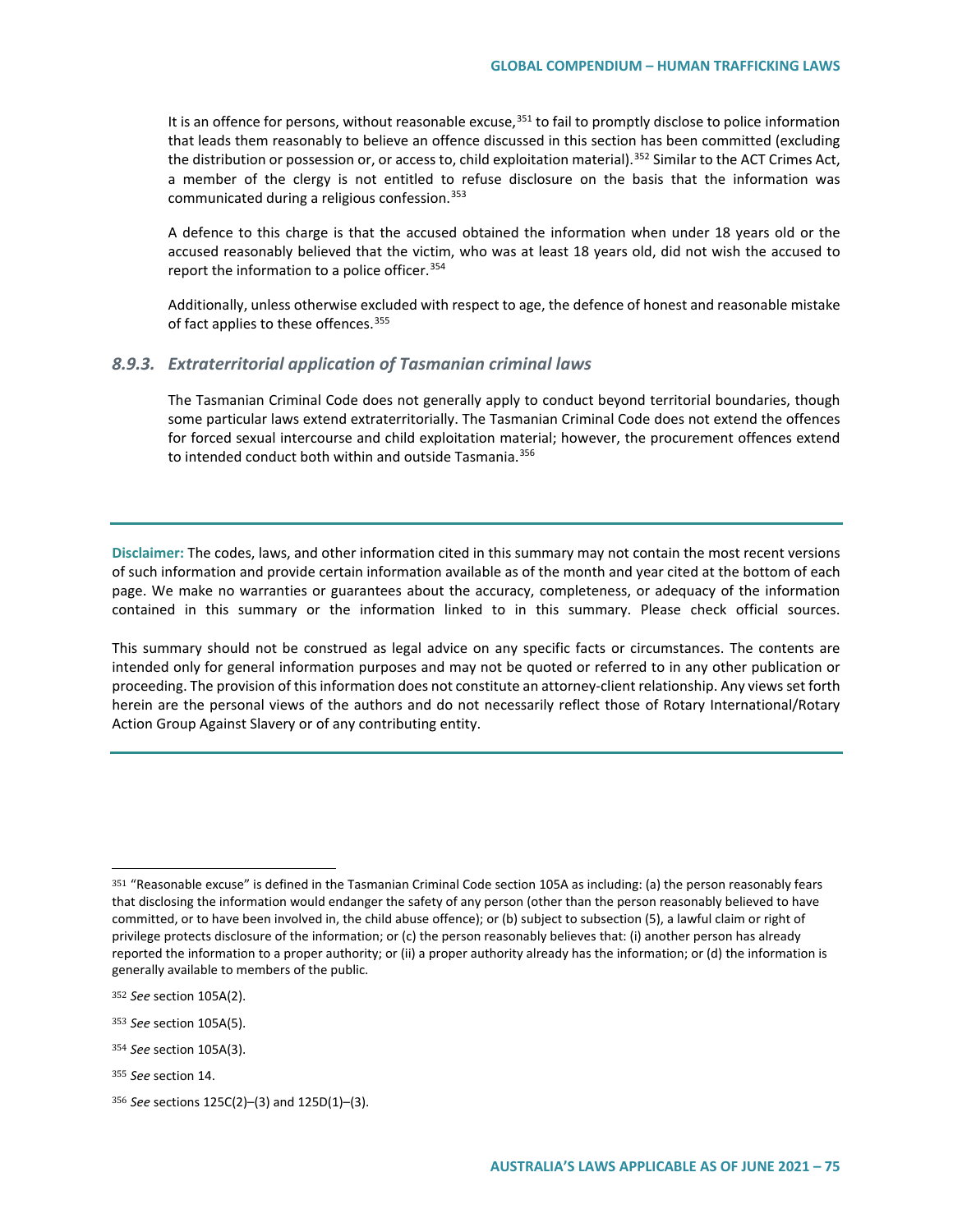## **APPENDIX 1. INTERNATIONAL INSTRUMENTS RELATING TO MODERN SLAVERY**

## **Status of International Obligations**

#### *Key*

- Full participation (ratified/acceded where applicable and incorporated into domestic law if necessary)
- **!** Imperfect participation (signed but not ratified/acceded and not incorporated into domestic law)<br>
X Not a party
- Not a party
- **—** Examples of other jurisdictions that the Compendium may cover

#### *Fundamental human rights*

|                                | <b>Universal Declaration of Human</b><br><b>Rights (1948)</b>                                                                                                    | <b>International Covenant on Civil</b><br>and Political Rights (1966)                                                                                            |                                                                                                                                                     | <b>Rights (1966)</b> | <b>International Covenant on</b><br><b>Economic, Social and Cultural</b>                                                                                                    | <b>Convention on the Elimination of</b><br><b>All Forms of Discrimination</b><br>against Women (1979) |
|--------------------------------|------------------------------------------------------------------------------------------------------------------------------------------------------------------|------------------------------------------------------------------------------------------------------------------------------------------------------------------|-----------------------------------------------------------------------------------------------------------------------------------------------------|----------------------|-----------------------------------------------------------------------------------------------------------------------------------------------------------------------------|-------------------------------------------------------------------------------------------------------|
| Australia                      | N/A                                                                                                                                                              |                                                                                                                                                                  |                                                                                                                                                     |                      |                                                                                                                                                                             |                                                                                                       |
| <b>Slavery and trafficking</b> |                                                                                                                                                                  |                                                                                                                                                                  |                                                                                                                                                     |                      |                                                                                                                                                                             |                                                                                                       |
|                                | <b>Supplementary Convention</b><br>on the Abolition of Slavery,<br>the Slave Trade, and<br><b>Institutions and Practices</b><br><b>Similar to Slavery (1956)</b> | <b>Convention for the</b><br><b>Suppression of the Traffic in</b><br>Persons and of the<br><b>Exploitation of the</b><br><b>Prostitution of Others</b><br>(1949) | <b>Protocol to Prevent,</b><br><b>Suppress and Punish</b><br><b>Trafficking in Persons</b><br><b>Especially Women and</b><br><b>Children (2000)</b> |                      | <b>Optional Protocol to the</b><br><b>Convention on the Rights of</b><br>the Child on the Sale of<br><b>Children, Child Prostitution</b><br>and Child Pornography<br>(2000) | <b>Worst Forms of Child</b><br><b>Labour Convention (1999)</b>                                        |
| Australia                      |                                                                                                                                                                  | X                                                                                                                                                                |                                                                                                                                                     |                      |                                                                                                                                                                             |                                                                                                       |
|                                | <b>Slavery Convention (1926)</b>                                                                                                                                 | <b>Protocol amending the</b><br><b>Slavery Convention (1953)</b>                                                                                                 | <b>Forced Labour Convention</b><br>(1930)                                                                                                           |                      | Protocol of 2014 to the<br><b>Forced Labour Convention</b><br>(2016)                                                                                                        | <b>Abolition of Forced Labour</b><br><b>Convention (1957)</b>                                         |
| Australia                      |                                                                                                                                                                  |                                                                                                                                                                  |                                                                                                                                                     |                      | $\times$                                                                                                                                                                    |                                                                                                       |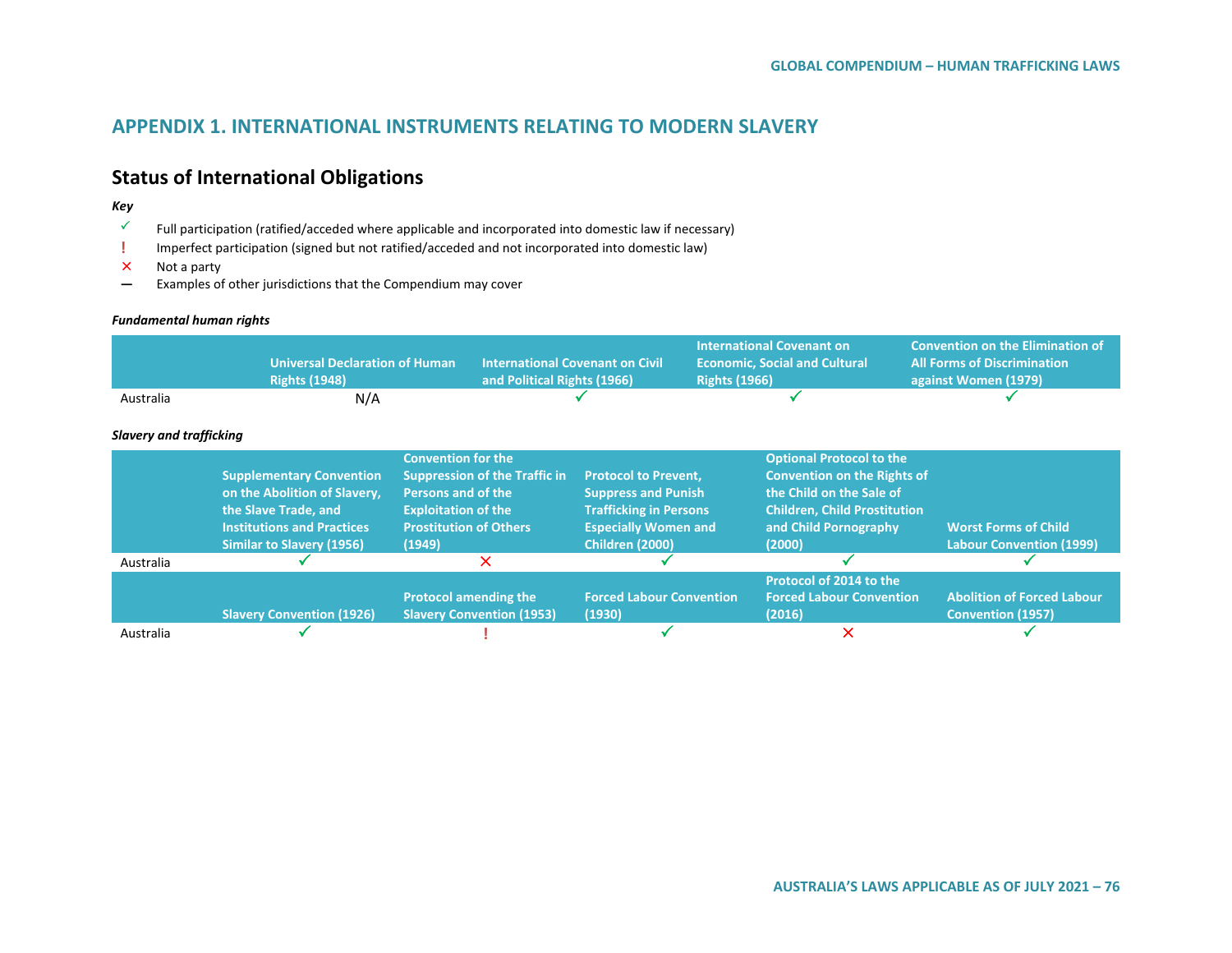## **Overview Of International Instruments**

#### *1. Fundamental human rights*

#### Universal Declaration of Human Rights (1948) (**UDHR**)

The UDHR contains 30 articles that affirm a number of fundamental individual rights. These include legal rights, rights to free movement, the "constitutional liberties" such as freedom of thought and association, economic, social, and cultural rights, including healthcare, and the prohibition on slavery and torture. The UDHR does not have legal force in and of itself but was explicitly adopted for the purpose of defining "fundamental freedoms" and "human rights" in the United Nations Charter, which is binding on all member states. Numerous binding international instruments have elaborated on these fundamental rights.

The UDHR, ICCPR, and ICESCR make up the International Bill of Human Rights.

#### International Covenant on Civil and Political Rights (1966) (**ICCPR**)

The ICCPR commits state parties to respect the civil and political rights of individuals, including freedom from torture or cruel, inhumane, or degrading treatment or punishment; the right to life, a fair trial, and privacy; freedom of thought, conscience, and religion; freedom of expression; freedom of assembly; and the right to equal protection of the law.

#### International Covenant on Economic, Social and Cultural Rights (1966) (**ICESCR**)

The ICESCR commits parties to work towards economic, social, and cultural rights for individuals and the Non-Self-Governing and Trust Territories. The ICESCR recognizes the right of all people to self-determination and to not be deprived of subsistence, and obliges parties responsible for non–self-governing and trust territories to encourage and respect their self-determination. The covenant also establishes the principle of "progressive realization," which includes individual rights to work in just conditions, social security, family life, adequate standard of living, health, education, and participation in cultural life. The articles also provide specific steps needed to realise those rights.

#### Convention on the Elimination of All Forms of Discrimination against Women (1979) (**CEDAW**)

CEDAW defines discrimination against women, enumerates the rights of women, and mandates parties to implement domestic legislation giving effect to those rights. The articles concern non-discrimination, sex stereotypes, and sex trafficking; the rights of women to specific public, economic, and social rights; and the right to equality in marriage, family life, and the law.

#### *2. Slavery and trafficking*

 $\overline{a}$ 

#### 2014 Protocol to the Forced Labour Convention (1930)

The 2014 Protocol to the Forced Labour Convention (1930) requires ratifying states to take effective measures to prevent and eliminate the use of forced labour, to protect victims and provide them with access to appropriate and effective remedies such as compensation, and to sanction the perpetrators of forced or compulsory labour. The protocol also seeks to reinforce the state's obligations to educate, investigate, and prosecute instances of forced labour.<sup>[357](#page-76-0)</sup>

The Forced Labour Convention (1930) is one of the eight fundamental conventions of the International Labour Organisation (**ILO**). The ILO, originally formed in 1919 under the League of Nations, is now a UN agency that sets

<span id="page-76-0"></span><sup>357</sup> International Labour Organization, Protocol P029 of 2014 to the Forced Labor Convention of 1930, ILO Doc P029 (entered into force 11 June 2014) arts 1–4.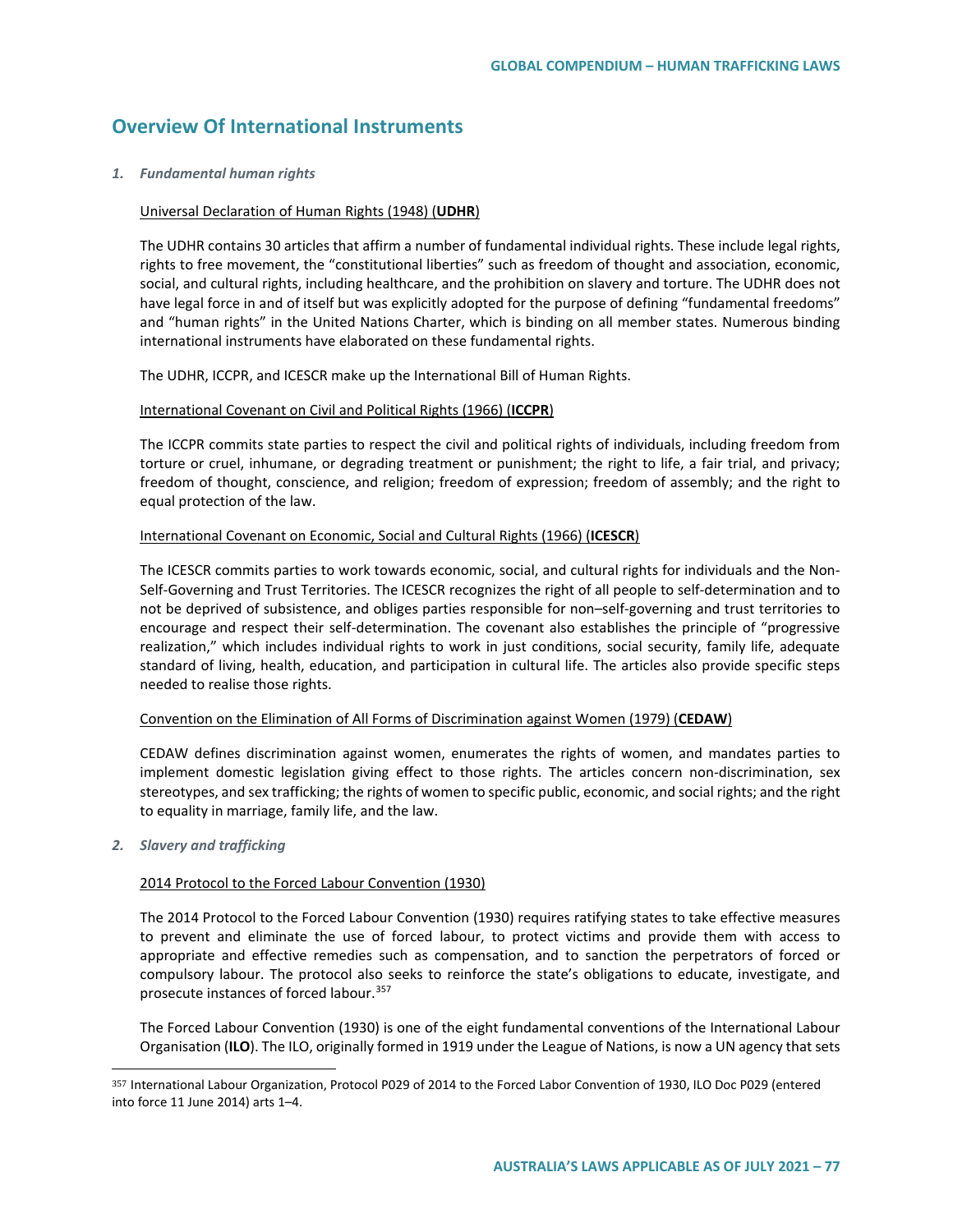labour standards and develops policies within a unique tripartite structure consisting of government, employer, and employee representatives.

#### Abolition of Forced Labour Convention (1957)

The Abolition of Forced Labour Convention (1957*)* is another fundamental ILO convention. The convention prohibits certain forms of forced labour allowable under the Forced Labour Convention (1930), including prohibiting forced labour as a means of political coercion or discrimination, economic development, or punishment for strikes.

#### Optional Protocol to the Convention on the Rights of the Child on the Sale of Children, Child Prostitution and Child Pornography (2000)

The Optional Protocol to the Convention on the Rights of the Child on the Sale of Children, Child Prostitution and Child Pornography (2000) (**Sale and Prostitution of Children Protocol**) requires state parties to prohibit the sale of children, child prostitution, and child pornography, and to pass domestic laws to that effect. The Sale and Prostitution of Children Protocol complements certain articles of the Convention on the Rights of the Child (1989), which require parties to take "appropriate measures." To that end, the protocol outlines the standards for enforcement, including jurisdictional factors, extradition, mutual assistance, and seizure of assets.

#### Supplementary Convention on the Abolition of Slavery, the Slave Trade, and Institutions and Practices Similar to Slavery (1958)

The Supplementary Convention on the Abolition of Slavery, the Slave Trade, and Institutions and Practices Similar to Slavery (1958) aims to abolish all forms of slavery, including enforced marriage and government support for or acquiescence to the trade in slaves. It also requires state parties to make acts of slavery or servitude crimes.

#### Worst Forms of Child Labour Convention (1999)<sup>[358](#page-77-0)</sup>

The Worst Forms of Child Labour Convention (1999) (**WFCL Convention**) aims to protect the rights of children by requiring ratifying states to take immediate and effective measures to prohibit and eliminate the worst forms of child labour as a matter of urgency. The worst forms of child labour include the trafficking in, enslavement of, and sexual, physical, or other abuse of children.<sup>[359](#page-77-1)</sup> Ratifying states are required to take all necessary measures to give effect to and enforce the WFCL Convention, including creating penal sanctions.<sup>[360](#page-77-2)</sup> The convention is a fundamental ILO convention.

#### Convention Against Transnational Organised Crime (2004), including the Protocol to Prevent, Suppress and Punish Trafficking in Persons, Especially Women and Children (2005)

The Convention Against Transnational Organised Crime (**CATOC**) [361](#page-77-3) (and its two related protocols: the United Nations Protocol to Prevent, Suppress, and Punish Trafficking in Persons, Especially Women and Children (**Trafficking Protocol**), and the United Nations Protocol against the Smuggling of Migrants by Land, Sea and Air) aims to promote cooperation to prevent and combat transnational organized crime more effectively.<sup>[362](#page-77-4)</sup> It focuses on organised non-state actor criminal enterprises and enforcing criminal offences for money laundering

 $\overline{a}$ 

<span id="page-77-2"></span><sup>360</sup> *Id*. art 7(11).

<span id="page-77-4"></span><sup>362</sup> *Id.* art 1.

<span id="page-77-0"></span><sup>358</sup> Worst Forms of Child Labour Convention, opened for signature 17 June 1999, 38 ILM 1207 (entered into force 19 November 2000).

<span id="page-77-1"></span><sup>359</sup> *Id*. art 3.

<span id="page-77-3"></span><sup>361</sup> United Nations Convention Against Transnational Organised Crime and the Protocols Thereto, opened for signature 14 December 2000, 2225 UNTS 209 (entered into force 29 September 2003).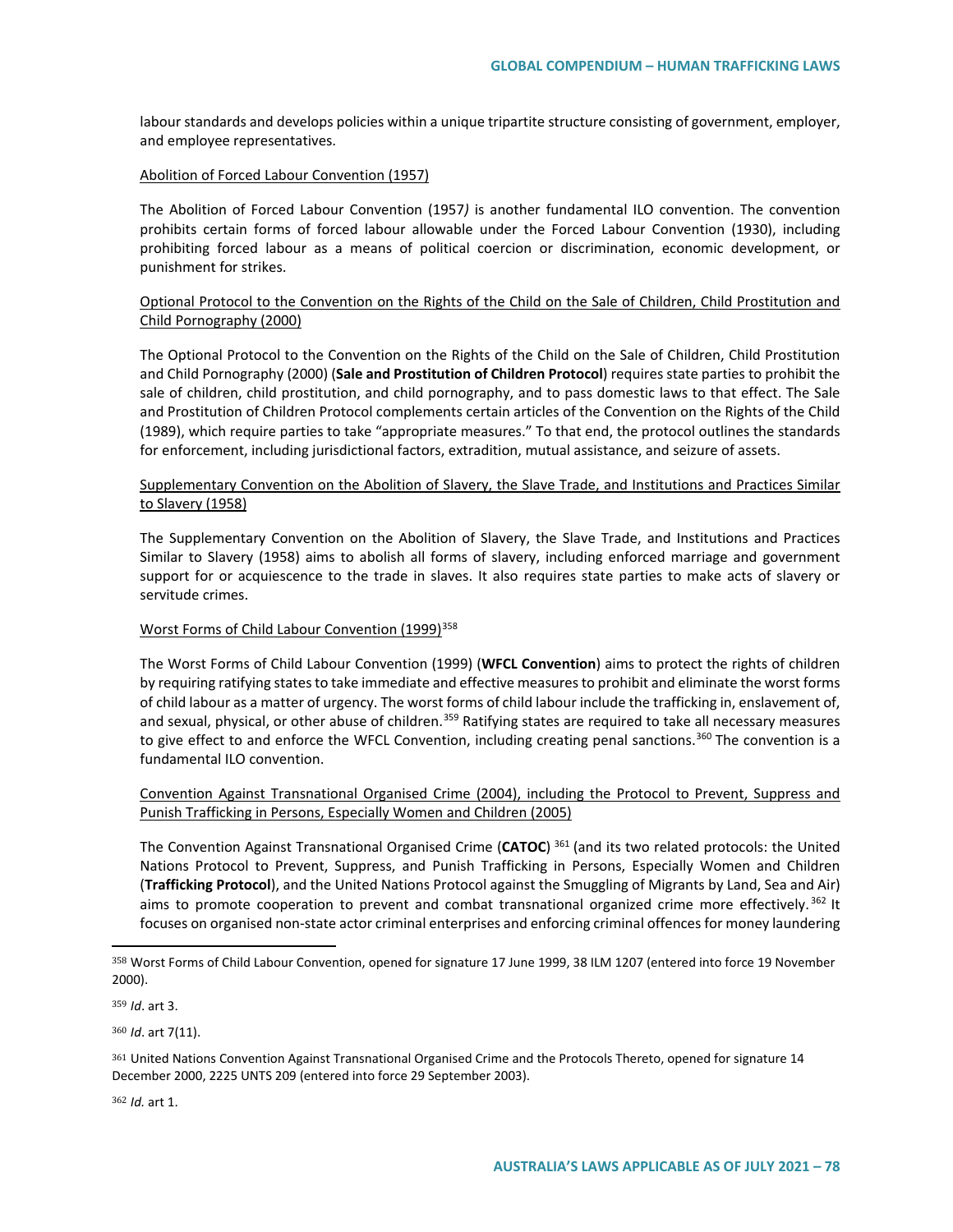operations and corruption, since money changing hands provides key evidence of the start and end points of transnational crime.

The CATOC provides for international cooperation in the extradition of suspects<sup>[363](#page-78-0)</sup> and the transfer of sentenced persons, <sup>[364](#page-78-1)</sup> promotes international cooperation and information sharing, <sup>[365](#page-78-2)</sup> and facilitates mutual legal assistance in investigations, prosecutions, and judicial proceedings. <sup>[366](#page-78-3)</sup> Articles 27-30 provide for law enforcement cooperation and information sharing between member states.

The Trafficking Protocol<sup>[367](#page-78-4)</sup> is to be interpreted together with the CATOC.<sup>[368](#page-78-5)</sup> The purpose of the Trafficking Protocol is to prevent and combat the trafficking in persons, with particular focus on women and children. The protocol requires state parties to aim high; to do everything in their power to defeat the trafficking in persons; to prosecute those responsible; and to share information, technology, and know-how amongst member states.<sup>[369](#page-78-6)</sup>

The Trafficking Protocol complements the CATOC by recognising that inter-state and inter-agency support is needed to detect and prevent trafficking in persons, which usually involves transnational criminal syndicates.

#### Bali Declaration on People Smuggling, Trafficking in Persons and Related Transnational Crime (2018)

The Bali Declaration on People Smuggling, Trafficking in Persons and Related Transnational Crime (2018) encourages cooperation and information and capacity sharing<sup>[370](#page-78-7)</sup> amongst the 49 state members to the Bali Process (a regional forum co-chaired by Indonesia and Australia) in an effort to interdict the trafficking and smuggling of persons in South-East Asia. In the spirit of international cooperation, the Bali Process has developed best practice policy guides and handbooks in relation to information sharing, identification of victims, providing criminal offences for human trafficking and slavery-like offences, and methods to address irregular migration.[371](#page-78-8)

The responsible ministers in member states, as well as annual Senior Officials' Meetings and Ministerial Conferences, oversee the Bali Process. [372](#page-78-9) Each year, the Ministerial Conference puts out a statement summarising proceedings. In 2018, the plenary of the Seventh Ministerial Conference of the Bali Process

 $\overline{a}$ 

<span id="page-78-2"></span><sup>365</sup> *Id.* arts 7, 9, 11, 13, 15.

<span id="page-78-3"></span><sup>366</sup> *Id.* art. 18.

<span id="page-78-4"></span><sup>367</sup> Protocol to Prevent, Suppress and Punish Trafficking in Persons, Especially Women and Children, supplementing the United Nations Convention against Transnational Organized Crime, opened for signature 12 December 2000, 2237 UNTS 319 (entered into force 25 December 2003) (**Trafficking Protocol**).

<span id="page-78-5"></span><sup>368</sup> *Id.* art 1(1).

<span id="page-78-6"></span><sup>369</sup> *Id.* arts 2, 10.

<span id="page-78-7"></span><sup>370</sup> The Bali Process on People Smuggling, Trafficking in Persons and Related Transnational Crime, "Bali Declaration on People Smuggling, Trafficking in Persons and Related Transnational Crime," *The Bali Process* (Report, 23 March 2016), available at: https://bit.ly/2TDsbVb.

<span id="page-78-8"></span>371 The Bali Process on People Smuggling, Trafficking in Persons and Related Transnational Crime, "Regional Support Office Resources," *The Bali Process*, available at: [https://bit.ly/2FE2Y8j.](https://bit.ly/2FE2Y8j)

<span id="page-78-9"></span><sup>372</sup> For information relating to all proceedings arising from the Bali Process from 2018, *see* The Bali Process on People Smuggling, Trafficking in Persons and Related Transnational Crime, "Ministerial Conferences & Senior Officials Meetings," *The Bali Process*, available at: [https://bit.ly/2JO6Okn.](https://bit.ly/2JO6Okn) 

<span id="page-78-0"></span><sup>363</sup> *Id.* art 16.

<span id="page-78-1"></span><sup>364</sup> *Id.* art. 17.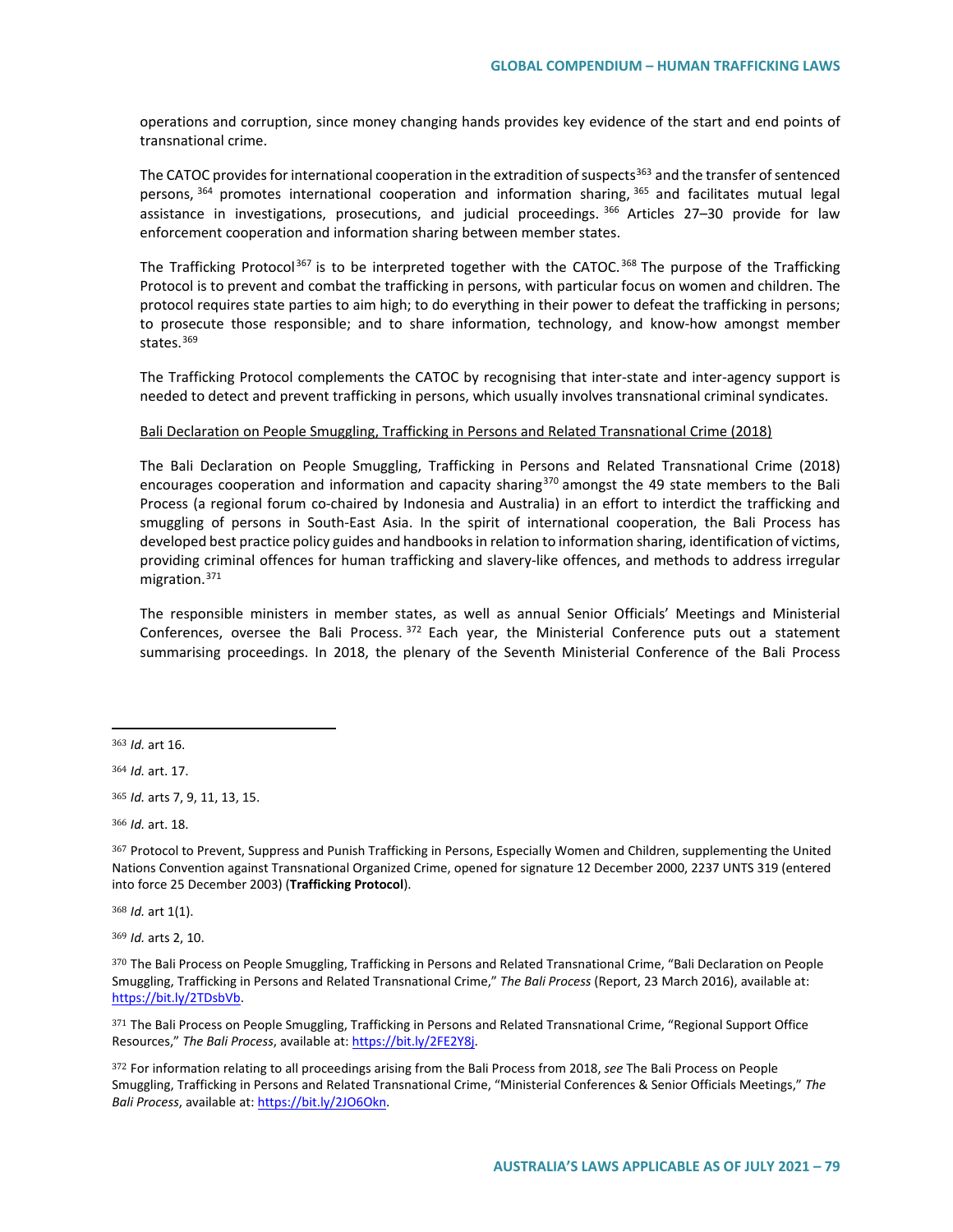promised continued international collaboration, information, and technology sharing, and cooperation to prevent trafficking in and smuggling of persons in South-East Asia.[373](#page-79-0)

 $\overline{a}$ 

<span id="page-79-0"></span><sup>373</sup> The Bali Process on People Smuggling, Trafficking in Persons and Related Transnational Crime, "Declaration of the Seventh Ministerial Conference of the Bali Process on People Smuggling, Trafficking in Persons and Related Transnational Crime (Bali Process)," *The Bali Process* (Report, 7 August 2018), available at: https://bit.ly/2TGcQTN.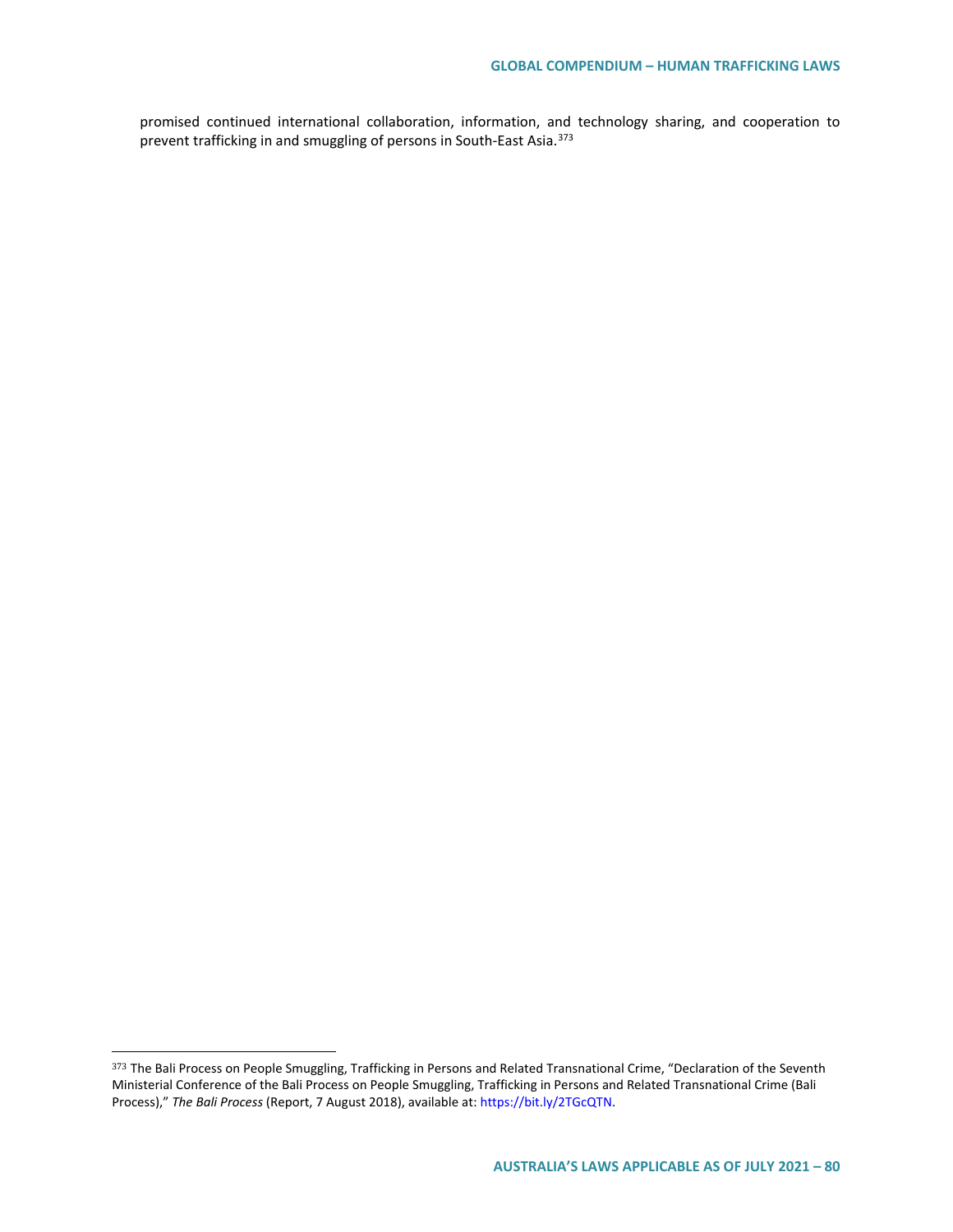# **APPENDIX 2. PROSECUTIONS FOR OFFENSES UNDER THE CRIMINAL CODE**

## **CRIMINAL CODE S 270.3**

 $\overline{a}$ 

| Prosecutions for offences under Criminal Code s 270.3 |                                                                                                                                                                                                                                             |                 |                              |                                                                                                                    |  |  |  |
|-------------------------------------------------------|---------------------------------------------------------------------------------------------------------------------------------------------------------------------------------------------------------------------------------------------|-----------------|------------------------------|--------------------------------------------------------------------------------------------------------------------|--|--|--|
| No.                                                   | Case name                                                                                                                                                                                                                                   | Court           | <b>Offence</b>               | <b>Outcome</b>                                                                                                     |  |  |  |
| 1.                                                    | R v. Tang (2008) 237 CLR 1                                                                                                                                                                                                                  | <b>HCA</b>      | $S$ 270.3(1)(a)              | Successful                                                                                                         |  |  |  |
| 2.                                                    | R v. Kovacs (2008) 192 A Crim R 345                                                                                                                                                                                                         | <b>QCA</b>      | $S$ 270.3(1)                 | Successful at first instance,<br>overturned on appeal, sent<br>for retrial. Cannot find the<br>outcome of retrial. |  |  |  |
| 3.                                                    | Director of Public Prosecutions (Cth) v.<br>Kam Tin Ho [2009] VSC 437                                                                                                                                                                       | <b>VSC</b>      | $S$ 270.3(1)(a)<br>and $(c)$ | Successful                                                                                                         |  |  |  |
| 4.                                                    | R v. McIver and Tanuchit (2010) 12 DCLR<br>(NSW) 77 (sentencing judgment)                                                                                                                                                                   | <b>NSWDC</b>    | $S$ 270.3(1)(a)              | Successful <sup>374</sup>                                                                                          |  |  |  |
| 5.                                                    | R v. DS (2005) 191 FLR 337 (appeal<br>decision reducing sentence)                                                                                                                                                                           | <b>VSCA</b>     | $S$ 270.3(1)(a)<br>and $(b)$ | Successful                                                                                                         |  |  |  |
| 6.                                                    | Watcharaporn Nantahkum v. the Queen<br>[2013] ACTCA 40                                                                                                                                                                                      | <b>ACTCA</b>    | $S$ 270.3(1)(a)              | Successful                                                                                                         |  |  |  |
| 7.                                                    | DRJ v. Commissioner of Victims Rights; DRK<br>v. Commissioner of Victims Rights; DRL v.<br>Commissioner of Victims Rights; DRM v.<br>Commissioner of Victims Rights; DRN v.<br>Commissioner of Victims Rights [2019]<br><b>NSWCATAD 195</b> | <b>NSWCATAD</b> | $S$ 270.3(1)                 | Unsuccessful                                                                                                       |  |  |  |
| 8.                                                    | R v. Kanbut [2019] NSWDC 931<br>(sentencing)                                                                                                                                                                                                | <b>NSWDC</b>    | $S$ 270.3(1)(a)              | Successful                                                                                                         |  |  |  |

**Disclaimer:** The codes, laws, and other information cited in this summary may not contain the most recent versions of such information and provide certain information available as of the month and year cited at the bottom of each page. We make no warranties or guarantees about the accuracy, completeness, or adequacy of the information contained in this summary or the information linked to in this summary. Please check official sources.

This summary should not be construed as legal advice on any specific facts or circumstances. The contents are intended only for general information purposes and may not be quoted or referred to in any other publication or proceeding. The provision of this information does not constitute an attorney-client relationship. Any views set forth

<span id="page-80-0"></span><sup>374</sup> NB: the trial at first instance is unreported; the convictions were quashed in the NSWCCA and remitted for retrial in the NSWDC, where the offenders were found guilty under s 270.3(1)(a) and sentenced.